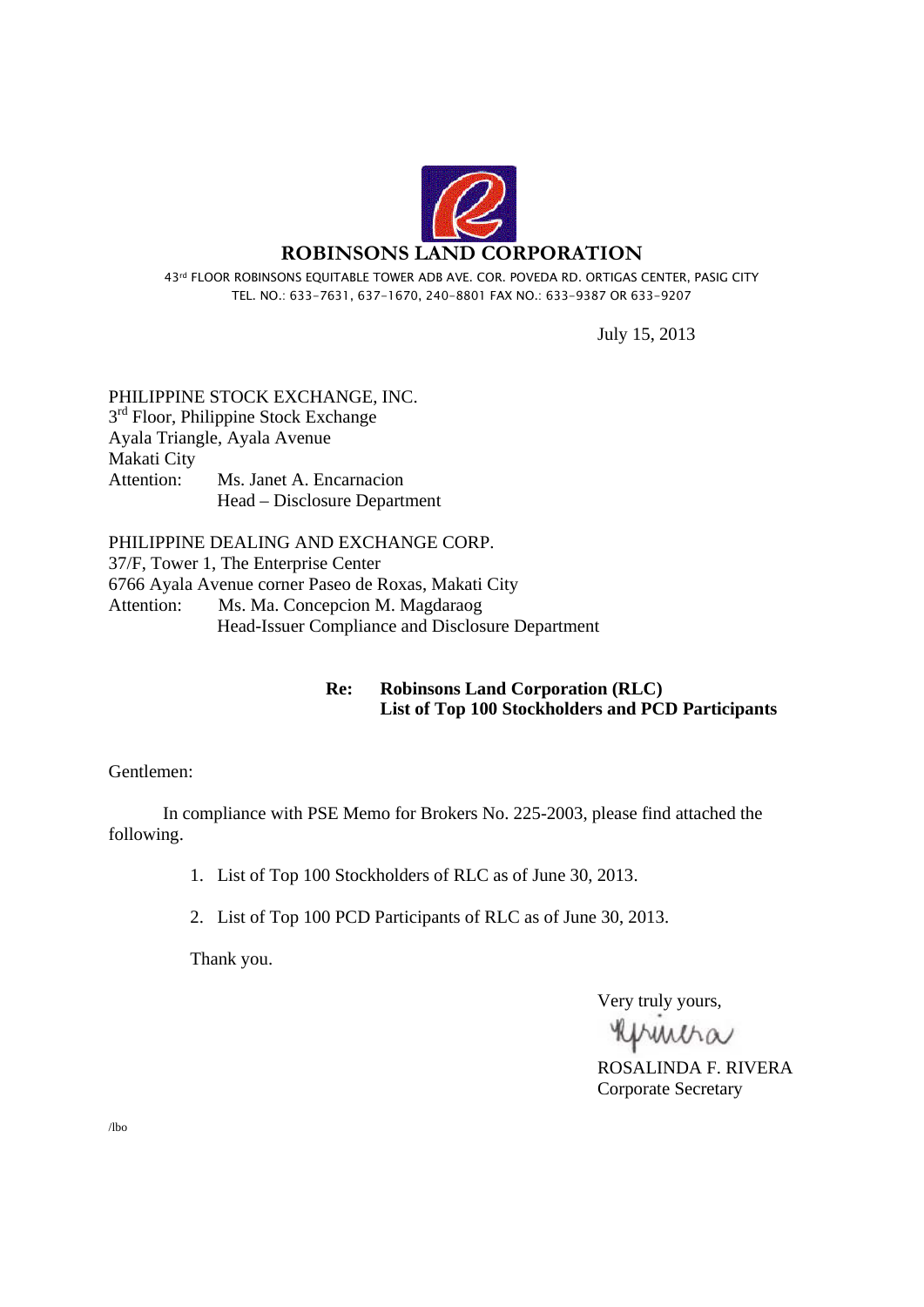|                             |                                       |                                                                                                                                         | <b>AS OF JUNE 30, 2013</b>        |                               |                                            |            |               |
|-----------------------------|---------------------------------------|-----------------------------------------------------------------------------------------------------------------------------------------|-----------------------------------|-------------------------------|--------------------------------------------|------------|---------------|
| <b>RANK</b><br>$\mathbf{1}$ | <b>STOCKHOLDER NUMBER</b><br>10003137 | <b>STOCKHOLDER NAME</b><br>J. G. SUMMIT HOLDINGS, INC.<br>29/F GALLERIA CORPORATE CTR.<br>EDSA COR. ORTIGAS AVE.                        | <b>NATIONALITY</b><br>${\sf FIL}$ | <b>CERTIFICATE CLASS</b><br>U | <b>OUTSTANDING SHARES</b><br>2,496,114,787 | PERCENTAGE | <b>TOTAL</b>  |
| $\overline{2}$              | 16012118                              | MANDALUYONG CITY<br>PCD NOMINEE CORPORATION (NON-FILIPINO)<br>37/F THE ENTERPRISE CENTER TOWER 1,<br>COR. PASEO DE ROXAS, AYALA AVENUE, | <b>NOF</b>                        | $\sf U$                       | 1,061,568,375                              | 60.9725%   | 2,496,114,787 |
| $\overline{\mathbf{3}}$     | 16012119                              | MAKATI CITY<br>PCD NOMINEE CORPORATION (FILIPINO)<br>37/F THE ENTERPRISE CENTER TOWER 1,                                                | ${\sf FIL}$                       | $\sf U$                       | 501,532,662                                | 25.9309%   | 1,061,568,375 |
| $\overline{4}$              | 25003905                              | COR. PASEO DE ROXAS, AYALA AVENUE<br>MAKATI CITY<br>ELIZABETH YU<br>517 BUENDIA AVENUE EXT.,                                            | ${\sf FIL}$                       | $\sf U$                       | 8,737,200                                  | 12.2509%   | 501,532,662   |
| 5                           | 07009702                              | MAKATI, METRO MANILA<br>JOHN GOKONGWEI JR.                                                                                              | ${\sf FIL}$                       | $\sf U$                       | 8,124,721                                  | 0.2134%    | 8,737,200     |
|                             |                                       | 44/F ROBINSONS EQUITABLE TOWER,<br>ADB AVENUE CORNER POVEDA ST.,<br>ORTIGAS CENTER, PASIG CITY                                          |                                   |                               |                                            | 0.1984%    | 8,124,721     |
| 6                           | 03018365                              | CEBU LIBERTY LUMBER<br>173 M.J. CUENCO AVENUE<br>CEBU CITY                                                                              | ${\sf FIL}$                       | $\sf U$                       | 2,203,200                                  |            |               |
| $\overline{7}$              | 07009708                              | JAMES L. GO<br>43/F ROBINSONS EQUITABLE TOWER,<br>ADB AVENUE CORNER POVEDA ST.,<br>ORTIGAS CENTER, PASIG CITY                           | ${\sf FIL}$                       | $\sf U$                       | 1,685,994                                  | 0.0538%    | 2,203,200     |
| 8                           | 07016023                              | ELIZABETH Y. GOKONGWEI AND/OR JOHN GOKONGWEI JR.<br>43/F ROBINSONS EQUITABLE TOWER<br>ADB AVE. COR POVEDA ROAD<br>PASIG CITY            | ${\sf FIL}$                       | U                             | 988,000                                    | 0.0411%    | 1,685,994     |
| 9                           | 17001996                              | QUALITY INVESTMENTS & SEC CORP<br>SUITE 1602, TYTANA PLAZA BLDG.<br>ORIENTE ST. COR. PLAZA LORENZO                                      | ${\sf FIL}$                       | U                             | 904,200                                    | 0.0241%    | 988,000       |
|                             | 13011076                              | <b>BINONDO MANILA</b><br>ALBERTO MENDOZA AND/OR JEANIE MENDOZA<br>1145 AGUILAR STREET<br>STA. CRUZ, METRO MANILA                        | ${\sf FIL}$                       | $\sf U$                       | 532,800                                    | 0.0220%    | 904,200       |
| $11\,$                      | 0700000004                            | ELIZABETH YU GOKONGWEI<br>C/O GOKONGWEI BROTHERS FOUNDATION<br>44/F ROBINSONS EQUITABLE TOWER                                           | ${\sf FIL}$                       | $\sf U$                       | 499,500                                    | 0.0130%    | 532,800       |
| 12                          | 07009705                              | ADB AVENUE COR. POVEDA ST.<br>PASIG CITY<br>ROBINA YU GOKONGWEI<br>517 BUENDIA AVE EXT                                                  | ${\sf FIL}$                       | $\sf U$                       | 360,000                                    | 0.0122%    | 499,500       |
| 13                          | 07016022                              | 1200 MAKATI METRO MLA<br>FREDERICK DY GO<br>43/F ROBINSONS EQUITABLE TOWER                                                              | ${\sf FIL}$                       | $\sf U$                       | 337,501                                    | 0.0087%    | 360,000       |
| 14                          | 21003475                              | ADB AVE. COR.POVEDA RD.,<br>ORTIGAS CENTER, PASIG CITY<br>1605<br>SAMUEL C. UY                                                          | ${\sf FIL}$                       | $\sf U$                       | 324,000                                    | 0.0082%    | 337,501       |
|                             |                                       | C/O DIMDI CENTER<br>ASAJE II BLDG., SAN PEDRO ST.<br>DAVAO CITY, 8000                                                                   |                                   |                               |                                            |            |               |

0.0079% 324,000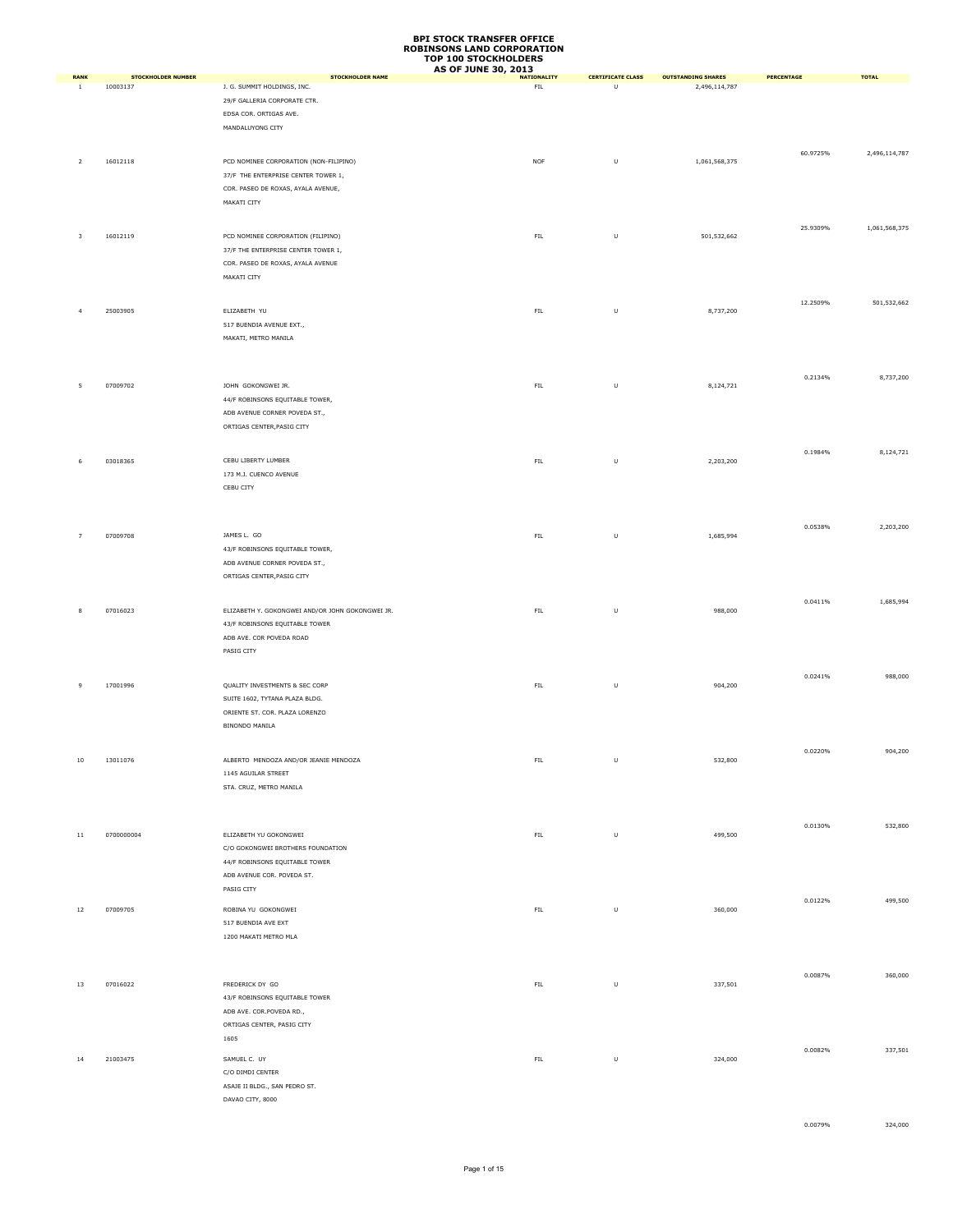|                   |                                       |                                                                                                              | <b>AS OF JUNE 30, 2013</b>        |                                     |                                      |                   |              |
|-------------------|---------------------------------------|--------------------------------------------------------------------------------------------------------------|-----------------------------------|-------------------------------------|--------------------------------------|-------------------|--------------|
| <b>RANK</b><br>15 | <b>STOCKHOLDER NUMBER</b><br>07016020 | <b>STOCKHOLDER NAME</b><br>JOHN L. GOKONGWEI JR<br>43/F ROBINSONS EQUITABLE TOWER<br>ADB AVE COR POVEDA ROAD | <b>NATIONALITY</b><br>${\sf FIL}$ | <b>CERTIFICATE CLASS</b><br>$\sf U$ | <b>OUTSTANDING SHARES</b><br>300,000 | <b>PERCENTAGE</b> | <b>TOTAL</b> |
| 16                | 15004202                              | PASIG CITY<br>ONG TIONG<br>CAGAYAN FIRST SUPERMART                                                           | ${\sf FIL}$                       | $\sf U$                             | 204,996                              | 0.0073%           | 300,000      |
|                   |                                       | GONZAGA EXT., TUGUEGARAO<br>CAGAYAN                                                                          |                                   |                                     |                                      | 0.0050%           | 204,996      |
| 17                | 07009704                              | LISA YU GOKONGWEI<br>517 BUENDIA AVE EXT<br>1200 MAKATI METRO MLA                                            | ${\sf FIL}$                       | $\sf U$                             | 180,000                              |                   |              |
| $18\,$            | 07009721                              | G & L SECURITIES CO. INC.<br>UNIT 512-B LEE GARDENS TOWER-2,<br>SHAW BOULEVARD,                              | ${\sf FIL}$                       | $\sf U$                             | 162,800                              | 0.0043%           | 180,000      |
| 19                | 06009348                              | MANDALUYONG CITY<br>FEBTC #103-00507<br>8/F TBG OPERATIONS, FEBTC                                            | ${\sf FIL}$                       | $\sf U$                             | 156,240                              | 0.0039%           | 162,800      |
| $20\,$            | 02013410                              | FEB CENTER, GIL PUYAT AVE.<br>MAKATI CITY<br>FRANCISCO L. BENEDICTO                                          | ${\sf FIL}$                       | $\sf U$                             | 150,000                              | 0.0038%           | 156,240      |
|                   |                                       | B.BENEDICTO & SONS., INC.<br>99-101 PLARIDEL ST. CEBU CITY                                                   |                                   |                                     |                                      |                   |              |
| 20                | 03018571                              | CHING TIONG KENG AND/OR CYNTHIA D. CHING<br>1656 DASMARINAS AVENUE<br>DASMARINAS VILL., MAKATI CITY          | ${\sf FIL}$                       | $\sf U$                             | 150,000                              | 0.0036%           | 150,000      |
| 21                | 21003474                              | ARTHUR C. UY<br>C/O DIMDI CENTER<br>ASAJE II BLDG., SAN PEDRO ST.                                            | ${\sf FIL}$                       | $\sf U$                             | 144,000                              | 0.0036%           | 150,000      |
| 22                | 13011099                              | DAVAO CITY, 8000<br>CATALINO MACARAIG JR AND/OR ARACELI MACARAIG                                             | ${\sf FIL}$                       | $\sf U$                             | 140,000                              | 0.0035%           | 144,000      |
|                   |                                       | 47 CABILDO ST<br>URDANETA VILLAGE<br>MAKATI, METRO MANILA                                                    |                                   |                                     |                                      | 0.0034%           | 140,000      |
| 23                | 20008908                              | JOLLY TING<br>3933 RAMON MAGSAYSAY BLVD<br>STA MESA, MANILA                                                  | ${\sf FIL}$                       | $\sf U$                             | 136,800                              |                   |              |
| ${\bf 24}$        | 03018314                              | CHING TIONG KENG<br>1656 DASMARINAS AVENUE<br>DASMARINAS VILL., MAKATI CITY                                  | ${\sf FIL}$                       | $\cup$                              | 133,200                              | 0.0033%           | 136,800      |
| 25                | 20008795                              | ANTONIO S. TANJANGCO<br>542 ARQUIZA ST.,                                                                     | ${\sf FIL}$                       | $\cup$                              | 126,599                              | 0.0032%           | 133,200      |
|                   |                                       | ERMITA, MANILA                                                                                               |                                   |                                     |                                      | 0.0030%           | 126,599      |
| 26                | 03018330                              | FERDINAND CO AND/OR CHRISTOPHER CO<br>250 IBUNA ST<br>SAN JUAN<br>METRO MANILA                               | ${\sf FIL}$                       | $\cup$                              | 120,000                              |                   |              |
| 26                | 03018352                              | VICTORIA NGO CHUA<br>C/O CEBU LIBERTY LUMBER CO INC<br>CEBU CITY                                             | ${\sf FIL}$                       | $\sf U$                             | 120,000                              | 0.0029%           | 120,000      |

0.0029% 120,000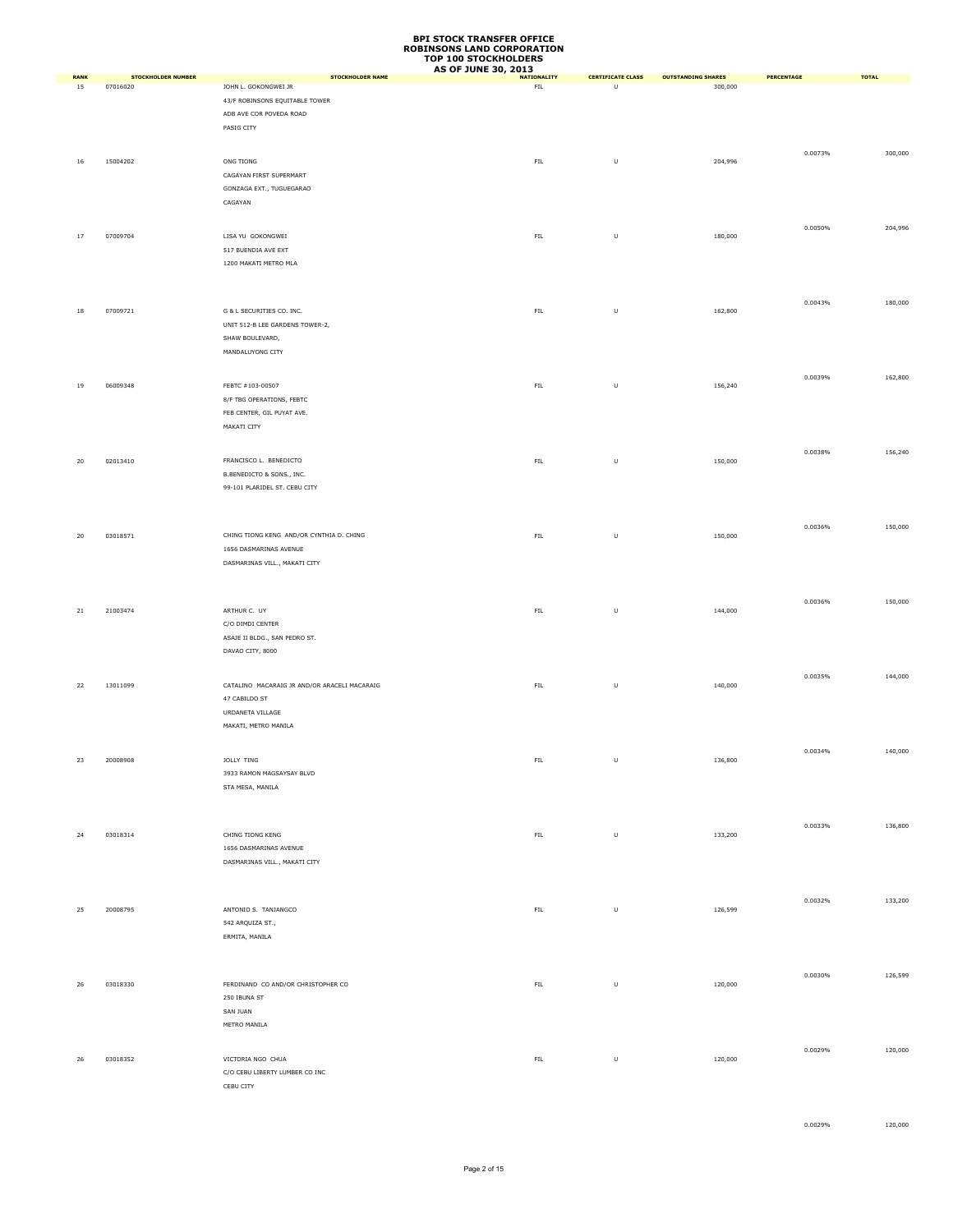|                   |                                       |                                                                                                           | <b>AS OF JUNE 30, 2013</b>        |                                     |                                      |            |              |
|-------------------|---------------------------------------|-----------------------------------------------------------------------------------------------------------|-----------------------------------|-------------------------------------|--------------------------------------|------------|--------------|
| <b>RANK</b><br>26 | <b>STOCKHOLDER NUMBER</b><br>12010489 | <b>STOCKHOLDER NAME</b><br>EDWIN B. LIM<br>#102 E. RODRIGUEZ, LIBIS<br>QUEZON CITY                        | <b>NATIONALITY</b><br>${\sf FIL}$ | <b>CERTIFICATE CLASS</b><br>$\sf U$ | <b>OUTSTANDING SHARES</b><br>120,000 | PERCENTAGE | <b>TOTAL</b> |
| 27                | 06008883                              | TERESITA FLORES<br>#35 PASEO EMILIO<br>MARIA LUISA ESTATE PARK<br>BANILAD, CEBU CITY                      | ${\sf FIL}$                       | $\sf U$                             | 108,000                              | 0.0029%    | 120,000      |
| 28                | 03018452                              | VICKY L. CHAN<br>267 IBANEZ ST., LITTLE BAGUIO<br>SAN JUAN, METRO MANILA                                  | ${\sf FIL}$                       | $\sf U$                             | 106,600                              | 0.0026%    | 108,000      |
| 29                | 03018337                              | JAMES L. CHIONGBIAN<br>EASTERN SHIPPING LINES BLDG.<br>ANDA CIRCLE, PORT AREA<br>MANILA                   | ${\sf FIL}$                       | $\sf U$                             | 100,000                              | 0.0026%    | 106,600      |
| 29                | 12010488                              | JENNIFER C. LIM AND/OR JEFFREY C. LIM<br>#41 PASEO EMILIO<br>MARIA LUISA PARK<br>BANILAD, CEBU CITY       | ${\sf FIL}$                       | $\sf U$                             | 100,000                              | 0.0024%    | 100,000      |
| 30                | 16011697                              | CRISTINO L. PANLILIO<br>ACROCITY I BUILDING<br>NO. 1116 ANTIPOLO STREET<br>MAKATI CITY                    | ${\sf FIL}$                       | $\sf U$                             | 96,000                               | 0.0024%    | 100,000      |
| 31                | 03018413                              | RAMON L. CHIU<br>C/O B. BENEDICTO & SONS, INC.<br>103 PLARIDEL STREET<br>CEBU CITY                        | ${\sf FIL}$                       | $\sf U$                             | 90,285                               | 0.0023%    | 96,000       |
| 32                | 18009089                              | R. COYIUTO SECURITIES, INC.<br>5/F CORINTHIAN PLAZA<br>121 PASEO DE ROXAS<br>LEGASPI VILLAGE, MAKATI CITY | ${\sf FIL}$                       | U                                   | 82,000                               | 0.0022%    | 90,285       |
| 33                | 20008798                              | DENISA Y. TONG<br>798 HARVARD ST<br>MANDALUYONG<br>METRO MANILA                                           | ${\sf FIL}$                       | U                                   | 81,000                               | 0.0020%    | 82,000       |
|                   | 34 17001936                           | TERESITA T. QUAZON<br>542 ARQUIZA<br>ERMITA, MANILA                                                       | ${\sf FIL}$                       | U                                   | 78,000                               | 0.0019%    | 81,000       |
| 35                | 11002995                              | KHOON POI<br>406 RIZAL AVE.,<br>STA. CRUZ, MANILA                                                         | ${\sf FIL}$                       | $\sf U$                             | 73,200                               | 0.0019%    | 78,000       |
| 36                | 04007384                              | ANANDRAM DARGANI<br>929 IDEAL ST.,<br>MANDALUYONG, METRO MANILA                                           | ${\sf FIL}$                       | $\sf U$                             | 72,228                               | 0.0017%    | 73,200       |
| 37                | 0300000009                            | DAPHNE AILEEN TAN CHUA<br>18 SHEFFIELD PLACE, MONTGOMERY PLACE, QUEZON CITY                               | ${\sf FIL}$                       | $\sf U$                             | 72,000                               | 0.0017%    | 72,228       |
| 37                | 1200000007                            | SUSANA TAN LEE<br>28 KENNEDY STREET, NORTH GREENHILLS,<br>SAN JUAN CITY                                   | ${\sf FIL}$                       | U                                   | 72,000                               | 0.0017%    | 72,000       |

0.0017% 72,000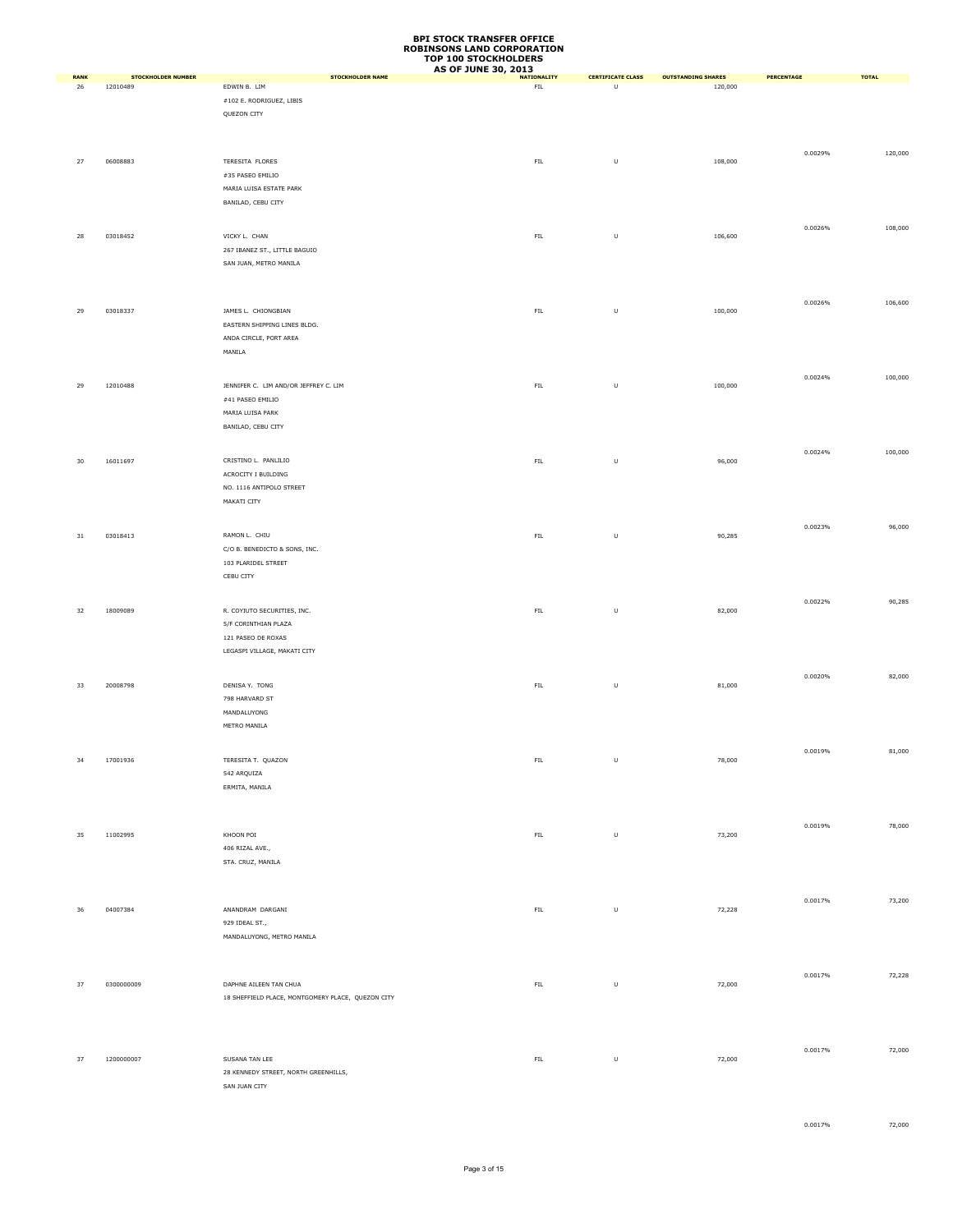|                   |                                         |                                                                                                                                            | <b>AS OF JUNE 30, 2013</b> |                                     |                                     |                   |              |
|-------------------|-----------------------------------------|--------------------------------------------------------------------------------------------------------------------------------------------|----------------------------|-------------------------------------|-------------------------------------|-------------------|--------------|
| <b>RANK</b><br>37 | <b>STOCKHOLDER NUMBER</b><br>2000000007 | <b>STOCKHOLDER NAME</b><br>ELIZABETH LIM TAN<br>6 LEHIGH COURT, PRINCETON, NEW JERSEY 08540,<br>USA                                        | <b>NATIONALITY</b><br>AMN  | <b>CERTIFICATE CLASS</b><br>$\sf U$ | <b>OUTSTANDING SHARES</b><br>72,000 | <b>PERCENTAGE</b> | <b>TOTAL</b> |
| 37                | 2000000006                              | LILY ANN LIM TAN<br>30 KENNEDY STREET, NORTH GREENHILLS,<br>GREENHILLS, SAN JUAN                                                           | ${\sf FIL}$                | $\sf U$                             | 72,000                              | 0.0017%           | 72,000       |
| 37                | 2000000005                              | GENEVIEVE LIM TAN<br>H102 GALERIA DE MAGALLANES, MAGALLANES,<br>MAKATI CITY 1232                                                           | ${\sf FIL}$                | $\sf U$                             | 72,000                              | 0.0017%           | 72,000       |
| 38                | 03018364                                | JUANITO CUASON<br>KIM PIAN DRY GOODS, A. B. FERN<br>DAGUPAN CITY                                                                           | ${\sf FIL}$                | $\sf U$                             | 68,617                              | 0.0017%           | 72,000       |
| 39                | 03018321                                | MICHAEL CHAN<br>22 DUHAT ROAD, NORTHERN HILLS<br>MALABON                                                                                   | ${\sf FIL}$                | $\sf U$                             | 65,000                              | 0.0016%           | 68,617       |
| $40\,$            | 22003825                                | TEOFILO VILLONCO JR.<br>4/F SAVILLE BLDG<br>BUENDIA AVE COR PASEO DE ROXAS                                                                 | ${\sf FIL}$                | $\sf U$                             | 64,800                              | 0.0015%           | 65,000       |
| 41                | 08007308                                | MAKATI METRO MANILA<br>HAMAHATA TAKERO<br>C/O JUNTEC CORPORATION<br>BLOCK 5 LOT 7, LIIP-PEZA,                                              | JAP                        | $\sf U$                             | 60,000                              | 0.0015%           | 64,800       |
| 42                | 1400000001                              | BO. MAMPLASAN, BINAN, LAGUNA<br>ALFREDO Y. NGOCHUA<br>C/O LIBERTY LUMBER CO., INC<br>171 M.J.CUENCO AVE.                                   | ${\sf FIL}$                | $\sf U$                             | 54,000                              | 0.0014%           | 60,000       |
| 43                | 19000380                                | CEBU CITY<br>VICTOR GAN SY<br>RM. 701-J STATE CENTER BLDG.<br>333 JUAN LUNA ST.                                                            | ${\sf FIL}$                | $\sf U$                             | 50,000                              | 0.0013%           | 54,000       |
| 43                | 04007499                                | BINONDO, MANILA<br>DEE KWAN YAN AND/OR CHRISTINA DEE<br>#1146 C. M. RECTO AVE.,<br>MANILA                                                  | ${\sf FIL}$                | $\sf U$                             | 50,000                              | 0.0012%           | 50,000       |
| 43                | 03021013                                | KAREN CHOA<br>1377 NARCISA RIZAL ST.<br>TONDO, MANILA                                                                                      | ${\sf FIL}$                | $\cup$                              | 50,000                              | 0.0012%           | 50,000       |
| 44                | 19016189                                | SABAS SUAREZ<br>ALGICO COMPLEX,<br>LA GUARDIA EXTENSION,                                                                                   | ${\sf FIL}$                | $\cup$                              | 49,200                              | 0.0012%           | 50,000       |
| 45                | 11003006                                | LAHUG, CEBU CITY<br>LINDA ROSE NG KAWSEK<br>C/O MAKATI SUPERMART<br>MAKATI COMMERCIAL CENTER                                               | ${\sf FIL}$                | $\cup$                              | 48,600                              | 0.0012%           | 49,200       |
| 46                | 12010306                                | 1200 MAKATI, METRO MANILA<br>L. M. GARCIA & ASSOCIATES INC.<br>1606-A TEKTITE TOWER<br>EXCHANGE ROAD ORTIGAS CENTER<br>PASIG, METRO MANILA | ${\sf FIL}$                | $\sf U$                             | 48,000                              | 0.0011%           | 48,600       |

0.0011% 48,000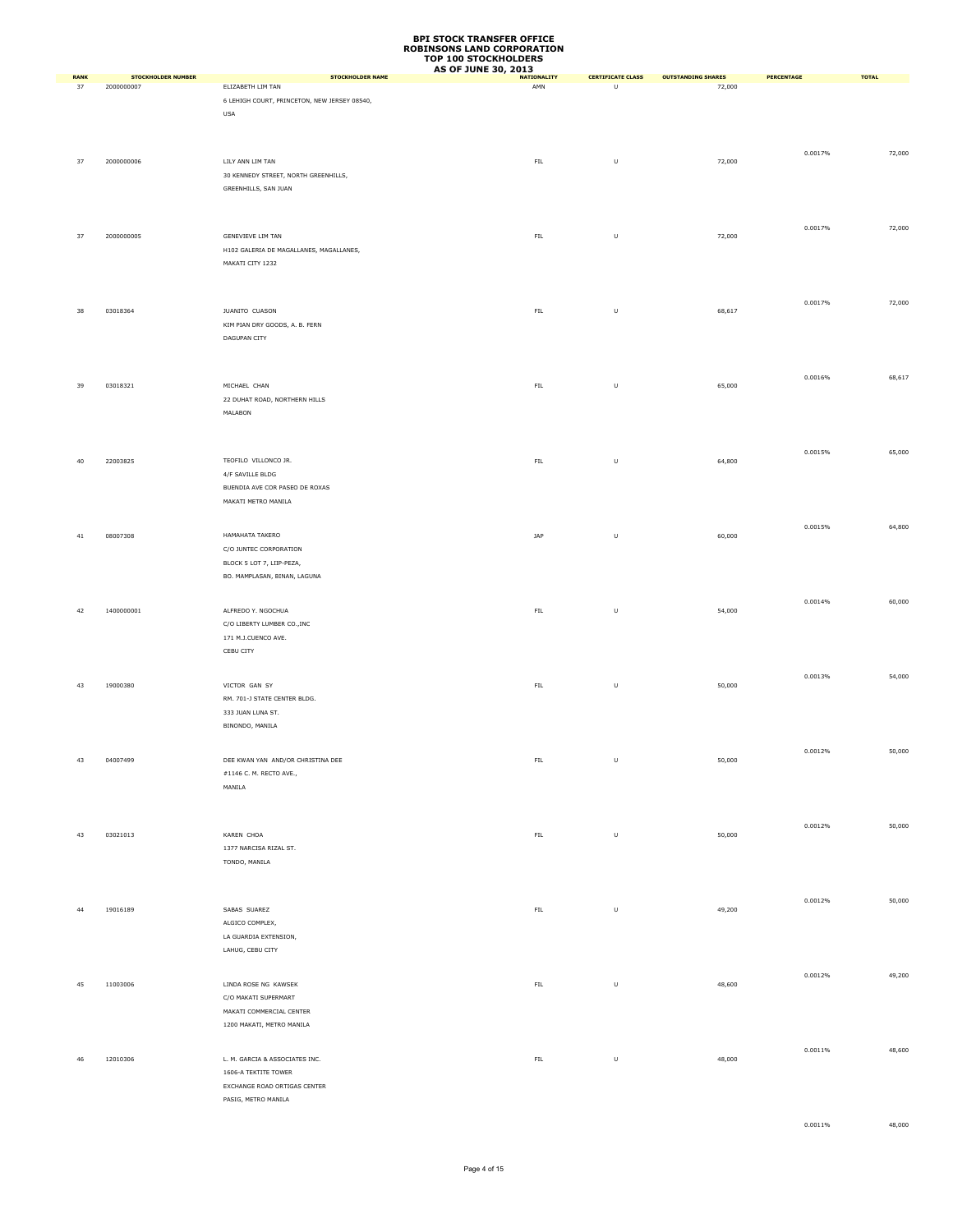|                   |                                       |                                                                                                            | <b>AS OF JUNE 30, 2013</b>        |                                     |                                     |                   |              |
|-------------------|---------------------------------------|------------------------------------------------------------------------------------------------------------|-----------------------------------|-------------------------------------|-------------------------------------|-------------------|--------------|
| <b>RANK</b><br>46 | <b>STOCKHOLDER NUMBER</b><br>12010498 | <b>STOCKHOLDER NAME</b><br>JANET CO LEY<br>C/O LEY CONST. & DEV'T. CORP.                                   | <b>NATIONALITY</b><br>${\sf FIL}$ | <b>CERTIFICATE CLASS</b><br>$\sf U$ | <b>OUTSTANDING SHARES</b><br>48,000 | <b>PERCENTAGE</b> | <b>TOTAL</b> |
|                   |                                       | 23-E PACIFIC STAR BLDG.,<br>SEN. GIL PUYAT AVENUE<br>MAKATI CITY                                           |                                   |                                     |                                     | 0.0011%           |              |
| $46\,$            | 03018404                              | ESTRELLA GO CO AND/OR FERDINAND CO<br>250 IBUNA ST<br>SAN JUAN<br>METRO MANILA                             | ${\sf FIL}$                       | $\sf U$                             | 48,000                              |                   | 48,000       |
| 46                | 14002598                              | PATRICK NGOCHUA<br>C/O CEBU LIBERTY<br>LUMBER CO INC<br>173 MJ CUENCO AVE                                  | ${\sf FIL}$                       | $\cup$                              | 48,000                              | 0.0011%           | 48,000       |
| 46                | 25003924                              | CEBU CITY<br>SUSAN YAO<br>UNIT 20 INTERSTATE TOWNHOUSE<br>C. BENITEZ, QUEZON CITY                          | ${\sf FIL}$                       | $\cup$                              | 48,000                              | 0.0011%           | 48,000       |
| 46                | 1900000004                            | BENILDA S. SANTOS<br>21 TIRAD PASS STREET,<br>AYALA HEIGHTS,                                               | ${\sf FIL}$                       | $\sf U$                             | 48,000                              | 0.0011%           | 48,000       |
| 46                | 0700000006                            | OLD BALARA, QUEZON CITY<br>RODERICK M. GRACIA<br>125 UNIVERSITY AVENUE,<br>AYALA ALABANG VILLAGE,          | ${\sf FIL}$                       | $\sf U$                             | 48,000                              | 0.0011%           | 48,000       |
| 46                | 21003473                              | MUNTINLUPA CITY<br>ALEXANDER C. UY<br>C/O DIMDI CENTER<br>ASAJE II BLDG., SAN PEDRO ST.                    | ${\sf FIL}$                       | $\sf U$                             | 48,000                              | 0.0011%           | 48,000       |
| 47                | 26000617                              | DAVAO CITY, 8000<br>MANUEL B. ZAMORA JR.<br>34A PACIFIC PLAZA TOWERS, FOR BONIFACIO,<br><b>TAGUIG CITY</b> | ${\sf FIL}$                       | U                                   | 47,400                              | 0.0011%           | 48,000       |
| 48                | 07009735                              | BEBE YU GO<br>517 BUENDIA AVE. EXT.<br>MAKATI, METRO MANILA                                                | ${\sf FIL}$                       | $\sf U$                             | 46,400                              | 0.0011%           | 47,400       |
| 49                | 26000613                              | ELBERT ZOSA<br>C/O PCI CAPITAL CORPORATION<br>#1 PCIBANK TOWERS, MAKATI AVE                                | ${\sf FIL}$                       | U                                   | 45,000                              | 0.0011%           | 46,400       |
| 50                | 26000604                              | MAKATI CITY<br>ELIZABETH M. ZARATE<br>320 COUNTRY CLUB DR.,<br>AYALA ALABANG, MUNTINLUPA 1780              | ${\sf FIL}$                       | $\sf U$                             | 42,000                              | 0.0010%           | 45,000       |
| 50                | 07009720                              | DEBBIE C. GOH<br>669 MUELLE DE BINONDO<br>BINONDO, MANILA                                                  | ${\sf FIL}$                       | $\cup$                              | 42,000                              | 0.0010%           | 42,000       |
| 51                | 08007205                              | SYLVESTER S.K. HUNG<br>S.C. JOHNSON, ESTRELLA STREET<br>MAKATI CITY                                        | <b>BRT</b>                        | $\cup$                              | 40,000                              | 0.0010%           | 42,000       |
| 51                | 07009851                              | ELIZABETH GOKONGWEI<br>517 SEN. GIL PUYAT<br>AVE., EXT., NORTH                                             | ${\sf FIL}$                       | $\sf U$                             | 40,000                              | 0.0009%           | 40,000       |
|                   |                                       | FORBES, MAKATI CITY                                                                                        |                                   |                                     |                                     |                   |              |

0.0009% 40,000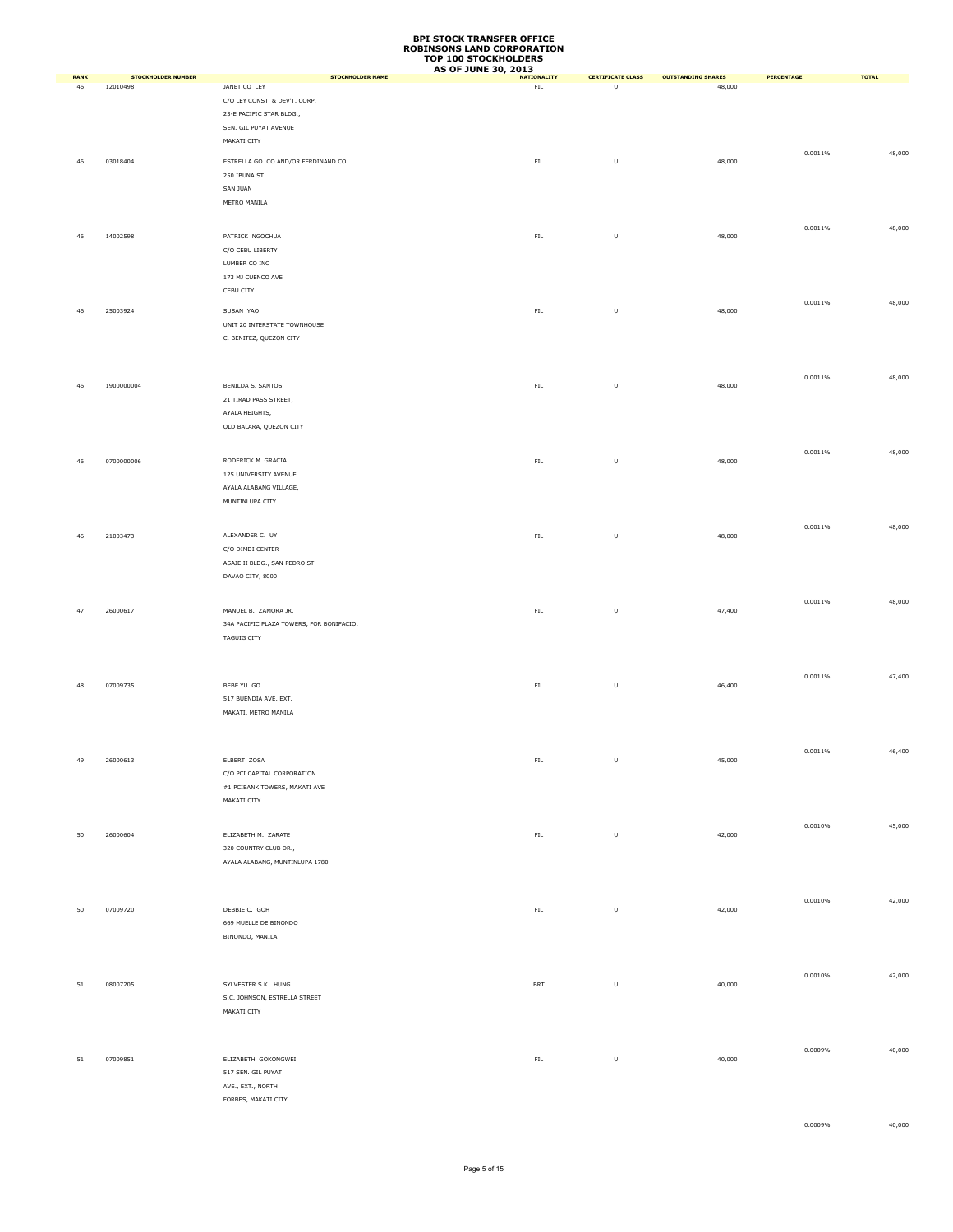|             |                           |                                                                | <b>AS OF JUNE 30, 2013</b> |                          |                           |                   |              |
|-------------|---------------------------|----------------------------------------------------------------|----------------------------|--------------------------|---------------------------|-------------------|--------------|
| <b>RANK</b> | <b>STOCKHOLDER NUMBER</b> | <b>STOCKHOLDER NAME</b>                                        | <b>NATIONALITY</b>         | <b>CERTIFICATE CLASS</b> | <b>OUTSTANDING SHARES</b> | <b>PERCENTAGE</b> | <b>TOTAL</b> |
| ${\bf 51}$  | 16007361                  | PAN-ASIA SECURITIES CORP.                                      | FIL                        | U                        | 40,000                    |                   |              |
|             |                           | RM. 910 TOWER ONE & EXCHANGE                                   |                            |                          |                           |                   |              |
|             |                           | PLAZA, AYALA TRIANGLE                                          |                            |                          |                           |                   |              |
|             |                           | AYALA AVENUE, MAKATI CITY                                      |                            |                          |                           |                   |              |
|             |                           |                                                                |                            |                          |                           |                   |              |
|             |                           |                                                                |                            |                          |                           | 0.0009%           | 40,000       |
| 52          | 20008811                  | A. ANGEL S. TANJANGCO                                          | ${\sf FIL}$                | $\sf U$                  | 38,500                    |                   |              |
|             |                           | 542 ARQUIZA ST.,                                               |                            |                          |                           |                   |              |
|             |                           | ERMITA, MANILA                                                 |                            |                          |                           |                   |              |
|             |                           |                                                                |                            |                          |                           |                   |              |
|             |                           |                                                                |                            |                          |                           |                   |              |
|             |                           |                                                                |                            |                          |                           | 0.0009%           | 38,500       |
| 53          | 0200000001                | VIVENCIO JOSE MA. F. BONIFACIO AND/OR MARIA ADIEL S. BONIFACIO | ${\sf FIL}$                | $\sf U$                  | 38,000                    |                   |              |
|             |                           | 39 SOLIVEN 3 EXTENSION,                                        |                            |                          |                           |                   |              |
|             |                           | LOYOLA GRAND VILLAS,                                           |                            |                          |                           |                   |              |
|             |                           | QUEZON CITY                                                    |                            |                          |                           |                   |              |
|             |                           |                                                                |                            |                          |                           |                   |              |
|             |                           |                                                                |                            |                          |                           | 0.0009%           | 38,000       |
| 54          | 26000616                  | ELBERT M. ZOSA                                                 | ${\sf FIL}$                | $\sf U$                  | 37,500                    |                   |              |
|             |                           | #3 ACACIA STREET                                               |                            |                          |                           |                   |              |
|             |                           | VALLE VERDE III, PASIG CITY                                    |                            |                          |                           |                   |              |
|             |                           |                                                                |                            |                          |                           |                   |              |
|             |                           |                                                                |                            |                          |                           |                   |              |
|             |                           |                                                                |                            |                          |                           | 0.0009%           | 37,500       |
| 55          | 20008820                  | TAKASAGO TRADING CORP. INC.                                    | ${\sf FIL}$                | $\sf U$                  | 36,000                    |                   |              |
|             |                           | $\#14$ SIMBAL ST.                                              |                            |                          |                           |                   |              |
|             |                           | TALAYAN VILLAGE                                                |                            |                          |                           |                   |              |
|             |                           | QUEZON CITY                                                    |                            |                          |                           |                   |              |
|             |                           |                                                                |                            |                          |                           |                   |              |
|             |                           |                                                                |                            |                          |                           | 0.0008%           | 36,000       |
| 55          | 25003906                  | LUCIO YAN                                                      | ${\sf FIL}$                | $\sf U$                  | 36,000                    |                   |              |
|             |                           | C/O ROWELL LITHOGRAPHY                                         |                            |                          |                           |                   |              |
|             |                           | LAON-LAAN ST., UGONG                                           |                            |                          |                           |                   |              |
|             |                           | PASIG, METRO MANILA                                            |                            |                          |                           |                   |              |
|             |                           |                                                                |                            |                          |                           |                   |              |
|             |                           |                                                                |                            |                          |                           |                   |              |
| 55          | 18009053                  | RENEE D. RUBIO                                                 | ${\sf FIL}$                | $\sf U$                  | 36,000                    | 0.0008%           | 36,000       |
|             |                           | #29 CAULIFLOWER ST.                                            |                            |                          |                           |                   |              |
|             |                           |                                                                |                            |                          |                           |                   |              |
|             |                           | VALLE VERDE V                                                  |                            |                          |                           |                   |              |
|             |                           | PASIG CITY                                                     |                            |                          |                           |                   |              |
|             |                           |                                                                |                            |                          |                           |                   |              |
| 55          | 18009105                  | R.J. DEL PAN AND COMPANY                                       | ${\sf FIL}$                | $\cup$                   | 36,000                    | 0.0008%           | 36,000       |
|             |                           |                                                                |                            |                          |                           |                   |              |
|             |                           | 501 DON ALFONSO COND                                           |                            |                          |                           |                   |              |
|             |                           | U N AVENUE COR L GUERRERO ST                                   |                            |                          |                           |                   |              |
|             |                           | ERMITA, MANILA                                                 |                            |                          |                           |                   |              |
|             |                           |                                                                |                            |                          |                           |                   |              |
|             |                           |                                                                |                            |                          |                           | 0.0008%           | 36,000       |
| 55          | 03018325                  | LIN LIN G. CHUNG                                               | ${\sf FIL}$                | $\cup$                   | 36,000                    |                   |              |
|             |                           | 8 ANAHAW ST                                                    |                            |                          |                           |                   |              |
|             |                           | FORBES PARK, MAKATI                                            |                            |                          |                           |                   |              |
|             |                           | 1200 METRO MANILA                                              |                            |                          |                           |                   |              |
|             |                           |                                                                |                            |                          |                           |                   |              |
|             |                           |                                                                |                            |                          |                           | 0.0008%           | 36,000       |
|             | 55 03018312               | ANTONIO COJUANGCO                                              | ${\sf FIL}$                | $\mathbf{U}$             | 36,000                    |                   |              |
|             |                           | R. COJUANGCO BLDG.                                             |                            |                          |                           |                   |              |
|             |                           | MAKATI AVENUE                                                  |                            |                          |                           |                   |              |
|             |                           | 1200 MAKATI, METRO MANILA                                      |                            |                          |                           |                   |              |
|             |                           |                                                                |                            |                          |                           |                   |              |
|             |                           |                                                                |                            |                          |                           | 0.0008%           | 36,000       |
| 55          | 03018315                  | ERNESTO CAYETANO                                               | ${\sf FIL}$                | $\sf U$                  | 36,000                    |                   |              |
|             |                           | #12 CARMEN DE LUNA STREET                                      |                            |                          |                           |                   |              |
|             |                           | BF HOMES, PARANAQUE CITY                                       |                            |                          |                           |                   |              |
|             |                           |                                                                |                            |                          |                           |                   |              |
|             |                           |                                                                |                            |                          |                           |                   |              |
|             |                           |                                                                |                            |                          |                           | 0.0008%           | 36,000       |
| 56          | 03018313                  | MIGUEL O. COJUANGCO                                            | ${\sf FIL}$                | $\cup$                   | 35,000                    |                   |              |
|             |                           | 8F, R. COJUANGCO BLDG.                                         |                            |                          |                           |                   |              |
|             |                           | MAKATI AVE, MAKATI                                             |                            |                          |                           |                   |              |
|             |                           |                                                                |                            |                          |                           |                   |              |
|             |                           | 1200 METRO MANILA                                              |                            |                          |                           |                   |              |
|             |                           |                                                                |                            |                          |                           |                   |              |
| 57          | 13007947                  | EDMUNDO MADRAZO                                                | ${\sf FIL}$                | $\sf U$                  | 32,500                    | 0.0008%           | 35,000       |
|             |                           |                                                                |                            |                          |                           |                   |              |
|             |                           | DAO ST., JUNA SUBD.                                            |                            |                          |                           |                   |              |
|             |                           | MATINA, DAVAO CITY                                             |                            |                          |                           |                   |              |
|             |                           |                                                                |                            |                          |                           |                   |              |
|             |                           |                                                                |                            |                          |                           |                   |              |
|             |                           |                                                                |                            |                          |                           | 0.0007%           | 32,500       |
| 58          | 1800000006                | RENEE D. RUBIO AND/OR CESAR A. RUBIO                           | ${\sf FIL}$                | $\sf U$                  | 32,400                    |                   |              |
|             |                           | #29 CAULIFLOWER                                                |                            |                          |                           |                   |              |
|             |                           | VALLE VERDE 5, PASIG CITY                                      |                            |                          |                           |                   |              |

0.0007% 32,400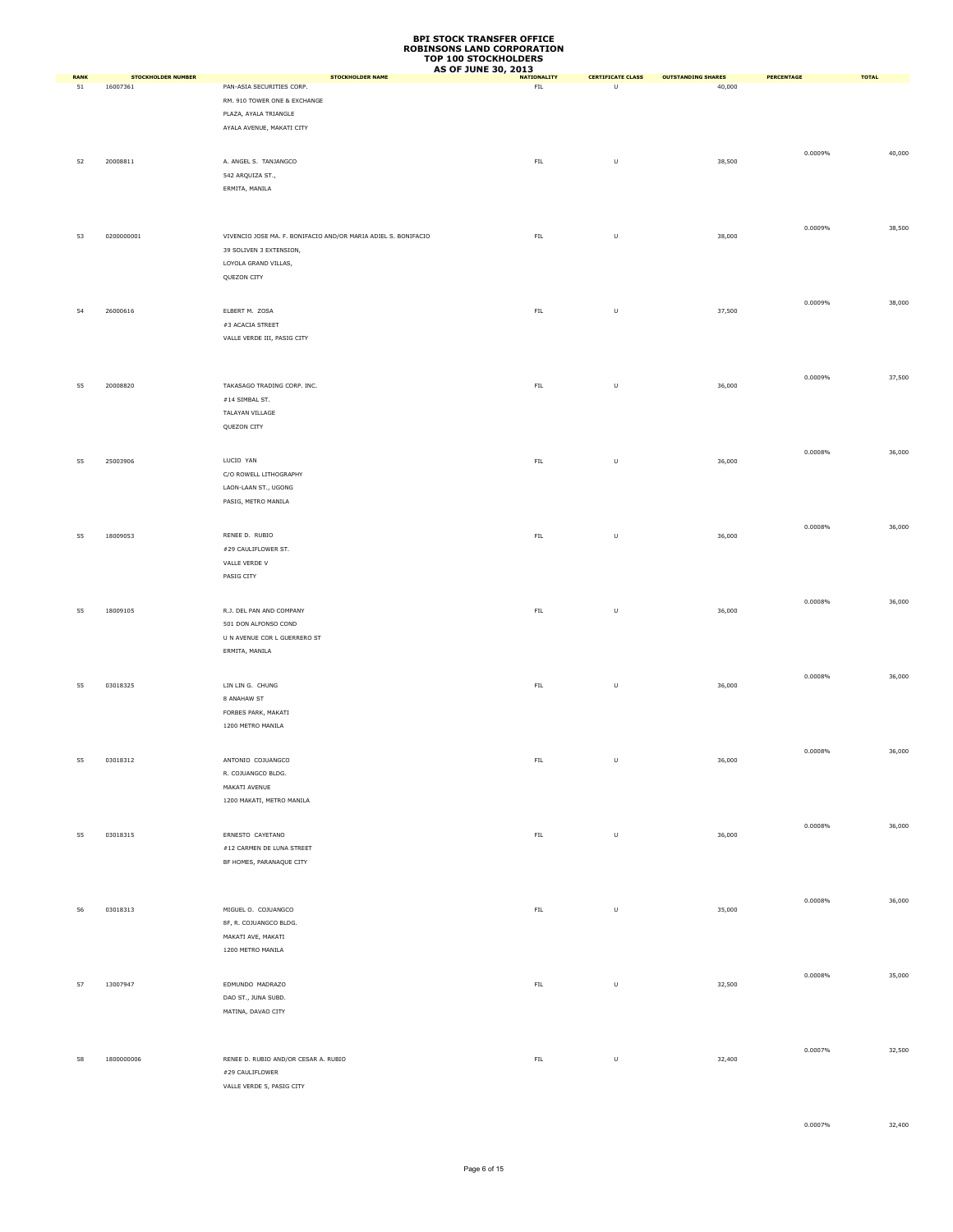|                   |                                       | STOCKHOLDER NAME                        | <b>AS OF JUNE 30, 2013</b>        |                                     |                                     |            |              |
|-------------------|---------------------------------------|-----------------------------------------|-----------------------------------|-------------------------------------|-------------------------------------|------------|--------------|
| <b>RANK</b><br>59 | <b>STOCKHOLDER NUMBER</b><br>21003477 | URBANCORP INVESTMENTS INC.              | <b>NATIONALITY</b><br>${\sf FIL}$ | <b>CERTIFICATE CLASS</b><br>$\sf U$ | <b>OUTSTANDING SHARES</b><br>31,500 | PERCENTAGE | <b>TOTAL</b> |
|                   |                                       |                                         |                                   |                                     |                                     |            |              |
|                   |                                       | URBAN BANK SQUARE                       |                                   |                                     |                                     |            |              |
|                   |                                       | URBAN AVENUE                            |                                   |                                     |                                     |            |              |
|                   |                                       | 1200 MAKATI CITY                        |                                   |                                     |                                     |            |              |
|                   |                                       |                                         |                                   |                                     |                                     |            |              |
|                   |                                       |                                         |                                   |                                     |                                     | 0.0007%    | 31,500       |
| 59                | 13011188                              | M.E. HOLDING CORPORATION                | ${\sf FIL}$                       | $\sf U$                             | 31,500                              |            |              |
|                   |                                       | #28 SHAW BLVD.,                         |                                   |                                     |                                     |            |              |
|                   |                                       | PASIG CITY                              |                                   |                                     |                                     |            |              |
|                   |                                       |                                         |                                   |                                     |                                     |            |              |
|                   |                                       |                                         |                                   |                                     |                                     |            |              |
|                   |                                       |                                         |                                   |                                     |                                     |            |              |
|                   |                                       |                                         |                                   |                                     |                                     | 0.0007%    | 31,500       |
| 59                | 13011189                              | MERCURY GROUP OF COMP. INC.,            | ${\sf FIL}$                       | $\sf U$                             | 31,500                              |            |              |
|                   |                                       | #7 MERCURY AVE., CORNER                 |                                   |                                     |                                     |            |              |
|                   |                                       | E. RODRIGUEZ JR., LIBIS                 |                                   |                                     |                                     |            |              |
|                   |                                       | QUEZON CITY                             |                                   |                                     |                                     |            |              |
|                   |                                       |                                         |                                   |                                     |                                     |            |              |
|                   |                                       |                                         |                                   |                                     |                                     | 0.0007%    | 31,500       |
| 60                | 08007041                              | HYDEE MANAGEMENT & RESOURCE CORPORATION | ${\sf FIL}$                       | $\cup$                              | 31,200                              |            |              |
|                   |                                       | 4/F YUCHENGCO TOWER,                    |                                   |                                     |                                     |            |              |
|                   |                                       | 500 Q. PAREDES, BINONDO                 |                                   |                                     |                                     |            |              |
|                   |                                       |                                         |                                   |                                     |                                     |            |              |
|                   |                                       | MANILA                                  |                                   |                                     |                                     |            |              |
|                   |                                       |                                         |                                   |                                     |                                     |            |              |
|                   |                                       |                                         |                                   |                                     |                                     | 0.0007%    | 31,200       |
| 61                | 08007076                              | HAO WEE                                 | ${\sf FIL}$                       | $\cup$                              | 30,000                              |            |              |
|                   |                                       | SUITE 2203B 22F TEKTITE TOWERS          |                                   |                                     |                                     |            |              |
|                   |                                       | TEKTITE ROAD, ORTIGAS CENTER            |                                   |                                     |                                     |            |              |
|                   |                                       | PASIG CITY                              |                                   |                                     |                                     |            |              |
|                   |                                       |                                         |                                   |                                     |                                     |            |              |
|                   |                                       |                                         |                                   |                                     |                                     |            |              |
| 61                | 02008057                              | BELSON SECURITIES, INC.                 | ${\sf FIL}$                       | $\sf U$                             | 30,000                              | 0.0007%    | 30,000       |
|                   |                                       |                                         |                                   |                                     |                                     |            |              |
|                   |                                       | 4TH FLR., BELSON HOUSE                  |                                   |                                     |                                     |            |              |
|                   |                                       | #271 EDSA, MANDALUYONG CITY             |                                   |                                     |                                     |            |              |
|                   |                                       |                                         |                                   |                                     |                                     |            |              |
|                   |                                       |                                         |                                   |                                     |                                     |            |              |
|                   |                                       |                                         |                                   |                                     |                                     | 0.0007%    | 30,000       |
| 61                | 15005157                              | ONG KONG PO                             | ${\sf FIL}$                       | $\sf U$                             | 30,000                              |            |              |
|                   |                                       | 88 SAN FRANCISCO ST.,                   |                                   |                                     |                                     |            |              |
|                   |                                       | PASIG CITY                              |                                   |                                     |                                     |            |              |
|                   |                                       |                                         |                                   |                                     |                                     |            |              |
|                   |                                       |                                         |                                   |                                     |                                     |            |              |
|                   |                                       |                                         |                                   |                                     |                                     |            |              |
|                   |                                       |                                         |                                   |                                     |                                     | 0.0007%    | 30,000       |
| 61                | 22005338                              | ERIC VILLAFRANCA AND/OR CECILIA CRUCENA | ${\sf FIL}$                       | $\sf U$                             | 30,000                              |            |              |
|                   |                                       | 25 HONORATA ST.                         |                                   |                                     |                                     |            |              |
|                   |                                       | PASAY CITY                              |                                   |                                     |                                     |            |              |
|                   |                                       |                                         |                                   |                                     |                                     |            |              |
|                   |                                       |                                         |                                   |                                     |                                     |            |              |
|                   |                                       |                                         |                                   |                                     |                                     | 0.0007%    | 30,000       |
| 62                | 18009064                              | CESAR A. RUBIO AND/OR FELICIDAD RUBIO   | ${\sf FIL}$                       | $\sf U$                             | 28,800                              |            |              |
|                   |                                       | 29 CAULIFLOWER STREET                   |                                   |                                     |                                     |            |              |
|                   |                                       |                                         |                                   |                                     |                                     |            |              |
|                   |                                       | VALLE VERDE 5                           |                                   |                                     |                                     |            |              |
|                   |                                       | PASIG, METRO MANILA                     |                                   |                                     |                                     |            |              |
|                   |                                       |                                         |                                   |                                     |                                     |            |              |
|                   |                                       |                                         |                                   |                                     |                                     | 0.0007%    | 28,800       |
|                   | 62 12010318                           | NELSON LIM                              | ${\sf FIL}$                       | $\sf U$                             | 28,800                              |            |              |
|                   |                                       | 65 10TH ST, MAGDALENA ROLLING           |                                   |                                     |                                     |            |              |
|                   |                                       | NEW MANILA, Q.C.                        |                                   |                                     |                                     |            |              |
|                   |                                       |                                         |                                   |                                     |                                     |            |              |
|                   |                                       |                                         |                                   |                                     |                                     |            |              |
|                   |                                       |                                         |                                   |                                     |                                     |            |              |
| 63                | 18009060                              | R. COYIUTO SECURITIES, INC. A/C #300102 | ${\sf FIL}$                       | $\sf U$                             | 28,000                              | 0.0007%    | 28,800       |
|                   |                                       |                                         |                                   |                                     |                                     |            |              |
|                   |                                       | 5/F CORINTHIAN PLAZA                    |                                   |                                     |                                     |            |              |
|                   |                                       | 121 PASEO DE ROXAS                      |                                   |                                     |                                     |            |              |
|                   |                                       | LEGASPI VILLAGE, MAKATI CITY            |                                   |                                     |                                     |            |              |
|                   |                                       |                                         |                                   |                                     |                                     |            |              |
|                   |                                       |                                         |                                   |                                     |                                     | 0.0006%    | 28,000       |
| 63                | 21003495                              | UBP TA#210-50078-8                      | ${\sf FIL}$                       | $\sf U$                             | 28,000                              |            |              |
|                   |                                       | C/O LYDIA VERTUCIO, UNION BANK          |                                   |                                     |                                     |            |              |
|                   |                                       |                                         |                                   |                                     |                                     |            |              |
|                   |                                       | PASAY ROAD, MAKATI                      |                                   |                                     |                                     |            |              |
|                   |                                       | METRO MANILA                            |                                   |                                     |                                     |            |              |
|                   |                                       |                                         |                                   |                                     |                                     |            |              |
|                   |                                       |                                         |                                   |                                     |                                     | 0.0006%    | 28,000       |
| 64                | 26000608                              | JESUS F. ZARANDIN                       | ${\sf FIL}$                       | $\sf U$                             | 26,400                              |            |              |
|                   |                                       | 12 LEO ST BEL AIR III                   |                                   |                                     |                                     |            |              |
|                   |                                       | 1200 MAKATI METRO MLA                   |                                   |                                     |                                     |            |              |
|                   |                                       |                                         |                                   |                                     |                                     |            |              |
|                   |                                       |                                         |                                   |                                     |                                     |            |              |
|                   |                                       |                                         |                                   |                                     |                                     |            |              |
| 65                | 09003427                              | INDOSUEZ MLA A/C 10849                  | BRT                               | $\sf U$                             | 26,000                              | 0.0006%    | 26,400       |
|                   |                                       |                                         |                                   |                                     |                                     |            |              |
|                   |                                       | GF CORINTHIAN PLAZA                     |                                   |                                     |                                     |            |              |
|                   |                                       | PASEO DE ROXAS                          |                                   |                                     |                                     |            |              |
|                   |                                       | MAKATI, METRO MANILA                    |                                   |                                     |                                     |            |              |
|                   |                                       |                                         |                                   |                                     |                                     |            |              |

0.0006% 26,000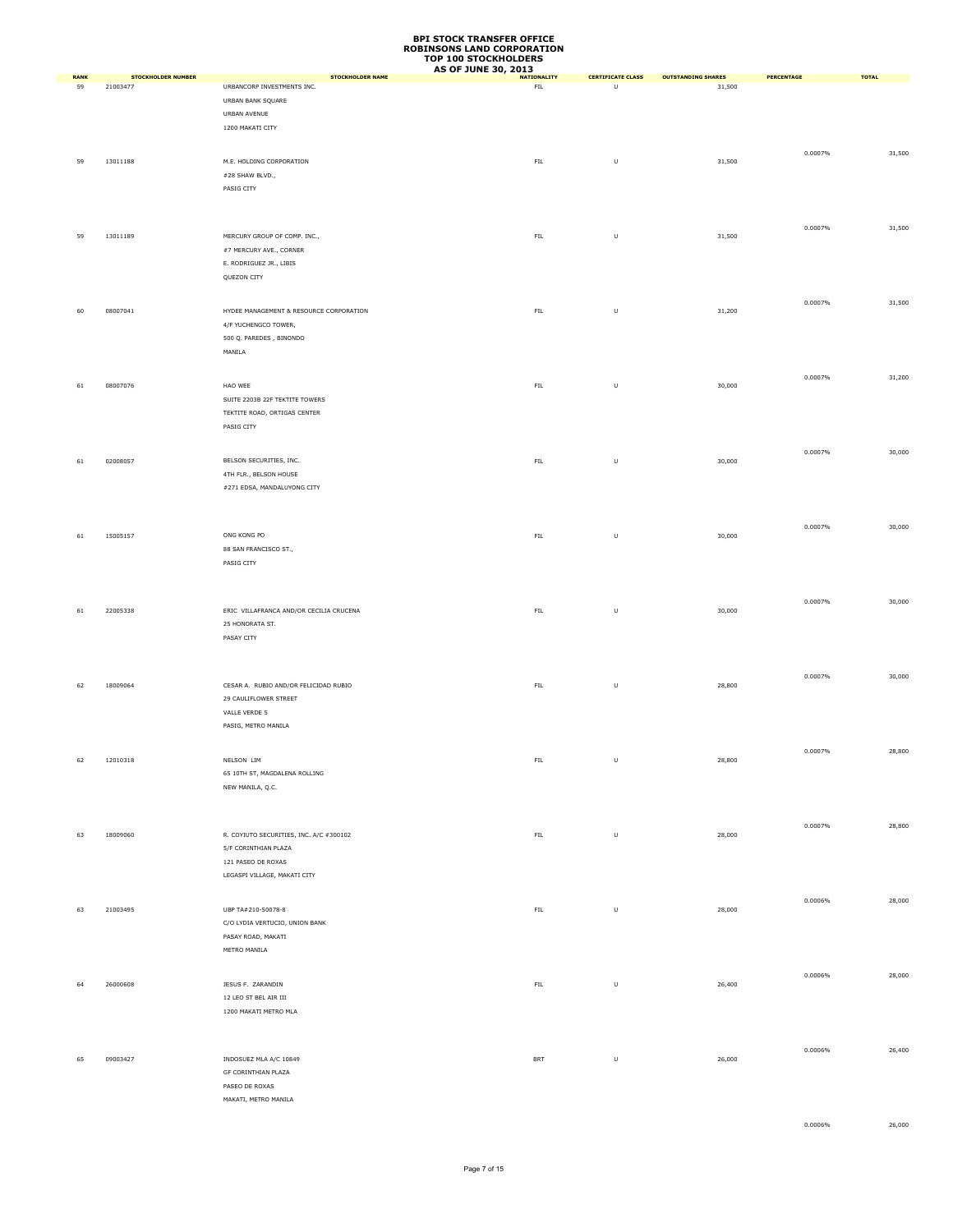|                   |                    |                                                               | <b>AS OF JUNE 30, 2013</b> |                               |                           |            |              |
|-------------------|--------------------|---------------------------------------------------------------|----------------------------|-------------------------------|---------------------------|------------|--------------|
| <b>RANK</b><br>65 | STOCKHOLDER NUMBER | STOCKHOLDER NAME<br>FRANCISCO ORTIGAS SEC., INC. A/C NO. 3633 | <b>NATIONALITY</b>         | <b>CERTIFICATE CLASS</b><br>U | <b>OUTSTANDING SHARES</b> | PERCENTAGE | <b>TOTAL</b> |
|                   | 06009321           |                                                               | ${\sf FIL}$                |                               | 26,000                    |            |              |
|                   |                    | ROOM 815 ORTIGAS BUILDING                                     |                            |                               |                           |            |              |
|                   |                    | ORTIGAS AVENUE, PASIG CITY                                    |                            |                               |                           |            |              |
|                   |                    |                                                               |                            |                               |                           |            |              |
|                   |                    |                                                               |                            |                               |                           |            |              |
|                   |                    |                                                               |                            |                               |                           | 0.0006%    | 26,000       |
| 66                | 09003418           | INTRA-INVEST SECURITIES INC.                                  | ${\sf FIL}$                | $\sf U$                       | 25,000                    |            |              |
|                   |                    | 11/F ACT TOWER                                                |                            |                               |                           |            |              |
|                   |                    | 135 SEN. GIL J. PUYAT AVENUE                                  |                            |                               |                           |            |              |
|                   |                    |                                                               |                            |                               |                           |            |              |
|                   |                    | SALCEDO VILLAGE, MAKATI CITY                                  |                            |                               |                           |            |              |
|                   |                    |                                                               |                            |                               |                           |            |              |
|                   |                    |                                                               |                            |                               |                           | 0.0006%    | 25,000       |
| 66                | 23000957           | WARD MANAGEMENT CORPORATION                                   | ${\sf FIL}$                | $\sf U$                       | 25,000                    |            |              |
|                   |                    | SUITE 5, 2ND FLR., MIDLAND PLA                                |                            |                               |                           |            |              |
|                   |                    | M. ADRIATICO ST. ERMITA                                       |                            |                               |                           |            |              |
|                   |                    | MANILA                                                        |                            |                               |                           |            |              |
|                   |                    |                                                               |                            |                               |                           |            |              |
|                   |                    |                                                               |                            |                               |                           | 0.0006%    | 25,000       |
| 66                | 15004201           | ORIENTRADE SECURITIES INC                                     | ${\sf FIL}$                | $\sf U$                       | 25,000                    |            |              |
|                   |                    | 4/F VERNIDA I CONDOMINIUM                                     |                            |                               |                           |            |              |
|                   |                    |                                                               |                            |                               |                           |            |              |
|                   |                    | 120 AMORSOLO ST                                               |                            |                               |                           |            |              |
|                   |                    | LEGASPI VILLAGE, MAKATI                                       |                            |                               |                           |            |              |
|                   |                    | METRO MANILA                                                  |                            |                               |                           |            |              |
|                   |                    |                                                               |                            |                               |                           | 0.0006%    | 25,000       |
| 67                | 18009090           | R. NUBLA SECURITIES INC.                                      | ${\sf FIL}$                | $\sf U$                       | 24,100                    |            |              |
|                   |                    | RM. 300 THIRD FLOOR                                           |                            |                               |                           |            |              |
|                   |                    | FIL-AM RESOURCES BUILDING                                     |                            |                               |                           |            |              |
|                   |                    | 231 JUAN LUNA STREET                                          |                            |                               |                           |            |              |
|                   |                    |                                                               |                            |                               |                           |            |              |
|                   |                    | BINONDO, MANILA                                               |                            |                               |                           |            |              |
|                   |                    | MURIEL SY                                                     |                            |                               |                           | 0.0005%    | 24,100       |
| 68                | 19016142           |                                                               | ${\sf FIL}$                | $\sf U$                       | 24,000                    |            |              |
|                   |                    | 9 FRANCISCO ST.                                               |                            |                               |                           |            |              |
|                   |                    | CORINTHIAN GARDEN                                             |                            |                               |                           |            |              |
|                   |                    | QUEZON CITY                                                   |                            |                               |                           |            |              |
|                   |                    |                                                               |                            |                               |                           |            |              |
|                   |                    |                                                               |                            |                               |                           | 0.0005%    | 24,000       |
| 68                | 19016153           | JULIO O. SY SR.                                               | ${\sf FIL}$                | $\sf U$                       | 24,000                    |            |              |
|                   |                    | 4F CORINTHIAN PLAZA                                           |                            |                               |                           |            |              |
|                   |                    |                                                               |                            |                               |                           |            |              |
|                   |                    | PASEO DE ROXAS                                                |                            |                               |                           |            |              |
|                   |                    | 1200 MAKATI, METRO MANILA                                     |                            |                               |                           |            |              |
|                   |                    |                                                               |                            |                               |                           |            |              |
|                   |                    |                                                               |                            |                               |                           | 0.0005%    | 24,000       |
| 68                | 25003868           | PETER C. L. YU                                                | ${\sf FIL}$                | $\sf U$                       | 24,000                    |            |              |
|                   |                    | #23 N DOMINGO ST.                                             |                            |                               |                           |            |              |
|                   |                    | QUEZON CITY                                                   |                            |                               |                           |            |              |
|                   |                    |                                                               |                            |                               |                           |            |              |
|                   |                    |                                                               |                            |                               |                           |            |              |
|                   |                    |                                                               |                            |                               |                           | 0.0005%    | 24,000       |
| 68                | 25003883           | ROMAN T. YAP                                                  | ${\sf FIL}$                | $\sf U$                       | 24,000                    |            |              |
|                   |                    | NO. 17 KENNEDY STREET                                         |                            |                               |                           |            |              |
|                   |                    |                                                               |                            |                               |                           |            |              |
|                   |                    | NORTH GREENHILLS                                              |                            |                               |                           |            |              |
|                   |                    | SAN JUAN, METRO MANILA                                        |                            |                               |                           |            |              |
|                   |                    |                                                               |                            |                               |                           |            |              |
|                   |                    |                                                               |                            |                               |                           | 0.0005%    | 24,000       |
|                   | 68 21003497        | CECIL UNGCO                                                   | ${\sf FIL}$                | U                             | 24,000                    |            |              |
|                   |                    | #4 M. ALMEDA ST.                                              |                            |                               |                           |            |              |
|                   |                    | PATEROS, TAGUIG                                               |                            |                               |                           |            |              |
|                   |                    | METRO MANILA                                                  |                            |                               |                           |            |              |
|                   |                    |                                                               |                            |                               |                           |            |              |
|                   |                    |                                                               |                            |                               |                           |            |              |
| 68                | 12010310           | HONORIO REYES- LAO                                            | FL                         | $\sf U$                       | 24,000                    | 0.0005%    | 24,000       |
|                   |                    |                                                               |                            |                               |                           |            |              |
|                   |                    | 10 DAMPOL STREET                                              |                            |                               |                           |            |              |
|                   |                    | DAMAR VILLAGE, QUEZON CITY                                    |                            |                               |                           |            |              |
|                   |                    |                                                               |                            |                               |                           |            |              |
|                   |                    |                                                               |                            |                               |                           |            |              |
|                   |                    |                                                               |                            |                               |                           | 0.0005%    | 24,000       |
| 68                | 13011069           | DANTE MORALES AND/OR MA LUISA MORALES                         | ${\sf FIL}$                | $\sf U$                       | 24,000                    |            |              |
|                   |                    | 3 PILI AVE                                                    |                            |                               |                           |            |              |
|                   |                    | 1200 MAKATI, METRO MANILA                                     |                            |                               |                           |            |              |
|                   |                    |                                                               |                            |                               |                           |            |              |
|                   |                    |                                                               |                            |                               |                           |            |              |
|                   |                    |                                                               |                            |                               |                           |            |              |
|                   |                    |                                                               |                            |                               |                           | 0.0005%    | 24,000       |
| 68                | 03018298           | MILAGROS CHENG                                                | ${\sf FIL}$                | $\sf U$                       | 24,000                    |            |              |
|                   |                    | #21 ADAMS STREET                                              |                            |                               |                           |            |              |
|                   |                    | <b>GREENHILLS WEST</b>                                        |                            |                               |                           |            |              |
|                   |                    | SAN JUAN, METRO MANILA                                        |                            |                               |                           |            |              |
|                   |                    |                                                               |                            |                               |                           |            |              |
|                   |                    |                                                               |                            |                               |                           | 0.0005%    | 24,000       |
| 68                | 03018391           | RICARDO C. CASTRO                                             | ${\sf FIL}$                | $\cup$                        | 24,000                    |            |              |
|                   |                    | #19 JAGUAR ST.                                                |                            |                               |                           |            |              |
|                   |                    |                                                               |                            |                               |                           |            |              |
|                   |                    | FAIRVIEW PARK                                                 |                            |                               |                           |            |              |
|                   |                    | QUEZON CITY                                                   |                            |                               |                           |            |              |

0.0005% 24,000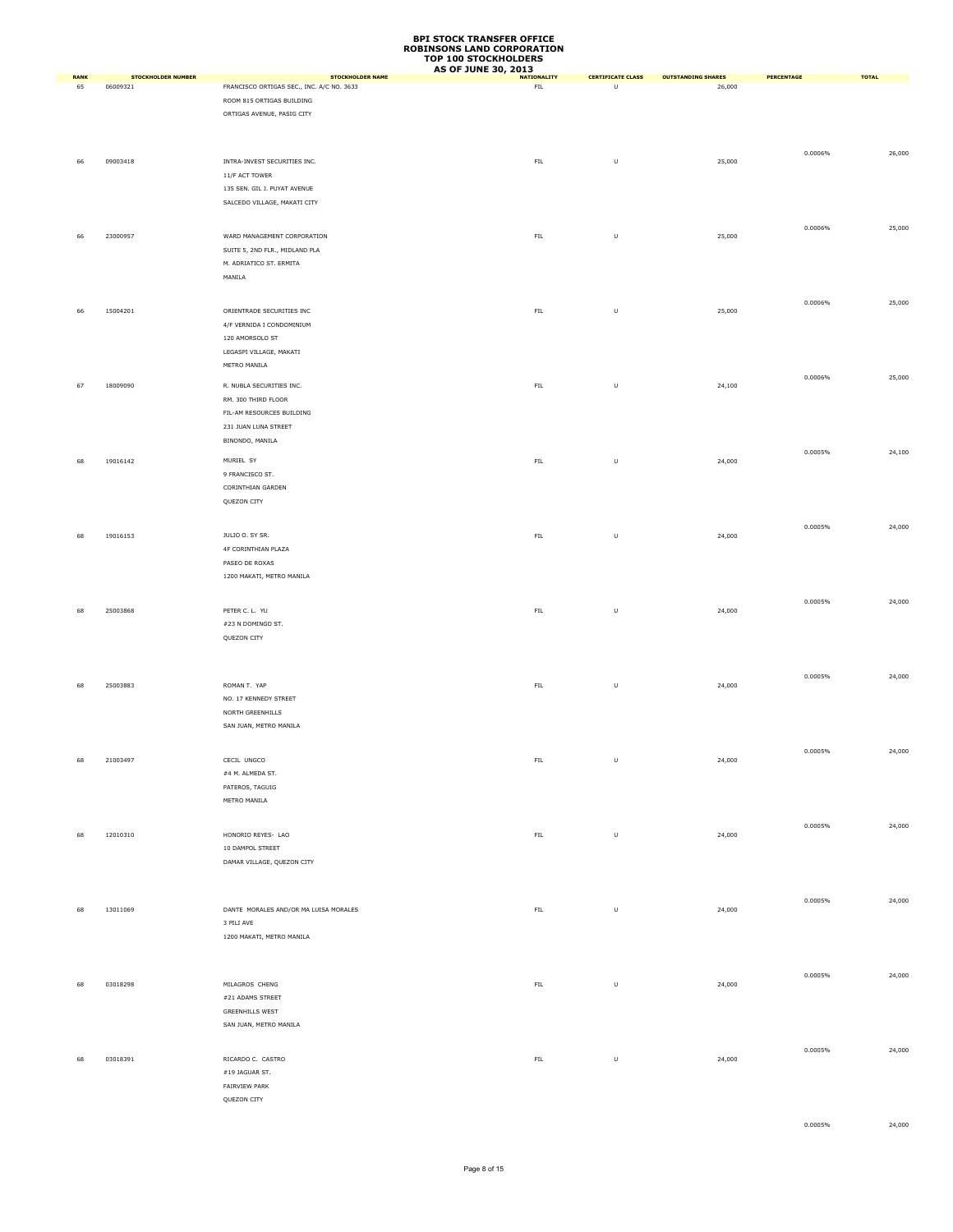|             |                           |                                  | <b>AS OF JUNE 30, 2013</b> |                    |                          |                           |            |              |
|-------------|---------------------------|----------------------------------|----------------------------|--------------------|--------------------------|---------------------------|------------|--------------|
| <b>RANK</b> | <b>STOCKHOLDER NUMBER</b> | <b>STOCKHOLDER NAME</b>          |                            | <b>NATIONALITY</b> | <b>CERTIFICATE CLASS</b> | <b>OUTSTANDING SHARES</b> | PERCENTAGE | <b>TOTAL</b> |
| 68          | 03018512                  | CRISPA TEXTILES, INC.            |                            | ${\sf FIL}$        | $\sf U$                  | 24,000                    |            |              |
|             |                           | BO. CANIOGAN                     |                            |                    |                          |                           |            |              |
|             |                           | PASIG, METRO MANILA              |                            |                    |                          |                           |            |              |
|             |                           |                                  |                            |                    |                          |                           |            |              |
|             |                           |                                  |                            |                    |                          |                           |            |              |
|             |                           |                                  |                            |                    |                          |                           | 0.0005%    | 24,000       |
| 69          | 23000948                  | WESTIN SECURITIES CORPORATION    |                            | ${\sf FIL}$        | $\sf U$                  | 23,400                    |            |              |
|             |                           | UNIT 614-616 PSE PLAZA TOWER 1   |                            |                    |                          |                           |            |              |
|             |                           | AYALA AVE. MAKATI CITY           |                            |                    |                          |                           |            |              |
|             |                           |                                  |                            |                    |                          |                           |            |              |
|             |                           |                                  |                            |                    |                          |                           |            |              |
|             |                           |                                  |                            |                    |                          |                           | 0.0005%    | 23,400       |
| 70          | 05003105                  | EBC SECURITIES CORP.             |                            | FL                 | $\sf U$                  | 22,800                    |            |              |
|             |                           | RM 401 EBC BLDG                  |                            |                    |                          |                           |            |              |
|             |                           | 262 JUAN LUNA ST                 |                            |                    |                          |                           |            |              |
|             |                           | BINONDO, MANILA                  |                            |                    |                          |                           |            |              |
|             |                           |                                  |                            |                    |                          |                           |            |              |
|             |                           |                                  |                            |                    |                          |                           | 0.0005%    | 22,800       |
| $71\,$      | 12010352                  | AMADO P. LIM AND/OR HEIDE N. DY  |                            | FL                 | $\sf U$                  | 22,500                    |            |              |
|             |                           | 115 INT. C WEST AVENUE           |                            |                    |                          |                           |            |              |
|             |                           | QUEZON CITY                      |                            |                    |                          |                           |            |              |
|             |                           |                                  |                            |                    |                          |                           |            |              |
|             |                           |                                  |                            |                    |                          |                           |            |              |
|             |                           |                                  |                            |                    |                          |                           | 0.0005%    | 22,500       |
| $71\,$      | 14002599                  | SERGIO LLAMAS NARANJILLA JR.     |                            | FL                 | $\sf U$                  | 22,500                    |            |              |
|             |                           | 135 MAGINHAWA SIKATUNA VILL      |                            |                    |                          |                           |            |              |
|             |                           | QUEZON CITY                      |                            |                    |                          |                           |            |              |
|             |                           |                                  |                            |                    |                          |                           |            |              |
|             |                           |                                  |                            |                    |                          |                           |            |              |
|             |                           |                                  |                            |                    |                          |                           |            |              |
| 72          | 20009009                  | JUANITO TAN AND/OR CHRISTINE TAN |                            | FL                 | $\sf U$                  | 22,000                    | 0.0005%    | 22,500       |
|             |                           | #23 GREENMEADOWS AVE.            |                            |                    |                          |                           |            |              |
|             |                           |                                  |                            |                    |                          |                           |            |              |
|             |                           | MURPHY, QUEZON CITY              |                            |                    |                          |                           |            |              |
|             |                           |                                  |                            |                    |                          |                           |            |              |
|             |                           |                                  |                            |                    |                          |                           |            |              |
|             |                           |                                  |                            |                    |                          |                           | 0.0005%    | 22,000       |
| 73          | 1300000002                | SHAM H. MIRCHANDANI              |                            | FL                 | $\sf U$                  | 21,325                    |            |              |
|             |                           | 314 MAKILING STREET              |                            |                    |                          |                           |            |              |
|             |                           | AYALA ALABANG VILLAGE            |                            |                    |                          |                           |            |              |
|             |                           | MUNTINLUPA CITY                  |                            |                    |                          |                           |            |              |
|             |                           |                                  |                            |                    |                          |                           |            |              |
|             |                           |                                  |                            |                    |                          |                           | 0.0005%    | 21,325       |
| 74          | 16029622                  | ESMERALDA G. PUNO                |                            | ${\sf FIL}$        | $\sf U$                  | 21,000                    |            |              |
|             |                           | C/O MR. JAIME PUNO               |                            |                    |                          |                           |            |              |
|             |                           | DYR-ALCANTARA, 704 PABLO         |                            |                    |                          |                           |            |              |
|             |                           | OCAMPO SR. ST., MANILA           |                            |                    |                          |                           |            |              |
|             |                           |                                  |                            |                    |                          |                           |            |              |
|             |                           |                                  |                            |                    |                          |                           | 0.0005%    | 21,000       |
| 75          | 20008840                  | PACIFICO B. TACUB                |                            | ${\sf FIL}$        | $\sf U$                  | 20,669                    |            |              |
|             |                           | #135-R LOURDES DRIVE             |                            |                    |                          |                           |            |              |
|             |                           | 1500 SAN JUAN, METRO MANILA      |                            |                    |                          |                           |            |              |
|             |                           |                                  |                            |                    |                          |                           |            |              |
|             |                           |                                  |                            |                    |                          |                           |            |              |
|             |                           |                                  |                            |                    |                          |                           | 0.0005%    | 20,669       |
|             |                           | HERNANDO B. PEREZ                |                            | ${\sf FIL}$        | $\mathbf{U}$             | 20,571                    |            |              |
|             |                           | 7 PELAYO ST                      |                            |                    |                          |                           |            |              |
|             |                           | QUEZON CITY                      |                            |                    |                          |                           |            |              |
|             |                           |                                  |                            |                    |                          |                           |            |              |
|             |                           |                                  |                            |                    |                          |                           |            |              |
|             |                           |                                  |                            |                    |                          |                           |            |              |
| 77          | 25003875                  | LOPE M. YUVIENCO                 |                            | ${\sf FIL}$        | $\sf U$                  | 20,400                    | 0.0005%    | 20,571       |
|             |                           | 4/F CITIBANK CENTRE              |                            |                    |                          |                           |            |              |
|             |                           |                                  |                            |                    |                          |                           |            |              |
|             |                           | 8741 PASEO DE ROXAS              |                            |                    |                          |                           |            |              |
|             |                           | 1200 MAKATI, METRO MLA           |                            |                    |                          |                           |            |              |
|             |                           |                                  |                            |                    |                          |                           |            |              |
| 78          | 20008883                  | TSAI SZU                         |                            | ${\sf FIL}$        | $\sf U$                  | 20,000                    | 0.0004%    | 20,400       |
|             |                           |                                  |                            |                    |                          |                           |            |              |
|             |                           | 204 AURORA ST                    |                            |                    |                          |                           |            |              |
|             |                           | SEAFRONT HOMES                   |                            |                    |                          |                           |            |              |
|             |                           | ROXAS BLVD, PASAY CITY           |                            |                    |                          |                           |            |              |
|             |                           |                                  |                            |                    |                          |                           |            |              |
|             |                           |                                  |                            |                    |                          |                           | 0.0004%    | 20,000       |
| 78          | 25003939                  | ELVIS YOUNG                      |                            | ${\sf FIL}$        | $\sf U$                  | 20,000                    |            |              |
|             |                           | $\#18,$ 9TH STREET               |                            |                    |                          |                           |            |              |
|             |                           | ROLLING HILLS, SUBD.             |                            |                    |                          |                           |            |              |
|             |                           | NEW MANILA, QUEZON CITY          |                            |                    |                          |                           |            |              |
|             |                           |                                  |                            |                    |                          |                           |            |              |
|             |                           |                                  |                            |                    |                          |                           | 0.0004%    | 20,000       |
| 78          | 14002597                  | NG LENG                          |                            | ${\sf FIL}$        | $\sf U$                  | 20,000                    |            |              |
|             |                           | 8252-C SUCAT RD                  |                            |                    |                          |                           |            |              |
|             |                           | SUCAT PARANAQUE                  |                            |                    |                          |                           |            |              |
|             |                           | METRO MANILA                     |                            |                    |                          |                           |            |              |
|             |                           |                                  |                            |                    |                          |                           |            |              |

0.0004% 20,000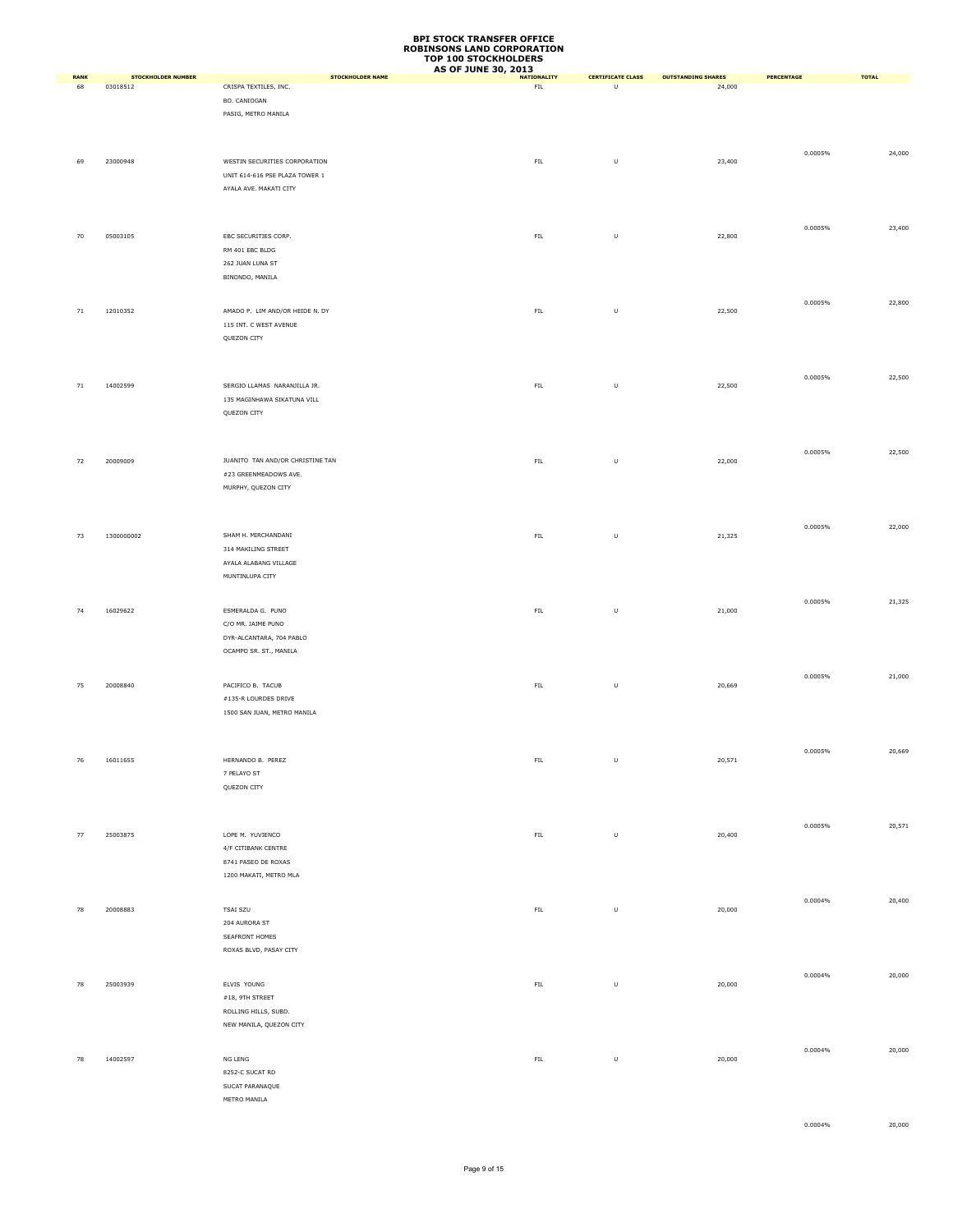|            |                                       |                                                | <b>AS OF JUNE 30, 2013</b>        |                                     |                                     |                   |              |
|------------|---------------------------------------|------------------------------------------------|-----------------------------------|-------------------------------------|-------------------------------------|-------------------|--------------|
| RANK<br>78 | <b>STOCKHOLDER NUMBER</b><br>13011265 | <b>STOCKHOLDER NAME</b><br>ARACELI A. MACARAIG | <b>NATIONALITY</b><br>${\sf FIL}$ | <b>CERTIFICATE CLASS</b><br>$\sf U$ | <b>OUTSTANDING SHARES</b><br>20,000 | <b>PERCENTAGE</b> | <b>TOTAL</b> |
|            |                                       | 47 CABILDO ST.,                                |                                   |                                     |                                     |                   |              |
|            |                                       | URDANETA VILLAGE                               |                                   |                                     |                                     |                   |              |
|            |                                       |                                                |                                   |                                     |                                     |                   |              |
|            |                                       | MAKATI CITY                                    |                                   |                                     |                                     |                   |              |
|            |                                       |                                                |                                   |                                     |                                     |                   |              |
| 78         | 16011750                              | PHIL ASIA LIFE ASSURANCE CORPORATION           | ${\sf FIL}$                       | $\sf U$                             | 20,000                              | 0.0004%           | 20,000       |
|            |                                       | CHAMPACA II BUILDING                           |                                   |                                     |                                     |                   |              |
|            |                                       | ALFARO ST., SALCEDO VILL.                      |                                   |                                     |                                     |                   |              |
|            |                                       |                                                |                                   |                                     |                                     |                   |              |
|            |                                       | MAKATI CITY                                    |                                   |                                     |                                     |                   |              |
|            |                                       |                                                |                                   |                                     |                                     |                   |              |
| 78         | 07009849                              | HOPE YU GOKONGWEI                              | ${\sf FIL}$                       | $\sf U$                             | 20,000                              | 0.0004%           | 20,000       |
|            |                                       | 517 SEN. GIL PUYAT                             |                                   |                                     |                                     |                   |              |
|            |                                       | AVE., EXT., NORTH                              |                                   |                                     |                                     |                   |              |
|            |                                       | FORBES, MAKATI CITY                            |                                   |                                     |                                     |                   |              |
|            |                                       |                                                |                                   |                                     |                                     |                   |              |
|            |                                       |                                                |                                   |                                     |                                     | 0.0004%           | 20,000       |
| 78         | 07009850                              | FAITH YU GOKONGWEI                             | ${\sf FIL}$                       | $\sf U$                             | 20,000                              |                   |              |
|            |                                       | 517 SEN. GIL PUYAT                             |                                   |                                     |                                     |                   |              |
|            |                                       | AVE., EXT., NORTH                              |                                   |                                     |                                     |                   |              |
|            |                                       | FORBES, MAKATI CITY                            |                                   |                                     |                                     |                   |              |
|            |                                       |                                                |                                   |                                     |                                     |                   |              |
|            |                                       |                                                |                                   |                                     |                                     | 0.0004%           |              |
| 78         | 06009153                              | FEBTC #202-00043                               | ${\sf FIL}$                       | $\sf U$                             | 20,000                              |                   | 20,000       |
|            |                                       | 8/F TBG OPERATIONS, FEBTC                      |                                   |                                     |                                     |                   |              |
|            |                                       | FEB CENTER, GIL PUYAT AVE.                     |                                   |                                     |                                     |                   |              |
|            |                                       | MAKATI CITY                                    |                                   |                                     |                                     |                   |              |
|            |                                       |                                                |                                   |                                     |                                     |                   |              |
|            |                                       |                                                |                                   |                                     |                                     | 0.0004%           |              |
| 79         | 11002998                              | NENITA D. KAPCHAN                              | ${\sf FIL}$                       | $\sf U$                             | 19,800                              |                   | 20,000       |
|            |                                       | 2994 KAKARONG ST.                              |                                   |                                     |                                     |                   |              |
|            |                                       | MAKATI, METRO MANILA                           |                                   |                                     |                                     |                   |              |
|            |                                       |                                                |                                   |                                     |                                     |                   |              |
|            |                                       |                                                |                                   |                                     |                                     |                   |              |
|            |                                       |                                                |                                   |                                     |                                     | 0.0004%           | 19,800       |
| 80         | 15004196                              | ISIDRO ONG                                     | ${\sf FIL}$                       | $\sf U$                             | 19,200                              |                   |              |
|            |                                       | 433 SAN FERNANDO STREET                        |                                   |                                     |                                     |                   |              |
|            |                                       | BINONDO, MANILA                                |                                   |                                     |                                     |                   |              |
|            |                                       |                                                |                                   |                                     |                                     |                   |              |
|            |                                       |                                                |                                   |                                     |                                     |                   |              |
|            |                                       |                                                |                                   |                                     |                                     | 0.0004%           | 19,200       |
| 81         | 20014705                              | ROSALINA LEE TIU                               | ${\sf FIL}$                       | $\cup$                              | 19,000                              |                   |              |
|            |                                       | 7 FELIZA VILLAGE                               |                                   |                                     |                                     |                   |              |
|            |                                       | SACRIS ROAD, CASUNTINGAN                       |                                   |                                     |                                     |                   |              |
|            |                                       | MANDAUE CEBU                                   |                                   |                                     |                                     |                   |              |
|            |                                       |                                                |                                   |                                     |                                     |                   |              |
|            |                                       |                                                |                                   |                                     |                                     | 0.0004%           | 19,000       |
| 82         | 1300000001                            | DOULATRAM MELWANI                              | IND                               | $\sf U$                             | 18,675                              |                   |              |
|            |                                       | 10 SIQUIJOR STREET                             |                                   |                                     |                                     |                   |              |
|            |                                       | CORNER PALAWAN, AYALA ALABANG                  |                                   |                                     |                                     |                   |              |
|            |                                       | MUNTINLUPA CITY                                |                                   |                                     |                                     |                   |              |
|            |                                       |                                                |                                   |                                     |                                     |                   |              |
|            |                                       |                                                |                                   |                                     |                                     | 0.0004%           | 18,675       |
| 83         | 03018408                              | FELIPE CHAN                                    | ${\sf FIL}$                       | $\sf U$                             | 18,300                              |                   |              |
|            |                                       | #24 TAFT STREET,                               |                                   |                                     |                                     |                   |              |
|            |                                       | WEST GREENHILLS                                |                                   |                                     |                                     |                   |              |
|            |                                       | SAN JUAN, METRO MANILA                         |                                   |                                     |                                     |                   |              |
|            |                                       |                                                |                                   |                                     |                                     |                   |              |
|            |                                       |                                                |                                   |                                     |                                     | 0.0004%           | 18,300       |
| 84         | 04007439                              | ELADIO DELOS SANTOS                            | ${\sf FIL}$                       | $\sf U$                             | 18,057                              |                   |              |
|            |                                       | CIIF MANAGEMENT CO INC.                        |                                   |                                     |                                     |                   |              |
|            |                                       | 16 F UCPB BLDG.                                |                                   |                                     |                                     |                   |              |
|            |                                       | MAKATI AVE.                                    |                                   |                                     |                                     |                   |              |
|            |                                       | MAKATI, MM                                     |                                   |                                     |                                     |                   |              |
|            |                                       |                                                |                                   |                                     |                                     | 0.0004%           | 18,057       |
| 84         | 12010487                              | CHARLIE LIM                                    | ${\sf FIL}$                       | $\sf U$                             | 18,057                              |                   |              |
|            |                                       | #207 7TH AVENUE                                |                                   |                                     |                                     |                   |              |
|            |                                       | COR. DEL MUNDO ST.                             |                                   |                                     |                                     |                   |              |
|            |                                       | KALOOCAN CITY                                  |                                   |                                     |                                     |                   |              |
|            |                                       |                                                |                                   |                                     |                                     |                   |              |
|            |                                       |                                                |                                   |                                     |                                     | 0.0004%           | 18,057       |
| 84         | 19016225                              | BRENDA SO                                      | ${\sf FIL}$                       | $\sf U$                             | 18,057                              |                   |              |
|            |                                       | NEW PEOPLES LUMBER AND HARDWAR                 |                                   |                                     |                                     |                   |              |
|            |                                       | 008 OSIAS ST                                   |                                   |                                     |                                     |                   |              |
|            |                                       | SAN FERNANDO, LA UNION                         |                                   |                                     |                                     |                   |              |
|            |                                       |                                                |                                   |                                     |                                     |                   |              |
|            |                                       |                                                |                                   |                                     |                                     | 0.0004%           | 18,057       |
| 85         | 19016255                              | CESAR A. SEVILLA                               | ${\sf FIL}$                       | $\sf U$                             | 18,000                              |                   |              |
|            |                                       | C/O PCI CAPITAL CORPORATION                    |                                   |                                     |                                     |                   |              |
|            |                                       | #1 PCIBANK TOWERS                              |                                   |                                     |                                     |                   |              |
|            |                                       | MAKATI AVENUE COR DELA COSTA                   |                                   |                                     |                                     |                   |              |
|            |                                       | MAKATI, METRO MANILA                           |                                   |                                     |                                     |                   |              |
|            |                                       |                                                |                                   |                                     |                                     | 0.0004%           | 18,000       |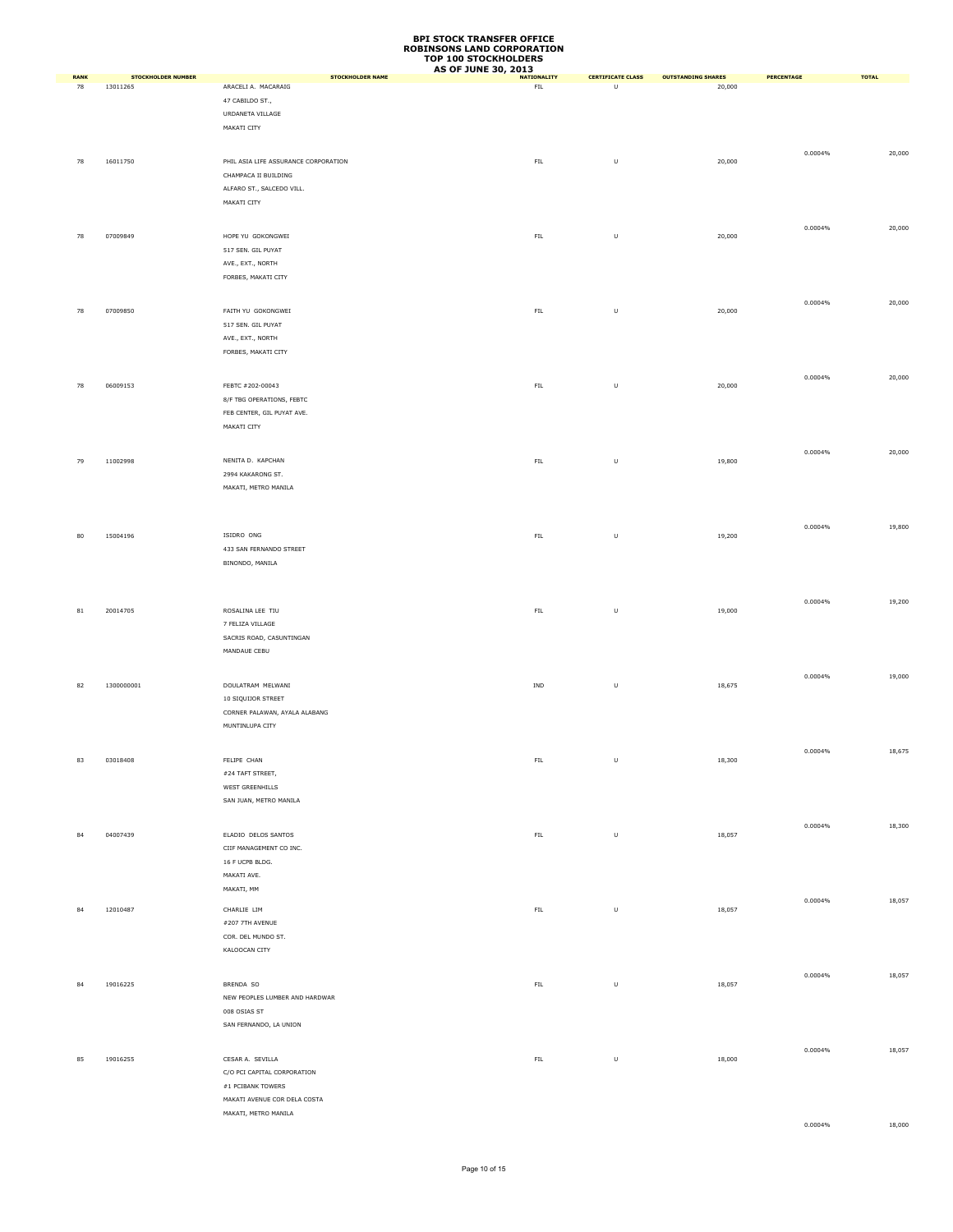|                   |                                |                                                                                                                                                | <b>AS OF JUNE 30, 2013</b>        |                               |                                     |            |              |
|-------------------|--------------------------------|------------------------------------------------------------------------------------------------------------------------------------------------|-----------------------------------|-------------------------------|-------------------------------------|------------|--------------|
| <b>RANK</b><br>85 | STOCKHOLDER NUMBER<br>19016258 | <b>STOCKHOLDER NAME</b><br>SUN HUNG KAI SEC (PHIL) INC (A/C #RU002)<br>17F, BA LEPANTO BUILDING<br>8747 PASEO DE ROXAS<br>MAKATI, METRO MANILA | <b>NATIONALITY</b><br>${\sf FIL}$ | <b>CERTIFICATE CLASS</b><br>U | <b>OUTSTANDING SHARES</b><br>18,000 | PERCENTAGE | <b>TOTAL</b> |
| 85                | 14002576                       | CELINA NGOCHUA<br>517 BUENDIA AVE EXT<br>NORTH FORBES<br>1200 MAKATI, METRO MANILA                                                             | ${\sf FIL}$                       | $\sf U$                       | 18,000                              | 0.0004%    | 18,000       |
| 85                | 17001934                       | J. ANTONIO QUILA<br>19 SATURN STREET, BEL AIR 2,<br>MAKATI CITY 1208                                                                           | ${\sf FIL}$                       | $\sf U$                       | 18,000                              | 0.0004%    | 18,000       |
| 85                | 12010392                       | EDDIE LIM<br>#15 FORDHAM ST.,<br>WHITE PLAINS<br>QUEZON CITY                                                                                   | ${\sf FIL}$                       | $\sf U$                       | 18,000                              | 0.0004%    | 18,000       |
| 85                | 12016168                       | MANUEL M. LOPEZ<br>841 HARVARD ST., WACK WACK<br>SUBD., MANDALUYONG CITY                                                                       | ${\sf FIL}$                       | $\sf U$                       | 18,000                              | 0.0004%    | 18,000       |
| 85                | 07009692                       | MA. PAZ MADRIGAL GONZALES<br>133 CAMBRIDGE CIRCLE<br>NORTH FORBES PARK<br>MAKATI, METRO MANILA                                                 | ${\sf FIL}$                       | $\sf U$                       | 18,000                              | 0.0004%    | 18,000       |
| 85                | 07009758                       | MIGUELA SY GO<br>15 GENERAL MALVAR STREET<br>KALOOKAN CITY                                                                                     | ${\sf FIL}$                       | $\sf U$                       | 18,000                              | 0.0004%    | 18,000       |
| 85                | 03018464                       | LILY L. CU<br>501 JUAN LUNA ST.,<br>BINONDO, MANILA                                                                                            | ${\sf FIL}$                       | $\sf U$                       | 18,000                              | 0.0004%    | 18,000       |
| 85                | 03018473                       | CATHERINE CHOA<br>3 PALMERA STREET, VALLE VERDE 4,<br>PASIG CITY                                                                               | FL                                | $\sf U$                       | 18,000                              | 0.0004%    | 18,000       |
| 85                | 03018319                       | MODESTA CORDERO<br>CORDERO JEWELRY STORE<br>NEW FARMER'S PLAZA, CUBAO<br>QUEZON CITY                                                           | ${\sf FIL}$                       | $\sf U$                       | 18,000                              | 0.0004%    | 18,000       |
| 85                | 03018355                       | THERESA CHUA<br>45 E RODRIGUEZ SR. AVENUE<br>QUEZON CITY                                                                                       | FL                                | $\cup$                        | 18,000                              | 0.0004%    | 18,000       |
| 85                | 02008074                       | JULIA P. BAUTISTA<br>#34 REGAL ST., VILLAGE EAST<br>IMELDA AVE., CAINTA, RIZAL                                                                 | FL                                | $\cup$                        | 18,000                              | 0.0004%    | 18,000       |
| 85                | 02008117                       | TERESA BARRETTO<br>3831 R DE SANTOS ST<br>SANTOL, STA MESA                                                                                     | ${\sf FIL}$                       | $\sf U$                       | 18,000                              | 0.0004%    | 18,000       |
| 86                | 03018304                       | MANILA<br>BERNICE Y. CUA<br>P O BOX 92<br>MANILA                                                                                               | ${\sf FIL}$                       | $\sf U$                       | 17,600                              | 0.0004%    | 18,000       |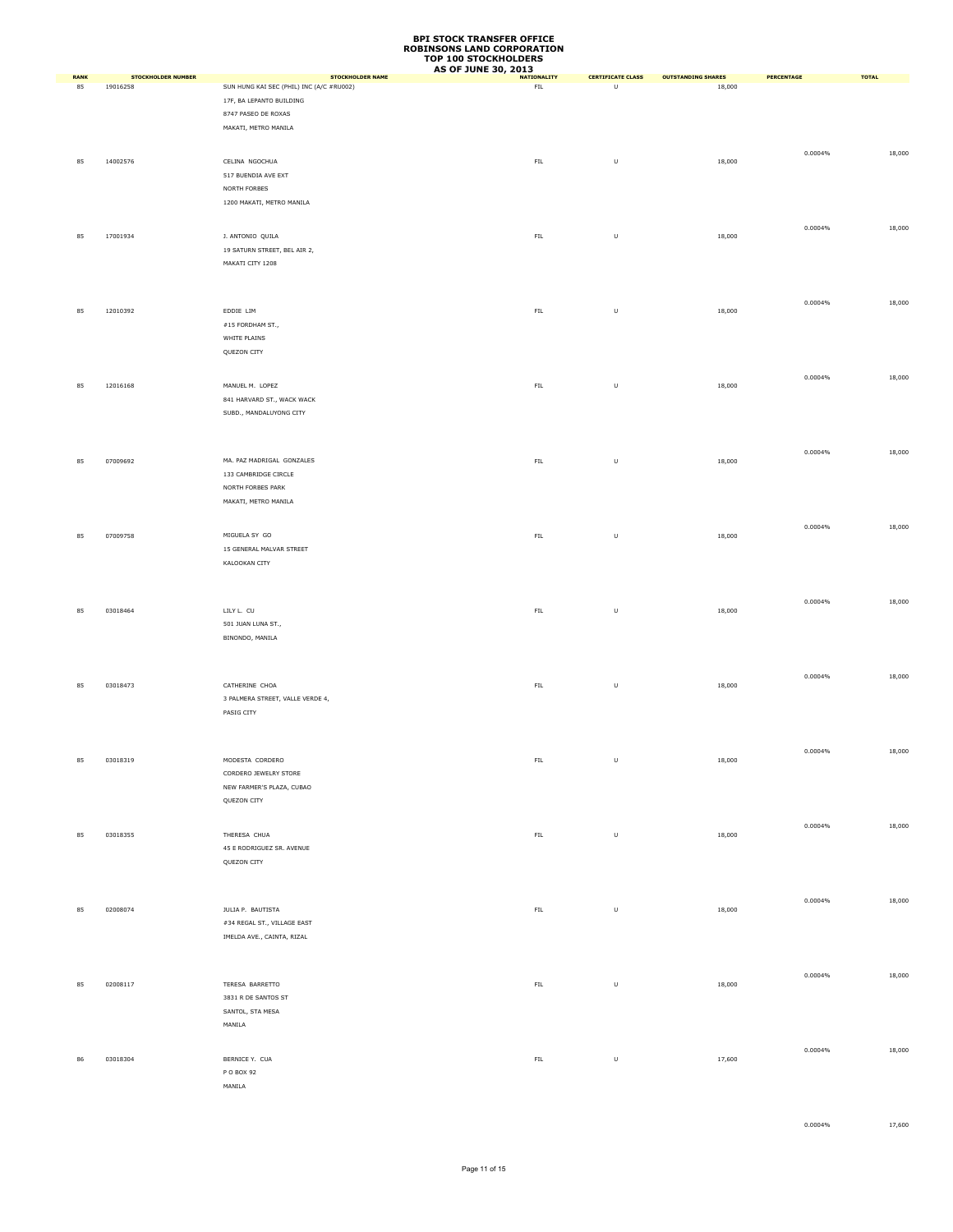|                   |                                |                                                                            | <b>AS OF JUNE 30, 2013</b>        |                               |                                     |            |              |
|-------------------|--------------------------------|----------------------------------------------------------------------------|-----------------------------------|-------------------------------|-------------------------------------|------------|--------------|
| <b>RANK</b><br>87 | STOCKHOLDER NUMBER<br>08007068 | <b>STOCKHOLDER NAME</b><br>RAFAEL G. HECHANOVA AND/OR EUMELIA C. HECHANOVA | <b>NATIONALITY</b><br>${\sf FIL}$ | <b>CERTIFICATE CLASS</b><br>U | <b>OUTSTANDING SHARES</b><br>16,800 | PERCENTAGE | <b>TOTAL</b> |
|                   |                                |                                                                            |                                   |                               |                                     |            |              |
|                   |                                | 21 TANGUILE RD.,                                                           |                                   |                               |                                     |            |              |
|                   |                                | NORTH FORBES PARK,                                                         |                                   |                               |                                     |            |              |
|                   |                                | MAKATI CITY                                                                |                                   |                               |                                     |            |              |
|                   |                                |                                                                            |                                   |                               |                                     |            |              |
|                   |                                |                                                                            |                                   |                               |                                     | 0.0004%    | 16,800       |
| 87                | 25003897                       | ELVIS YOUNG AND/OR MARGARET YU                                             | ${\sf FIL}$                       | $\sf U$                       | 16,800                              |            |              |
|                   |                                | $\#$ 18 9TH STREET                                                         |                                   |                               |                                     |            |              |
|                   |                                | NEW MANILA,                                                                |                                   |                               |                                     |            |              |
|                   |                                | QUEZON CITY                                                                |                                   |                               |                                     |            |              |
|                   |                                |                                                                            |                                   |                               |                                     |            |              |
|                   |                                |                                                                            |                                   |                               |                                     | 0.0004%    | 16,800       |
| 88                | 10003106                       | J. M. BARCELON & CO. INC.                                                  | FL                                | $\sf U$                       | 16,000                              |            |              |
|                   |                                | UNIT 34 CASA NUEVA                                                         |                                   |                               |                                     |            |              |
|                   |                                | MANGA RD., NEW MANILA                                                      |                                   |                               |                                     |            |              |
|                   |                                | QUEZON CITY                                                                |                                   |                               |                                     |            |              |
|                   |                                |                                                                            |                                   |                               |                                     |            |              |
|                   |                                |                                                                            |                                   |                               |                                     | 0.0003%    | 16,000       |
| 89                | 04007347                       | DMT SECURITIES (PHILS.) INC.                                               | ${\sf FIL}$                       | $\sf U$                       | 15,400                              |            |              |
|                   |                                | 12/F L.V. LOCSIN BUILDING                                                  |                                   |                               |                                     |            |              |
|                   |                                | 6752 AYALA AVENUE CORNER                                                   |                                   |                               |                                     |            |              |
|                   |                                | MAKATI AVENUE, MAKATI CITY                                                 |                                   |                               |                                     |            |              |
|                   |                                |                                                                            |                                   |                               |                                     |            |              |
|                   |                                |                                                                            |                                   |                               |                                     |            |              |
| 90                | 07009747                       | VICTOR Q. GARCIA                                                           | FL                                | $\sf U$                       | 15,200                              | 0.0003%    | 15,400       |
|                   |                                |                                                                            |                                   |                               |                                     |            |              |
|                   |                                | 6 6TH ST                                                                   |                                   |                               |                                     |            |              |
|                   |                                | NEW MANILA                                                                 |                                   |                               |                                     |            |              |
|                   |                                | QUEZON CITY                                                                |                                   |                               |                                     |            |              |
|                   |                                |                                                                            |                                   |                               |                                     |            |              |
|                   |                                |                                                                            |                                   |                               |                                     | 0.0003%    | 15,200       |
| 91                | 17002043                       | ESPERANZA U. QUA                                                           | ${\sf FIL}$                       | $\sf U$                       | 15,000                              |            |              |
|                   |                                | 149 PANAY AVE.,                                                            |                                   |                               |                                     |            |              |
|                   |                                | QUEZON CITY                                                                |                                   |                               |                                     |            |              |
|                   |                                |                                                                            |                                   |                               |                                     |            |              |
|                   |                                |                                                                            |                                   |                               |                                     |            |              |
|                   |                                |                                                                            |                                   |                               |                                     | 0.0003%    | 15,000       |
| 91                | 14002583                       | ALESSANDRO R. NADAL AND/OR VIRGINIA NADAL                                  | ${\sf FIL}$                       | $\sf U$                       | 15,000                              |            |              |
|                   |                                | #83 WASHINGTON STREET                                                      |                                   |                               |                                     |            |              |
|                   |                                | MERVILLE, PARANAQUE CITY                                                   |                                   |                               |                                     |            |              |
|                   |                                | 1709                                                                       |                                   |                               |                                     |            |              |
|                   |                                |                                                                            |                                   |                               |                                     |            |              |
|                   |                                |                                                                            |                                   |                               |                                     | 0.0003%    | 15,000       |
| 92                | 20008918                       | TORRANCE DEVELOPMENT CORPORATION                                           | FL                                | $\sf U$                       | 14,650                              |            |              |
|                   |                                | 21 TIRAD PASS                                                              |                                   |                               |                                     |            |              |
|                   |                                |                                                                            |                                   |                               |                                     |            |              |
|                   |                                | AYALA HEIGHTS                                                              |                                   |                               |                                     |            |              |
|                   |                                | QUEZON CITY                                                                |                                   |                               |                                     |            |              |
|                   |                                |                                                                            |                                   |                               |                                     |            |              |
| 93                | 25003902                       |                                                                            | SPN                               | $\sf U$                       | 14,400                              | 0.0003%    | 14,650       |
|                   |                                | CONSUELO YSMAEL                                                            |                                   |                               |                                     |            |              |
|                   |                                | 100-4TH STREET                                                             |                                   |                               |                                     |            |              |
|                   |                                | NEW MANILA                                                                 |                                   |                               |                                     |            |              |
|                   |                                | QUEZON CITY                                                                |                                   |                               |                                     |            |              |
|                   |                                |                                                                            |                                   |                               |                                     |            |              |
|                   |                                |                                                                            |                                   |                               |                                     | 0.0003%    | 14,400       |
|                   | 93 18009049                    | MARY DE LEON RUFINO                                                        | ${\sf FIL}$                       | $\cup$                        | 14,400                              |            |              |
|                   |                                | NATIVIDAD II BLDG, SORIA ST                                                |                                   |                               |                                     |            |              |
|                   |                                | LEGASPI VILLAGE                                                            |                                   |                               |                                     |            |              |
|                   |                                | 1200 MAKATI METRO MANILA                                                   |                                   |                               |                                     |            |              |
|                   |                                |                                                                            |                                   |                               |                                     |            |              |
|                   |                                |                                                                            |                                   |                               |                                     | 0.0003%    | 14,400       |
| 93                | 19016303                       | SUN HUNG KAI SEC (PHIL) INC (A/C #MA046)                                   | FL                                | $\sf U$                       | 14,400                              |            |              |
|                   |                                | 17/F BA LEPANTO BLDG                                                       |                                   |                               |                                     |            |              |
|                   |                                | 8747 PASEO DE ROXAS                                                        |                                   |                               |                                     |            |              |
|                   |                                | MAKATI, M.M.                                                               |                                   |                               |                                     |            |              |
|                   |                                |                                                                            |                                   |                               |                                     |            |              |
|                   |                                |                                                                            |                                   |                               |                                     | 0.0003%    | 14,400       |
| 93                | 18009148                       | PROSERFINA M. RUMBAWA                                                      | FL                                | $\sf U$                       | 14,400                              |            |              |
|                   |                                | 35 RIZAL ST                                                                |                                   |                               |                                     |            |              |
|                   |                                | SAN JUAN, METRO MANILA                                                     |                                   |                               |                                     |            |              |
|                   |                                |                                                                            |                                   |                               |                                     |            |              |
|                   |                                |                                                                            |                                   |                               |                                     |            |              |
|                   |                                |                                                                            |                                   |                               |                                     |            |              |
| 94                | 21003476                       | UBP SECURITIES, INC.                                                       | FL                                | $\sf U$                       | 14,018                              | 0.0003%    | 14,400       |
|                   |                                |                                                                            |                                   |                               |                                     |            |              |
|                   |                                | 3/F SSS(MAKATI) BLDG.                                                      |                                   |                               |                                     |            |              |
|                   |                                | AYALA AVENUE COR HERRERA STS.                                              |                                   |                               |                                     |            |              |
|                   |                                | MAKATI CITY                                                                |                                   |                               |                                     |            |              |
|                   |                                |                                                                            |                                   |                               |                                     |            |              |
|                   |                                |                                                                            |                                   |                               |                                     | 0.0003%    | 14,018       |
| 95                | 0300000003                     | PHILIP L. CHIONGBIAN                                                       | FL                                | $\sf U$                       | 14,000                              |            |              |
|                   |                                | C/O CAROLINE C. SISON                                                      |                                   |                               |                                     |            |              |
|                   |                                | (ATTY-IN-FACT)                                                             |                                   |                               |                                     |            |              |
|                   |                                | 41 MCKINLEY ROAD,                                                          |                                   |                               |                                     |            |              |
|                   |                                | FORBES PARK, MAKATI CITY                                                   |                                   |                               |                                     |            |              |
|                   |                                |                                                                            |                                   |                               |                                     | 0.0003%    | 14,000       |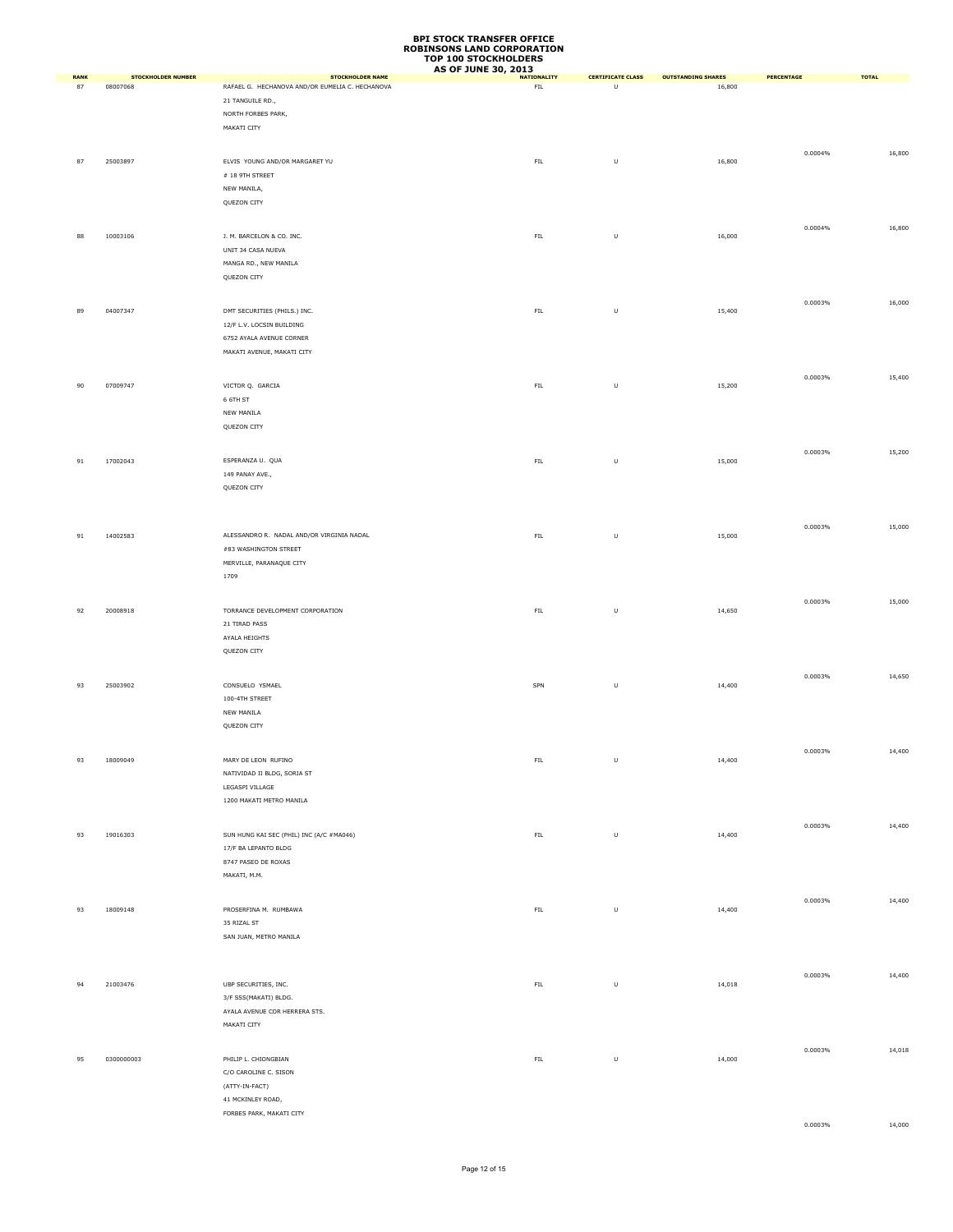|                   |                                       |                                                                                                                                         | <b>AS OF JUNE 30, 2013</b>        |                               |                                     |                   |              |
|-------------------|---------------------------------------|-----------------------------------------------------------------------------------------------------------------------------------------|-----------------------------------|-------------------------------|-------------------------------------|-------------------|--------------|
| <b>RANK</b><br>95 | <b>STOCKHOLDER NUMBER</b><br>15005163 | <b>STOCKHOLDER NAME</b><br>BENITO G. OBLENA<br>#2 HILOSKY ST.                                                                           | <b>NATIONALITY</b><br>${\sf FIL}$ | <b>CERTIFICATE CLASS</b><br>U | <b>OUTSTANDING SHARES</b><br>14,000 | <b>PERCENTAGE</b> | <b>TOTAL</b> |
| 95                | 15004257                              | SANTOS VILLAGE III<br>ZAPOTE, LAS PINAS<br>STEPHEN ONG<br>#40 COUNTRY CLUB ROAD                                                         | ${\sf FIL}$                       | $\sf U$                       | 14,000                              | 0.0003%           | 14,000       |
| 96                | 03018445                              | CITYLAND TOWNHOUSE<br>ST. MARTIN ST., ORAMBO<br>PASIG CITY<br>ALEX CARLOS AND/OR ALEX CARLOS JR.<br>C/O URBAN BANK BLDG.                | FL                                | $\sf U$                       | 13,371                              | 0.0003%           | 14,000       |
| 97                | 03018442                              | URBAN BANK SQUARE<br>MAKATI CITY<br>CAFRA BROTHERS SEC., INC.                                                                           | FL                                | $\sf U$                       | 13,200                              | 0.0003%           | 13,371       |
| 98                | 04011823                              | 4/F JAKA II BLDG.<br>150 LEGASPI STREET<br>LEGASPI VILLAGE<br>MAKATI CITY<br>DELFIN S. MA.ANDREA THERESA K.DE LA CRUZ DE LA CRUZ JR. OR | FL                                | $\sf U$                       | 12,600                              | 0.0003%           | 13,200       |
|                   |                                       | 4 LAKANDULA ST., AYALA HEIGHTS<br>QUEZON CITY                                                                                           |                                   |                               |                                     | 0.0003%           | 12,600       |
| 98                | 13011067                              | MONICA B. MANALO<br>LE GRAND, 130 VALERO ST,<br>MAKATI<br>1200 METRO MLA                                                                | FL                                | $\sf U$                       | 12,600                              |                   |              |
| 99                | 18005790                              | R & L INVESTMENTS, INC.<br>#675 LEE STREET<br>MANDALUYONG CITY                                                                          | ${\sf FIL}$                       | $\sf U$                       | 12,400                              | 0.0003%           | 12,600       |
| 100               | 16011756                              | PNB SECURITIES INC.<br>2/F SKYLAND PLAZA<br>COR GIL PUYAT & TINDALO STS.<br>MAKATI, METRO MANILA                                        | FL                                | $\sf U$                       | 12,000                              | 0.0003%           | 12,400       |
| 100               | 18010801                              | IRENE VIOLA ROCES<br>1735 BANYAN ROAD, DASMARINAS<br>VILLAGE, MAKATI, METRO MANILA                                                      | FL                                | $\sf U$                       | 12,000                              | 0.0002%           | 12,000       |
|                   | 100 20008799                          | CIRILO T. TOLOSA<br>5F, SYCIP LAW ALL ASIA CENTER<br>105 PASEO DE ROXAS                                                                 | ${\sf FIL}$                       | $\mathbf{U}$                  | 12,000                              | 0.0002%           | 12,000       |
| 100               | 25003938                              | 1200 MAKATI METRO MANILA<br>HERMIN TAN YU<br>HYATT CENTER<br>3RD FLOOR, ORTIGAS AVE.,                                                   | FL                                | $\sf U$                       | 12,000                              | 0.0002%           | 12,000       |
| 100               | 01017806                              | MANDALUYONG, 1550<br>EDUARDO C. ARROJADO<br>50 MABITOAN ST,<br>SFDM, QUEZON CITY                                                        | FL                                | $\sf U$                       | 12,000                              | 0.0002%           | 12,000       |
| 100               | 01017896                              | BENJAMIN P. ANGELES<br>C/O BAYER PHILS INC                                                                                              | FL                                | $\sf U$                       | 12,000                              | 0.0002%           | 12,000       |
| 100               | 21003469                              | 3F EBC BLDG, ORTIGAS AVENUE<br>GREENHILLS, SAN JUAN MM<br>UY PHIEK TONG<br>585 MANGA AVE<br>MANILA                                      | ${\sf FIL}$                       | $\sf U$                       | 12,000                              | 0.0002%           | 12,000       |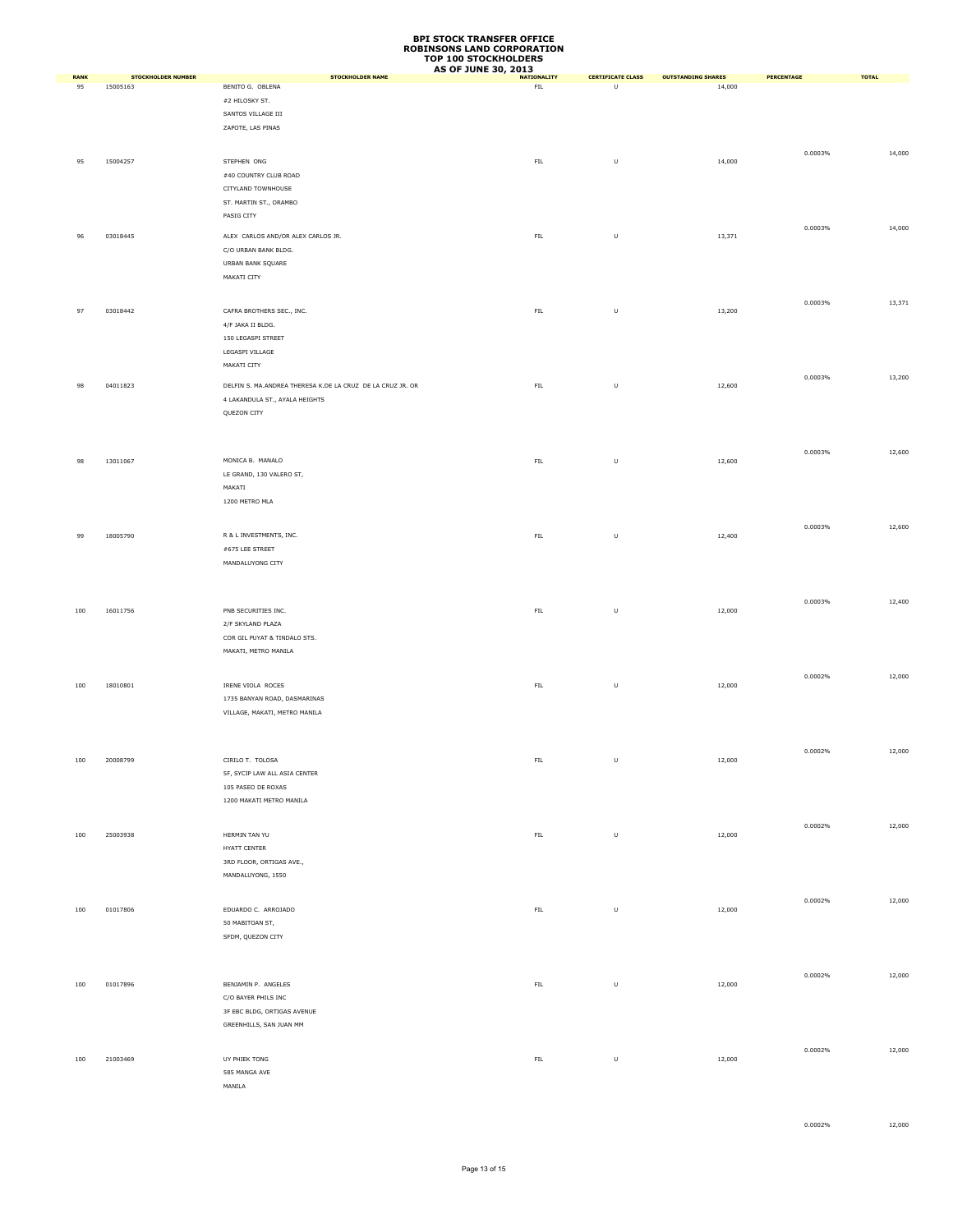|                    |                                       |                                                                                                                |                         | <b>AS OF JUNE 30, 2013</b> |                                   |                                    |                                     |            |              |
|--------------------|---------------------------------------|----------------------------------------------------------------------------------------------------------------|-------------------------|----------------------------|-----------------------------------|------------------------------------|-------------------------------------|------------|--------------|
| <b>RANK</b><br>100 | <b>STOCKHOLDER NUMBER</b><br>20008978 | WILSON TY<br>#2 POLK ST., NORTH GREENHILLS<br>MANDALUYONG CITY                                                 | <b>STOCKHOLDER NAME</b> |                            | <b>NATIONALITY</b><br>${\sf FIL}$ | <b>CERTIFICATE CLASS</b><br>$\cup$ | <b>OUTSTANDING SHARES</b><br>12,000 | PERCENTAGE | <b>TOTAL</b> |
| 100                | 20008877                              | ANITA L. TIU<br>501 JUAN LUNA ST.,<br>BINONDO, MANILA                                                          |                         |                            | ${\sf FIL}$                       | $\sf U$                            | 12,000                              | 0.0002%    | 12,000       |
| 100                | 25003892                              | CLIFFORD CHUA VELASCO YU<br>2A 8TH ST., CORNER<br>VICTORIA AVENUE, NEW MANILA<br>QUEZON CITY 1112              |                         |                            | ${\sf FIL}$                       | $\sf U$                            | 12,000                              | 0.0002%    | 12,000       |
| 100                | 25003911                              | RUBEN YU<br>86 N ROXAS ST<br>QUEZON CITY                                                                       |                         |                            | ${\sf FIL}$                       | $\sf U$                            | 12,000                              | 0.0002%    | 12,000       |
| 100                | 25003877                              | AMELIA C. YLAGAN<br>PHIL AIRLINES TREASURY DEPT<br>PAL BLDG II LEGASPI ST LEGASPI<br>1200 MAKATI METRO MANILA  |                         |                            | ${\sf FIL}$                       | $\sf U$                            | 12,000                              | 0.0002%    | 12,000       |
| 100                | 12016176                              | RENATO V. LORENZO<br>3106 POBLACION<br>SAN ISIDRO, NUEVA ECIJA                                                 |                         |                            | ${\sf FIL}$                       | $\sf U$                            | 12,000                              | 0.0002%    | 12,000       |
| 100                | 12016177                              | VIRGINIA V. LORENZO<br>3106 POBLACION<br>SAN ISIDRO, NUEVA ECIJA                                               |                         |                            | ${\sf FIL}$                       | $\sf U$                            | 12,000                              | 0.0002%    | 12,000       |
| 100                | 12016178                              | EDUARDO V. LORENZO<br>3106 POBLACION<br>SAN ISIDRO, NUEVA ECIJA                                                |                         |                            | ${\sf FIL}$                       | $\sf U$                            | 12,000                              | 0.0002%    | 12,000       |
| 100                | 11002996                              | M. KRISHNAN<br>C/O SUN HUNG KAI SEC. (PHILS)<br>17/F BA-LEPANTO BLDG.<br>#8747 PASEO DE ROXAS<br>MAKATI CITY   |                         |                            | ${\sf FIL}$                       | U                                  | 12,000                              | 0.0002%    | 12,000       |
|                    | 100 12010356                          | BENITO Y. LUNA<br>356 QUINTIN PAREDES ST<br>BINONDO, MANILA                                                    |                         |                            | FIL                               | U                                  | 12,000                              | 0.0002%    | 12,000       |
| 100                | 12010316                              | MARY ELIZABETH S. LESACA<br>1908 SINEGUELAS ST.<br>DASMARINAS VILLAGE, MAKATI<br>1200 METRO MANILA             |                         |                            | <b>FIL</b>                        | $\sf U$                            | 12,000                              | 0.0002%    | 12,000       |
| 100                | 07009722                              | OSCAR GRANDE<br>14 3RD ST., BO. KAPITOLYO<br>PASIG, METRO MANILA                                               |                         |                            | ${\sf FIL}$                       | $\sf U$                            | 12,000                              | 0.0002%    | 12,000       |
| 100                | 08007146                              | CARMEN HENARES AND/OR ANTONIO M. HENARES<br>D-211 C GUZMAN ST.<br>MALIBAY, PASAY CITY                          |                         |                            | ${\sf FIL}$                       | $\sf U$                            | 12,000                              | 0.0002%    | 12,000       |
| 100                | 06008675                              | F. YAP SECURITIES, INC.<br>UNIT 2301 & 2302<br>23/F PHIL STOCK EXCHANGE CTR<br>EXCHANGE ROAD<br>PASIG, M. MLA. |                         |                            | FL                                | $\sf U$                            | 12,000                              | 0.0002%    | 12,000       |
|                    |                                       |                                                                                                                |                         |                            |                                   |                                    |                                     | 0.0002%    | 12,000       |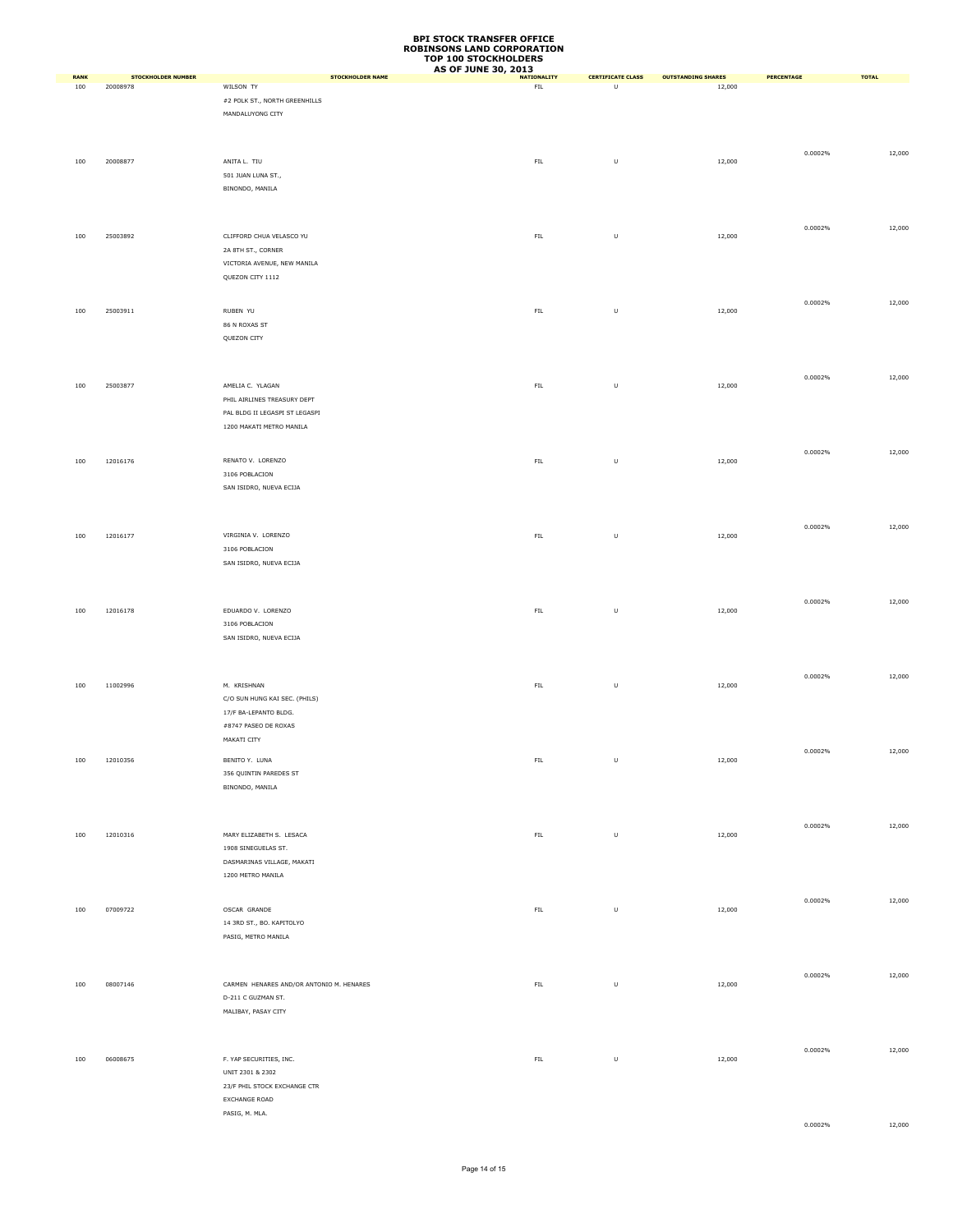|                   |                           |                                          |                         | <b>AS OF JUNE 30, 2013</b> |                          |                           |            |               |
|-------------------|---------------------------|------------------------------------------|-------------------------|----------------------------|--------------------------|---------------------------|------------|---------------|
| <b>RANK</b>       | <b>STOCKHOLDER NUMBER</b> |                                          | <b>STOCKHOLDER NAME</b> | <b>NATIONALITY</b>         | <b>CERTIFICATE CLASS</b> | <b>OUTSTANDING SHARES</b> | PERCENTAGE | <b>TOTAL</b>  |
| 100               | 04007354                  | JOSE DE GUZMAN                           |                         | ${\sf FIL}$                | $\sf U$                  | 12,000                    |            |               |
|                   |                           | LANDMARK TOWN HOUSE                      |                         |                            |                          |                           |            |               |
|                   |                           | KAIMITO ST. VALLE VERDE 11               |                         |                            |                          |                           |            |               |
|                   |                           | PASIG, METRO MANILA                      |                         |                            |                          |                           |            |               |
|                   |                           |                                          |                         |                            |                          |                           |            |               |
| 100               | 04007340                  | MERLE F. DE LA CRUZ-ODI                  |                         | ${\sf FIL}$                | $\sf U$                  | 12,000                    | 0.0002%    | 12,000        |
|                   |                           | MOQ-15 LT. ALFABENTO ST.                 |                         |                            |                          |                           |            |               |
|                   |                           | CAMP CRAME, QUEZON CITY                  |                         |                            |                          |                           |            |               |
|                   |                           |                                          |                         |                            |                          |                           |            |               |
|                   |                           |                                          |                         |                            |                          |                           |            |               |
|                   |                           |                                          |                         |                            |                          |                           | 0.0002%    | 12,000        |
| 100               | 03018410                  | EDWIN L. CHENG                           |                         | ${\sf FIL}$                | $\sf U$                  | 12,000                    |            |               |
|                   |                           | 2964 ORION ST.                           |                         |                            |                          |                           |            |               |
|                   |                           | TONDO, MANILA                            |                         |                            |                          |                           |            |               |
|                   |                           |                                          |                         |                            |                          |                           |            |               |
|                   |                           |                                          |                         |                            |                          |                           | 0.0002%    | 12,000        |
| 100               | 03018368                  | LUCIE Y. CU                              |                         | ${\sf FIL}$                | $\sf U$                  | 12,000                    |            |               |
|                   |                           | # 16 TABUENA ST.,                        |                         |                            |                          |                           |            |               |
|                   |                           | CORINTHIAN                               |                         |                            |                          |                           |            |               |
|                   |                           | QUEZON CITY                              |                         |                            |                          |                           |            |               |
|                   |                           |                                          |                         |                            |                          |                           |            |               |
|                   |                           |                                          |                         |                            |                          |                           | 0.0002%    | 12,000        |
| 100               | 03018302                  | LUCY CHUA                                |                         | ${\sf FIL}$                | $\cup$                   | 12,000                    |            |               |
|                   |                           | 1211 MASANGKAY ST                        |                         |                            |                          |                           |            |               |
|                   |                           | 4-D DIAMOND TOWER, STA CRUZ              |                         |                            |                          |                           |            |               |
|                   |                           | MANILA                                   |                         |                            |                          |                           |            |               |
|                   |                           |                                          |                         |                            |                          |                           | 0.0002%    | 12,000        |
| 100               | 03018317                  | EDUARDO J. CORTES                        |                         | ${\sf FIL}$                | $\sf U$                  | 12,000                    |            |               |
|                   |                           | 6 COR JERUSALEM & ISRAEL STS.            |                         |                            |                          |                           |            |               |
|                   |                           | MERVILLE, PARANAQUE                      |                         |                            |                          |                           |            |               |
|                   |                           | METRO MANILA                             |                         |                            |                          |                           |            |               |
|                   |                           |                                          |                         |                            |                          |                           |            |               |
|                   |                           |                                          |                         |                            |                          |                           | 0.0002%    | 12,000        |
| 100               | 02008080                  | ANNADEL K. UY BOMPING                    |                         | ${\sf FIL}$                | $\sf U$                  | 12,000                    |            |               |
|                   |                           | C/O ASI SECURITIES INC.                  |                         |                            |                          |                           |            |               |
|                   |                           | 9TH FLR., METROBANK PLAZA                |                         |                            |                          |                           |            |               |
|                   |                           | SEN. GIL J. PUYAT AVENUE                 |                         |                            |                          |                           |            |               |
|                   |                           | MAKATI CITY                              |                         |                            |                          |                           | 0.0002%    | 12,000        |
| 100               | 02008075                  | FELIXBERTO U. BUSTOS JR.                 |                         | ${\sf FIL}$                | $\sf U$                  | 12,000                    |            |               |
|                   |                           | 24 SCOUT LOZANO ST.,                     |                         |                            |                          |                           |            |               |
|                   |                           | QUEZON CITY                              |                         |                            |                          |                           |            |               |
|                   |                           |                                          |                         |                            |                          |                           |            |               |
|                   |                           |                                          |                         |                            |                          |                           |            |               |
|                   |                           |                                          |                         | ${\sf FIL}$                | $\sf U$                  | 12,000                    | 0.0002%    | 12,000        |
| 100               | 02008067                  | LUTGARDA C. BAQUIRAN<br>10 ALEGRIA HOMES |                         |                            |                          |                           |            |               |
|                   |                           |                                          |                         |                            |                          |                           |            |               |
|                   |                           | <b>B GONZALES ST</b>                     |                         |                            |                          |                           |            |               |
|                   |                           | XAVIERVILLE SUBD, QUEZON CITY            |                         |                            |                          |                           |            |               |
|                   |                           |                                          |                         |                            |                          |                           | 0.0002%    | 12,000        |
| <b>RAND TOTAL</b> |                           |                                          |                         |                            |                          |                           |            | 4,091,593,155 |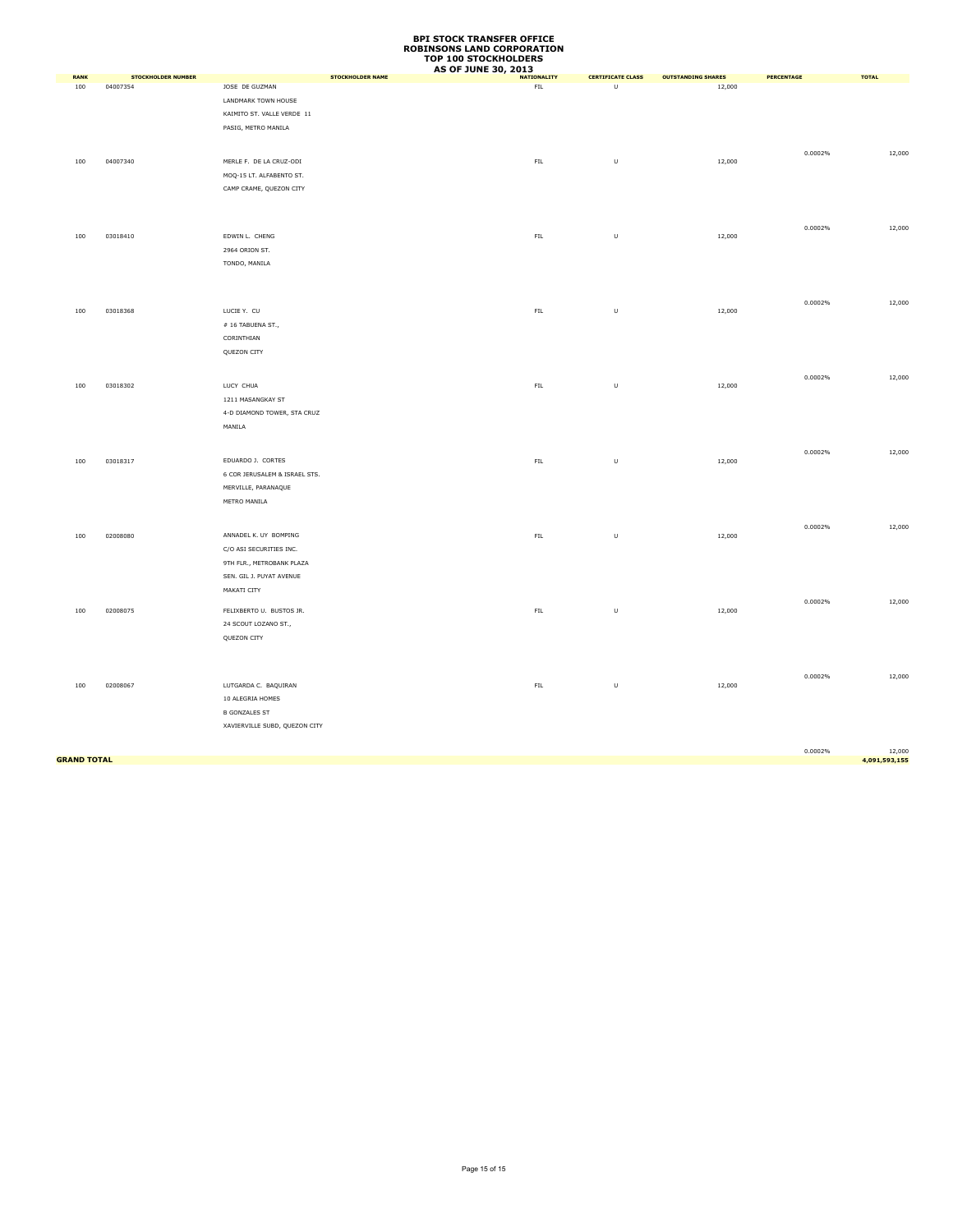**RBKPS006** 

**PCDUSER1** 

#### Philippine Depository & Trust Corp.

Philippine Depository & Trust Corp.

**F** PDTC

#### **OUTSTANDING BALANCES FOR A SPECIFIC COMPANY**

Company Code - RLC000000000 & Company Name - ROBINSON LAND

Business Date  $06/28/2013$ 

| <b>BPID</b><br><b>ACCOUNT NO. ADDRESS</b> | <b>BP NAME</b>                                                                                                                                          | <b>ACCOUNT TYPE</b><br><b>TELEPHONE NUMBER</b>  | <b>ID TYPE</b><br><b>ID NUMBER</b>    | <b>INVESTOR TYPE</b><br><b>COUNTRY</b> | <b>HOLDINGS</b><br><b>TAXCODE</b> |
|-------------------------------------------|---------------------------------------------------------------------------------------------------------------------------------------------------------|-------------------------------------------------|---------------------------------------|----------------------------------------|-----------------------------------|
| 10100000000<br>5                          | A & A SECURITIES, INC.<br>Rm. 1906 Ayala Ave. Condominium 6776 Ayala Ave. 810-54-01<br>Makati City<br>Metropolitan Manila<br>1200                       | <b>Omnibus Without Client</b>                   | <b>Tax Identification Number</b><br>2 | Domestic<br><b>PHILIPPINES</b>         | 1,354,250.00<br><b>PH10</b>       |
| 10200000000<br>5                          | ABACUS SECURITIES CORPORATION<br>Unit 2904-A East Tower, PSE Centre Exchange Road. 634-2105<br>Ortigas Center Pasig City<br>Metropolitan Manila<br>1600 | <b>Omnibus Without Client</b>                   | <b>Tax Identification Number</b><br>3 | Domestic<br><b>PHILIPPINES</b>         | 2,362,069.00<br><b>PH10</b>       |
| 10200000000                               | ABACUS SECURITIES CORPORATION<br>Unit 2904-A East Tower, PSE Centre Exchange Road, 634-2105<br>Ortigas Center Pasig City<br>Metropolitan Manila<br>1600 | Own                                             | Tax Identification Number<br>3        | Domestic<br><b>PHILIPPINES</b>         | 13,169.00<br><b>NWT</b>           |
| 10300000000                               | ACCORD CAPITAL EQUITIES CORPORATION<br>Unit 1101 Orient Square Building Emerald Avenue<br>Ortigas Center, Pasig City<br>Metropolitan Manila<br>1600     | <b>Omnibus Without Client</b><br>687-5071 to 74 | <b>Tax Identification Number</b><br>4 | Foreign<br><b>PHILIPPINES</b>          | 2,040.00<br>FMX1                  |
| 10300000000<br>5                          | ACCORD CAPITAL EQUITIES CORPORATION<br>Unit 1101 Orient Square Building Emerald Avenue<br>Ortigas Center, Pasig City<br>Metropolitan Manila<br>1600     | <b>Omnibus Without Client</b><br>687-5071 to 74 | Tax Identification Number<br>4        | Domestic<br><b>PHILIPPINES</b>         | 519,067.00<br><b>PH10</b>         |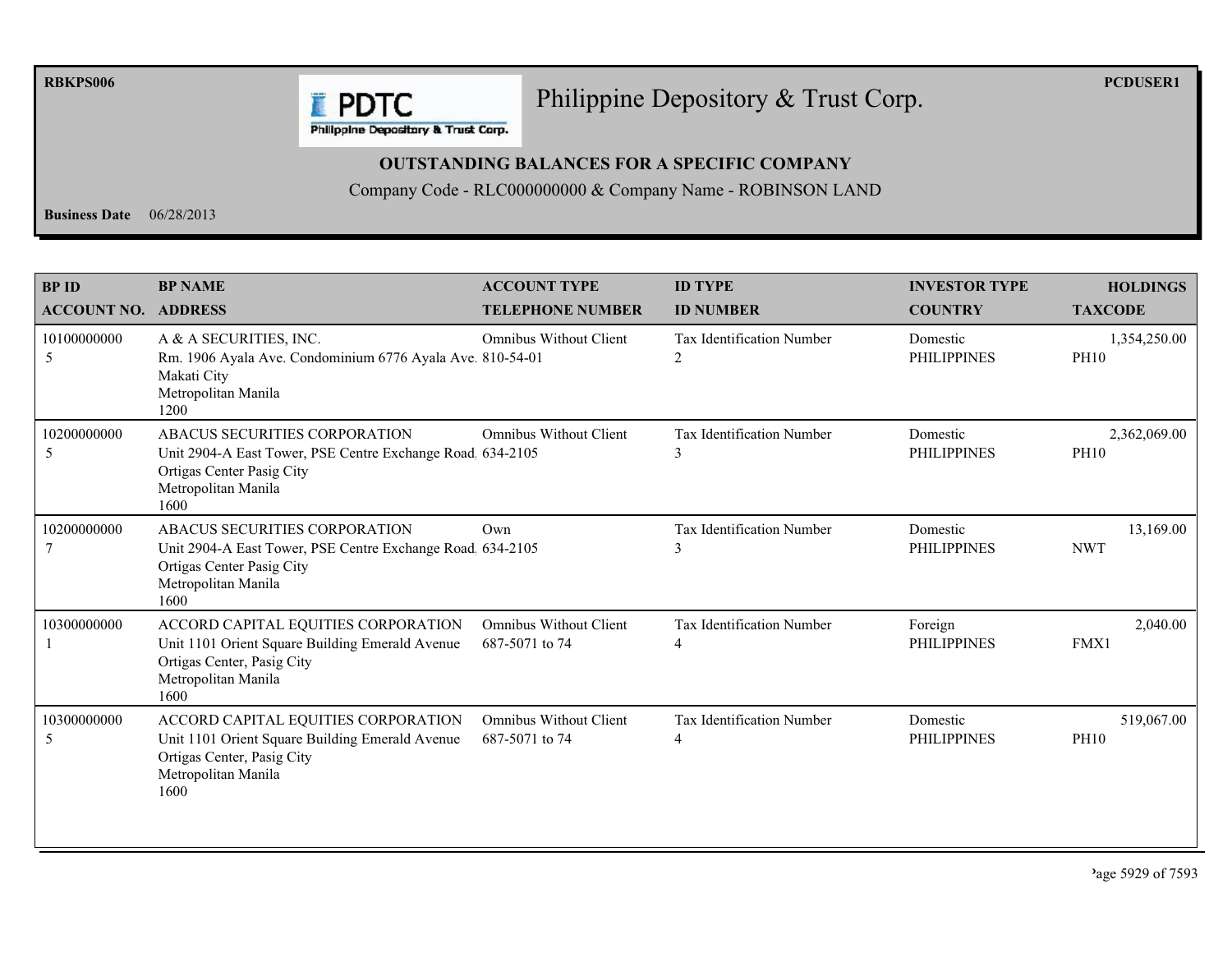| <b>BPID</b>                | <b>BP NAME</b>                                                                                                                                                                      | <b>ACCOUNT TYPE</b>                      | <b>ID TYPE</b>                             | <b>INVESTOR TYPE</b>           | <b>HOLDINGS</b>          |
|----------------------------|-------------------------------------------------------------------------------------------------------------------------------------------------------------------------------------|------------------------------------------|--------------------------------------------|--------------------------------|--------------------------|
| <b>ACCOUNT NO. ADDRESS</b> |                                                                                                                                                                                     | <b>TELEPHONE NUMBER</b>                  | <b>ID NUMBER</b>                           | <b>COUNTRY</b>                 | <b>TAXCODE</b>           |
| 10300000000<br>6           | ACCORD CAPITAL EQUITIES CORPORATION<br>Unit 1101 Orient Square Building Emerald Avenue<br>Ortigas Center, Pasig City<br>Metropolitan Manila<br>1600                                 | Settlement<br>687-5071 to 74             | Tax Identification Number<br>4             | Domestic<br><b>PHILIPPINES</b> | 30,000.00<br><b>NWT</b>  |
| 10400000000                | A. T. DE CASTRO SECURITIES CORP.<br>Suite 701, 7/F Ayala Tower I, Exchange Plaza, Ayala 848-7160 to 65<br>Triangle, Ayala Ave., Makati City<br>Metropolitan Manila<br>1226          | <b>Omnibus Without Client</b>            | Tax Identification Number<br>5             | Foreign<br><b>PHILIPPINES</b>  | 5,500.00<br>FMX1         |
| 10400000000<br>5           | A. T. DE CASTRO SECURITIES CORP.<br>Suite 701, 7/F Ayala Tower I, Exchange Plaza, Ayala 848-7160 to 65<br>Triangle, Ayala Ave., Makati City<br>Metropolitan Manila<br>1226          | <b>Omnibus Without Client</b>            | Tax Identification Number<br>5             | Domestic<br><b>PHILIPPINES</b> | 25,060.00<br><b>PH10</b> |
| 10600000000<br>5           | ALPHA SECURITIES CORP.<br>UNIT 3003, ONE CORPORATE CENTRE, 30TH<br>FLOOR, JULIA VARGAS STREET, COR MERALC<br>AVENUE STREET, ORTIGAS CENTER, PASIG CI<br>Metropolitan Manila<br>1200 | <b>Omnibus Without Client</b><br>6546806 | Tax Identification Number<br>7             | Domestic<br><b>PHILIPPINES</b> | 1,500.00<br><b>PH10</b>  |
| 10600000000<br>20          | ALPHA SECURITIES CORP.<br>UNIT 3003, ONE CORPORATE CENTRE, 30TH<br>FLOOR, JULIA VARGAS STREET, COR MERALC<br>AVENUE STREET, ORTIGAS CENTER, PASIG CI<br>Metropolitan Manila<br>1200 | Settlement<br>6546806                    | <b>Tax Identification Number</b><br>$\tau$ | Foreign<br><b>PHILIPPINES</b>  | 90,000.00<br><b>SZ07</b> |
| 10900000000<br>5           | <b>BA SECURITIES, INC.</b><br>Rm 401-403 CLMC Bldg, 256-259 EDSA Greenhills 727-5374<br>Mandaluyong City<br>Metropolitan Manila<br>1550                                             | <b>Omnibus Without Client</b>            | Tax Identification Number<br>10            | Domestic<br><b>PHILIPPINES</b> | 10,000.00<br><b>PH10</b> |
| 10900000000<br>6           | <b>BA SECURITIES, INC.</b><br>Rm 401-403 CLMC Bldg, 256-259 EDSA Greenhills 727-5374<br>Mandaluyong City<br>Metropolitan Manila<br>1550                                             | Settlement                               | Tax Identification Number<br>10            | Domestic<br><b>PHILIPPINES</b> | 25,700.00<br><b>NWT</b>  |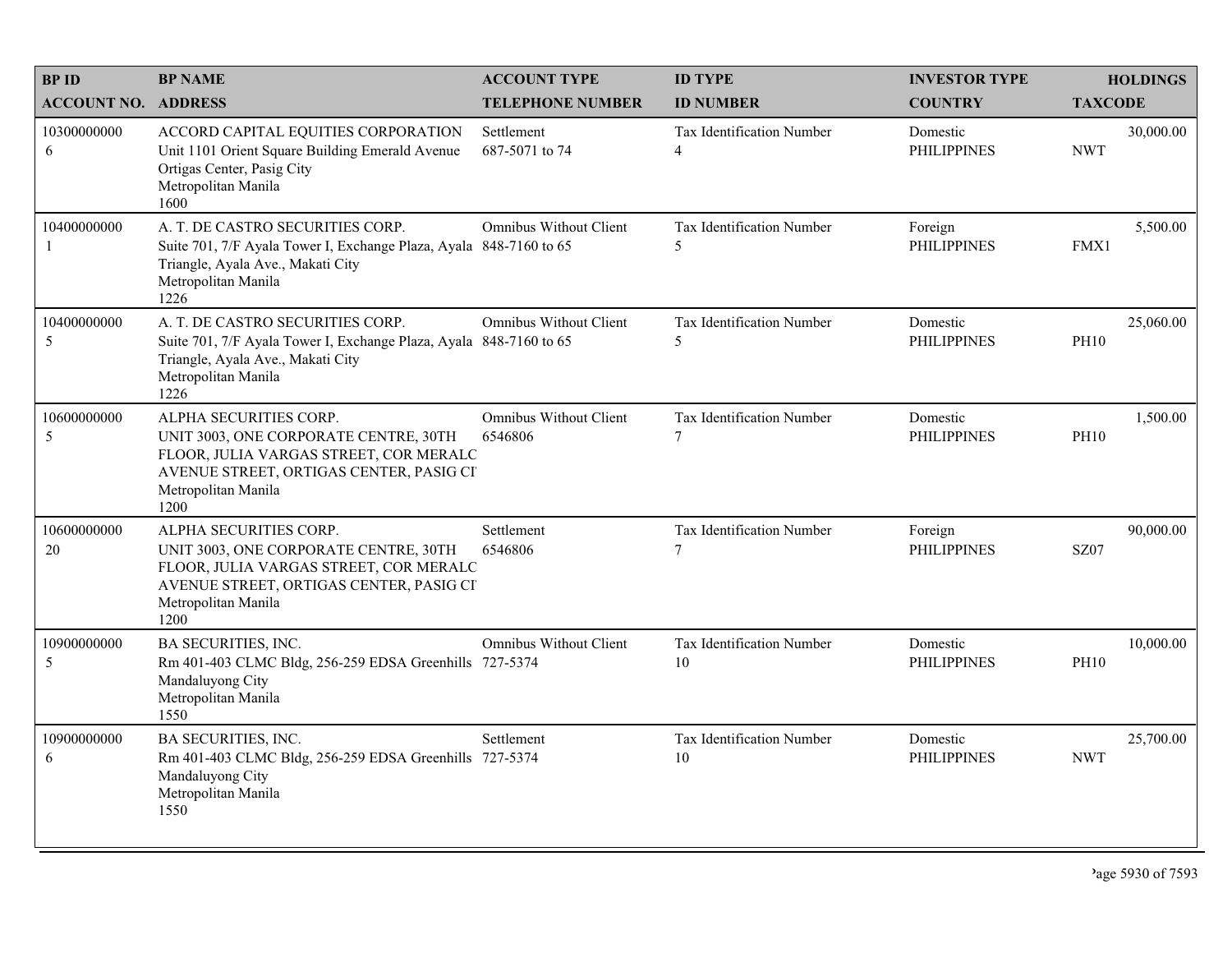| <b>BPID</b>                 | <b>BP NAME</b>                                                                                                                                      | <b>ACCOUNT TYPE</b>                      | <b>ID TYPE</b>                  | <b>INVESTOR TYPE</b>           | <b>HOLDINGS</b>           |
|-----------------------------|-----------------------------------------------------------------------------------------------------------------------------------------------------|------------------------------------------|---------------------------------|--------------------------------|---------------------------|
| <b>ACCOUNT NO. ADDRESS</b>  |                                                                                                                                                     | <b>TELEPHONE NUMBER</b>                  | <b>ID NUMBER</b>                | <b>COUNTRY</b>                 | <b>TAXCODE</b>            |
| 10900000000<br>14           | BA SECURITIES, INC.<br>Rm 401-403 CLMC Bldg, 256-259 EDSA Greenhills 727-5374<br>Mandaluyong City<br>Metropolitan Manila<br>1550                    | Settlement                               | Tax Identification Number<br>10 | Domestic<br><b>PHILIPPINES</b> | 69,604.00<br><b>PH10</b>  |
| 10900000000<br>18           | <b>BA SECURITIES, INC.</b><br>Rm 401-403 CLMC Bldg, 256-259 EDSA Greenhills 727-5374<br>Mandaluyong City<br>Metropolitan Manila<br>1550             | Settlement                               | Tax Identification Number<br>10 | Foreign<br><b>PHILIPPINES</b>  | 22,500.00<br><b>RA10</b>  |
| 11000000000<br>5            | ANGPING & ASSOCIATES SECURITIES, INC.<br>Suites 2002/2004, The Peak, 107 Alfaro St., Salcedo<br>Village, Makati City<br>Metropolitan Manila<br>1227 | <b>Omnibus Without Client</b><br>8482915 | Tax Identification Number<br>11 | Domestic<br><b>PHILIPPINES</b> | 290,745.00<br><b>PH10</b> |
| 11100000000<br>5            | ANSALDO, GODINEZ & CO., INC.<br>340 Nueva St., Binondo Manila<br>Metropolitan Manila<br>1006                                                        | Omnibus Without Client<br>242-5127       | Tax Identification Number<br>12 | Domestic<br><b>PHILIPPINES</b> | 612,310.00<br><b>PH10</b> |
| 11200000000<br>6            | AB CAPITAL SECURITIES, INC.<br>8/F Phinma Plaza 39 Plaza Drive, Rockwell Center<br>Makati City<br>Metropolitan Manila<br>1200                       | Settlement<br>814-5601                   | Tax Identification Number<br>13 | Domestic<br><b>PHILIPPINES</b> | 150,300.00<br><b>NWT</b>  |
| 11200000000<br>14           | AB CAPITAL SECURITIES, INC.<br>8/F Phinma Plaza 39 Plaza Drive, Rockwell Center<br>Makati City<br>Metropolitan Manila<br>1200                       | Settlement<br>814-5601                   | Tax Identification Number<br>13 | Domestic<br><b>PHILIPPINES</b> | 167,679.00<br><b>PH10</b> |
| 11500000000<br>$\mathbf{1}$ | SB EQUITIES, INC.<br>18/F, Security Bank Centre 6776 Ayala Avenue,<br>Makati City<br>Metropolitan Manila<br>1226                                    | <b>Omnibus Without Client</b><br>8911037 | Tax Identification Number<br>15 | Foreign<br><b>PHILIPPINES</b>  | 72,034.00<br>FMX1         |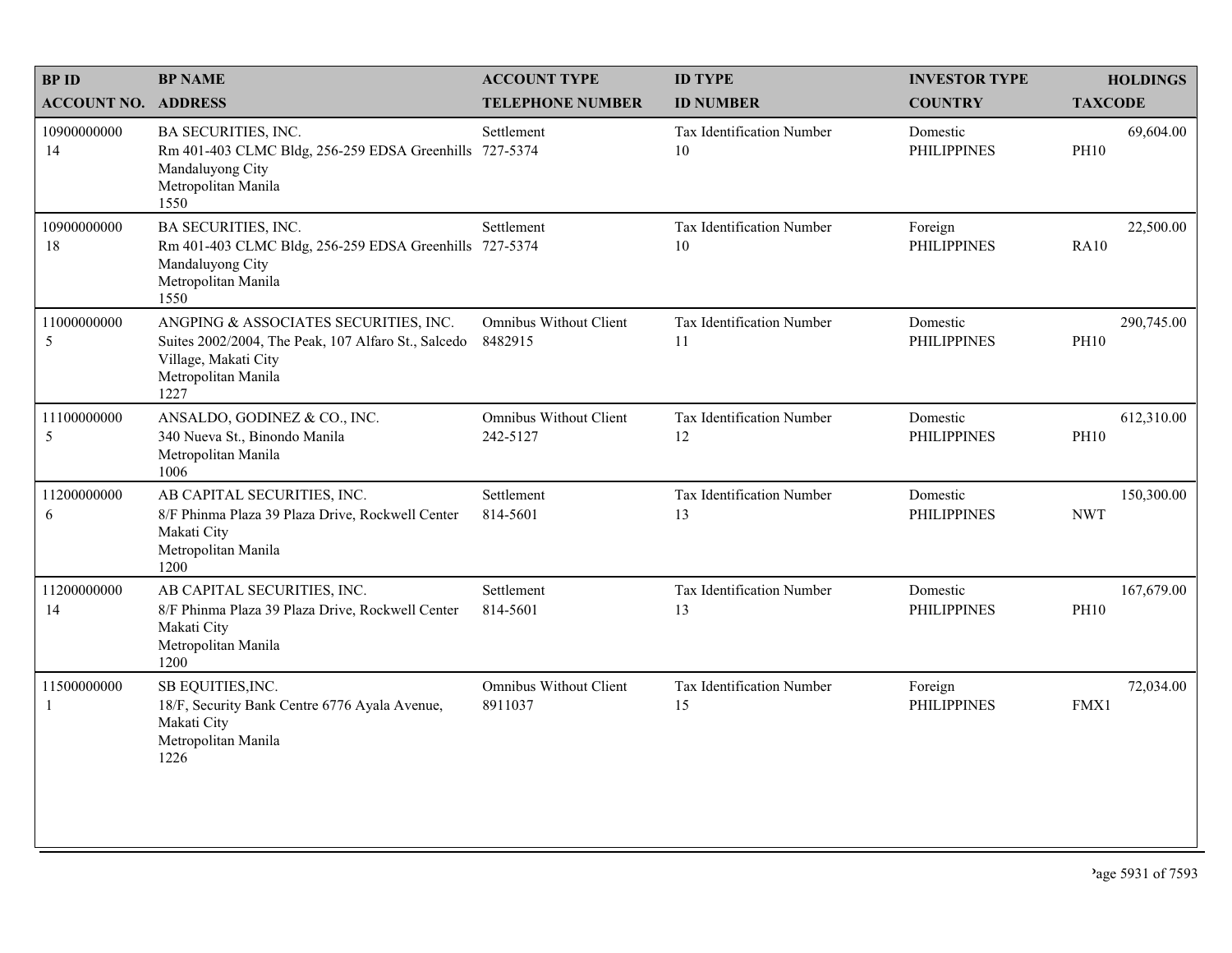| <b>BPID</b>                   | <b>BP NAME</b>                                                                                                                                     | <b>ACCOUNT TYPE</b>                          | <b>ID TYPE</b>                  | <b>INVESTOR TYPE</b>           | <b>HOLDINGS</b>             |
|-------------------------------|----------------------------------------------------------------------------------------------------------------------------------------------------|----------------------------------------------|---------------------------------|--------------------------------|-----------------------------|
| <b>ACCOUNT NO. ADDRESS</b>    |                                                                                                                                                    | <b>TELEPHONE NUMBER</b>                      | <b>ID NUMBER</b>                | <b>COUNTRY</b>                 | <b>TAXCODE</b>              |
| 11500000000<br>$\overline{c}$ | SB EQUITIES, INC.<br>18/F, Security Bank Centre 6776 Ayala Avenue,<br>Makati City<br>Metropolitan Manila<br>1226                                   | Settlement<br>8911037                        | Tax Identification Number<br>15 | Foreign<br><b>PHILIPPINES</b>  | 3,000.00<br>FMX1            |
| 11500000000<br>5              | SB EQUITIES, INC.<br>18/F, Security Bank Centre 6776 Ayala Avenue,<br>Makati City<br>Metropolitan Manila<br>1226                                   | <b>Omnibus Without Client</b><br>8911037     | Tax Identification Number<br>15 | Domestic<br><b>PHILIPPINES</b> | 2,320,316.00<br><b>PH10</b> |
| 11600000000                   | ASIA PACIFIC CAPITAL EQUITIES & SECURITII Omnibus Without Client<br>CORP.                                                                          |                                              | Tax Identification Number       | Domestic                       | 800.00                      |
| $\sqrt{5}$                    | 24/F Galleria Corporate Center EDSA corner Ortigas 6345621 to 26<br>Avenue, Pasig City<br>Metropolitan Manila<br>1605                              |                                              | 16                              | <b>PHILIPPINES</b>             | <b>PH10</b>                 |
| 11800000000<br>5              | ASIASEC EQUITIES, INC.<br>8/F Chatham House<br>116 Valero cor. V.A. Rufino Sts<br>Salcedo Village, Makati City 1227<br>Metropolitan Manila<br>1227 | Omnibus Without Client<br>8937981            | Tax Identification Number<br>18 | Domestic<br><b>PHILIPPINES</b> | 199,300.00<br><b>PH10</b>   |
| 11900000000<br>5              | ASTRA SECURITIES CORPORATION<br>Units 1204-1205 Ayala Tower One Ayala Ave. cor.<br>Paseo de Roxas Makati City<br>Metropolitan Manila<br>1200       | <b>Omnibus Without Client</b><br>848-6421/27 | Tax Identification Number<br>19 | Domestic<br><b>PHILIPPINES</b> | 49,500.00<br><b>PH10</b>    |
| 12000000000<br>5              | ATC SECURITIES, INC.<br>Unit 6f, 6th Floor 8101 Pearl Plaza, Pearl Drive Ortiga 687-1768<br>Center, Pasig City<br>Metropolitan Manila<br>12        | <b>Omnibus Without Client</b>                | Tax Identification Number<br>20 | Domestic<br><b>PHILIPPINES</b> | 900.00<br><b>PH10</b>       |
| 12100000000                   | MACQUARIE CAPITAL SECURITIES<br>(PHILIPPINES), INC.                                                                                                | Settlement                                   | Tax Identification Number       | Foreign                        | 261.00                      |
| $\overline{4}$                | 22F 6750 AYALA AVENUE BUILDING AYALA<br><b>AVENUE Makati City</b><br>Metropolitan Manila<br>1226                                                   | 857-0885                                     | 21                              | <b>PHILIPPINES</b>             | <b>RA02</b>                 |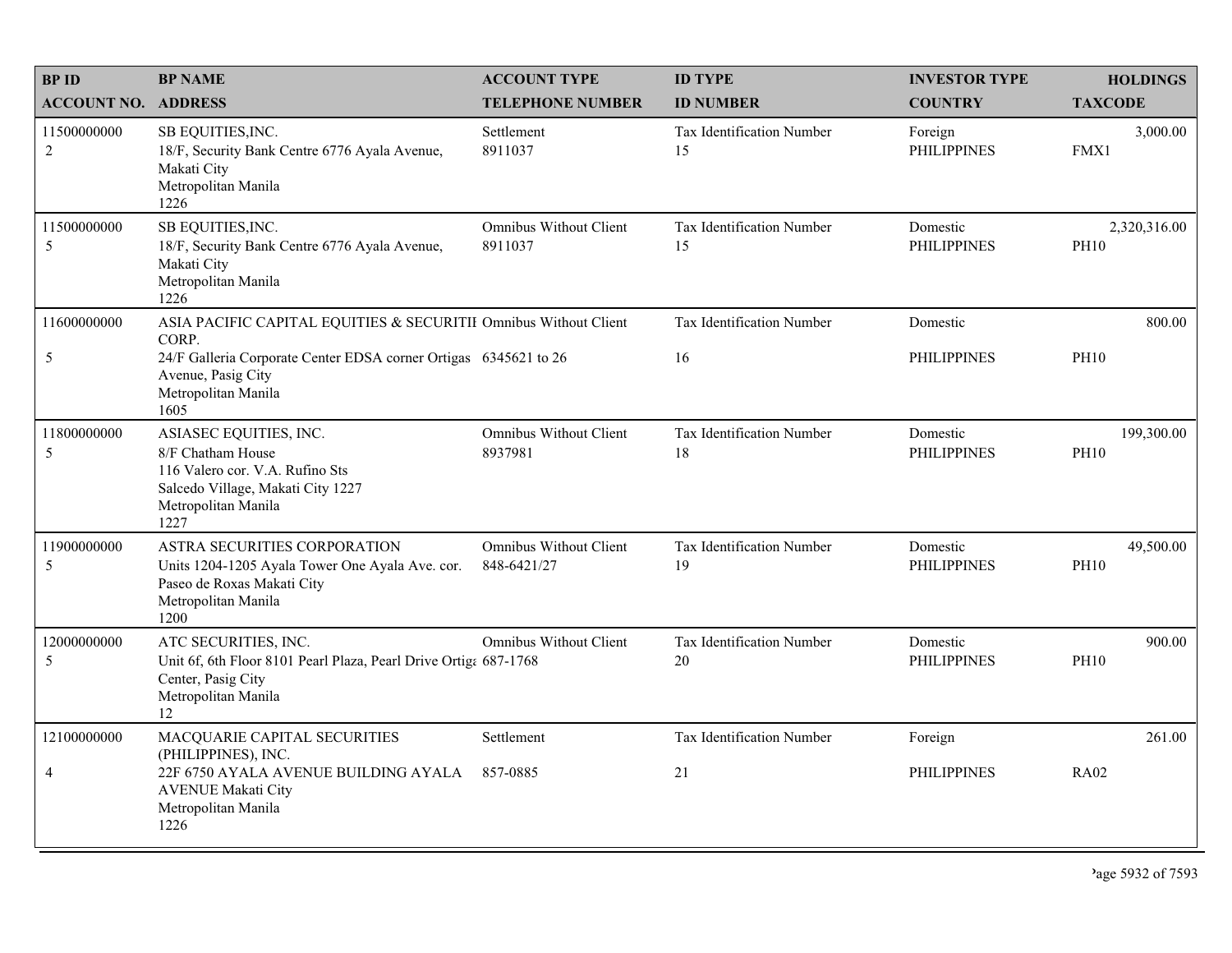| <b>BPID</b>                | <b>BP NAME</b>                                                                                                                                             | <b>ACCOUNT TYPE</b>                      | <b>ID TYPE</b>                          | <b>INVESTOR TYPE</b>           | <b>HOLDINGS</b>              |
|----------------------------|------------------------------------------------------------------------------------------------------------------------------------------------------------|------------------------------------------|-----------------------------------------|--------------------------------|------------------------------|
| <b>ACCOUNT NO. ADDRESS</b> |                                                                                                                                                            | <b>TELEPHONE NUMBER</b>                  | <b>ID NUMBER</b>                        | <b>COUNTRY</b>                 | <b>TAXCODE</b>               |
| 12100000004<br>-1          | MACQUARIE CAPITAL SECURITIES (PHILIPPIN Client<br>INC.<br>22F 6750 AYALA AVENUE BUILDING AYALA<br><b>AVENUE MAKATI CITY</b><br>Metropolitan Manila         | 857-0838                                 | <b>Tax Identification Number</b><br>516 | Foreign<br><b>PHILIPPINES</b>  | 1,000.00<br>FMX1             |
| 12200000000<br>5           | 1226<br>BELSON SECURITIES, INC.<br>4th Floor Belson House 271 Edsa, Mandaluyong City 724-7586loc21<br>Metropolitan Manila<br>1554                          | <b>Omnibus Without Client</b>            | Tax Identification Number<br>22         | Domestic<br><b>PHILIPPINES</b> | 206,150.00<br><b>PH10</b>    |
| 12300000000<br>5           | BENJAMIN CO CA & CO., INC.<br>Rm. 301 Downtown Ctr Bldg., 516 Quintin Paredes St 6345186<br>Binondo, Manila<br>Metropolitan Manila<br>1006                 | <b>Omnibus Without Client</b>            | Tax Identification Number<br>23         | Domestic<br><b>PHILIPPINES</b> | 21,600.00<br><b>PH10</b>     |
| 12400000000<br>5           | B. H. CHUA SECURITIES CORPORATION<br>872 G. Araneta Avenue, Quezon City<br>Metropolitan Manila<br>1135                                                     | Omnibus Without Client<br>412-3444       | Tax Identification Number<br>24         | Domestic<br><b>PHILIPPINES</b> | 68,306.00<br><b>PH10</b>     |
| 12600000000<br>-1          | BPI SECURITIES CORPORATION<br>8/F BPI Head Office Bldg., Ayala Ave., cor. Paseo de<br>Roxas Makati City<br>Metropolitan Manila<br>1226                     | <b>Omnibus Without Client</b><br>8196535 | Tax Identification Number<br>26         | Foreign<br><b>PHILIPPINES</b>  | 63,150.00<br>FMX1            |
| 12600000000<br>5           | BPI SECURITIES CORPORATION<br>8/F BPI Head Office Bldg., Ayala Ave., cor. Paseo de 8196535<br>Roxas Makati City<br>Metropolitan Manila<br>1226             | <b>Omnibus Without Client</b>            | Tax Identification Number<br>26         | Domestic<br><b>PHILIPPINES</b> | 23,254,088.00<br><b>PH10</b> |
| 12800000000<br>5           | CAMPOS, LANUZA & COMPANY, INC.<br>Unit 2003B East Tower, PSE Center Exchange Road, 634-6881/87<br>Ortigas Center Pasig City<br>Metropolitan Manila<br>1605 | <b>Omnibus Without Client</b>            | Tax Identification Number<br>27         | Domestic<br><b>PHILIPPINES</b> | 1,852,100.00<br><b>PH10</b>  |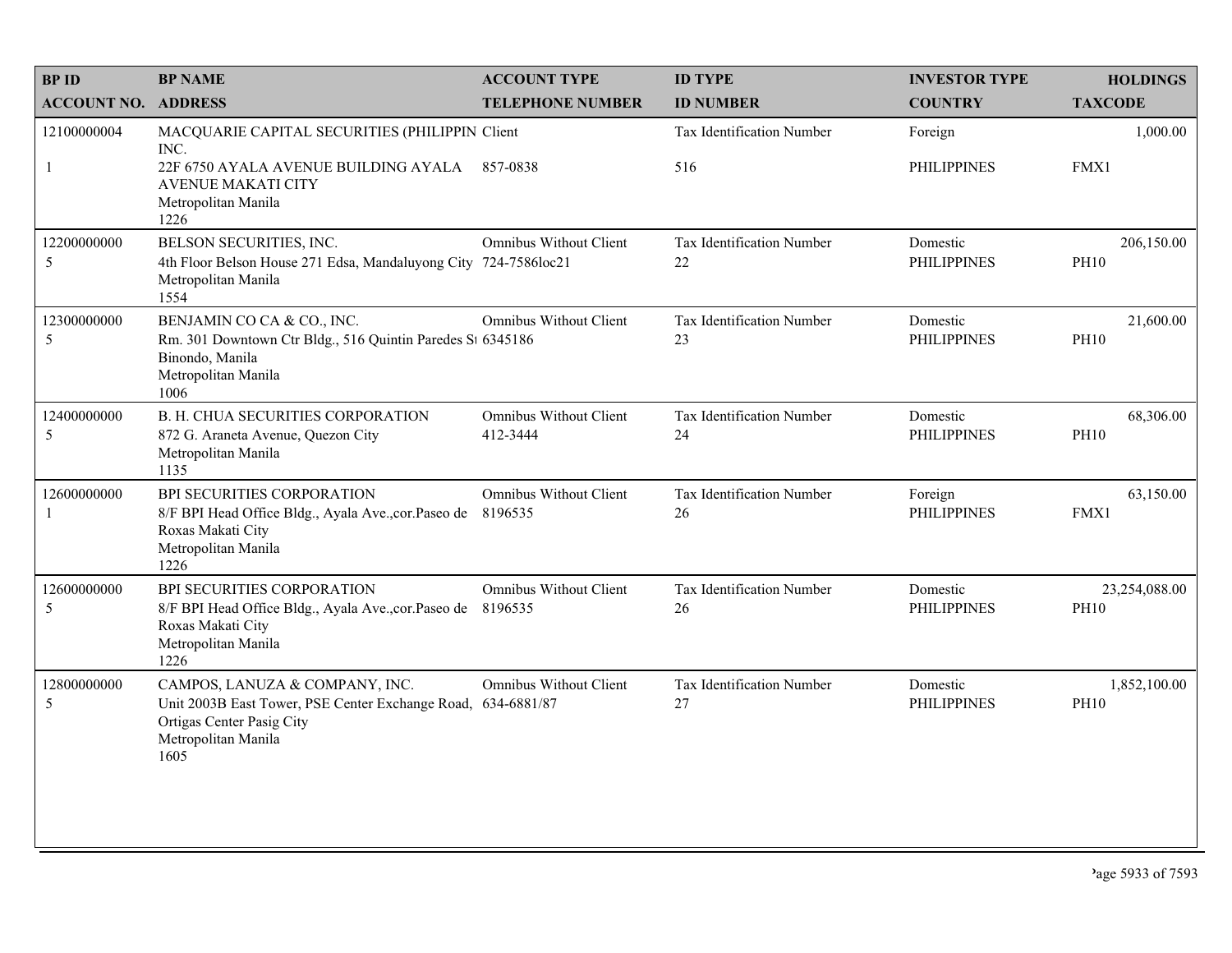| <b>BPID</b>                | <b>BP NAME</b>                                                                                                                                             | <b>ACCOUNT TYPE</b>                       | <b>ID TYPE</b>                         | <b>INVESTOR TYPE</b>           | <b>HOLDINGS</b>             |
|----------------------------|------------------------------------------------------------------------------------------------------------------------------------------------------------|-------------------------------------------|----------------------------------------|--------------------------------|-----------------------------|
| <b>ACCOUNT NO. ADDRESS</b> |                                                                                                                                                            | <b>TELEPHONE NUMBER</b>                   | <b>ID NUMBER</b>                       | <b>COUNTRY</b>                 | <b>TAXCODE</b>              |
| 12800000000<br>6           | CAMPOS, LANUZA & COMPANY, INC.<br>Unit 2003B East Tower, PSE Center Exchange Road, 634-6881/87<br>Ortigas Center Pasig City<br>Metropolitan Manila<br>1605 | Settlement                                | <b>Tax Identification Number</b><br>27 | Domestic<br><b>PHILIPPINES</b> | 53,200.00<br><b>NWT</b>     |
| 12800000000<br>7           | CAMPOS, LANUZA & COMPANY, INC.<br>Unit 2003B East Tower, PSE Center Exchange Road, 634-6881/87<br>Ortigas Center Pasig City<br>Metropolitan Manila<br>1605 | Own                                       | Tax Identification Number<br>27        | Domestic<br><b>PHILIPPINES</b> | 25,800.00<br><b>NWT</b>     |
| 12800000000<br>18          | CAMPOS, LANUZA & COMPANY, INC.<br>Unit 2003B East Tower, PSE Center Exchange Road, 634-6881/87<br>Ortigas Center Pasig City<br>Metropolitan Manila<br>1605 | Settlement                                | Tax Identification Number<br>27        | Foreign<br><b>PHILIPPINES</b>  | 7,200.00<br><b>RA10</b>     |
| 12900000000<br>5           | SINCERE SECURITIES CORPORATION<br>1203-A East Tower, PSE Centre, Exchange Road,<br>Ortigas Center, Pasig City<br>Metropolitan Manila<br>$\Omega$           | <b>Omnibus Without Client</b><br>638-3549 | Tax Identification Number<br>28        | Domestic<br><b>PHILIPPINES</b> | 4,400.00<br><b>PH10</b>     |
| 13000000000<br>5           | CENTURY SECURITIES CORPORATION<br>1105 Galleria Corporate Center Ortigas Ave., Quezon 633-7044/47<br>City<br>Metropolitan Manila<br>1600                   | <b>Omnibus Without Client</b>             | Tax Identification Number<br>29        | Domestic<br><b>PHILIPPINES</b> | 1,861,800.00<br><b>PH10</b> |
| 13100000000<br>5           | PCIB SECURITIES, INC.<br>8/F PCIB Tower 2, Dela Costa St., Makati City<br>Metropolitan Manila<br>1002                                                      | <b>Omnibus Without Client</b><br>8912028  | Tax Identification Number<br>30        | Domestic<br><b>PHILIPPINES</b> | 429,400.00<br><b>PH10</b>   |
| 13100000000<br>6           | PCIB SECURITIES, INC.<br>8/F PCIB Tower 2, Dela Costa St., Makati City<br>Metropolitan Manila<br>1002                                                      | Settlement<br>8912028                     | Tax Identification Number<br>30        | Domestic<br><b>PHILIPPINES</b> | 11,400.00<br><b>NWT</b>     |
| 13300000000<br>5           | CITISECURITIES, INC.<br>Rm. 2701-B Tektite Tower Center Exchange Rd, Pasi; 635-5735<br>City<br>Metropolitan Manila<br>1600                                 | Omnibus Without Client                    | Tax Identification Number<br>31        | Domestic<br><b>PHILIPPINES</b> | 1,290,900.00<br><b>PH10</b> |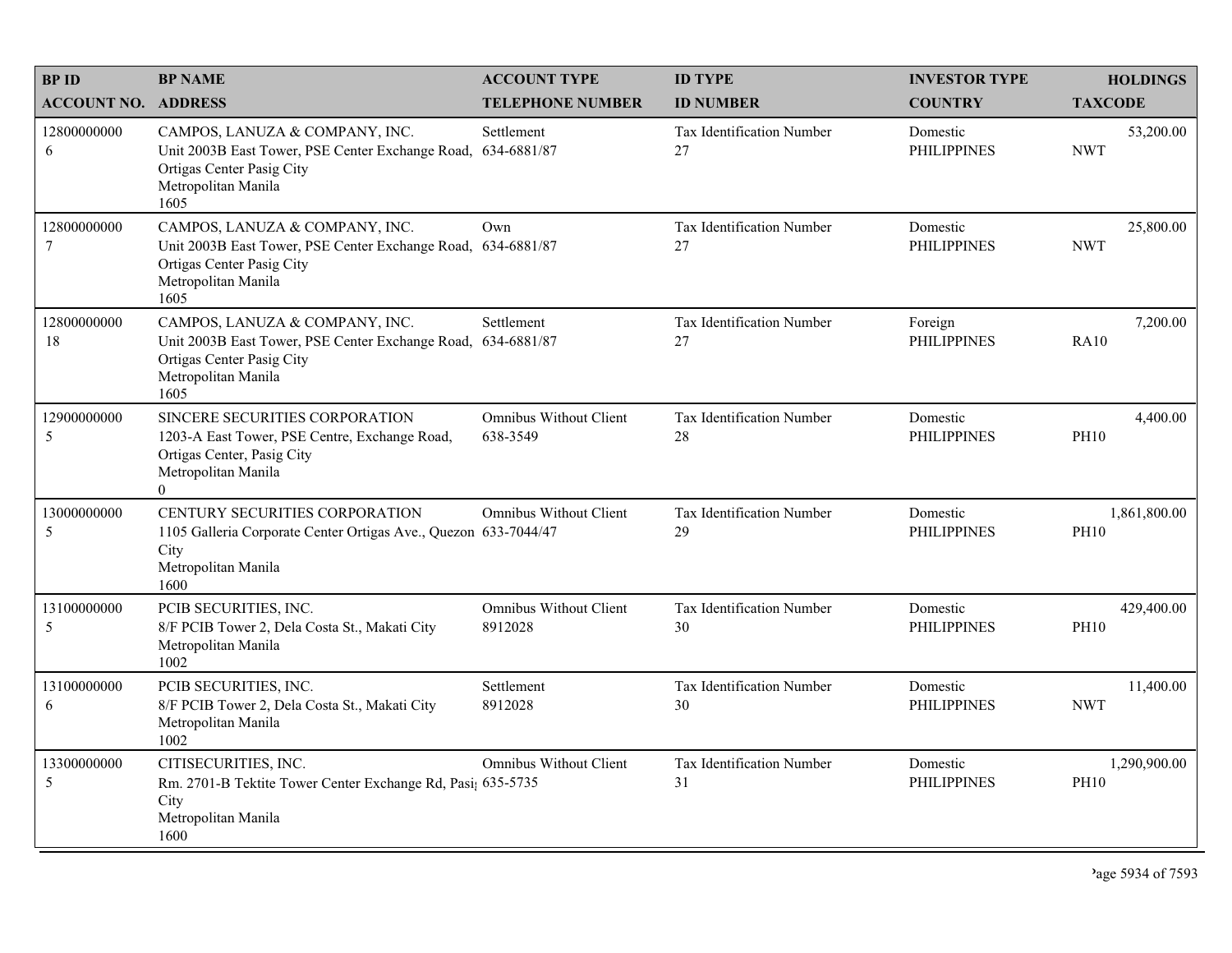| <b>BPID</b>                | <b>BP NAME</b>                                                                                                                                                | <b>ACCOUNT TYPE</b>                      | <b>ID TYPE</b>                  | <b>INVESTOR TYPE</b>           | <b>HOLDINGS</b>           |
|----------------------------|---------------------------------------------------------------------------------------------------------------------------------------------------------------|------------------------------------------|---------------------------------|--------------------------------|---------------------------|
| <b>ACCOUNT NO. ADDRESS</b> |                                                                                                                                                               | <b>TELEPHONE NUMBER</b>                  | <b>ID NUMBER</b>                | <b>COUNTRY</b>                 | <b>TAXCODE</b>            |
| 13300000000<br>$\tau$      | CITISECURITIES, INC.<br>Rm. 2701-B Tektite Tower Center Exchange Rd, Pasi; 635-5735<br>City<br>Metropolitan Manila<br>1600                                    | Own                                      | Tax Identification Number<br>31 | Domestic<br><b>PHILIPPINES</b> | 38,850.00<br><b>NWT</b>   |
| 13600000000<br>5           | TRITON SECURITIES CORP.<br>26/F LKG Tower, 6801 Ayala Avenue Makati City<br>Metropolitan Manila<br>$\overline{0}$                                             | <b>Omnibus Without Client</b><br>5238311 | Tax Identification Number<br>34 | Domestic<br><b>PHILIPPINES</b> | 52,050.00<br><b>PH10</b>  |
| 14000000000<br>5           | IGC SECURITIES INC.<br>Suite 1006, Tower I & Exchange Plaza Ayala Triangle 816-39-86<br>Ayala Avenue Makati City<br>Metropolitan Manila<br>1200               | <b>Omnibus Without Client</b>            | Tax Identification Number<br>38 | Domestic<br><b>PHILIPPINES</b> | 300,300.00<br><b>PH10</b> |
| 14000000000<br>$\tau$      | IGC SECURITIES INC.<br>Suite 1006, Tower I & Exchange Plaza Ayala Triangle 816-39-86<br>Ayala Avenue Makati City<br>Metropolitan Manila<br>1200               | Own                                      | Tax Identification Number<br>38 | Domestic<br><b>PHILIPPINES</b> | 22,650.00<br><b>NWT</b>   |
| 14100000000<br>5           | <b>CUALOPING SECURITIES CORPORATION</b><br>Suite 1801 Tytana Centre Condominium Plaza Lorenz 241-0262<br>Ruiz, Binondo, Manila<br>Metropolitan Manila<br>1006 | <b>Omnibus Without Client</b>            | Tax Identification Number<br>39 | Domestic<br><b>PHILIPPINES</b> | 4,750.00<br><b>PH10</b>   |
| 14300000000<br>5           | DAVID GO SECURITIES CORP.<br>Rm. 309 Federation Center Bldg. Muelle de Binondo, 242-2379<br>Binondo, Manila<br>Metropolitan Manila<br>1006                    | Omnibus Without Client                   | Tax Identification Number<br>41 | Domestic<br><b>PHILIPPINES</b> | 187,017.00<br><b>PH10</b> |
| 14300000000<br>$\tau$      | DAVID GO SECURITIES CORP.<br>Rm. 309 Federation Center Bldg. Muelle de Binondo, 242-2379<br>Binondo, Manila<br>Metropolitan Manila<br>1006                    | Own                                      | Tax Identification Number<br>41 | Domestic<br><b>PHILIPPINES</b> | 30,000.00<br><b>NWT</b>   |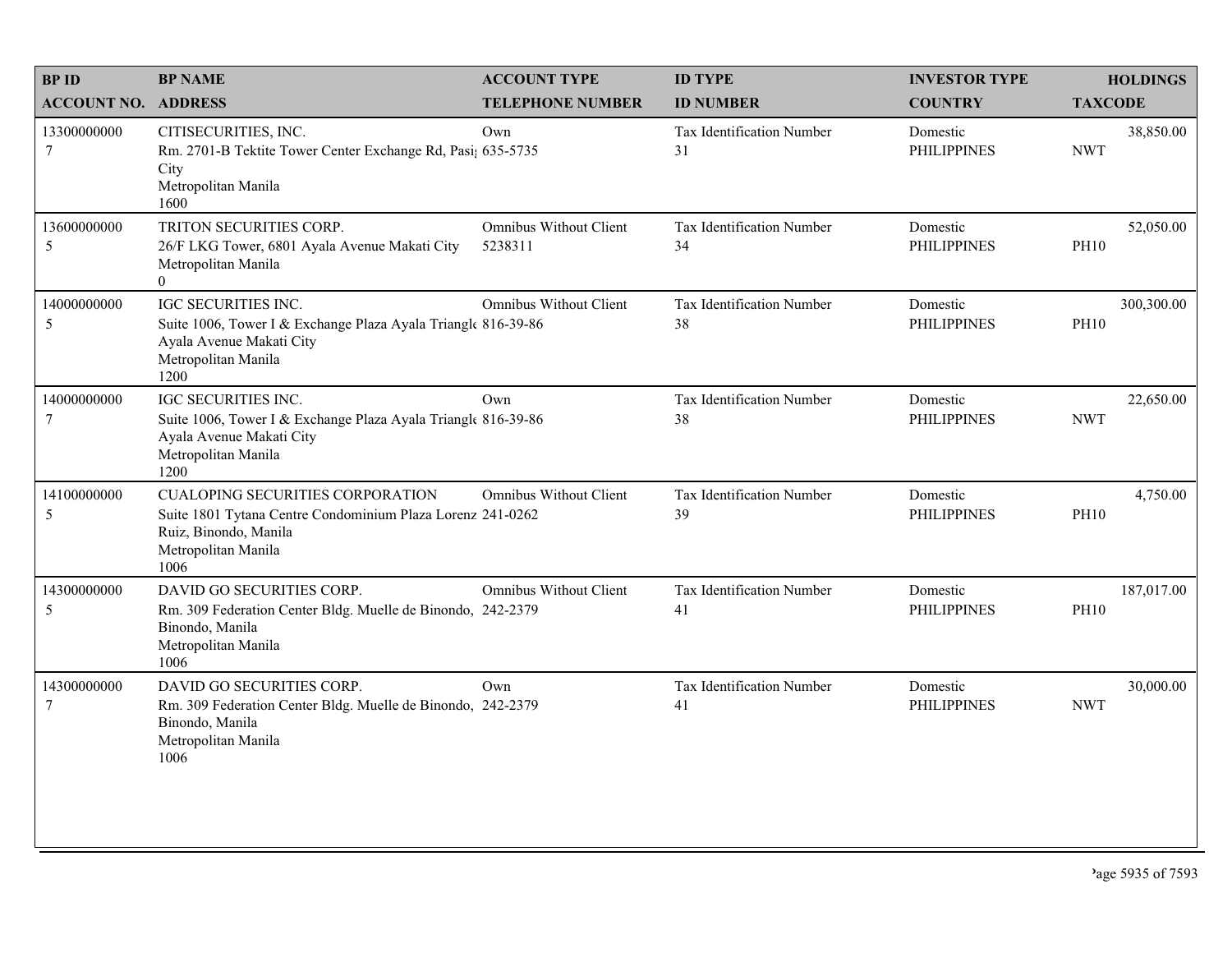| <b>BPID</b>                   | <b>BP NAME</b>                                                                                                                                          | <b>ACCOUNT TYPE</b>                          | <b>ID TYPE</b>                         | <b>INVESTOR TYPE</b>           | <b>HOLDINGS</b>           |
|-------------------------------|---------------------------------------------------------------------------------------------------------------------------------------------------------|----------------------------------------------|----------------------------------------|--------------------------------|---------------------------|
| <b>ACCOUNT NO. ADDRESS</b>    |                                                                                                                                                         | <b>TELEPHONE NUMBER</b>                      | <b>ID NUMBER</b>                       | <b>COUNTRY</b>                 | <b>TAXCODE</b>            |
| 14500000000<br>5              | DIVERSIFIED SECURITIES, INC.<br>5/F PDCP Bank Centre, Herrera cor. Alfaro Sts.,<br>Salcedo Village, Makati City<br>Metropolitan Manila<br>1600          | <b>Omnibus Without Client</b><br>634-6630/31 | <b>Tax Identification Number</b><br>43 | Domestic<br><b>PHILIPPINES</b> | 14,050.00<br><b>PH10</b>  |
| 14500000000<br>14             | DIVERSIFIED SECURITIES, INC.<br>5/F PDCP Bank Centre, Herrera cor. Alfaro Sts.,<br>Salcedo Village, Makati City<br>Metropolitan Manila<br>1600          | Settlement<br>634-6630/31                    | Tax Identification Number<br>43        | Domestic<br><b>PHILIPPINES</b> | 4,800.00<br><b>PH10</b>   |
| 14700000000<br>5              | E. CHUA CHIACO SECURITIES, INC.<br>113 Renta St., Binondo, Manila<br>Metropolitan Manila<br>1006                                                        | <b>Omnibus Without Client</b><br>242-5145    | Tax Identification Number<br>45        | Domestic<br><b>PHILIPPINES</b> | 263,906.00<br><b>PH10</b> |
| 14700000000<br>$\overline{7}$ | E. CHUA CHIACO SECURITIES, INC.<br>113 Renta St., Binondo, Manila<br>Metropolitan Manila<br>1006                                                        | Own<br>242-5145                              | <b>Tax Identification Number</b><br>45 | Domestic<br><b>PHILIPPINES</b> | 2,571.00<br><b>NWT</b>    |
| 14800000000<br>5              | EQUITABLE SECURIITES (PHILS.) INC.<br>3/F Cacho-Gonzalez Bldg, Aguirre cor. Trasierra St,<br>Legaspi Village Makati City<br>Metropolitan Manila<br>1229 | <b>Omnibus Without Client</b><br>810-4801/04 | Tax Identification Number<br>46        | Domestic<br><b>PHILIPPINES</b> | 830.00<br><b>PH10</b>     |
| 14900000000<br>5              | EAST WEST CAPITAL CORPORATION<br>2/F U-Bix Building 1331 Angono St., Makati City<br>Metropolitan Manila<br>1208                                         | <b>Omnibus Without Client</b><br>891-98901   | Tax Identification Number<br>47        | Domestic<br><b>PHILIPPINES</b> | 42,000.00<br><b>PH10</b>  |
| 14900000000<br>6              | EAST WEST CAPITAL CORPORATION<br>2/F U-Bix Building 1331 Angono St., Makati City<br>Metropolitan Manila<br>1208                                         | Settlement<br>891-98901                      | Tax Identification Number<br>47        | Domestic<br><b>PHILIPPINES</b> | 800.00<br><b>NWT</b>      |
| 15000000000                   | EASTERN SECURITIES DEVELOPMENT<br><b>CORPORATION</b>                                                                                                    | <b>Omnibus Without Client</b>                | Tax Identification Number              | Domestic                       | 347,226.00                |
| 5                             | 1701 Tytana Ctr. Bldg, Binondo, Manila<br>Metropolitan Manila<br>1006                                                                                   | 242-4006/11                                  | 48                                     | <b>PHILIPPINES</b>             | <b>PH10</b>               |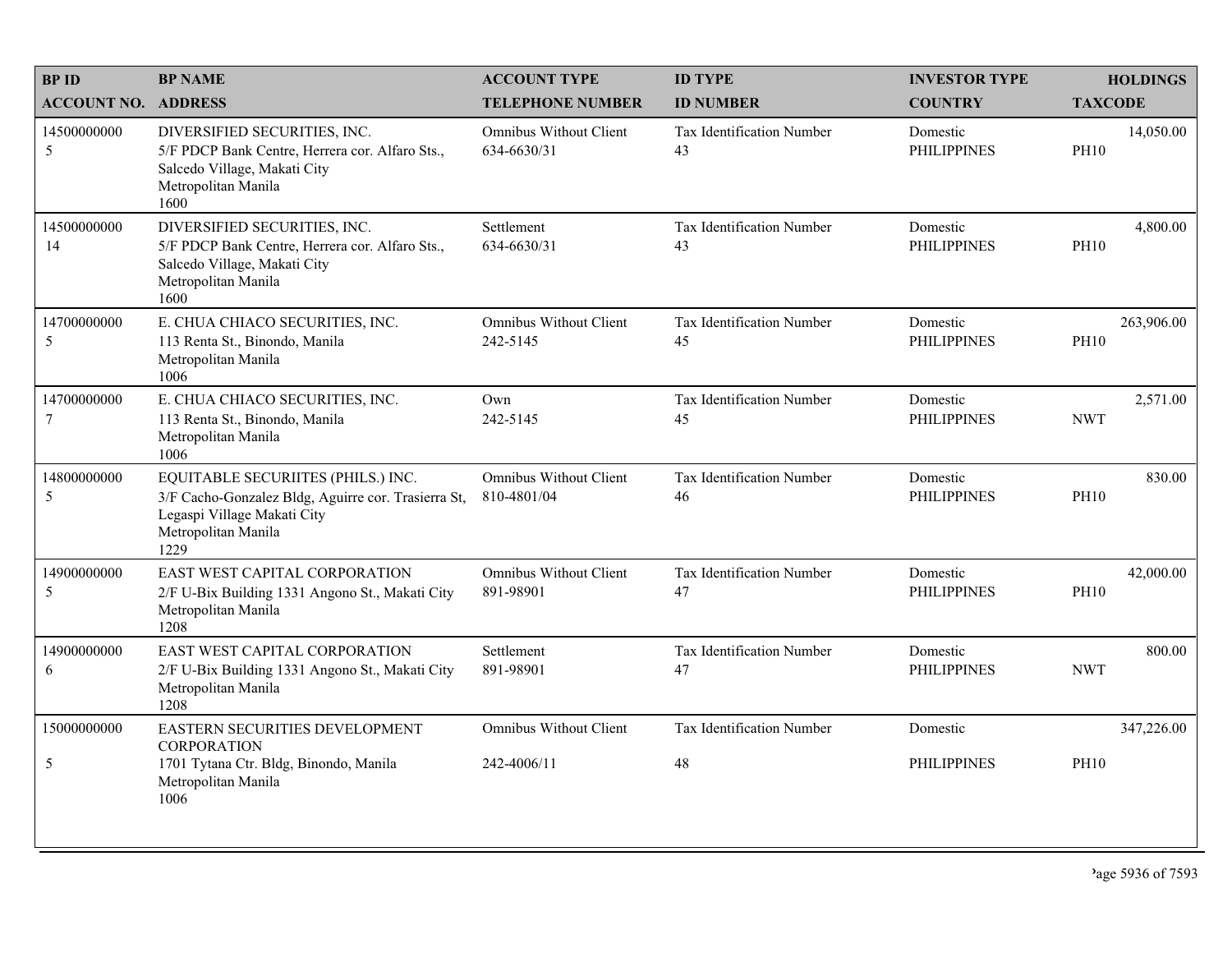| <b>BPID</b>                   | <b>BP NAME</b>                                                                                                                                                                                                 | <b>ACCOUNT TYPE</b>                   | <b>ID TYPE</b>                         | <b>INVESTOR TYPE</b>           | <b>HOLDINGS</b>           |
|-------------------------------|----------------------------------------------------------------------------------------------------------------------------------------------------------------------------------------------------------------|---------------------------------------|----------------------------------------|--------------------------------|---------------------------|
| <b>ACCOUNT NO. ADDRESS</b>    |                                                                                                                                                                                                                | <b>TELEPHONE NUMBER</b>               | <b>ID NUMBER</b>                       | <b>COUNTRY</b>                 | <b>TAXCODE</b>            |
| 15300000000<br>5              | EQUITIWORLD SECURITIES, INC.<br>807-809 Philippine Stock Exchange Ayala Tower 1,<br>Ayala Avenue Makati City<br>Metropolitan Manila<br>1226                                                                    | Omnibus Without Client<br>848-5401/09 | <b>Tax Identification Number</b><br>51 | Domestic<br><b>PHILIPPINES</b> | 37,580.00<br><b>PH10</b>  |
| 15300000000<br>$\tau$         | EQUITIWORLD SECURITIES, INC.<br>807-809 Philippine Stock Exchange Ayala Tower 1,<br>Ayala Avenue Makati City<br>Metropolitan Manila<br>1226                                                                    | Own<br>848-5401/09                    | Tax Identification Number<br>51        | Domestic<br><b>PHILIPPINES</b> | 3,000.00<br><b>NWT</b>    |
| 15400000000<br>5              | EVERGREEN STOCK BROKERAGE & SEC., INC. Omnibus Without Client<br>Suite 606 - 607, 6th Floor, Tower One Phil. Stock<br>Exchange Plaza, Ayala Triangle, Ayala Ave. Makati<br>City<br>Metropolitan Manila<br>1200 | 891-9451                              | Tax Identification Number<br>52        | Domestic<br><b>PHILIPPINES</b> | 235,600.00<br><b>PH10</b> |
| 15400000000<br>$\overline{7}$ | EVERGREEN STOCK BROKERAGE & SEC., INC. Own<br>Suite 606 - 607, 6th Floor, Tower One Phil. Stock<br>Exchange Plaza, Ayala Triangle, Ayala Ave. Makati<br>City<br>Metropolitan Manila<br>1200                    | 891-9451                              | Tax Identification Number<br>52        | Domestic<br><b>PHILIPPINES</b> | 59.00<br><b>NWT</b>       |
| 15700000000<br>5              | FIRST ORIENT SECURITIES, INC.<br>Unit 1201 Ayala Triangle Tower One Ayala Avenue, 891-9240/45<br>Makati City<br>Metropolitan Manila<br>1226                                                                    | <b>Omnibus Without Client</b>         | Tax Identification Number<br>55        | Domestic<br><b>PHILIPPINES</b> | 1,000.00<br><b>PH10</b>   |
| 15900000000<br>5              | FIRST INTEGRATED CAPITAL SECURITIES, INC Omnibus Without Client<br>Units 1211-1212 Tower I & Exchange Plaza, Ayala<br>Ave. Cor. Paseo de Roxas, Makati City<br>Metropolitan Manila<br>1200                     | 759-4320 to 23                        | Tax Identification Number<br>57        | Domestic<br><b>PHILIPPINES</b> | 220,000.00<br><b>PH10</b> |
| 16100000000<br>5              | FRANCISCO ORTIGAS SECURITIES, INC.<br>10/F Ortigas Bldg. Ortigas Ave, Pasig City<br>Metropolitan Manila<br>1600                                                                                                | Omnibus Without Client<br>631-26-74   | Tax Identification Number<br>59        | Domestic<br><b>PHILIPPINES</b> | 69,829.00<br><b>PH10</b>  |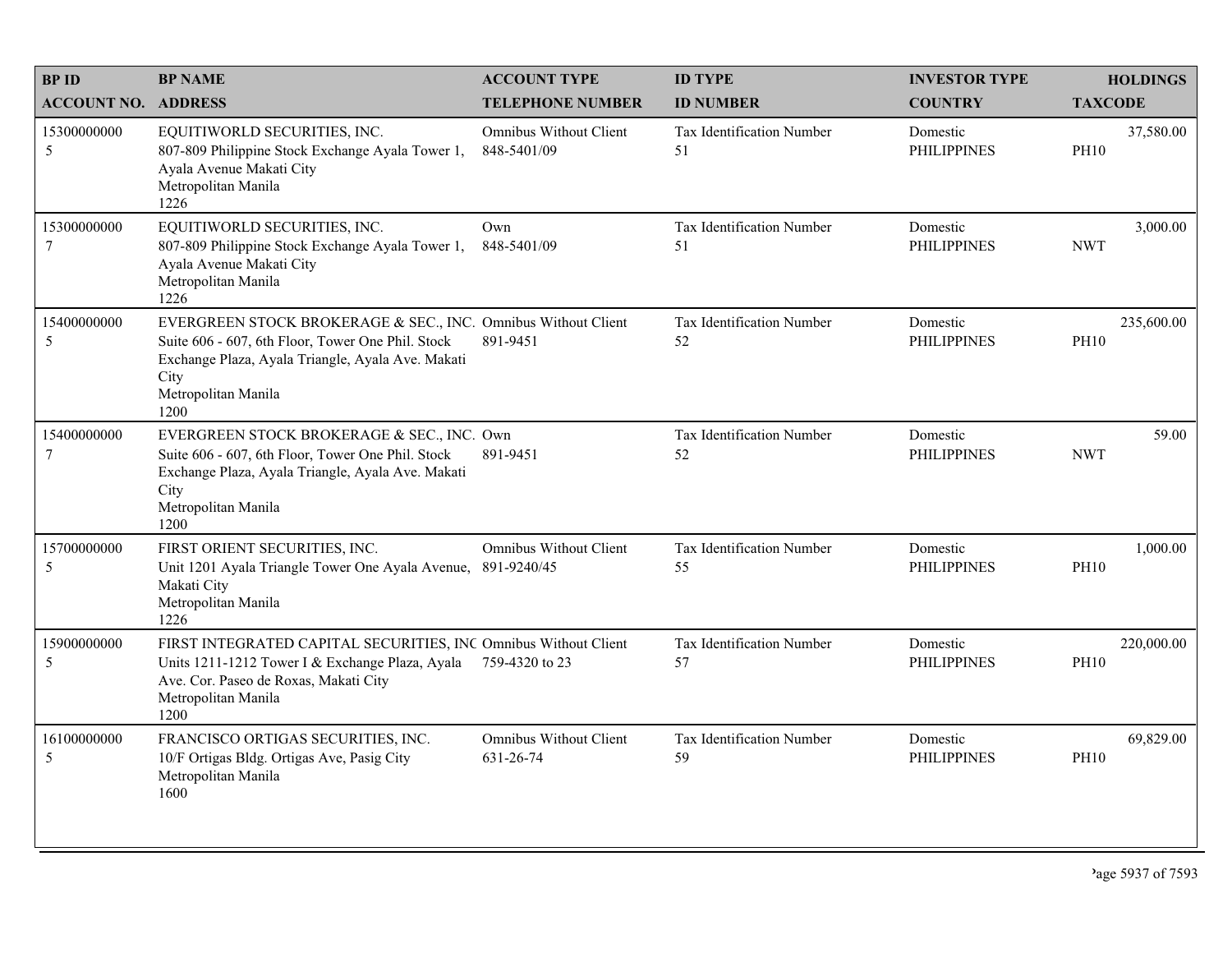| <b>BPID</b>                   | <b>BP NAME</b>                                                                                                                                           | <b>ACCOUNT TYPE</b>                       | <b>ID TYPE</b>                  | <b>INVESTOR TYPE</b>           | <b>HOLDINGS</b>           |
|-------------------------------|----------------------------------------------------------------------------------------------------------------------------------------------------------|-------------------------------------------|---------------------------------|--------------------------------|---------------------------|
| <b>ACCOUNT NO. ADDRESS</b>    |                                                                                                                                                          | <b>TELEPHONE NUMBER</b>                   | <b>ID NUMBER</b>                | <b>COUNTRY</b>                 | <b>TAXCODE</b>            |
| 16200000000<br>1              | F. YAP SECURITIES, INC.<br>Unit 2301 PSE Center (East Tower) Exchange Rd.,<br>Ortigas Center Pasig City<br>Metropolitan Manila<br>1603                   | <b>Omnibus Without Client</b><br>635-4126 | Tax Identification Number<br>60 | Foreign<br><b>PHILIPPINES</b>  | 6,000.00<br>FMX1          |
| 16200000000<br>5              | F. YAP SECURITIES, INC.<br>Unit 2301 PSE Center (East Tower) Exchange Rd.,<br>Ortigas Center Pasig City<br>Metropolitan Manila<br>1603                   | <b>Omnibus Without Client</b><br>635-4126 | Tax Identification Number<br>60 | Domestic<br><b>PHILIPPINES</b> | 12,191.00<br><b>PH10</b>  |
| 16700000000<br>5              | AURORA SECURITIES, INC.<br>UNIT 2405A WEST TOWER PHILIPPINE STOCK<br>EXCHANGE CENTRE ORTIGAS, PASIG CITY<br>Metropolitan Manila<br>1605                  | <b>Omnibus Without Client</b><br>633-5892 | Tax Identification Number<br>64 | Domestic<br><b>PHILIPPINES</b> | 23,500.00<br><b>PH10</b>  |
| 16800000000<br>$\sqrt{5}$     | GLOBALINKS SECURITIES & STOCKS, INC.<br>#706 Ayala Tower One Ayala Avenue Cor. Paseo de 759-4136<br>Roxas St. Makati City<br>Metropolitan Manila<br>1226 | <b>Omnibus Without Client</b>             | Tax Identification Number<br>65 | Domestic<br><b>PHILIPPINES</b> | 267,033.00<br><b>PH10</b> |
| 16800000000<br>6              | GLOBALINKS SECURITIES & STOCKS, INC.<br>#706 Ayala Tower One Ayala Avenue Cor. Paseo de 759-4136<br>Roxas St. Makati City<br>Metropolitan Manila<br>1226 | Settlement                                | Tax Identification Number<br>65 | Domestic<br><b>PHILIPPINES</b> | 145,279.00<br><b>NWT</b>  |
| 16800000000<br>$\overline{7}$ | GLOBALINKS SECURITIES & STOCKS, INC.<br>#706 Ayala Tower One Ayala Avenue Cor. Paseo de 759-4136<br>Roxas St. Makati City<br>Metropolitan Manila<br>1226 | Own                                       | Tax Identification Number<br>65 | Domestic<br><b>PHILIPPINES</b> | 40.00<br><b>NWT</b>       |
| 16900000000<br>5              | JSG SECURITIES, INC.<br>4th Floor, A&T Building, 244 Escolta Street, Binondo 2429414<br>Manila<br>Metropolitan Manila<br>1006                            | <b>Omnibus Without Client</b>             | Tax Identification Number<br>66 | Domestic<br><b>PHILIPPINES</b> | 11,000.00<br><b>PH10</b>  |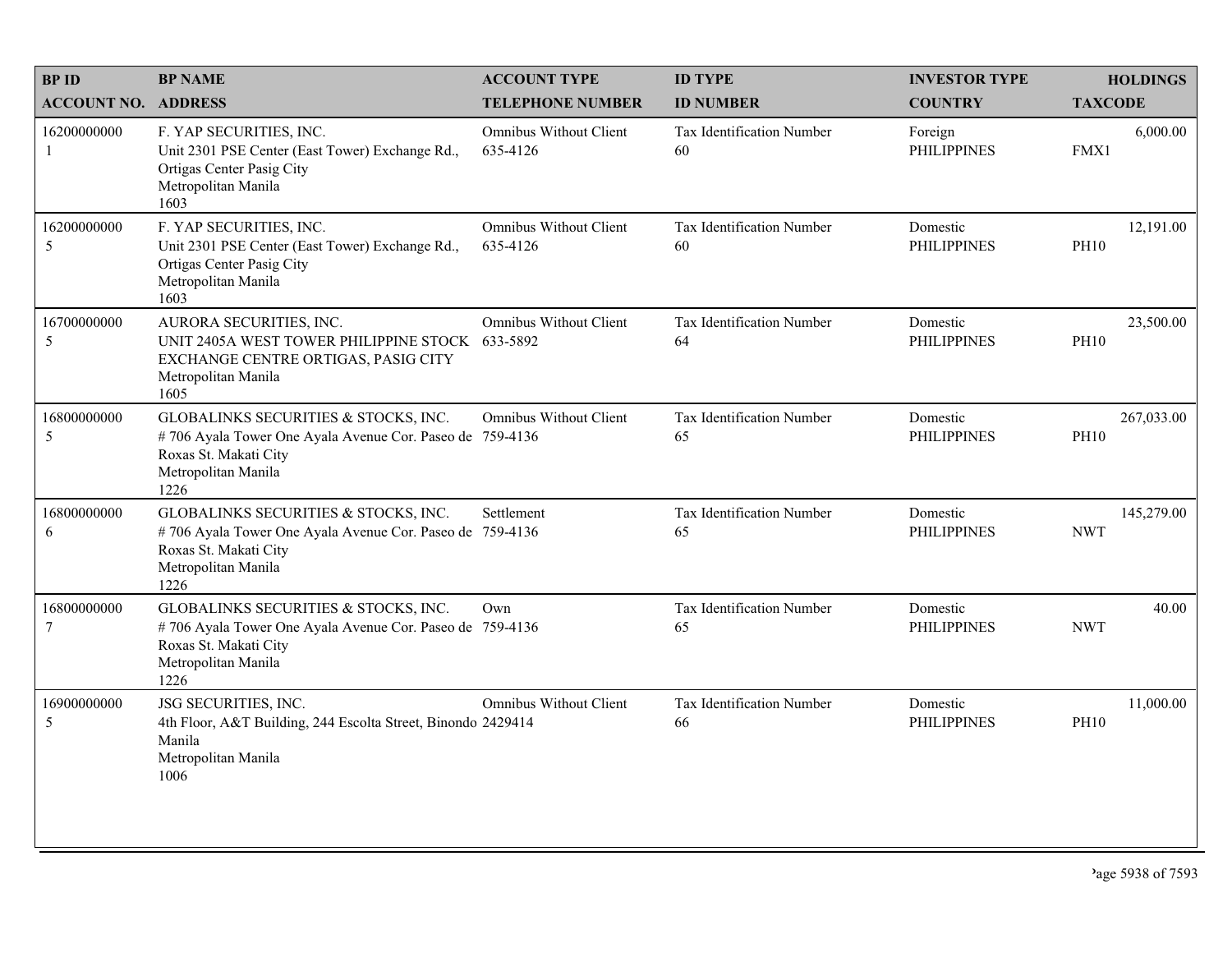| <b>BPID</b>                | <b>BP NAME</b>                                                                                                                                            | <b>ACCOUNT TYPE</b>                       | <b>ID TYPE</b>                         | <b>INVESTOR TYPE</b>           | <b>HOLDINGS</b>          |
|----------------------------|-----------------------------------------------------------------------------------------------------------------------------------------------------------|-------------------------------------------|----------------------------------------|--------------------------------|--------------------------|
| <b>ACCOUNT NO. ADDRESS</b> |                                                                                                                                                           | <b>TELEPHONE NUMBER</b>                   | <b>ID NUMBER</b>                       | <b>COUNTRY</b>                 | <b>TAXCODE</b>           |
| 16900000000<br>6           | JSG SECURITIES, INC.<br>4th Floor, A&T Building, 244 Escolta Street, Binondo 2429414<br>Manila<br>Metropolitan Manila<br>1006                             | Settlement                                | <b>Tax Identification Number</b><br>66 | Domestic<br><b>PHILIPPINES</b> | 16,000.00<br><b>NWT</b>  |
| 17000000000<br>5           | GOLDSTAR SECURITIES, INC.<br>2201-B East Tower, PSE Centre Exchange Rd, Ortiga 633-7485/86<br>Center Pasig City<br>Metropolitan Manila<br>1600            | Omnibus Without Client                    | Tax Identification Number<br>67        | Domestic<br><b>PHILIPPINES</b> | 19,000.00<br><b>PH10</b> |
| 17000000000<br>14          | GOLDSTAR SECURITIES, INC.<br>2201-B East Tower, PSE Centre Exchange Rd, Ortiga 633-7485/86<br>Center Pasig City<br>Metropolitan Manila<br>1600            | Settlement                                | Tax Identification Number<br>67        | Domestic<br><b>PHILIPPINES</b> | 4,400.00<br><b>PH10</b>  |
| 17200000000<br>5           | GUILD SECURITIES, INC.<br>Unit 1215 Tower One & Exchange Plaza Ayala Ave., 8919232<br>Makati City<br>Metropolitan Manila<br>1226                          | <b>Omnibus Without Client</b>             | Tax Identification Number<br>69        | Domestic<br><b>PHILIPPINES</b> | 72,773.00<br><b>PH10</b> |
| 17400000000<br>5           | HDI SECURITIES, INC.<br>UNIT 2305-B 23/F ORIENT SQUARE BLDG., F.<br>ORTIGAS, JR. ROAD, ORTIGAS CENTRE, PASIG<br>CITY, 1605<br>Metropolitan Manila<br>1605 | <b>Omnibus Without Client</b><br>891-9598 | Tax Identification Number<br>71        | Domestic<br><b>PHILIPPINES</b> | 11,250.00<br><b>PH10</b> |
| 17500000000<br>5           | H. E. BENNETT SECURITIES, INC.<br>Rm. 1704 World Trade Exchange Bldg., 215 Juan Lur 242-5733<br>St., Binondo, Manila<br>Metropolitan Manila<br>1006       | <b>Omnibus Without Client</b>             | Tax Identification Number<br>72        | Domestic<br><b>PHILIPPINES</b> | 52,000.00<br><b>PH10</b> |
| 17500000000<br>$\tau$      | H. E. BENNETT SECURITIES, INC.<br>Rm. 1704 World Trade Exchange Bldg., 215 Juan Lur 242-5733<br>St., Binondo, Manila<br>Metropolitan Manila<br>1006       | Own                                       | Tax Identification Number<br>72        | Domestic<br><b>PHILIPPINES</b> | 7,000.00<br><b>NWT</b>   |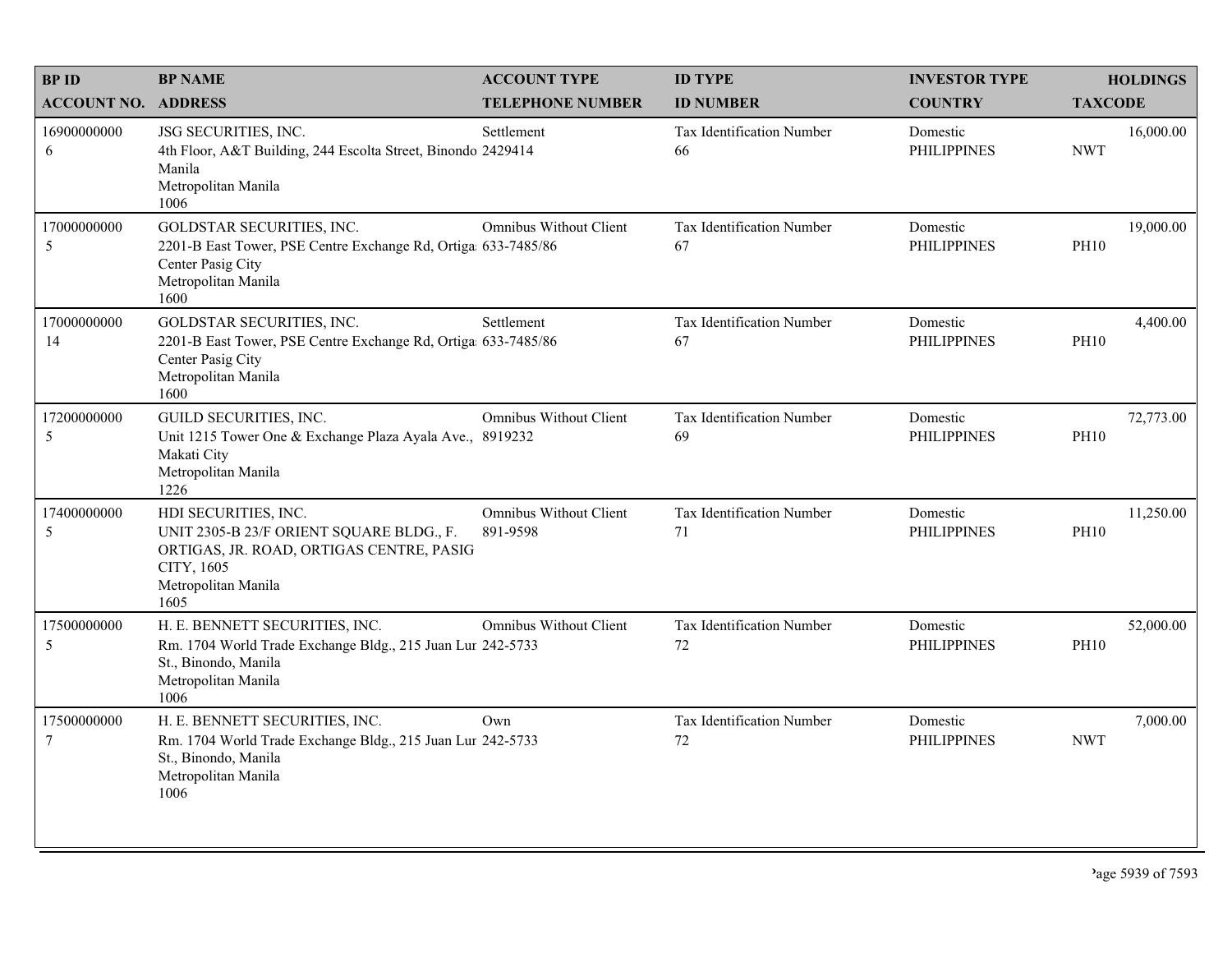| <b>BPID</b>                     | <b>BP NAME</b>                                                                                                                                                    | <b>ACCOUNT TYPE</b>                            | <b>ID TYPE</b>                         | <b>INVESTOR TYPE</b>           | <b>HOLDINGS</b>             |
|---------------------------------|-------------------------------------------------------------------------------------------------------------------------------------------------------------------|------------------------------------------------|----------------------------------------|--------------------------------|-----------------------------|
| <b>ACCOUNT NO. ADDRESS</b>      |                                                                                                                                                                   | <b>TELEPHONE NUMBER</b>                        | <b>ID NUMBER</b>                       | <b>COUNTRY</b>                 | <b>TAXCODE</b>              |
| 17800000000<br>5                | HK SECURITIES, INC.<br>Suite 102 Columbia Tower, Ortigas Ave.,<br>Mandaluyong City<br>Metropolitan Manila<br>1600                                                 | <b>Omnibus Without Client</b><br>6336991 to 96 | <b>Tax Identification Number</b><br>75 | Domestic<br><b>PHILIPPINES</b> | 100.00<br><b>PH10</b>       |
| 17900000000<br>5                | I. ACKERMAN & CO., INC.<br>Suite 705, Tower I Bldg. PSE Plaza, Ayala Triangle<br>Ayala Ave., Makati City<br>Metropolitan Manila<br>1226                           | <b>Omnibus Without Client</b><br>891-9071      | Tax Identification Number<br>76        | Domestic<br><b>PHILIPPINES</b> | 339,853.00<br><b>PH10</b>   |
| 17900000000<br>6                | I. ACKERMAN & CO., INC.<br>Suite 705, Tower I Bldg. PSE Plaza, Ayala Triangle<br>Ayala Ave., Makati City<br>Metropolitan Manila<br>1226                           | Settlement<br>891-9071                         | Tax Identification Number<br>76        | Domestic<br><b>PHILIPPINES</b> | 1,500.00<br><b>NWT</b>      |
| 17900000000<br>18               | I. ACKERMAN & CO., INC.<br>Suite 705, Tower I Bldg. PSE Plaza, Ayala Triangle<br>Ayala Ave., Makati City<br>Metropolitan Manila<br>1226                           | Settlement<br>891-9071                         | Tax Identification Number<br>76        | Foreign<br><b>PHILIPPINES</b>  | 2,000.00<br><b>RA10</b>     |
| 18000000000<br>5                | I. B. GIMENEZ SECURITIES, INC.<br>NO. 42 3/F NEW ROSARIO ORTIGAS ARCADE,<br>ROSARIO ORTIGAS EXTENSION, PASIG CITY<br>Metropolitan Manila<br>1600                  | <b>Omnibus Without Client</b><br>634-2344/48   | Tax Identification Number<br>77        | Domestic<br><b>PHILIPPINES</b> | 1,153,700.00<br><b>PH10</b> |
| 18000000000<br>$\boldsymbol{7}$ | I. B. GIMENEZ SECURITIES, INC.<br>NO. 42 3/F NEW ROSARIO ORTIGAS ARCADE,<br>ROSARIO ORTIGAS EXTENSION, PASIG CITY<br>Metropolitan Manila<br>1600                  | Own<br>634-2344/48                             | Tax Identification Number<br>77        | Domestic<br><b>PHILIPPINES</b> | 49,100.00<br><b>NWT</b>     |
| 18100000000<br>5                | INVESTORS SECURITIES, INC,<br>Unit 604-605 Tower One & Exchange Plaza Ayala<br>Triangle, Ayala Ave. cor Paseo de Roxas Makati City<br>Metropolitan Manila<br>1200 | Omnibus Without Client<br>8431210              | Tax Identification Number<br>78        | Domestic<br><b>PHILIPPINES</b> | 189,800.00<br><b>PH10</b>   |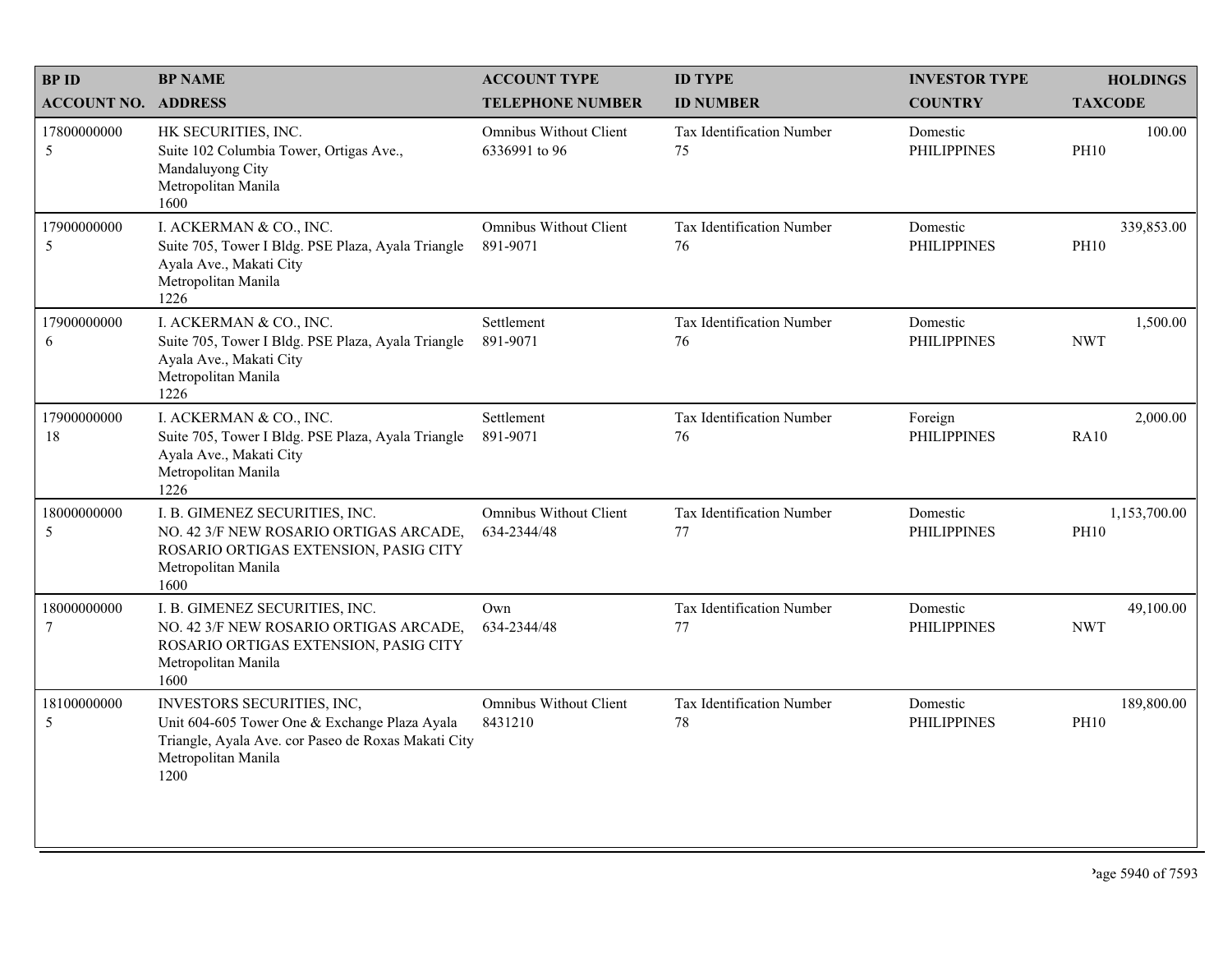| <b>BPID</b>                | <b>BP NAME</b>                                                                                                                                         | <b>ACCOUNT TYPE</b>                      | <b>ID TYPE</b>                         | <b>INVESTOR TYPE</b>           | <b>HOLDINGS</b>           |
|----------------------------|--------------------------------------------------------------------------------------------------------------------------------------------------------|------------------------------------------|----------------------------------------|--------------------------------|---------------------------|
| <b>ACCOUNT NO. ADDRESS</b> |                                                                                                                                                        | <b>TELEPHONE NUMBER</b>                  | <b>ID NUMBER</b>                       | <b>COUNTRY</b>                 | <b>TAXCODE</b>            |
| 18200000000<br>5           | IMPERIAL, DE GUZMAN, ABALOS & CO., INC.<br>Ground Floor, EDSA Central Square Shaw Boulevard 6332686<br>Mandaluyong City<br>Metropolitan Manila<br>1552 | <b>Omnibus Without Client</b>            | <b>Tax Identification Number</b><br>79 | Domestic<br><b>PHILIPPINES</b> | 341,442.00<br><b>PH10</b> |
| 18200000000<br>6           | IMPERIAL, DE GUZMAN, ABALOS & CO., INC.<br>Ground Floor, EDSA Central Square Shaw Boulevard 6332686<br>Mandaluyong City<br>Metropolitan Manila<br>1552 | Settlement                               | Tax Identification Number<br>79        | Domestic<br><b>PHILIPPINES</b> | 3,600.00<br><b>NWT</b>    |
| 18300000000<br>5           | INTRA-INVEST SECURITIES, INC.<br>11/F ACT Tower, 135 Sen. Gil Puyat Ave., Salcedo<br>Vill., Makati City<br>Metropolitan Manila<br>1200                 | <b>Omnibus Without Client</b><br>8106934 | Tax Identification Number<br>80        | Domestic<br><b>PHILIPPINES</b> | 30,426.00<br><b>PH10</b>  |
| 18700000000<br>$\sqrt{5}$  | ASIAN CAPITAL EQUITIES, INC.<br>6/F Tower 1 & Exchange Plaza Ayala Ave., cor Paseo 8485126<br>de Roxas, Makati City<br>Metropolitan Manila<br>1226     | Omnibus Without Client                   | Tax Identification Number<br>84        | Domestic<br><b>PHILIPPINES</b> | 200.00<br><b>PH10</b>     |
| 18800000000<br>5           | J.M. BARCELON & CO., INC.<br>#5 PENNSYLVANNIA STREET, BRGY. MARIAN/ 661-8396<br>NEW MANILA, QUEZON CITY<br>Metropolitan Manila<br>1100                 | <b>Omnibus Without Client</b>            | Tax Identification Number<br>85        | Domestic<br><b>PHILIPPINES</b> | 28,500.00<br><b>PH10</b>  |
| 19200000000<br>14          | STRATEGIC EQUITIES CORP.<br>Unit 610-611 PSE Plaza, Tower I, Ayala Triangle,<br>Ayala Ave., Makati City<br>Metropolitan Manila<br>1226                 | Settlement<br>759-4055                   | Tax Identification Number<br>89        | Domestic<br><b>PHILIPPINES</b> | 10,000.00<br><b>PH10</b>  |
| 19300000000<br>5           | LARRGO SECURITIES CO., INC.<br>Rm. 202 2/F Rufino Building, Ayala Avenue, Makati 8101353<br>City<br>Metropolitan Manila<br>1226                        | <b>Omnibus Without Client</b>            | Tax Identification Number<br>90        | Domestic<br><b>PHILIPPINES</b> | 1,400.00<br><b>PH10</b>   |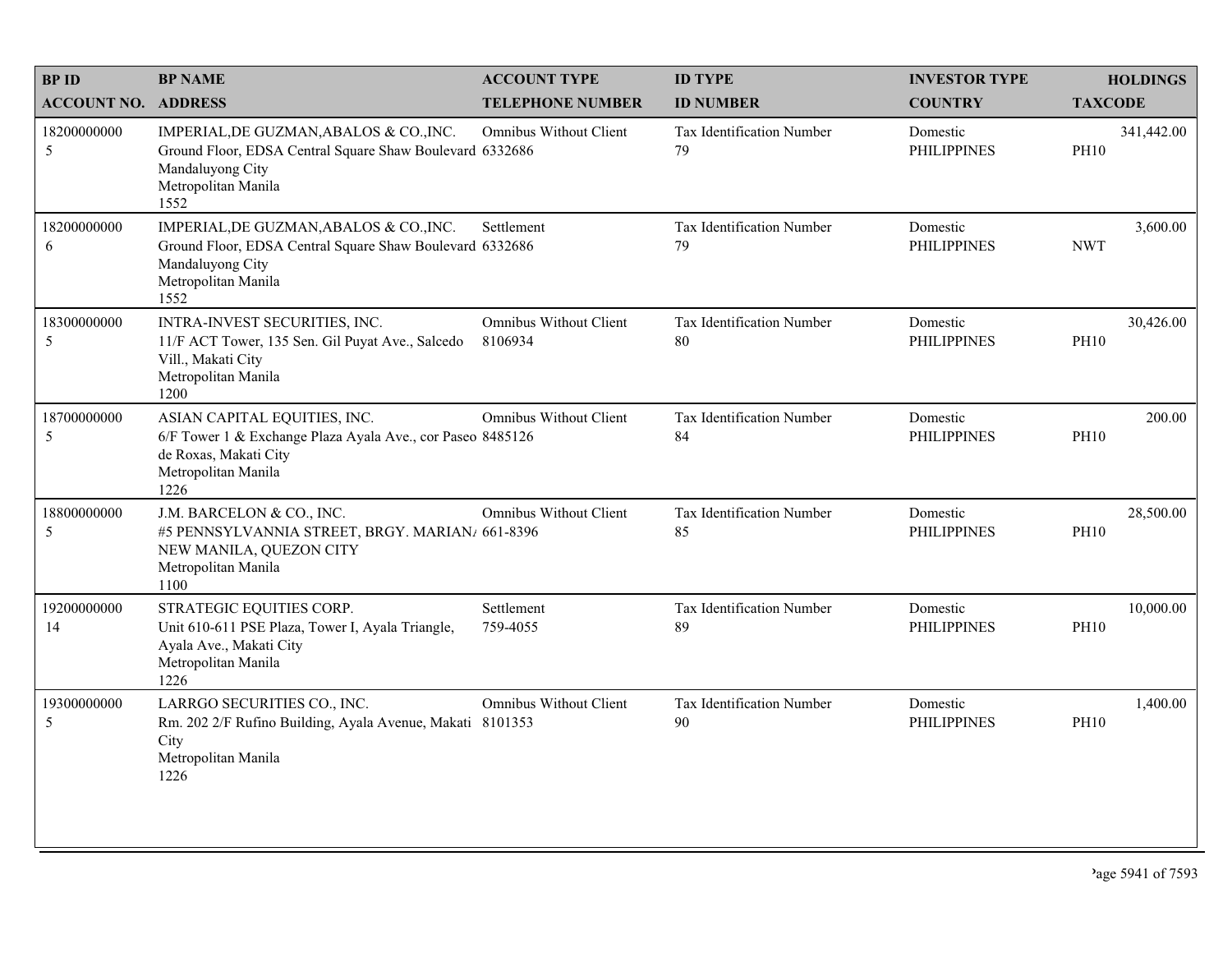| <b>BPID</b>                   | <b>BP NAME</b>                                                                                                                                 | <b>ACCOUNT TYPE</b>                          | <b>ID TYPE</b>                   | <b>INVESTOR TYPE</b>           | <b>HOLDINGS</b>             |
|-------------------------------|------------------------------------------------------------------------------------------------------------------------------------------------|----------------------------------------------|----------------------------------|--------------------------------|-----------------------------|
| <b>ACCOUNT NO. ADDRESS</b>    |                                                                                                                                                | <b>TELEPHONE NUMBER</b>                      | <b>ID NUMBER</b>                 | <b>COUNTRY</b>                 | <b>TAXCODE</b>              |
| 19700000000<br>5              | LOPEZ, LOCSIN, LEDESMA & CO., INC.<br>405 URBAN BUILDING, SEN. GIL. PUYAT AVEN 8127482<br><b>MAKATI CITY</b><br>Metropolitan Manila<br>1226    | <b>Omnibus Without Client</b>                | Tax Identification Number<br>94  | Domestic<br><b>PHILIPPINES</b> | 3,188.00<br><b>PH10</b>     |
| 19700000000<br>6              | LOPEZ, LOCSIN, LEDESMA & CO., INC.<br>405 URBAN BUILDING, SEN. GIL. PUYAT AVEN 8127482<br><b>MAKATI CITY</b><br>Metropolitan Manila<br>1226    | Settlement                                   | Tax Identification Number<br>94  | Domestic<br><b>PHILIPPINES</b> | 22,572.00<br><b>NWT</b>     |
| 19800000000<br>5              | LUCKY SECURITIES, INC.<br>Unit 1402-B PSE Center Exchange Road, Ortigas<br>Center Pasig City<br>Metropolitan Manila<br>1600                    | <b>Omnibus Without Client</b><br>6346747/60  | Tax Identification Number<br>95  | Domestic<br><b>PHILIPPINES</b> | 315,300.00<br><b>NWT</b>    |
| 19900000000<br>5              | LUYS SECURITIES COMPANY, INC.<br>28/F LKG Tower 6801 Ayala Ave. Makati City<br>Metropolitan Manila<br>1200                                     | <b>Omnibus Without Client</b><br>5231040     | Tax Identification Number<br>96  | Domestic<br><b>PHILIPPINES</b> | 64,839.00<br><b>PH10</b>    |
| 20000000000<br>5              | MANDARIN SECURITIES CORPORATION<br>28/F LKG Tower 6801 Ayala Ave. Makati City<br>Metropolitan Manila<br>1200                                   | <b>Omnibus Without Client</b><br>523-8311/16 | Tax Identification Number<br>97  | Domestic<br><b>PHILIPPINES</b> | 41,136.00<br><b>PH10</b>    |
| 20300000000<br>-1             | COL Financial Group, Inc.<br>2401-B EAST TOWER, PSE CENTRE EXCHANGE 635-5735<br>ROAD, ORTIGAS CENTER PASIG CITY<br>Metropolitan Manila<br>1605 | <b>Omnibus Without Client</b>                | Tax Identification Number<br>100 | Foreign<br><b>PHILIPPINES</b>  | 58,950.00<br>FMX1           |
| 20300000000<br>5              | COL Financial Group, Inc.<br>2401-B EAST TOWER, PSE CENTRE EXCHANGE 635-5735<br>ROAD, ORTIGAS CENTER PASIG CITY<br>Metropolitan Manila<br>1605 | <b>Omnibus Without Client</b>                | Tax Identification Number<br>100 | Domestic<br><b>PHILIPPINES</b> | 4,520,050.00<br><b>PH10</b> |
| 20300000000<br>$\overline{7}$ | COL Financial Group, Inc.<br>2401-B EAST TOWER, PSE CENTRE EXCHANGE 635-5735<br>ROAD, ORTIGAS CENTER PASIG CITY<br>Metropolitan Manila<br>1605 | Own                                          | Tax Identification Number<br>100 | Domestic<br><b>PHILIPPINES</b> | 2,000.00<br><b>NWT</b>      |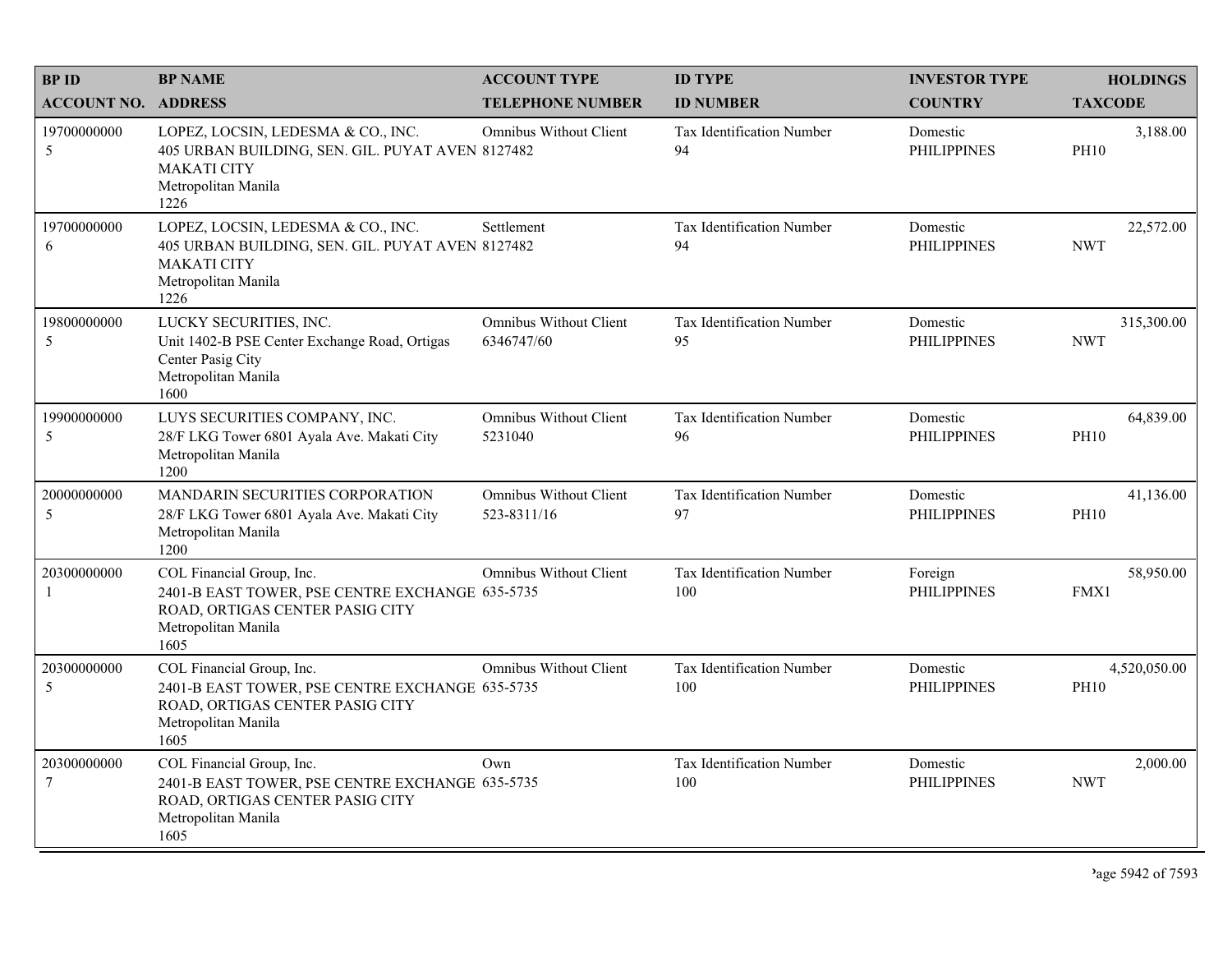| <b>BPID</b>                   | <b>BP NAME</b>                                                                                                                                       | <b>ACCOUNT TYPE</b>                       | <b>ID TYPE</b>                   | <b>INVESTOR TYPE</b>           | <b>HOLDINGS</b>          |
|-------------------------------|------------------------------------------------------------------------------------------------------------------------------------------------------|-------------------------------------------|----------------------------------|--------------------------------|--------------------------|
| <b>ACCOUNT NO. ADDRESS</b>    |                                                                                                                                                      | <b>TELEPHONE NUMBER</b>                   | <b>ID NUMBER</b>                 | <b>COUNTRY</b>                 | <b>TAXCODE</b>           |
| 20400000000<br>14             | DA MARKET SECURITIES, INC.<br>Unit 2402-B West Tower, PSE Center Exchange Roac 637-42-42<br>Ortigas Center Pasig City<br>Metropolitan Manila<br>1600 | Settlement                                | Tax Identification Number<br>101 | Domestic<br><b>PHILIPPINES</b> | 7,100.00<br><b>PH10</b>  |
| 20500000000<br>5              | MERCANTILE SECURITIES CORP.<br>3RD FLOOR GOODWILL BUILDING<br>393 SE. GIL PUYAT AVENUE<br><b>MAKATI CITY</b><br>Metropolitan Manila<br>1226          | <b>Omnibus Without Client</b><br>898-2984 | Tax Identification Number<br>102 | Domestic<br><b>PHILIPPINES</b> | 7,525.00<br><b>PH10</b>  |
| 20600000000<br>5              | MERIDIAN SECURITIES, INC.<br>Suite 2702B&C Tektite Tower I Ortigas Centre, Pasig 634-6931/36<br>City<br>Metropolitan Manila<br>1600                  | <b>Omnibus Without Client</b>             | Tax Identification Number<br>103 | Domestic<br><b>PHILIPPINES</b> | 7,000.00<br><b>PH10</b>  |
| 20800000000<br>5              | MDR SECURITIES, INC.<br>Unit 1806, 8/F Medical Plaza Ortigas Bldg., Pasig Cit 891-9225<br>Metropolitan Manila<br>1226                                | <b>Omnibus Without Client</b>             | Tax Identification Number<br>105 | Domestic<br><b>PHILIPPINES</b> | 47,200.00<br><b>PH10</b> |
| 20900000000<br>$\overline{4}$ | DEUTSCHE REGIS PARTNERS, INC.<br>23/F Tower I, Ayala Triangle, Makati City<br>Metropolitan Manila<br>1226                                            | Settlement<br>894-6620                    | Tax Identification Number<br>106 | Foreign<br><b>PHILIPPINES</b>  | 14,312.00<br><b>RA02</b> |
| 20900000000<br>14             | DEUTSCHE REGIS PARTNERS, INC.<br>23/F Tower I, Ayala Triangle, Makati City<br>Metropolitan Manila<br>1226                                            | Settlement<br>894-6620                    | Tax Identification Number<br>106 | Domestic<br><b>PHILIPPINES</b> | 37,000.00<br><b>PH10</b> |
| 20900000001<br>-1             | DEUTSCHE REGIS PARTNERS, INC.<br>23/F Tower I, Ayala Triangle, Makati City<br>Metropolitan Manila<br>1226                                            | Client<br>894-6620                        | Tax Identification Number<br>381 | Domestic<br><b>PHILIPPINES</b> | 427,900.00<br><b>NWT</b> |
| 21000000000<br>5              | MOUNT PEAK SECURITIES, INC.<br>#748 C.K. Bldg., Juan Luna St., Binondo, Manila<br>Metropolitan Manila<br>1006                                        | <b>Omnibus Without Client</b><br>241-8043 | Tax Identification Number<br>107 | Domestic<br><b>PHILIPPINES</b> | 87,950.00<br><b>PH10</b> |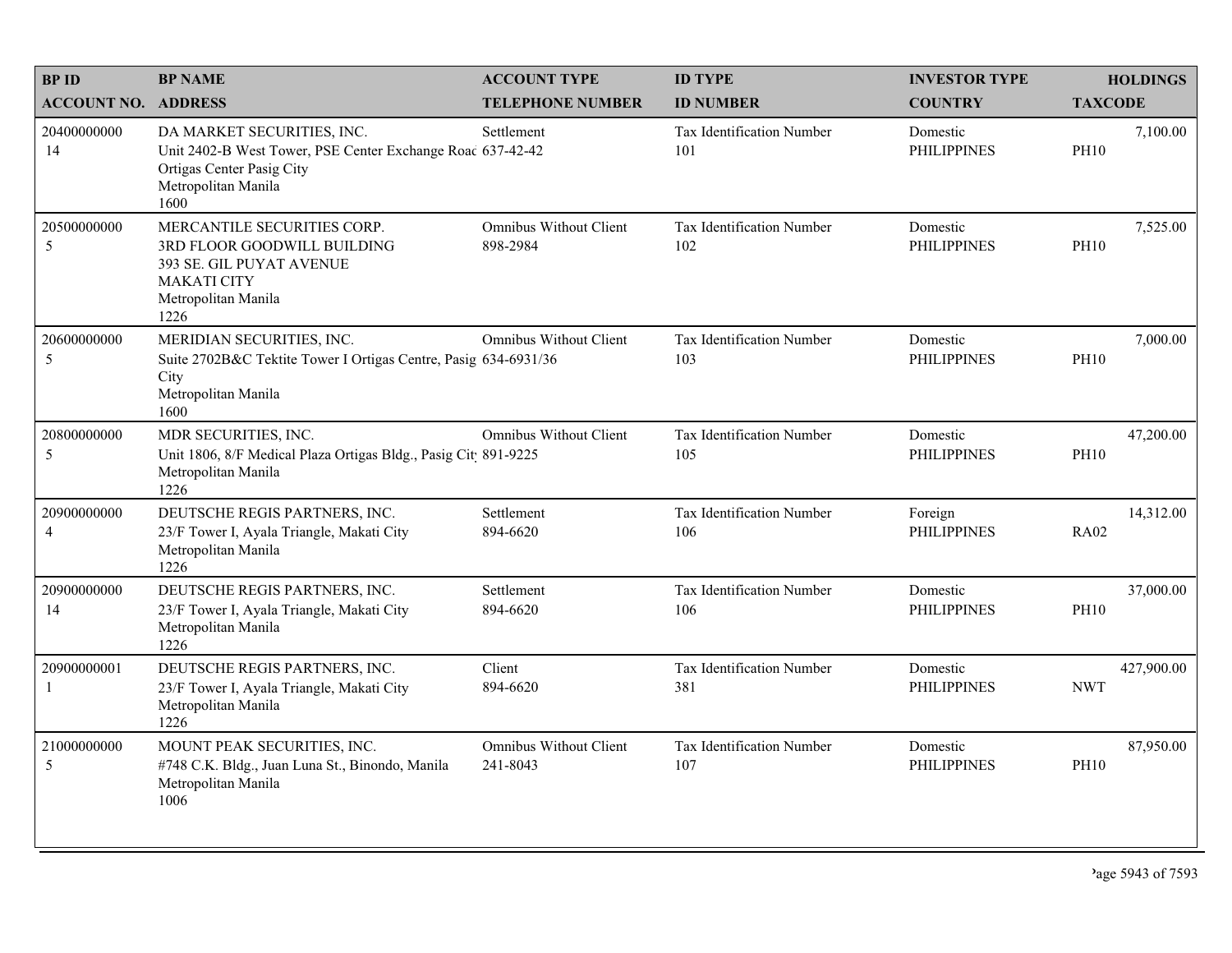| <b>BPID</b>                     | <b>BP NAME</b>                                                                                                                                                              | <b>ACCOUNT TYPE</b>                          | <b>ID TYPE</b>                   | <b>INVESTOR TYPE</b>           | <b>HOLDINGS</b>           |
|---------------------------------|-----------------------------------------------------------------------------------------------------------------------------------------------------------------------------|----------------------------------------------|----------------------------------|--------------------------------|---------------------------|
| <b>ACCOUNT NO. ADDRESS</b>      |                                                                                                                                                                             | <b>TELEPHONE NUMBER</b>                      | <b>ID NUMBER</b>                 | <b>COUNTRY</b>                 | <b>TAXCODE</b>            |
| 21100000000<br>5                | NEW WORLD SECURITIES CO., INC.<br>Rm. 202 Fil-Am Resources Bldg. 231 Juan Luna St.<br>Binondo, Manila<br>Metropolitan Manila<br>1006                                        | <b>Omnibus Without Client</b><br>2421767     | Tax Identification Number<br>108 | Domestic<br><b>PHILIPPINES</b> | 29,050.00<br><b>PH10</b>  |
| 21100000000<br>$\boldsymbol{7}$ | NEW WORLD SECURITIES CO., INC.<br>Rm. 202 Fil-Am Resources Bldg. 231 Juan Luna St.<br>Binondo, Manila<br>Metropolitan Manila<br>1006                                        | Own<br>2421767                               | Tax Identification Number<br>108 | Domestic<br><b>PHILIPPINES</b> | 9,900.00<br><b>NWT</b>    |
| 21300000000<br>5                | NIEVES SECURITIES, INC.<br>UNIT 106, G/F TYTANA PLAZA V. TYTANA COR 4777888<br>INSULAR STS. PLAZA LORENZO RUIZ, BINONE<br><b>MANILA CITY</b><br>Metropolitan Manila<br>1006 | <b>Omnibus Without Client</b>                | Tax Identification Number<br>110 | Domestic<br><b>PHILIPPINES</b> | 30,000.00<br><b>PH10</b>  |
| 21500000000<br>5                | OPTIMUM SECURITIES CORPORATION<br>No. 11 E.O. Bldg., United St. cor. 2nd St. Bo.<br>Kapitolyo, Pasig City<br>Metropolitan Manila<br>1650                                    | <b>Omnibus Without Client</b><br>631-7831/36 | Tax Identification Number<br>112 | Domestic<br><b>PHILIPPINES</b> | 65,920.00<br><b>PH10</b>  |
| 21700000000<br>$\mathbf{1}$     | RCBC SECURITIES, INC.<br>Unit 1008 Tower I & Exchange Plaza Ayala Avenue,<br>Makati City<br>Metropolitan Manila<br>1200                                                     | <b>Omnibus Without Client</b><br>8485183     | Tax Identification Number<br>113 | Foreign<br><b>PHILIPPINES</b>  | 500.00<br>FMX1            |
| 21700000000<br>5                | RCBC SECURITIES, INC.<br>Unit 1008 Tower I & Exchange Plaza Ayala Avenue, 8485183<br>Makati City<br>Metropolitan Manila<br>1200                                             | <b>Omnibus Without Client</b>                | Tax Identification Number<br>113 | Domestic<br><b>PHILIPPINES</b> | 284,019.00<br><b>PH10</b> |
| 21700000000<br>6                | RCBC SECURITIES, INC.<br>Unit 1008 Tower I & Exchange Plaza Ayala Avenue, 8485183<br>Makati City<br>Metropolitan Manila<br>1200                                             | Settlement                                   | Tax Identification Number<br>113 | Domestic<br><b>PHILIPPINES</b> | 67,400.00<br><b>NWT</b>   |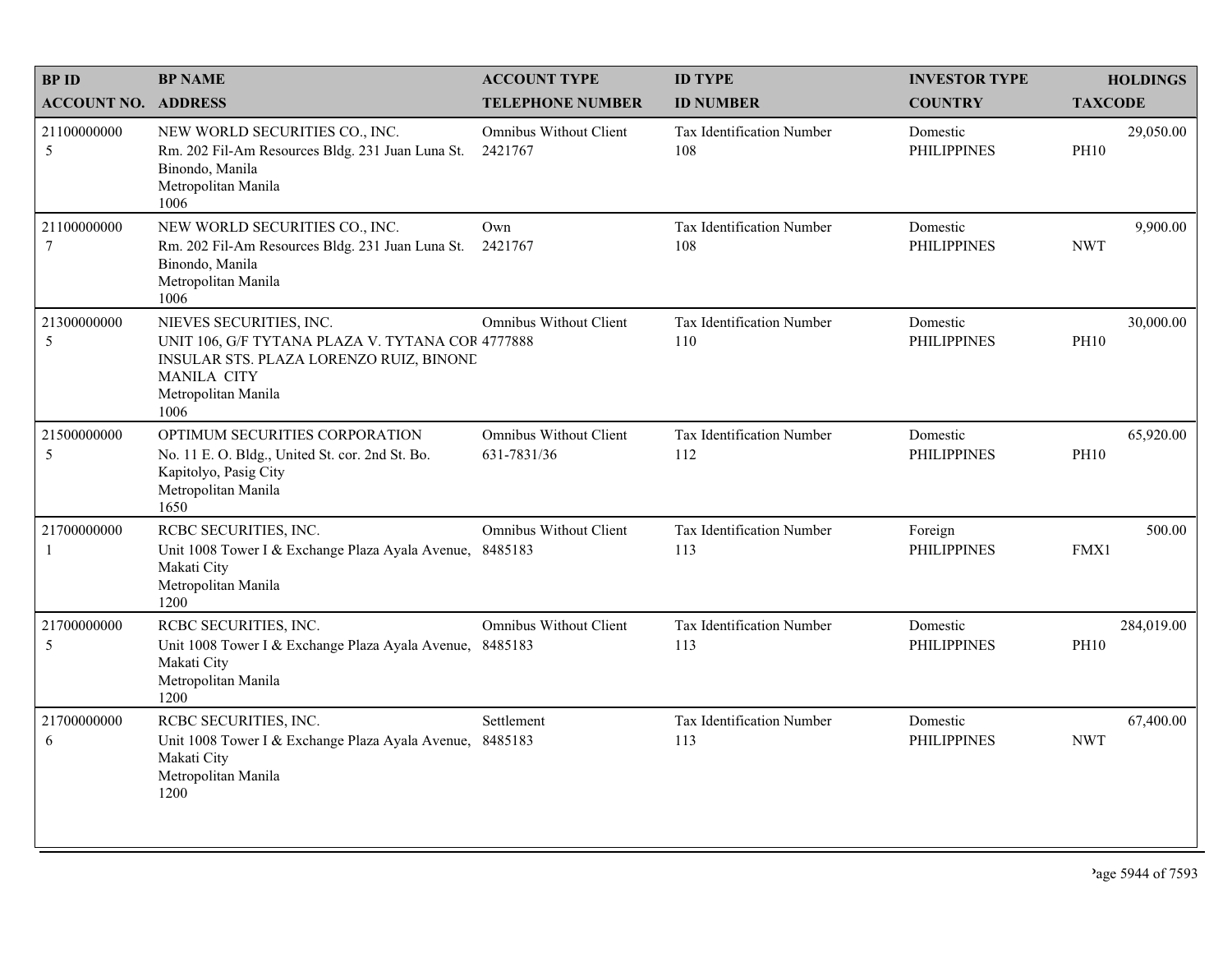| <b>BPID</b>                   | <b>BP NAME</b>                                                                                                                                      | <b>ACCOUNT TYPE</b>                       | <b>ID TYPE</b>                   | <b>INVESTOR TYPE</b>           | <b>HOLDINGS</b>             |
|-------------------------------|-----------------------------------------------------------------------------------------------------------------------------------------------------|-------------------------------------------|----------------------------------|--------------------------------|-----------------------------|
| <b>ACCOUNT NO. ADDRESS</b>    |                                                                                                                                                     | <b>TELEPHONE NUMBER</b>                   | <b>ID NUMBER</b>                 | <b>COUNTRY</b>                 | <b>TAXCODE</b>              |
| 21700000000<br>28             | RCBC SECURITIES, INC.<br>Unit 1008 Tower I & Exchange Plaza Ayala Avenue,<br>Makati City<br>Metropolitan Manila<br>1200                             | Settlement<br>8485183                     | Tax Identification Number<br>113 | Foreign<br><b>PHILIPPINES</b>  | 200.00<br>JA03              |
| 21800000000<br>5              | PAN ASIA SECURITIES CORP.<br>910 Tower One & Exchange Plaza Ayala Avenue,<br>Makati City<br>Metropolitan Manila<br>1200                             | <b>Omnibus Without Client</b><br>8919173  | Tax Identification Number<br>114 | Domestic<br><b>PHILIPPINES</b> | 11,750.00<br><b>PH10</b>    |
| 21900000000<br>5              | PAPA SECURITIES CORPORATION<br>6/F, S & L Building Dela Rosa cor. Esteban Sts.<br>Legaspi Village, Makati City<br>Metropolitan Manila<br>1200       | <b>Omnibus Without Client</b><br>817-8433 | Tax Identification Number<br>115 | Domestic<br><b>PHILIPPINES</b> | 1,119,358.00<br><b>PH10</b> |
| 21900000000<br>6              | PAPA SECURITIES CORPORATION<br>6/F, S & L Building Dela Rosa cor. Esteban Sts.<br>Legaspi Village, Makati City<br>Metropolitan Manila<br>1200       | Settlement<br>817-8433                    | Tax Identification Number<br>115 | Domestic<br><b>PHILIPPINES</b> | 28,000.00<br><b>NWT</b>     |
| 22000000000<br>$\overline{c}$ | MAYBANK ATR KIM ENG SECURITIES, INC.<br>17/F Tower One & Exchange Plaza, Ayala Triangle,<br>Ayala Avenue Makati City<br>Metropolitan Manila<br>1226 | Settlement<br>849-8855                    | Tax Identification Number<br>116 | Foreign<br><b>PHILIPPINES</b>  | 1,848,010.00<br>FMX1        |
| 22000000000<br>$\overline{4}$ | MAYBANK ATR KIM ENG SECURITIES, INC.<br>17/F Tower One & Exchange Plaza, Ayala Triangle,<br>Ayala Avenue Makati City<br>Metropolitan Manila<br>1226 | Settlement<br>849-8855                    | Tax Identification Number<br>116 | Foreign<br><b>PHILIPPINES</b>  | 41,200.00<br><b>RA02</b>    |
| 22000000000<br>6              | MAYBANK ATR KIM ENG SECURITIES, INC.<br>17/F Tower One & Exchange Plaza, Ayala Triangle,<br>Ayala Avenue Makati City<br>Metropolitan Manila<br>1226 | Settlement<br>849-8855                    | Tax Identification Number<br>116 | Domestic<br><b>PHILIPPINES</b> | 11,748,802.00<br><b>NWT</b> |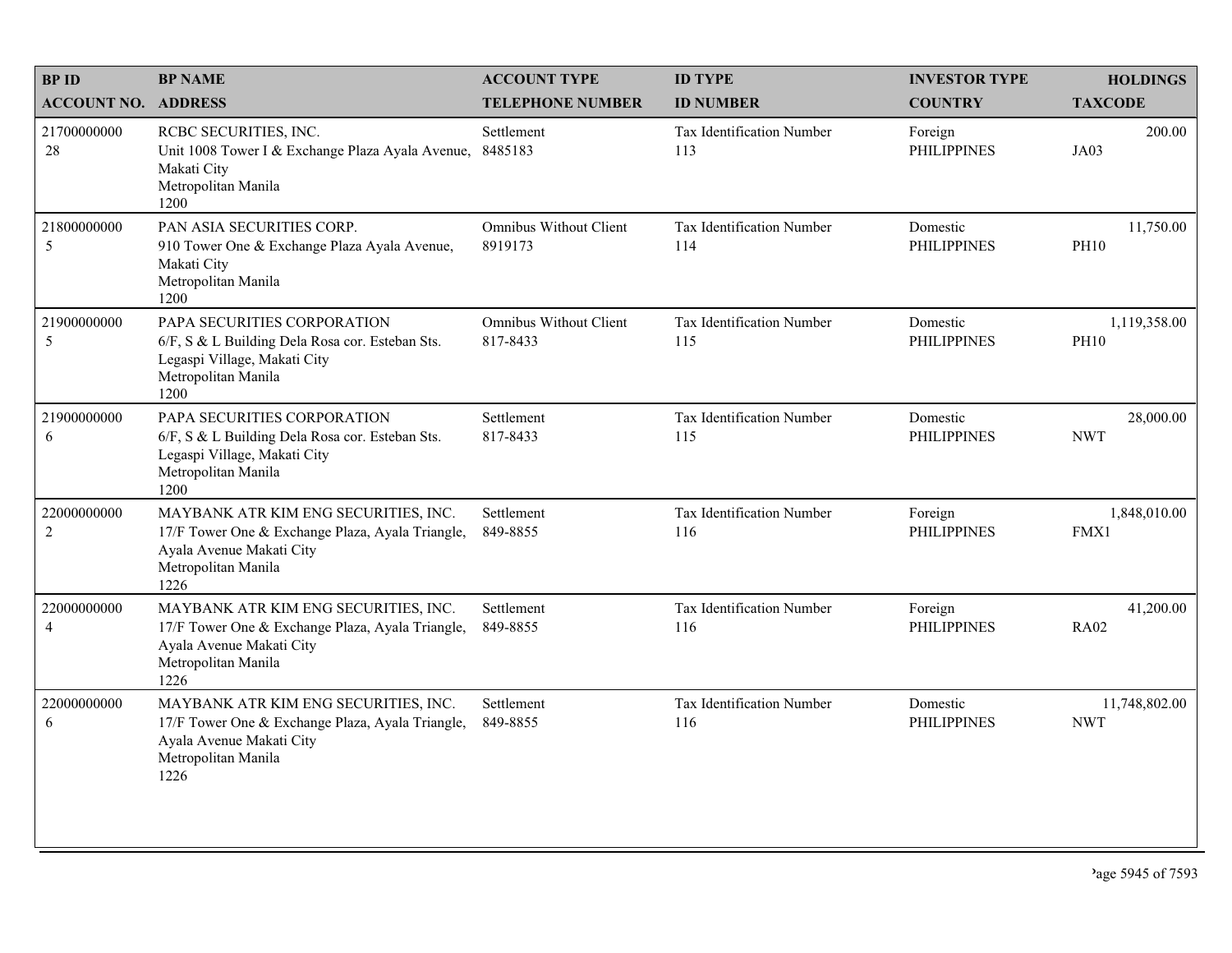| <b>BPID</b>                | <b>BP NAME</b>                                                                                                                                                                        | <b>ACCOUNT TYPE</b>                       | <b>ID TYPE</b>                           | <b>INVESTOR TYPE</b>           | <b>HOLDINGS</b>               |
|----------------------------|---------------------------------------------------------------------------------------------------------------------------------------------------------------------------------------|-------------------------------------------|------------------------------------------|--------------------------------|-------------------------------|
| <b>ACCOUNT NO. ADDRESS</b> |                                                                                                                                                                                       | <b>TELEPHONE NUMBER</b>                   | <b>ID NUMBER</b>                         | <b>COUNTRY</b>                 | <b>TAXCODE</b>                |
| 22000000000<br>14          | MAYBANK ATR KIM ENG SECURITIES, INC.<br>17/F Tower One & Exchange Plaza, Ayala Triangle,<br>Ayala Avenue Makati City<br>Metropolitan Manila<br>1226                                   | Settlement<br>849-8855                    | Tax Identification Number<br>116         | Domestic<br><b>PHILIPPINES</b> | 126,667,033.00<br><b>PH10</b> |
| 22000000000<br>18          | MAYBANK ATR KIM ENG SECURITIES, INC.<br>17/F Tower One & Exchange Plaza, Ayala Triangle,<br>Ayala Avenue Makati City<br>Metropolitan Manila<br>1226                                   | Settlement<br>849-8855                    | <b>Tax Identification Number</b><br>116  | Foreign<br><b>PHILIPPINES</b>  | 15,000.00<br><b>RA10</b>      |
| 22000000011<br>1           | ATR KIMENG CAPITAL PARTNERS, INC. AS<br><b>INVESTMENT MANAGER FOR</b><br>IMA. 10-IM-08<br>17/F TOWER ONE & EXCHANGE PLAZA, AYAL<br>AVENUE, MAKATI CITY<br>Metropolitan Manila<br>1226 | Client<br>848-1381                        | Tax Identification Number<br>000-166-719 | Domestic<br><b>PHILIPPINES</b> | 8,108,764.00<br><b>NWT</b>    |
| 2200000FTXN<br>1           | ATR KIMENG SEC. INC.<br>17/F Tower One & Exchange Plaza, Ayala Triangle,<br>Ayala Avenue Makati City<br>Metropolitan Manila                                                           | Client<br>849-8855                        | Tax Identification Number<br>116 XXX     | Foreign<br><b>PHILIPPINES</b>  | 201,500.00<br><b>FTXN</b>     |
| 22300000000<br>5           | PLATINUM SECURITIES, INC.<br>Unit 801, Antel Corporate Ctr., 121 Valero St., Salced 887-11-78<br>Village Makati City<br>Metropolitan Manila<br>1200                                   | <b>Omnibus Without Client</b>             | Tax Identification Number<br>119         | Domestic<br><b>PHILIPPINES</b> | 3,000.00<br><b>PH10</b>       |
| 22400000000<br>5           | PNB SECURITIES, INC.<br>3/F PNB Financial Center Roxas Blvd., Pasay City<br>Metropolitan Manila<br>1300                                                                               | <b>Omnibus Without Client</b><br>526-3466 | Tax Identification Number<br>120         | Domestic<br><b>PHILIPPINES</b> | 89,100.00<br><b>PH10</b>      |
| 22500000000<br>5           | PREMIUM SECURITIES, INC.<br>Unit 1415, Tower 1 & Exchange Plaza Ayala Avenue 848-5915/17<br>cor. Paseo de Roxas Makati City<br>Metropolitan Manila<br>1259                            | <b>Omnibus Without Client</b>             | Tax Identification Number<br>121         | Domestic<br><b>PHILIPPINES</b> | 133,650.00<br><b>PH10</b>     |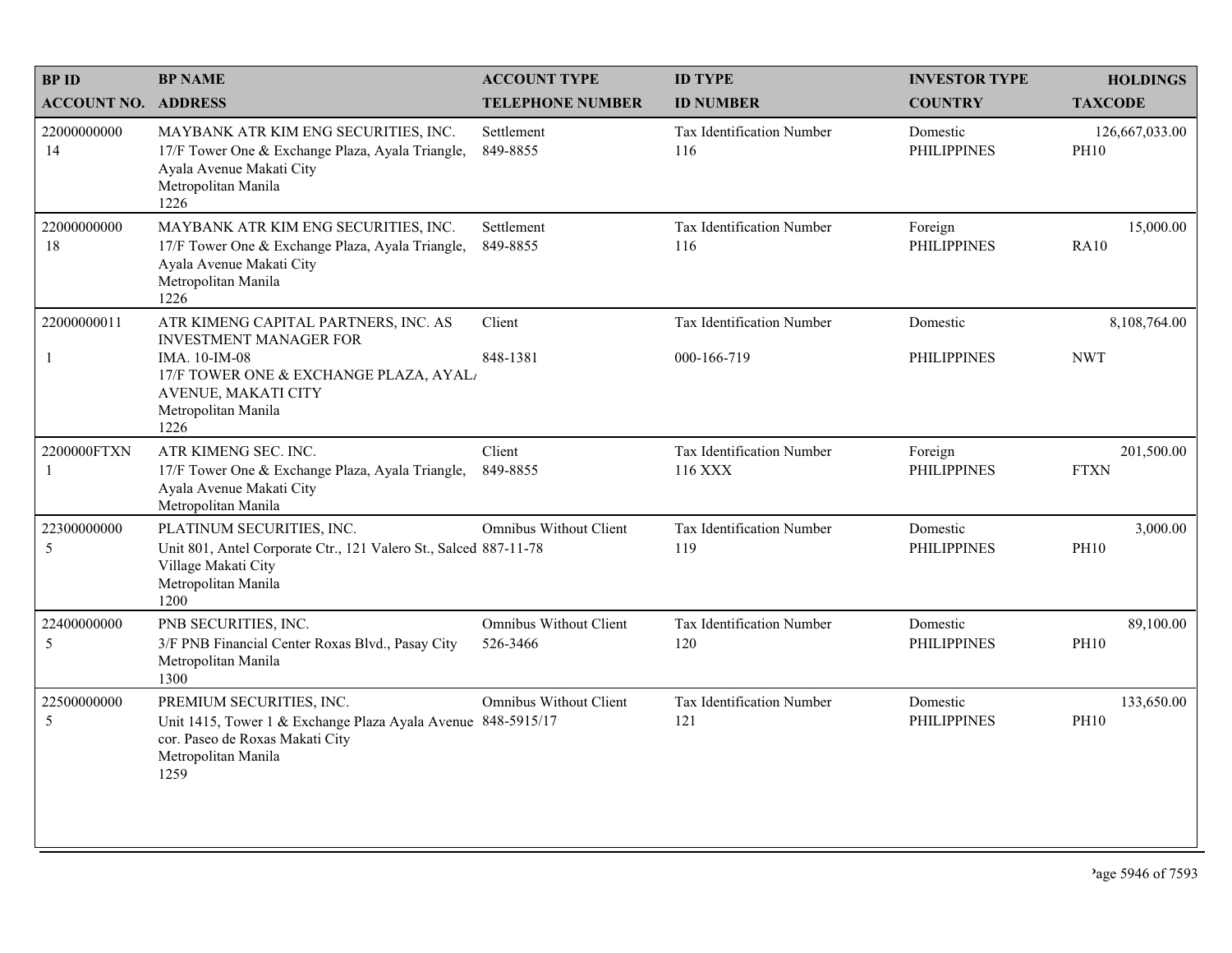| <b>BPID</b>                | <b>BP NAME</b>                                                                                                                                                             | <b>ACCOUNT TYPE</b>                        | <b>ID TYPE</b>                   | <b>INVESTOR TYPE</b>           | <b>HOLDINGS</b>          |
|----------------------------|----------------------------------------------------------------------------------------------------------------------------------------------------------------------------|--------------------------------------------|----------------------------------|--------------------------------|--------------------------|
| <b>ACCOUNT NO. ADDRESS</b> |                                                                                                                                                                            | <b>TELEPHONE NUMBER</b>                    | <b>ID NUMBER</b>                 | <b>COUNTRY</b>                 | <b>TAXCODE</b>           |
| 22500000000<br>16          | PREMIUM SECURITIES, INC.<br>Unit 1415, Tower 1 & Exchange Plaza Ayala Avenue 848-5915/17<br>cor. Paseo de Roxas Makati City<br>Metropolitan Manila<br>1259                 | Settlement                                 | Tax Identification Number<br>121 | Foreign<br><b>PHILIPPINES</b>  | 75,000.00<br><b>RA02</b> |
| 22800000000<br>5           | PRYCE SECURITIES, INC.<br>15/F PRYCE CENTER BUILDING, 1179 CHINO R(816-2426/27<br><b>AVENUE</b><br>BAGTIKAN, MAKATI CITY<br>Metropolitan Manila<br>1226                    | <b>Omnibus Without Client</b>              | Tax Identification Number<br>124 | Domestic<br><b>PHILIPPINES</b> | 557.00<br><b>PH10</b>    |
| 22900000000<br>5           | SALISBURY BKT SECURITIES CORPORATION<br>Unit 207 Cityland Condominium 10 - Tower 2 6817<br>H.V. De La Costa St. cor. Ayala Ave. Makati City<br>Metropolitan Manila<br>1200 | <b>Omnibus Without Client</b><br>892-88-34 | Tax Identification Number<br>125 | Domestic<br><b>PHILIPPINES</b> | 1,500.00<br><b>PH10</b>  |
| 23000000000                | <b>QUALITY INVESTMENTS &amp; SECURITIES</b><br><b>CORPORATION</b>                                                                                                          | <b>Omnibus Without Client</b>              | Tax Identification Number        | Domestic                       | 1,988,335.00             |
| 5                          | Suite 1602 Tytana Plaza Oriente St, Binondo Manila 241-0547<br>Metropolitan Manila<br>1006                                                                                 |                                            | 126                              | <b>PHILIPPINES</b>             | <b>PH10</b>              |
| 23000000000                | <b>QUALITY INVESTMENTS &amp; SECURITIES</b><br><b>CORPORATION</b>                                                                                                          | Settlement                                 | Tax Identification Number        | Domestic                       | 3,350.00                 |
| 6                          | Suite 1602 Tytana Plaza Oriente St, Binondo Manila<br>Metropolitan Manila<br>1006                                                                                          | 241-0547                                   | 126                              | <b>PHILIPPINES</b>             | <b>NWT</b>               |
| 23000000000                | <b>QUALITY INVESTMENTS &amp; SECURITIES</b><br><b>CORPORATION</b>                                                                                                          | Own                                        | Tax Identification Number        | Domestic                       | 5,000.00                 |
| $\overline{7}$             | Suite 1602 Tytana Plaza Oriente St, Binondo Manila 241-0547<br>Metropolitan Manila<br>1006                                                                                 |                                            | 126                              | <b>PHILIPPINES</b>             | <b>NWT</b>               |
| 23000000000                | <b>QUALITY INVESTMENTS &amp; SECURITIES</b><br><b>CORPORATION</b>                                                                                                          | Settlement                                 | Tax Identification Number        | Foreign                        | 91,863.00                |
| 18                         | Suite 1602 Tytana Plaza Oriente St, Binondo Manila 241-0547<br>Metropolitan Manila<br>1006                                                                                 |                                            | 126                              | <b>PHILIPPINES</b>             | RA10                     |
|                            |                                                                                                                                                                            |                                            |                                  |                                |                          |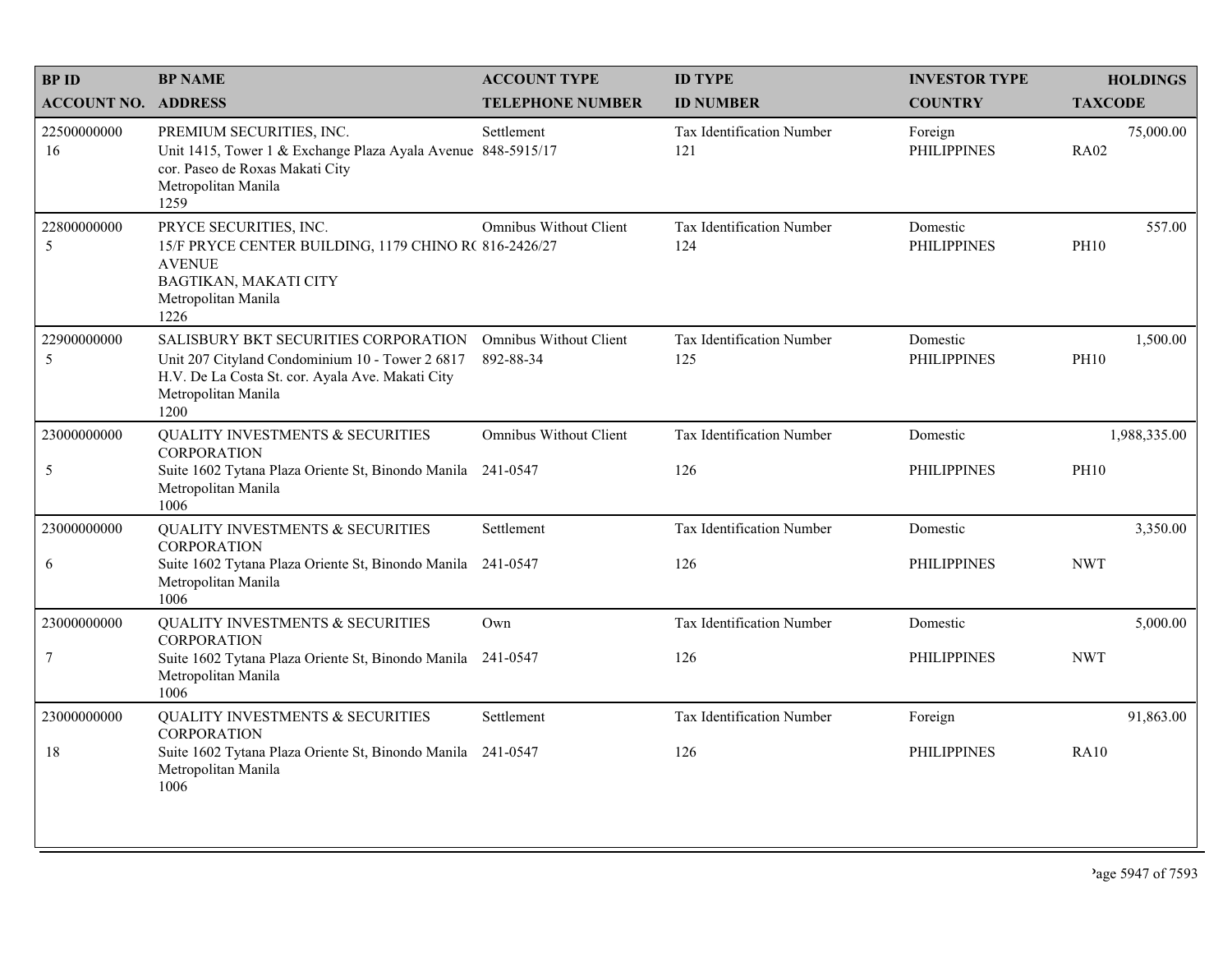| <b>BPID</b>                     | <b>BP NAME</b>                                                                                                                                                                          | <b>ACCOUNT TYPE</b>                             | <b>ID TYPE</b>                   | <b>INVESTOR TYPE</b>           | <b>HOLDINGS</b>           |
|---------------------------------|-----------------------------------------------------------------------------------------------------------------------------------------------------------------------------------------|-------------------------------------------------|----------------------------------|--------------------------------|---------------------------|
| <b>ACCOUNT NO. ADDRESS</b>      |                                                                                                                                                                                         | <b>TELEPHONE NUMBER</b>                         | <b>ID NUMBER</b>                 | <b>COUNTRY</b>                 | <b>TAXCODE</b>            |
| 23000000000<br>20               | <b>QUALITY INVESTMENTS &amp; SECURITIES</b><br><b>CORPORATION</b><br>Suite 1602 Tytana Plaza Oriente St, Binondo Manila<br>Metropolitan Manila<br>1006                                  | Settlement<br>241-0547                          | Tax Identification Number<br>126 | Foreign<br><b>PHILIPPINES</b>  | 1,400.00<br><b>FTXN</b>   |
| 23100000000<br>5                | R & L INVESTMENTS, INC.<br>675 Lee St., Mandaluyong City<br>Metropolitan Manila<br>1501                                                                                                 | <b>Omnibus Without Client</b><br>7247210/705207 | Tax Identification Number<br>127 | Domestic<br><b>PHILIPPINES</b> | 2,600.00<br><b>PH10</b>   |
| 23300000000<br>5                | R. COYIUTO SECURITIES, INC.<br>5/F Corinthian Plaza, Paseo de Roxas, Legaspi Village 811-3064<br>Makati City<br>Metropolitan Manila<br>$\theta$                                         | <b>Omnibus Without Client</b>                   | Tax Identification Number<br>129 | Domestic<br><b>PHILIPPINES</b> | 617,200.00<br><b>PH10</b> |
| 23300000000<br>6                | R. COYIUTO SECURITIES, INC.<br>5/F Corinthian Plaza, Paseo de Roxas, Legaspi Village 811-3064<br>Makati City<br>Metropolitan Manila<br>$\Omega$                                         | Settlement                                      | Tax Identification Number<br>129 | Domestic<br><b>PHILIPPINES</b> | 2,800.00<br><b>NWT</b>    |
| 23300000000<br>$\boldsymbol{7}$ | R. COYIUTO SECURITIES, INC.<br>5/F Corinthian Plaza, Paseo de Roxas, Legaspi Villag( 811-3064<br>Makati City<br>Metropolitan Manila<br>$\mathbf{0}$                                     | Own                                             | Tax Identification Number<br>129 | Domestic<br><b>PHILIPPINES</b> | 1,200.00<br><b>NWT</b>    |
| 23500000000<br>5                | REGINA CAPITAL DEVELOPMENT CORPORATI Omnibus Without Client<br>Unit 806 Tower 1 & Exchange Plaza Ayala Triangle, 848-5482/84<br>Ayala Avenue Makati City<br>Metropolitan Manila<br>1226 |                                                 | Tax Identification Number<br>131 | Domestic<br><b>PHILIPPINES</b> | 400,462.00<br><b>PH10</b> |
| 23500000000<br>6                | REGINA CAPITAL DEVELOPMENT CORPORATI Settlement<br>Unit 806 Tower 1 & Exchange Plaza Ayala Triangle, 848-5482/84<br>Ayala Avenue Makati City<br>Metropolitan Manila<br>1226             |                                                 | Tax Identification Number<br>131 | Domestic<br><b>PHILIPPINES</b> | 7,550.00<br><b>NWT</b>    |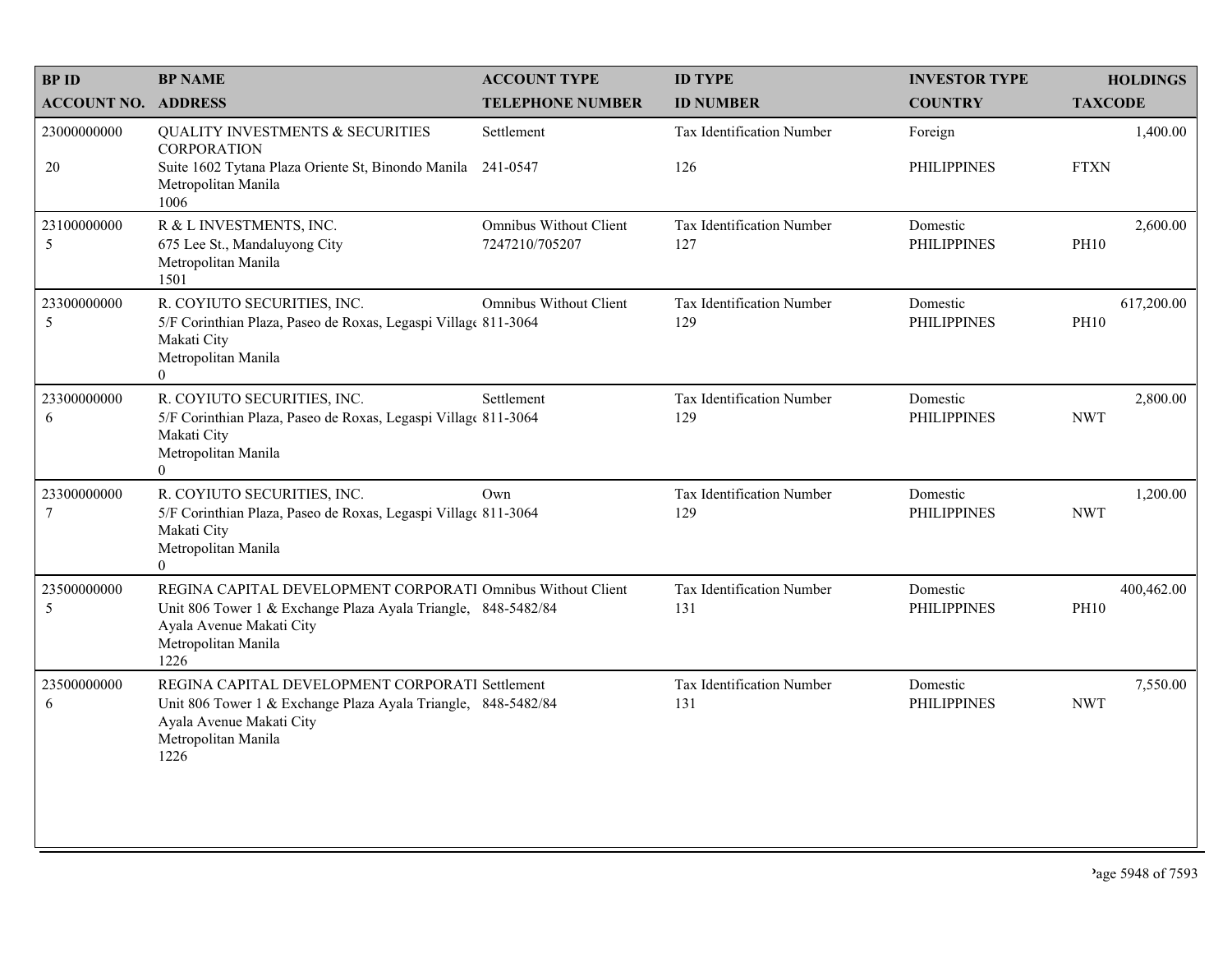| <b>BPID</b>                   | <b>BP NAME</b>                                                                                                                                                                             | <b>ACCOUNT TYPE</b>                      | <b>ID TYPE</b>                          | <b>INVESTOR TYPE</b>           | <b>HOLDINGS</b>           |
|-------------------------------|--------------------------------------------------------------------------------------------------------------------------------------------------------------------------------------------|------------------------------------------|-----------------------------------------|--------------------------------|---------------------------|
| <b>ACCOUNT NO. ADDRESS</b>    |                                                                                                                                                                                            | <b>TELEPHONE NUMBER</b>                  | <b>ID NUMBER</b>                        | <b>COUNTRY</b>                 | <b>TAXCODE</b>            |
| 23600000000<br>5              | R. NUBLA SECURITIES, INC.<br>Room 604, Fil-Am Resources Bldg., 231 Juan Luna S 242-1596<br>Binondo, Manila<br>Metropolitan Manila<br>1006                                                  | <b>Omnibus Without Client</b>            | <b>Tax Identification Number</b><br>132 | Domestic<br><b>PHILIPPINES</b> | 541,757.00<br><b>PH10</b> |
| 23600000000<br>$\overline{7}$ | R. NUBLA SECURITIES, INC.<br>Room 604, Fil-Am Resources Bldg., 231 Juan Luna S 242-1596<br>Binondo, Manila<br>Metropolitan Manila<br>1006                                                  | Own                                      | Tax Identification Number<br>132        | Domestic<br><b>PHILIPPINES</b> | 10,000.00<br><b>NWT</b>   |
| 23700000000<br>5              | AAA SOUTHEAST EQUITIES, INCORPORATED Omnibus Without Client<br>Ground Floor, Fortune Life Building #162 Legaspi St. 816-2918<br>Legaspi Village Makati City<br>Metropolitan Manila<br>1229 |                                          | Tax Identification Number<br>133        | Domestic<br><b>PHILIPPINES</b> | 1,314.00<br><b>PH10</b>   |
| 23700000002<br>$\mathbf{1}$   | FORTUNE GENERAL INSURANCE CORPORATIC Client<br>4TH/F CITYSTATE CENTRE, 709 SHAW<br>BOULEVARD, PASIG CITY<br>Metropolitan Manila<br>1600                                                    | 706-3959                                 | Tax Identification Number<br>220.       | Domestic<br><b>PHILIPPINES</b> | 1,800.00<br><b>NWT</b>    |
| 23700000003<br>1              | FORTUNE LIFE INSURANCE CO., INC.<br>162 LEGAZPI ST., LEGAZPI VILLAGE MAKATI<br><b>CITY</b><br>Metropolitan Manila<br>1229                                                                  | Client<br>812-2702                       | Tax Identification Number<br>220^       | Domestic<br><b>PHILIPPINES</b> | 400.00<br><b>NWT</b>      |
| 23800000000<br>5              | R. S. LIM & CO., INC.<br>1509 Galvani Street San Isidro, Makati City<br>Metropolitan Manila<br>1234                                                                                        | <b>Omnibus Without Client</b><br>8919670 | Tax Identification Number<br>134        | Domestic<br><b>PHILIPPINES</b> | 842,665.00<br><b>PH10</b> |
| 23900000000<br>5              | RTG & COMPANY, INC.<br>Unit 602 Tower 1 & Exchange Plaza Ayala Triangle, 8919482<br>Makati City<br>Metropolitan Manila<br>1200                                                             | <b>Omnibus Without Client</b>            | Tax Identification Number<br>135        | Domestic<br><b>PHILIPPINES</b> | 23,100.00<br><b>PH10</b>  |
|                               |                                                                                                                                                                                            |                                          |                                         |                                |                           |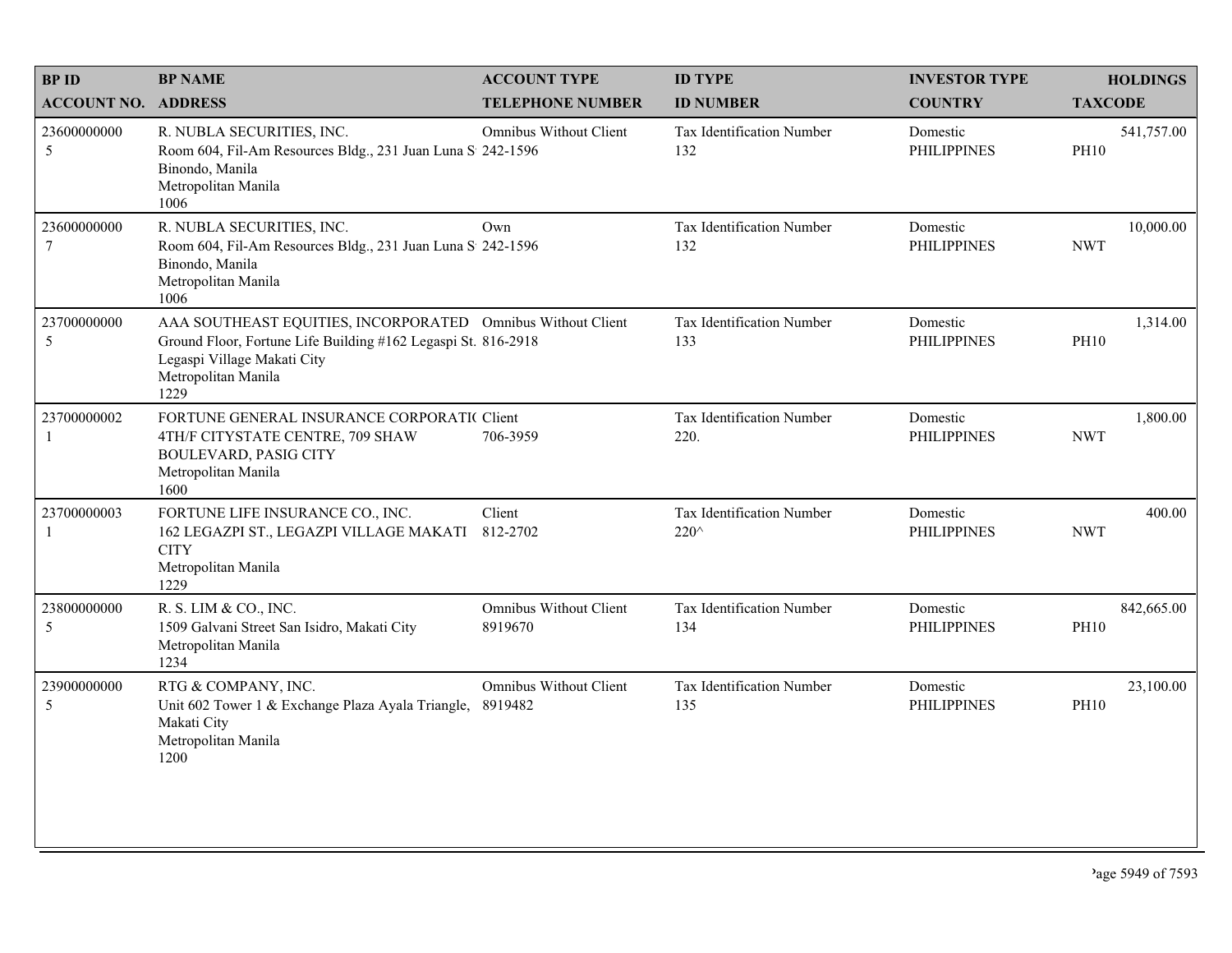| <b>BPID</b>                 | <b>BP NAME</b>                                                                                                                                        | <b>ACCOUNT TYPE</b>                            | <b>ID TYPE</b>                          | <b>INVESTOR TYPE</b>           | <b>HOLDINGS</b>           |
|-----------------------------|-------------------------------------------------------------------------------------------------------------------------------------------------------|------------------------------------------------|-----------------------------------------|--------------------------------|---------------------------|
| <b>ACCOUNT NO. ADDRESS</b>  |                                                                                                                                                       | <b>TELEPHONE NUMBER</b>                        | <b>ID NUMBER</b>                        | <b>COUNTRY</b>                 | <b>TAXCODE</b>            |
| 24000000000<br>5            | S.J. ROXAS & CO., INC.<br>Unit 612 Tower One, & Exchange Plaza, Ayala<br>Triangle, Ayala Avenue, Makati City<br>Metropolitan Manila<br>$\overline{0}$ | <b>Omnibus Without Client</b><br>848-5065      | <b>Tax Identification Number</b><br>136 | Domestic<br><b>PHILIPPINES</b> | 15,754.00<br><b>PH10</b>  |
| 24000000002<br>$\mathbf{1}$ | S.J. ROXAS & CO., INC.<br>Unit 612 Tower One, Ayala Triangle, Ayala Avenue,<br>Makati City<br>Metropolitan Manila<br>$\overline{0}$                   | Client<br>8485065 TO 69                        | Tax Identification Number<br>546        | Domestic<br><b>PHILIPPINES</b> | 1,455.00<br><b>NWT</b>    |
| 24200000000<br>5            | SECURITIES SPECIALISTS, INC.<br>Unit 903 National Life Insurance Building,<br>6762 Ayala Avenue, Makati City<br>Metropolitan Manila<br>1000           | <b>Omnibus Without Client</b><br>523-5595      | Tax Identification Number<br>138        | Domestic<br><b>PHILIPPINES</b> | 30,050.00<br><b>PH10</b>  |
| 24300000000<br>5            | FIDELITY SECURITIES, INC.<br>2103-B PSE Centre, Exchange Road, Ortigas, Pasig<br>City<br>Metropolitan Manila<br>1600                                  | <b>Omnibus Without Client</b><br>6345038       | Tax Identification Number<br>139        | Domestic<br><b>PHILIPPINES</b> | 18,200.00<br><b>PH10</b>  |
| 24600000000<br>5            | SUMMIT SECURITIES, INC.<br>Unit 2102 B/C PSE Center Tektite Tower East<br>Exchange Road, Ortigas Center Pasig City<br>Metropolitan Manila<br>1600     | <b>Omnibus Without Client</b><br>6311032 to 37 | Tax Identification Number<br>141        | Domestic<br><b>PHILIPPINES</b> | 58,950.00<br><b>PH10</b>  |
| 24600000000<br>6            | SUMMIT SECURITIES, INC.<br>Unit 2102 B/C PSE Center Tektite Tower East<br>Exchange Road, Ortigas Center Pasig City<br>Metropolitan Manila<br>1600     | Settlement<br>6311032 to 37                    | Tax Identification Number<br>141        | Domestic<br><b>PHILIPPINES</b> | 46,000.00<br><b>NWT</b>   |
| 24700000000<br>5            | STANDARD SECURITIES CORPORATION<br>#34 Jefferson St., GHW, San Juan Metro Manila<br>Metropolitan Manila<br>$00\,$                                     | Omnibus Without Client<br>8486149              | Tax Identification Number<br>142        | Domestic<br><b>PHILIPPINES</b> | 875,483.00<br><b>PH10</b> |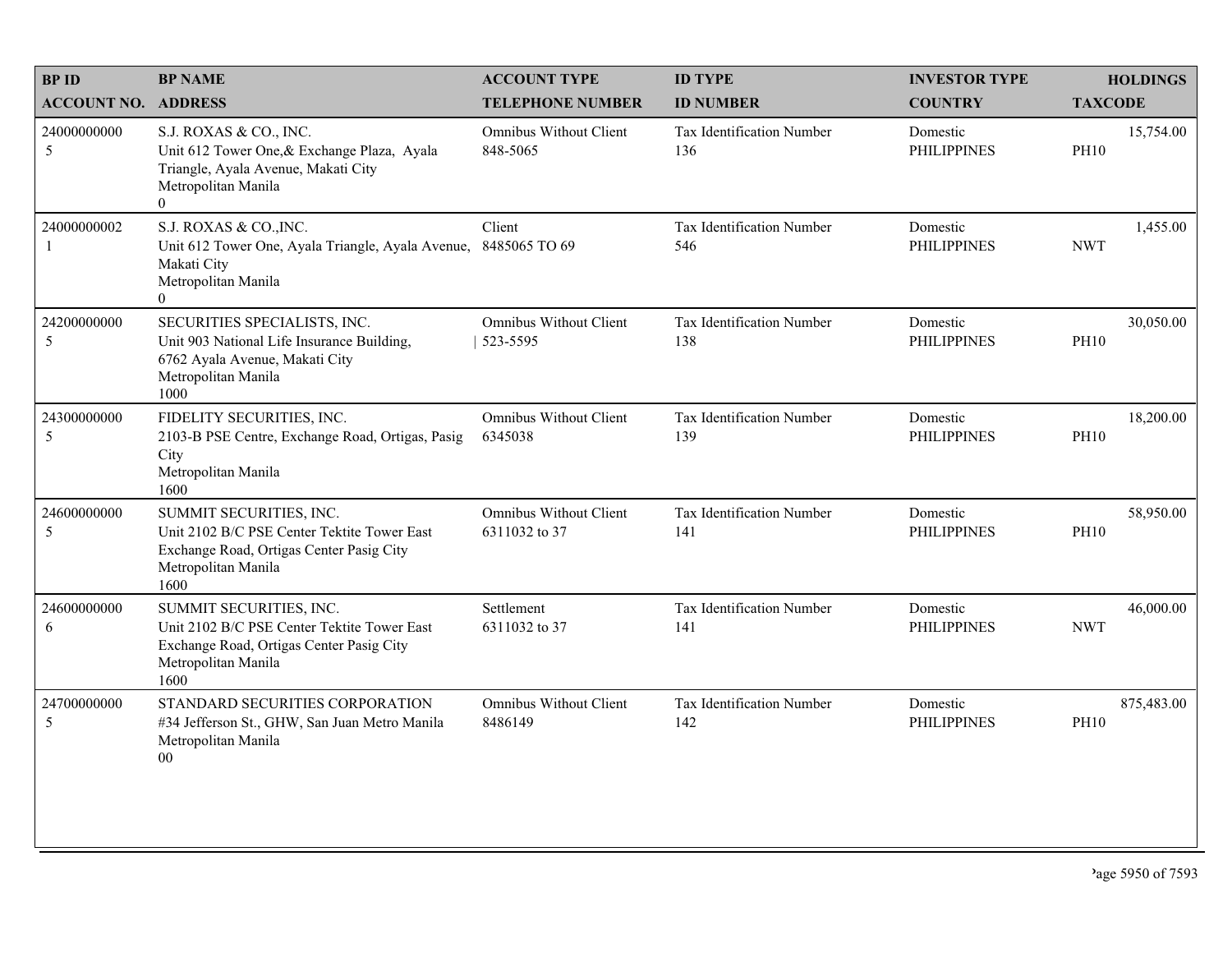| <b>BPID</b>                   | <b>BP NAME</b>                                                                                                                                                             | <b>ACCOUNT TYPE</b>                       | <b>ID TYPE</b>                   | <b>INVESTOR TYPE</b>           | <b>HOLDINGS</b>           |
|-------------------------------|----------------------------------------------------------------------------------------------------------------------------------------------------------------------------|-------------------------------------------|----------------------------------|--------------------------------|---------------------------|
| <b>ACCOUNT NO. ADDRESS</b>    |                                                                                                                                                                            | <b>TELEPHONE NUMBER</b>                   | <b>ID NUMBER</b>                 | <b>COUNTRY</b>                 | <b>TAXCODE</b>            |
| 24900000000<br>5              | SUPREME STOCKBROKERS, INC<br>UNIT G. GARDEN LEVEL, CORINTHIAN PLAZA 5764384<br>PASEO DE ROXAS AVENUE, LEGASPI VILLAGE<br><b>MAKATI CITY</b><br>Metropolitan Manila<br>1226 | <b>Omnibus Without Client</b>             | Tax Identification Number<br>144 | Domestic<br><b>PHILIPPINES</b> | 6,000.00<br><b>PH10</b>   |
| 25100000000<br>5              | TANSENGCO & CO., INC.<br>U-2308 World Trade Exchange Condominium 215 Ju: 241-7155<br>Luna St., Binondo, Manila<br>Metropolitan Manila<br>1006                              | <b>Omnibus Without Client</b>             | Tax Identification Number<br>146 | Domestic<br><b>PHILIPPINES</b> | 253,294.00<br><b>PH10</b> |
| 25200000000                   | THE FIRST RESOURCES MANAGEMENT &<br>SECURITIES CORP.                                                                                                                       | <b>Omnibus Without Client</b>             | Tax Identification Number        | Domestic                       | 185,000.00                |
| 5                             | Rms. 801-802, PSE Tower 1 Ayala Ave., cor. Paseo d 8486311 to 18<br>Roxas, Ayala Triangle, Makati City<br>Metropolitan Manila<br>1200                                      |                                           | 147                              | <b>PHILIPPINES</b>             | <b>PH10</b>               |
| 25300000000<br>5              | TOWER SECURITIES, INC.<br>1802-C Tektite Tower I Exchange Road, Ortigas Cent 6354448<br>Pasig City<br>Metropolitan Manila<br>1600                                          | <b>Omnibus Without Client</b>             | Tax Identification Number<br>148 | Domestic<br><b>PHILIPPINES</b> | 384,431.00<br><b>PH10</b> |
| 25300000000<br>$\overline{7}$ | TOWER SECURITIES, INC.<br>1802-C Tektite Tower I Exchange Road, Ortigas Cent 6354448<br>Pasig City<br>Metropolitan Manila<br>1600                                          | Own                                       | Tax Identification Number<br>148 | Domestic<br><b>PHILIPPINES</b> | 1,500.00<br><b>NWT</b>    |
| 25400000000<br>5              | TRANS-ASIA SECURITIES, INC.<br>Rm. 601-S, State Centre 333 Juan Luna St., Binondo, 242-28-23<br>Manila<br>Metropolitan Manila<br>1006                                      | Omnibus Without Client                    | Tax Identification Number<br>149 | Domestic<br><b>PHILIPPINES</b> | 809.00<br><b>PH10</b>     |
| 25600000000<br>5              | TRENDLINE SECURITIES CORPORATION<br>Rm. 503 Tytana Plaza Lorenzo Ruiz St., Binondo,<br>Manila<br>Metropolitan Manila<br>1006                                               | <b>Omnibus Without Client</b><br>241-0387 | Tax Identification Number<br>151 | Domestic<br><b>PHILIPPINES</b> | 92,800.00<br><b>PH10</b>  |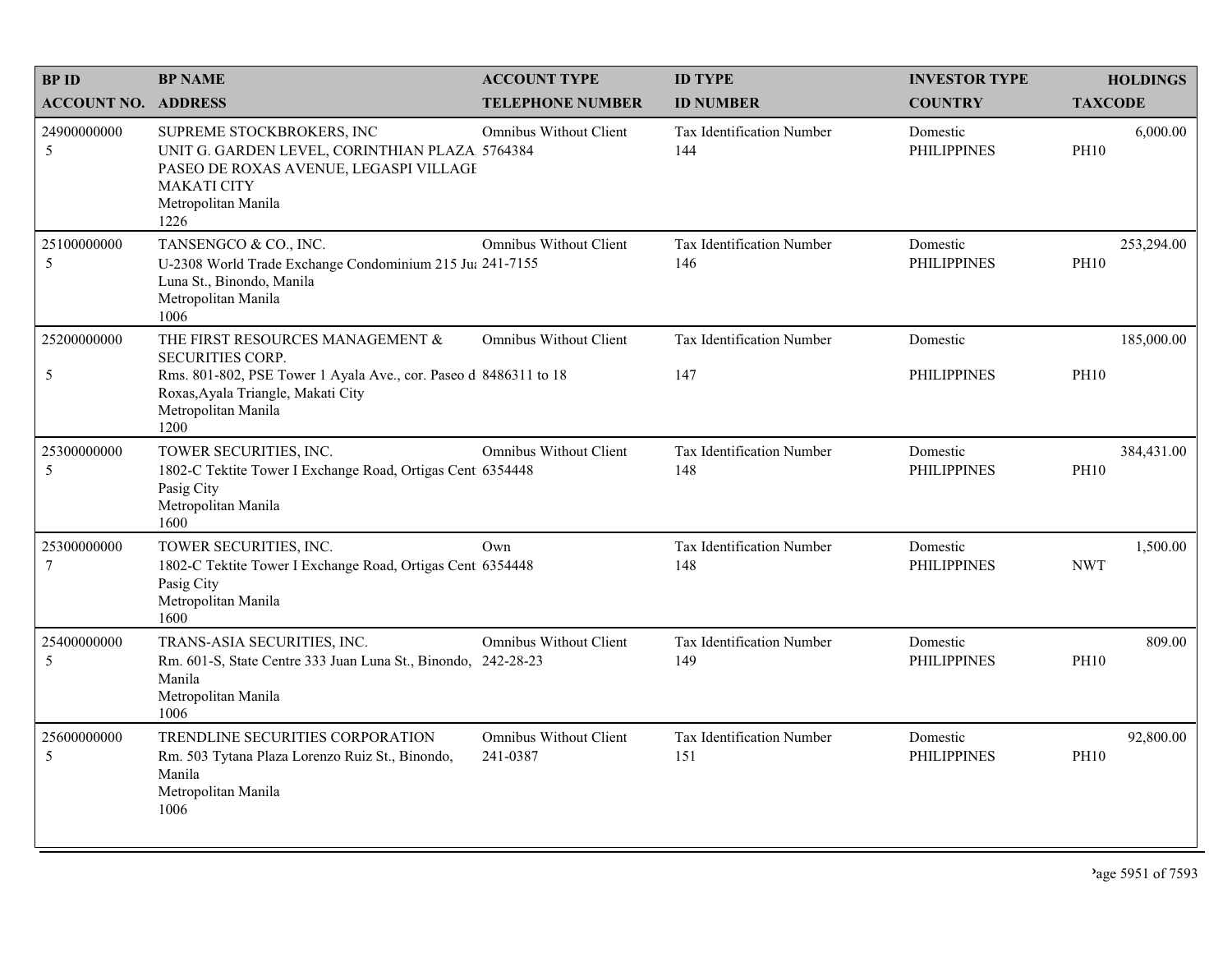| <b>BPID</b>                   | <b>BP NAME</b>                                                                                                                                                                                          | <b>ACCOUNT TYPE</b>                      | <b>ID TYPE</b>                   | <b>INVESTOR TYPE</b>           | <b>HOLDINGS</b>           |
|-------------------------------|---------------------------------------------------------------------------------------------------------------------------------------------------------------------------------------------------------|------------------------------------------|----------------------------------|--------------------------------|---------------------------|
| <b>ACCOUNT NO. ADDRESS</b>    |                                                                                                                                                                                                         | <b>TELEPHONE NUMBER</b>                  | <b>ID NUMBER</b>                 | <b>COUNTRY</b>                 | <b>TAXCODE</b>            |
| 25700000000<br>5              | TRI-STATE SECURITIES, INC.<br>Unit 1007, 10/F Ayala Triangle Tower I, Ayala<br>Avenue, Makati City<br>Metropolitan Manila<br>1226                                                                       | <b>Omnibus Without Client</b><br>8485042 | Tax Identification Number<br>152 | Domestic<br><b>PHILIPPINES</b> | 12,429.00<br><b>PH10</b>  |
| 25900000000<br>5              | UCPB SECURITIES, INC.<br>Suite 1612, 16/F Ayala Tower I Exchange Plaza, Ayal 8485678<br>Ave. cor. Paseo de Roxas Makati City<br>Metropolitan Manila<br>1226                                             | <b>Omnibus Without Client</b>            | Tax Identification Number<br>154 | Domestic<br><b>PHILIPPINES</b> | 338,550.00<br><b>PH10</b> |
| 25900000000<br>6              | UCPB SECURITIES, INC.<br>Suite 1612, 16/F Ayala Tower I Exchange Plaza, Ayal 8485678<br>Ave. cor. Paseo de Roxas Makati City<br>Metropolitan Manila<br>1226                                             | Settlement                               | Tax Identification Number<br>154 | Domestic<br><b>PHILIPPINES</b> | 185,850.00<br><b>NWT</b>  |
| 26000000000<br>$\overline{2}$ | UOB KAY HIAN SECURITIES (PHILS.), INC.<br>UOB Kay Hian Securities (Phils.), Inc. Unit 404 LV<br>Locsin Bldg. 6752 Ayala Avenue, cor. Makati<br>Avenue, 1226, Makati City<br>Metropolitan Manila<br>1200 | Settlement<br>887-7973                   | Tax Identification Number<br>155 | Foreign<br><b>PHILIPPINES</b>  | 277,000.00<br>FMX1        |
| 26100000003<br>1              | E.SECURITIES, INC. ITF VARIOUS CLIENTS<br>11/F Exportbank Plaza Chino Roces cor Sen. Gil J.<br>Puyat Ave, Makati City<br>Metropolitan Manila<br>1251                                                    | Client<br>878-0775                       | Tax Identification Number<br>369 | Domestic<br><b>PHILIPPINES</b> | 1,400.00<br><b>NWT</b>    |
| 26100000004<br>1              | E.SECURITIES, INC. ITF VARIOUS CLIENTS<br>11/F Exportbank Plaza Chino Roces cor Sen. Gil J.<br>Puyat Ave, Makati City<br>Metropolitan Manila<br>1251                                                    | Client                                   | Tax Identification Number<br>560 | Domestic<br><b>PHILIPPINES</b> | 48,800.00<br><b>PH10</b>  |
| 26300000000<br>$\overline{c}$ | VENTURE SECURITIES, INC.<br>Unit 811 Tower One & Exchange Plaza Ayala Triangl 8486505<br>Ayala Ave. cor. Paseo de Roxas Makati City<br>Metropolitan Manila<br>1226                                      | Settlement                               | Tax Identification Number<br>158 | Foreign<br><b>PHILIPPINES</b>  | 500.00<br>FMX1            |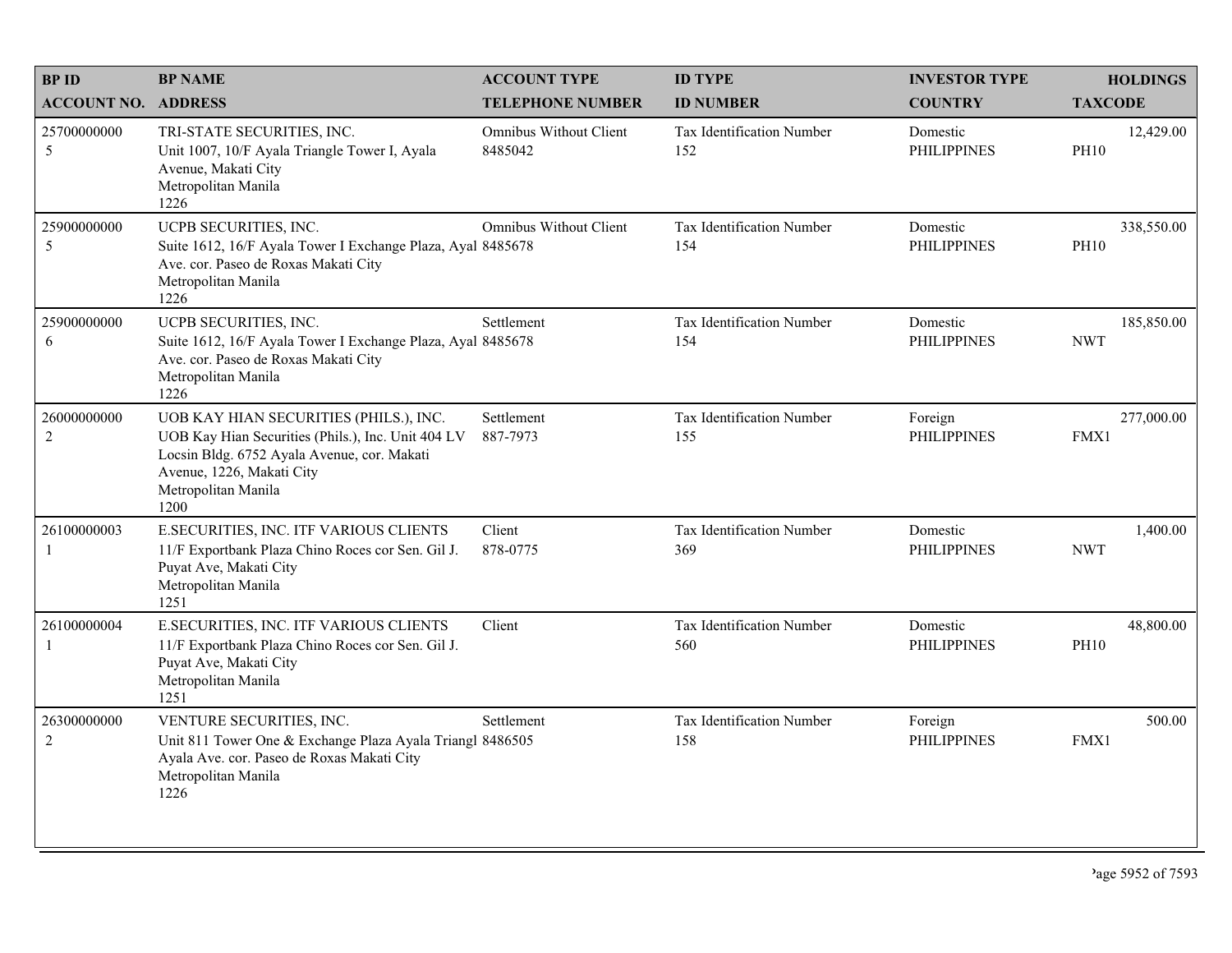| <b>BPID</b>                | <b>BP NAME</b>                                                                                                                                                                               | <b>ACCOUNT TYPE</b>           | <b>ID TYPE</b>                          | <b>INVESTOR TYPE</b>           | <b>HOLDINGS</b>             |
|----------------------------|----------------------------------------------------------------------------------------------------------------------------------------------------------------------------------------------|-------------------------------|-----------------------------------------|--------------------------------|-----------------------------|
| <b>ACCOUNT NO. ADDRESS</b> |                                                                                                                                                                                              | <b>TELEPHONE NUMBER</b>       | <b>ID NUMBER</b>                        | <b>COUNTRY</b>                 | <b>TAXCODE</b>              |
| 26300000000<br>6           | VENTURE SECURITIES, INC.<br>Unit 811 Tower One & Exchange Plaza Ayala Triangl 8486505<br>Ayala Ave. cor. Paseo de Roxas Makati City<br>Metropolitan Manila<br>1226                           | Settlement                    | <b>Tax Identification Number</b><br>158 | Domestic<br><b>PHILIPPINES</b> | 37,570.00<br><b>NWT</b>     |
| 26300000000<br>8           | VENTURE SECURITIES, INC.<br>Unit 811 Tower One & Exchange Plaza Ayala Triangl 8486505<br>Ayala Ave. cor. Paseo de Roxas Makati City<br>Metropolitan Manila<br>1226                           | Settlement                    | Tax Identification Number<br>158        | Domestic<br><b>PHILIPPINES</b> | 500.00<br><b>NWT</b>        |
| 26700000000<br>5           | FIRST METRO SECURITIES BROKERAGE CORP. Omnibus Without Client<br>Unit 1515, 15/F Ayala Tower One Ayala Triangle,<br>Ayala Ave. cor Paseo de Roxas Makati City<br>Metropolitan Manila<br>1226 | 759-4133/34                   | Tax Identification Number<br>162        | Domestic<br><b>PHILIPPINES</b> | 5,881,009.00<br><b>PH10</b> |
| 26700000000<br>6           | FIRST METRO SECURITIES BROKERAGE CORP. Settlement<br>Unit 1515, 15/F Ayala Tower One Ayala Triangle,<br>Ayala Ave. cor Paseo de Roxas Makati City<br>Metropolitan Manila<br>1226             | 759-4133/34                   | Tax Identification Number<br>162        | Domestic<br><b>PHILIPPINES</b> | 1,838,759.00<br><b>NWT</b>  |
| 26700000000<br>18          | FIRST METRO SECURITIES BROKERAGE CORP. Settlement<br>Unit 1515, 15/F Ayala Tower One Ayala Triangle,<br>Ayala Ave. cor Paseo de Roxas Makati City<br>Metropolitan Manila<br>1226             | 759-4133/34                   | Tax Identification Number<br>162        | Foreign<br><b>PHILIPPINES</b>  | 15,400.00<br><b>RA10</b>    |
| 26900000000<br>5           | WEALTH SECURITIES, INC.<br>2103 PSE Centre, Exchange Road Ortigas Centre, Pas 634-5038<br>City<br>Metropolitan Manila<br>1600                                                                | <b>Omnibus Without Client</b> | Tax Identification Number<br>164        | Domestic<br><b>PHILIPPINES</b> | 1,333,487.00<br><b>PH10</b> |
| 26900000000<br>$\tau$      | WEALTH SECURITIES, INC.<br>2103 PSE Centre, Exchange Road Ortigas Centre, Pas 634-5038<br>City<br>Metropolitan Manila<br>1600                                                                | Own                           | Tax Identification Number<br>164        | Domestic<br><b>PHILIPPINES</b> | 200,762.00<br><b>NWT</b>    |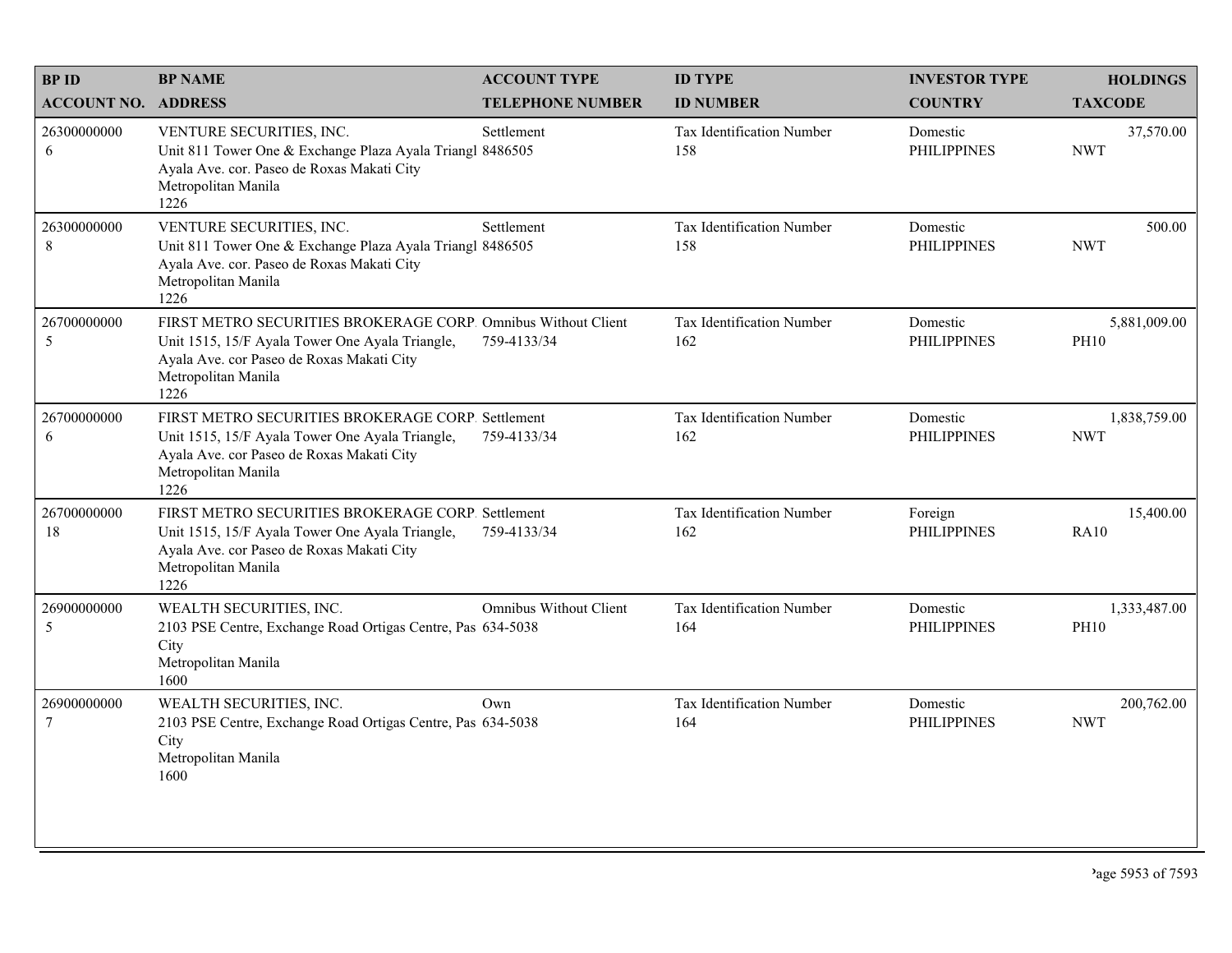| <b>BPID</b>                   | <b>BP NAME</b>                                                                                                                                                 | <b>ACCOUNT TYPE</b>                      | <b>ID TYPE</b>                          | <b>INVESTOR TYPE</b>           | <b>HOLDINGS</b>            |
|-------------------------------|----------------------------------------------------------------------------------------------------------------------------------------------------------------|------------------------------------------|-----------------------------------------|--------------------------------|----------------------------|
| <b>ACCOUNT NO. ADDRESS</b>    |                                                                                                                                                                | <b>TELEPHONE NUMBER</b>                  | <b>ID NUMBER</b>                        | <b>COUNTRY</b>                 | <b>TAXCODE</b>             |
| 26900000002<br>-1             | WEALTH SECURITIES, INC.<br>2103 PSE Centre, Exchange Road Ortigas Centre, Pas 689-8080<br>City<br>Metropolitan Manila<br>1600                                  | Client                                   | <b>Tax Identification Number</b><br>320 | Domestic<br><b>PHILIPPINES</b> | 4,867,500.00<br><b>NWT</b> |
| 26900000003<br>$\mathbf{1}$   | WEALTH SECURITIES, INC.<br>2103 PSE Centre, Exchange Road Ortigas Centre, Pas 689-8080<br>City<br>Metropolitan Manila<br>1600                                  | Client                                   | <b>Tax Identification Number</b><br>321 | Domestic<br><b>PHILIPPINES</b> | 84,900.00<br><b>NWT</b>    |
| 27200000000<br>5              | BERNAD SECURITIES, INC.<br>3/F 1033 M.H. del Pilar St. Ermita, Manila<br>Metropolitan Manila<br>1000                                                           | <b>Omnibus Without Client</b><br>5245186 | Tax Identification Number<br>167        | Domestic<br><b>PHILIPPINES</b> | 617.00<br><b>PH10</b>      |
| 27300000000<br>5              | WONG SECURITIES CORPORATION<br>1402-B A. Mabini St., cor. Sta. Monica St., Ermita,<br>Manila<br>Metropolitan Manila<br>1000                                    | <b>Omnibus Without Client</b><br>5217794 | Tax Identification Number<br>168        | Domestic<br><b>PHILIPPINES</b> | 7,000.00<br><b>PH10</b>    |
| 27300000000<br>18             | WONG SECURITIES CORPORATION<br>1402-B A. Mabini St., cor. Sta. Monica St., Ermita,<br>Manila<br>Metropolitan Manila<br>1000                                    | Settlement<br>5217794                    | Tax Identification Number<br>168        | Foreign<br><b>PHILIPPINES</b>  | 25,000.00<br><b>RA10</b>   |
| 27500000000<br>5              | YAO & ZIALCITA, INC.<br>Yao & Zialcita, Inc., 5G Vernida I Condominium, 120 5274019 to 21<br>Amorsolo St., Legaspi Village, Makati City<br>Metropolitan Manila | Omnibus Without Client                   | Tax Identification Number<br>170        | Domestic<br><b>PHILIPPINES</b> | 185,695.00<br><b>PH10</b>  |
| 27800000000<br>5              | YU & COMPANY, INC.<br>Unit E 1606-B Tektite Tower 1 Exhange Road, Ortiga 634-6248<br>Center Pasig City<br>Metropolitan Manila<br>1600                          | <b>Omnibus Without Client</b>            | Tax Identification Number<br>173        | Domestic<br><b>PHILIPPINES</b> | 38,800.00<br><b>PH10</b>   |
| 27900000000<br>$\overline{1}$ | <b>BDO SECURITIES CORPORATION</b><br>27/F Tower I & Exchange Plaza Ayala Ave., Makati 759-41-44<br>City<br>Metropolitan Manila<br>1226                         | <b>Omnibus Without Client</b>            | Tax Identification Number<br>174        | Foreign<br><b>PHILIPPINES</b>  | 30,435.00<br>FMX1          |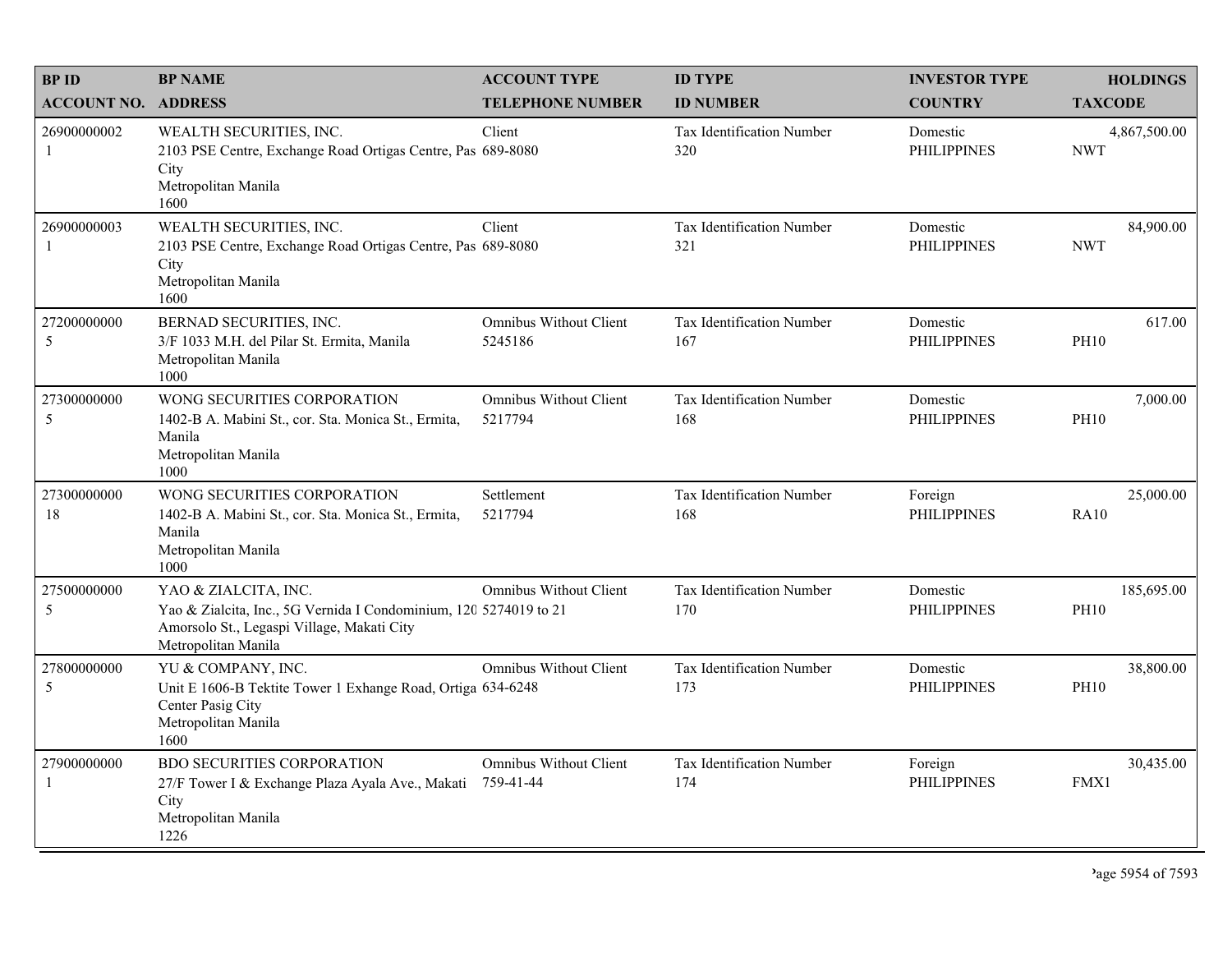| <b>BPID</b>                   | <b>BP NAME</b>                                                                                                                                                               | <b>ACCOUNT TYPE</b>                        | <b>ID TYPE</b>                   | <b>INVESTOR TYPE</b>           | <b>HOLDINGS</b>             |
|-------------------------------|------------------------------------------------------------------------------------------------------------------------------------------------------------------------------|--------------------------------------------|----------------------------------|--------------------------------|-----------------------------|
| <b>ACCOUNT NO. ADDRESS</b>    |                                                                                                                                                                              | <b>TELEPHONE NUMBER</b>                    | <b>ID NUMBER</b>                 | <b>COUNTRY</b>                 | <b>TAXCODE</b>              |
| 27900000000<br>5              | <b>BDO SECURITIES CORPORATION</b><br>27/F Tower I & Exchange Plaza Ayala Ave., Makati<br>City<br>Metropolitan Manila<br>1226                                                 | <b>Omnibus Without Client</b><br>759-41-44 | Tax Identification Number<br>174 | Domestic<br><b>PHILIPPINES</b> | 2,454,650.00<br><b>PH10</b> |
| 28200000000<br>6              | PCCI SECURITIES BROKERS CORP.<br>3/F PCCI Corporate Centre 118 Alfaro St, Salcedo<br>Village Makati City<br>Metropolitan Manila<br>1227                                      | Settlement<br>893-3920                     | Tax Identification Number<br>177 | Domestic<br><b>PHILIPPINES</b> | 54,150.00<br><b>NWT</b>     |
| 28200000000<br>14             | PCCI SECURITIES BROKERS CORP.<br>3/F PCCI Corporate Centre 118 Alfaro St, Salcedo<br>Village Makati City<br>Metropolitan Manila<br>1227                                      | Settlement<br>893-3920                     | Tax Identification Number<br>177 | Domestic<br><b>PHILIPPINES</b> | 800.00<br><b>PH10</b>       |
| 28500000000<br>5              | GOLDEN TOWER SECURITIES & HOLDINGS, IN Omnibus Without Client<br>4-B Vernida I Condominium, 120 Amorsolo St.,<br>Legaspi Village, Makati City<br>Metropolitan Manila<br>1229 | 8132839                                    | Tax Identification Number<br>179 | Domestic<br><b>PHILIPPINES</b> | 72,000.00<br><b>PH10</b>    |
| 28500000000<br>$\overline{7}$ | GOLDEN TOWER SECURITIES & HOLDINGS, IN Own<br>4-B Vernida I Condominium, 120 Amorsolo St.,<br>Legaspi Village, Makati City<br>Metropolitan Manila<br>1229                    | 8132839                                    | Tax Identification Number<br>179 | Domestic<br><b>PHILIPPINES</b> | 19,400.00<br><b>NWT</b>     |
| 28600000000<br>1              | SOLAR SECURITIES, INC.<br>Unit 3002-A East Tower, Phil. Stock Exchange Centre 6366301<br>Exchange Road, Ortigas Complex, Pasig City<br>Metropolitan Manila<br>1605           | <b>Omnibus Without Client</b>              | Tax Identification Number<br>180 | Foreign<br><b>PHILIPPINES</b>  | 40,100.00<br><b>RA10</b>    |
| 28600000000<br>5              | SOLAR SECURITIES, INC.<br>Unit 3002-A East Tower, Phil. Stock Exchange Centre 6366301<br>Exchange Road, Ortigas Complex, Pasig City<br>Metropolitan Manila<br>1605           | <b>Omnibus Without Client</b>              | Tax Identification Number<br>180 | Domestic<br><b>PHILIPPINES</b> | 408,800.00<br><b>PH10</b>   |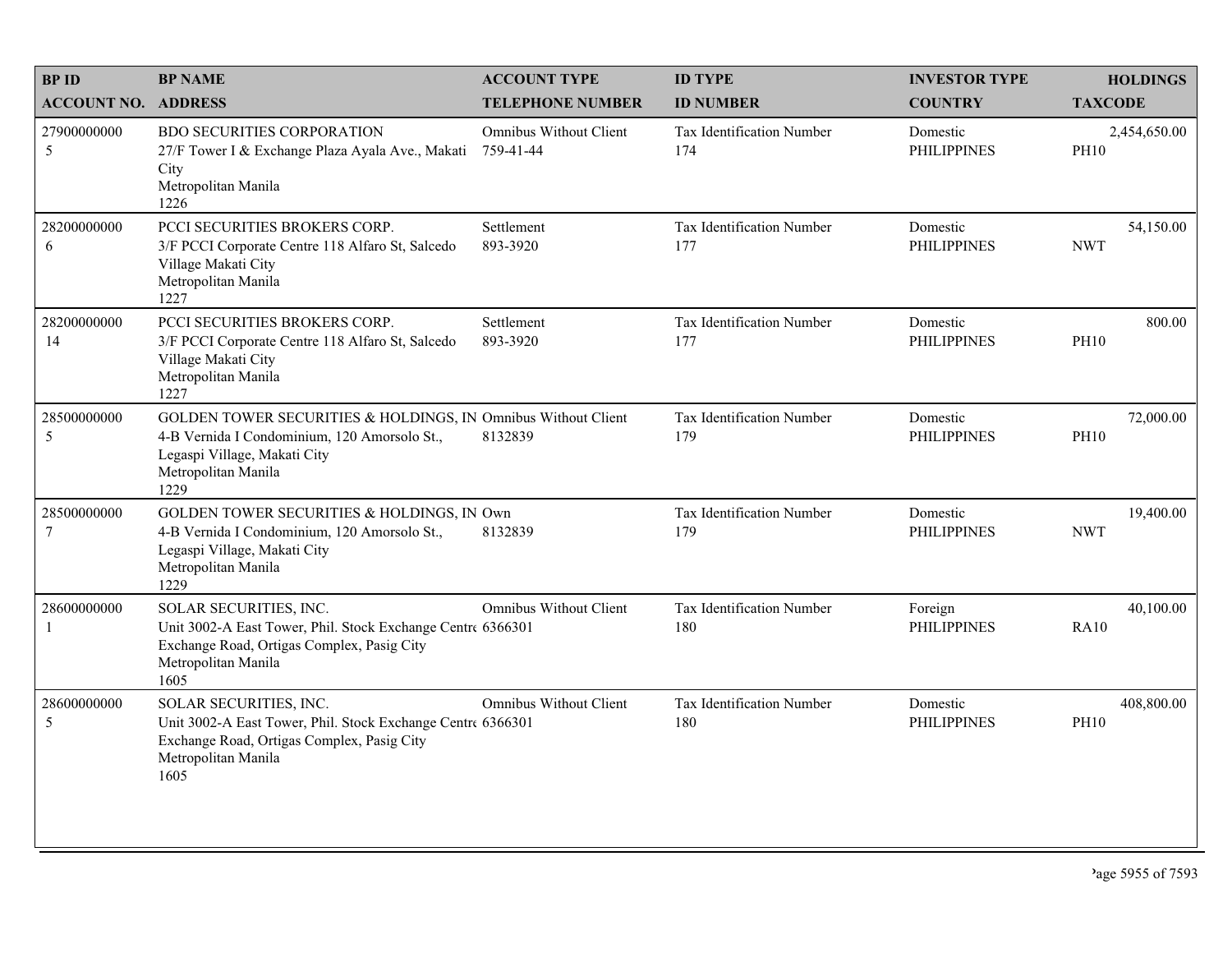| <b>BPID</b>                   | <b>BP NAME</b>                                                                                                                                                   | <b>ACCOUNT TYPE</b>                      | <b>ID TYPE</b>                           | <b>INVESTOR TYPE</b>           | <b>HOLDINGS</b>          |
|-------------------------------|------------------------------------------------------------------------------------------------------------------------------------------------------------------|------------------------------------------|------------------------------------------|--------------------------------|--------------------------|
| <b>ACCOUNT NO. ADDRESS</b>    |                                                                                                                                                                  | <b>TELEPHONE NUMBER</b>                  | <b>ID NUMBER</b>                         | <b>COUNTRY</b>                 | <b>TAXCODE</b>           |
| 28800000000<br>5              | G.D. TAN & COMPANY, INC.<br>Unit 2203-A East Tower, PSE Center Exchange Road, 6339989<br>Ortigas Center, Pasig City<br>Metropolitan Manila<br>1600               | <b>Omnibus Without Client</b>            | Tax Identification Number<br>181         | Domestic<br><b>PHILIPPINES</b> | 5,000.00<br><b>PH10</b>  |
| 28800000000<br>6              | G.D. TAN & COMPANY, INC.<br>Unit 2203-A East Tower, PSE Center Exchange Road. 6339989<br>Ortigas Center, Pasig City<br>Metropolitan Manila<br>1600               | Settlement                               | Tax Identification Number<br>181         | Domestic<br><b>PHILIPPINES</b> | 21,173.00<br><b>NWT</b>  |
| 28800000000<br>18             | G.D. TAN & COMPANY, INC.<br>Unit 2203-A East Tower, PSE Center Exchange Road. 6339989<br>Ortigas Center, Pasig City<br>Metropolitan Manila<br>1600               | Settlement                               | Tax Identification Number<br>181         | Foreign<br><b>PHILIPPINES</b>  | 10,500.00<br><b>RA10</b> |
| 31100000000<br>$\sqrt{2}$     | Credit Suisse Securities (Philippines), Inc.<br>THE ENTERPRISE CENTER<br>19/F TOWER 2, AYALA AVE., COR. PASEO DE<br>ROXAS, MAKATI CITY<br>Metropolitan Manila    | Settlement<br>858-7700                   | Tax Identification Number<br>007-967-649 | Foreign<br><b>PHILIPPINES</b>  | 12,100.00<br><b>FOMN</b> |
| 32300000000<br>$\overline{4}$ | CLSA PHILIPPINES, INC.<br>Trafalgar Plaza, Unit 17-D, 105 H.V. dela Costa St.,<br>Salcedo Vill., Makati City<br>Metropolitan Manila<br>1227                      | Settlement<br>848-3699                   | Tax Identification Number<br>183         | Foreign<br><b>PHILIPPINES</b>  | 462.00<br><b>RA02</b>    |
| 32300000000<br>14             | CLSA PHILIPPINES, INC.<br>Trafalgar Plaza, Unit 17-D, 105 H.V. dela Costa St.,<br>Salcedo Vill., Makati City<br>Metropolitan Manila<br>1227                      | Settlement<br>848-3699                   | Tax Identification Number<br>183         | Domestic<br><b>PHILIPPINES</b> | 34,000.00<br><b>PH10</b> |
| 32800000000<br>5              | DW CAPITAL INC.<br>UNIT 1610-1611 TOWER ONE & EXCHANGE<br>PLAZA, AYALA TRIANGLE, AYALA AVENUE,<br><b>MAKATI CITY 1226</b><br>Metropolitan Manila<br>$\mathbf{0}$ | <b>Omnibus Without Client</b><br>8369633 | Tax Identification Number<br>184         | Domestic<br><b>PHILIPPINES</b> | 46,945.00<br><b>PH10</b> |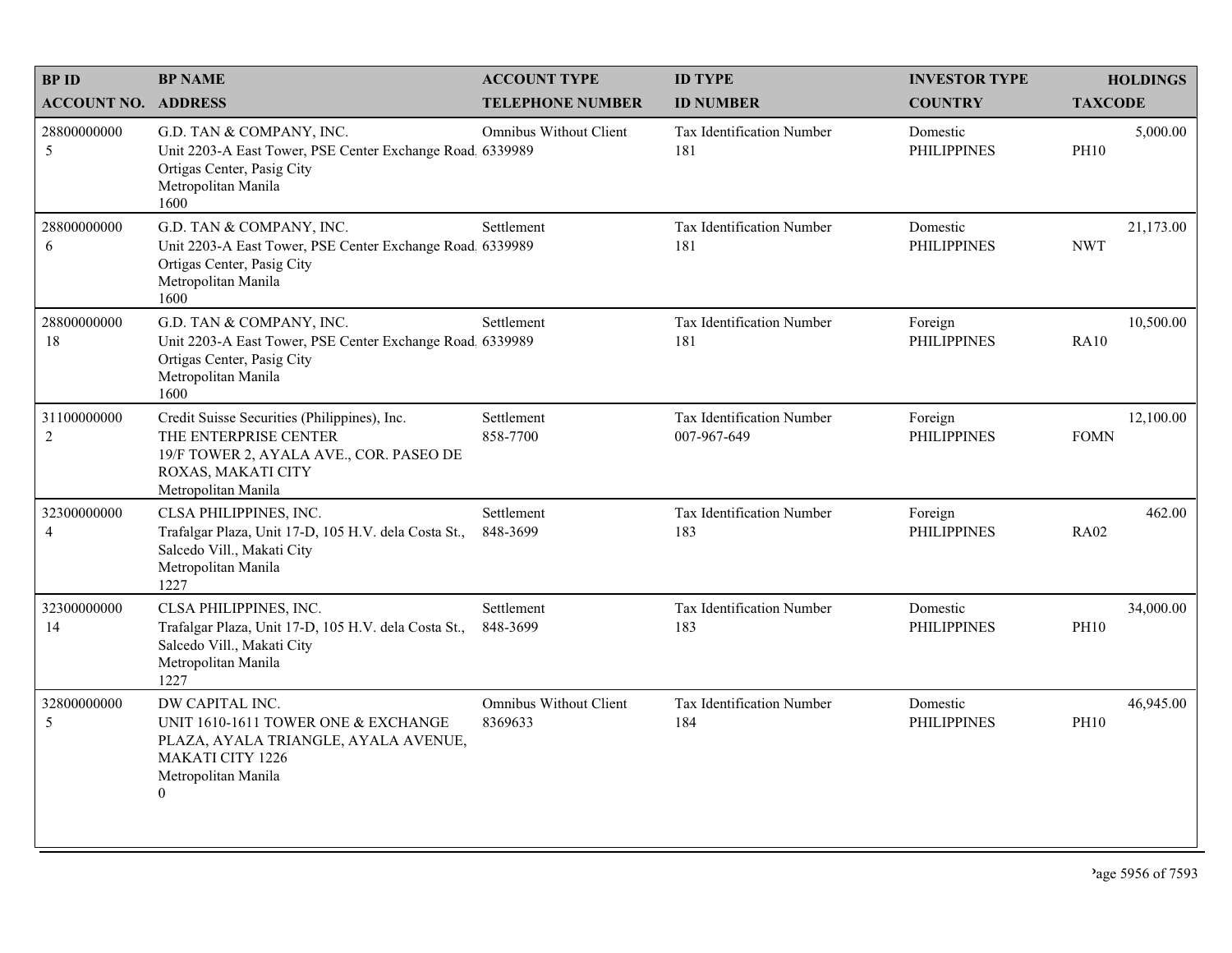| <b>BPID</b>                 | <b>BP NAME</b>                                                                                                                                      | <b>ACCOUNT TYPE</b>           | <b>ID TYPE</b>                   | <b>INVESTOR TYPE</b>           | <b>HOLDINGS</b>           |
|-----------------------------|-----------------------------------------------------------------------------------------------------------------------------------------------------|-------------------------------|----------------------------------|--------------------------------|---------------------------|
| <b>ACCOUNT NO. ADDRESS</b>  |                                                                                                                                                     | <b>TELEPHONE NUMBER</b>       | <b>ID NUMBER</b>                 | <b>COUNTRY</b>                 | <b>TAXCODE</b>            |
| 33800000000<br>$\,8\,$      | PHILIPPINE EQUITY PARTNERS, INC.<br>Unit 19C Citibank Tower Citibank Plaza 8741 Paseo (8145788)<br>Roxas Makati City<br>Metropolitan Manila<br>1226 | Settlement                    | Tax Identification Number<br>186 | Domestic<br><b>PHILIPPINES</b> | 198.00<br><b>NWT</b>      |
| 33800000002<br>$\mathbf{1}$ | PHILIPPINE EQUITY PARTNERS, INC.<br>Unit 19C Citibank Tower Citibank Plaza 8741 Paseo o<br>Roxas Makati City<br>Metropolitan Manila<br>1226         | Client                        | Tax Identification Number<br>426 | Domestic<br><b>PHILIPPINES</b> | 100,000.00<br><b>PH10</b> |
| 34500000000<br>5            | UNICAPITAL SECURITIES INC.<br>4F Majalco Bldg Benavidez cor Trasierra Sts Legaspi 750-2030<br>Vill., Makati City<br>Metropolitan Manila<br>1200     | <b>Omnibus Without Client</b> | Tax Identification Number<br>187 | Domestic<br><b>PHILIPPINES</b> | 16,300.00<br><b>PH10</b>  |
| 34500000000<br>6            | UNICAPITAL SECURITIES INC.<br>4F Majalco Bldg Benavidez cor Trasierra Sts Legaspi<br>Vill., Makati City<br>Metropolitan Manila<br>1200              | Settlement<br>750-2030        | Tax Identification Number<br>187 | Domestic<br><b>PHILIPPINES</b> | 249,110.00<br><b>NWT</b>  |
| 34500000000<br>14           | UNICAPITAL SECURITIES INC.<br>4F Majalco Bldg Benavidez cor Trasierra Sts Legaspi 750-2030<br>Vill., Makati City<br>Metropolitan Manila<br>1200     | Settlement                    | Tax Identification Number<br>187 | Domestic<br><b>PHILIPPINES</b> | 563,340.00<br><b>PH10</b> |
| 34500000000<br>18           | UNICAPITAL SECURITIES INC.<br>4F Majalco Bldg Benavidez cor Trasierra Sts Legaspi 750-2030<br>Vill., Makati City<br>Metropolitan Manila<br>1200     | Settlement                    | Tax Identification Number<br>187 | Foreign<br><b>PHILIPPINES</b>  | 600.00<br><b>RA10</b>     |
| 34500000004<br>1            | UNICAPITAL SECURITIES INC.<br>4F Majalco Bldg Benavidez cor Trasierra Sts Legaspi 8122514<br>Vill., Makati City<br>Metropolitan Manila<br>1200      | Client                        | Tax Identification Number<br>419 | Domestic<br><b>PHILIPPINES</b> | 180,900.00<br><b>NWT</b>  |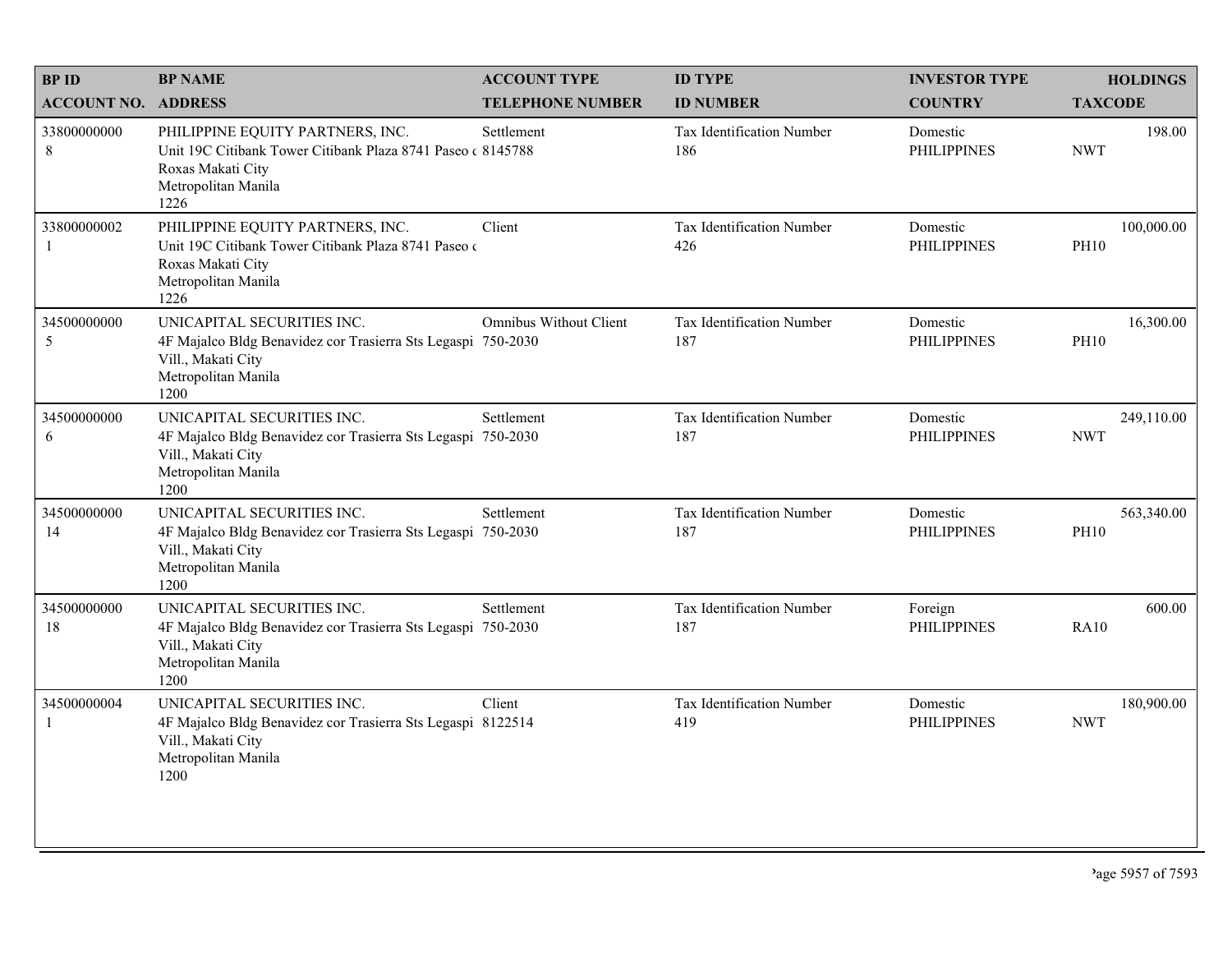| <b>BPID</b>                 | <b>BP NAME</b>                                                                                                                                                                | <b>ACCOUNT TYPE</b>           | <b>ID TYPE</b>                          | <b>INVESTOR TYPE</b>           | <b>HOLDINGS</b>             |
|-----------------------------|-------------------------------------------------------------------------------------------------------------------------------------------------------------------------------|-------------------------------|-----------------------------------------|--------------------------------|-----------------------------|
| <b>ACCOUNT NO. ADDRESS</b>  |                                                                                                                                                                               | <b>TELEPHONE NUMBER</b>       | <b>ID NUMBER</b>                        | <b>COUNTRY</b>                 | <b>TAXCODE</b>              |
| 38800000000<br>5            | ARMSTRONG SECURITIES, INC.<br>Unit 2205-A, 22/F PSE Centre Exchange Road, Ortiga 6346337 to 39<br>Centre, Pasig City<br>Metropolitan Manila<br>1600                           | <b>Omnibus Without Client</b> | <b>Tax Identification Number</b><br>191 | Domestic<br><b>PHILIPPINES</b> | 500.00<br><b>PH10</b>       |
| 38900000000<br>5            | KING'S POWER SECURITIES, INC.<br>RM 1602 FEDERAL TOWER DASMARINAS ST.,<br><b>BINONDO, MANILA</b><br>Metropolitan Manila<br>$\theta$                                           | <b>Omnibus Without Client</b> | Tax Identification Number<br>192        | Domestic<br><b>PHILIPPINES</b> | 8,500.00<br><b>PH10</b>     |
| BCDO2000000<br>1            | BANCO DE ORO - TRUST BANKING GROUP<br>17/F, South Tower, BDO Corporate Centre cor H.V.<br>Dela Costa and Makati Avenue Makati City City<br>Metropolitan Manila<br>1200        | Own<br>634 4660               | Tax Identification Number<br>962        | Domestic<br><b>PHILIPPINES</b> | 11,287,708.00<br><b>NWT</b> |
| BCDO2000003<br>$\mathbf{1}$ | <b>BANCO DE ORO - TRUST BANKING GROUP</b><br>17/F, South Tower, BDO Corporate Centre cor H.V.<br>Dela Costa and Makati Avenue Makati City City<br>Metropolitan Manila<br>1200 | Client<br>634 4660            | Tax Identification Number<br>1244       | Domestic<br><b>PHILIPPINES</b> | 79,800.00<br><b>NWT</b>     |
| BCDO2000005                 | <b>GENERALI PILIPINAS LIFE ASSURANCE</b><br><b>COMPANY - GF</b>                                                                                                               | Client                        | Tax Identification Number               | Domestic                       | 1,450,000.00                |
| 1                           | 17/F, South Tower, BDO Corporate Centre cor H.V.<br>Dela Costa and Makati Avenue Makati City City<br>Metropolitan Manila<br>1200                                              | 634 4660                      | 1242                                    | <b>PHILIPPINES</b>             | <b>NWT</b>                  |
| BCDO2000007<br>1            | <b>BANCO DE ORO - TRUST BANKING GROUP</b><br>17/F, South Tower, BDO Corporate Centre cor H.V.<br>Dela Costa and Makati Avenue Makati City City<br>Metropolitan Manila<br>1200 | Client<br>634 4660            | Tax Identification Number<br>1224       | Domestic<br><b>PHILIPPINES</b> | 526,300.00<br><b>NWT</b>    |
| BCDO2000009<br>1            | BANCO DE ORO - TRUST BANKING GROUP<br>17/F, South Tower, BDO Corporate Centre cor H.V.<br>Dela Costa and Makati Avenue Makati City City<br>Metropolitan Manila<br>1200        | Client<br>634 4660            | Tax Identification Number<br>1222       | Domestic<br><b>PHILIPPINES</b> | 4,168,350.00<br><b>NWT</b>  |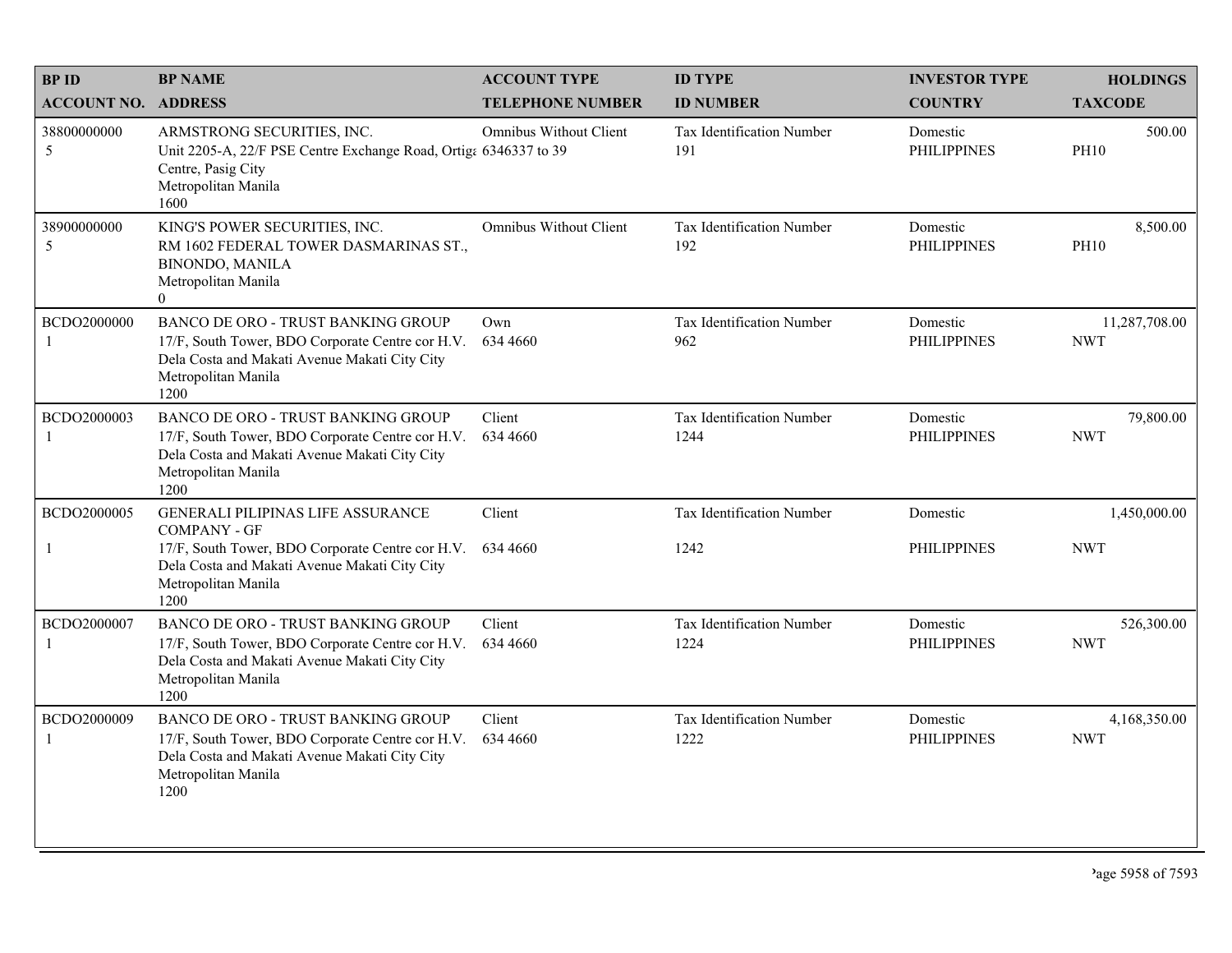| <b>BPID</b>                 | <b>BP NAME</b>                                                                                                                                                                              | <b>ACCOUNT TYPE</b>     | <b>ID TYPE</b>                           | <b>INVESTOR TYPE</b>           | <b>HOLDINGS</b>            |
|-----------------------------|---------------------------------------------------------------------------------------------------------------------------------------------------------------------------------------------|-------------------------|------------------------------------------|--------------------------------|----------------------------|
| <b>ACCOUNT NO. ADDRESS</b>  |                                                                                                                                                                                             | <b>TELEPHONE NUMBER</b> | <b>ID NUMBER</b>                         | <b>COUNTRY</b>                 | <b>TAXCODE</b>             |
| BCDO2000010<br>1            | <b>BANCO DE ORO - TRUST BANKING GROUP</b><br>17/F, South Tower, BDO Corporate Centre cor H.V.<br>Dela Costa and Makati Avenue Makati City City<br>Metropolitan Manila<br>1200               | Client<br>634 4660      | <b>Tax Identification Number</b><br>1221 | Domestic<br><b>PHILIPPINES</b> | 6,883,800.00<br><b>NWT</b> |
| BCDO2000014<br>$\mathbf{1}$ | BANCO DE ORO - TRUST BANKING GROUP<br>17/F, South Tower, BDO Corporate Centre cor H.V.<br>Dela Costa and Makati Avenue Makati City City<br>Metropolitan Manila<br>1200                      | Client<br>634 4660      | Tax Identification Number<br>1226        | Domestic<br><b>PHILIPPINES</b> | 35,900.00<br><b>NWT</b>    |
| BCDO2000015<br>$\mathbf{1}$ | <b>BANCO DE ORO - TRUST BANKING GROUP</b><br>17/F, South Tower, BDO Corporate Centre cor H.V.<br>Dela Costa and Makati Avenue Makati City City<br>Metropolitan Manila<br>1200               | Client<br>634 4660      | Tax Identification Number<br>1227        | Domestic<br><b>PHILIPPINES</b> | 33,800.00<br><b>NWT</b>    |
| BCDO2000017<br>1            | CLIMBS LIFE AND GENERAL INSURANCE<br><b>COOPERATIVE</b><br>17/F, South Tower, BDO Corporate Centre cor H.V.<br>Dela Costa and Makati Avenue Makati City City<br>Metropolitan Manila<br>1200 | Client<br>634 4660      | Tax Identification Number<br>1314        | Domestic<br><b>PHILIPPINES</b> | 22,100.00<br><b>NWT</b>    |
| BCDO2000026<br>-1           | BANCO DE ORO - TRUST BANKING GROUP<br>17/F, South Tower, BDO Corporate Centre cor H.V.<br>Dela Costa and Makati Avenue Makati City City<br>Metropolitan Manila<br>1200                      | Client<br>634 4660      | Tax Identification Number<br>1236        | Domestic<br><b>PHILIPPINES</b> | 477,650.00<br><b>NWT</b>   |
| BCDO2000027<br>1            | BANCO DE ORO - TRUST BANKING GROUP<br>17/F, South Tower, BDO Corporate Centre cor H.V.<br>Dela Costa and Makati Avenue Makati City City<br>Metropolitan Manila<br>1200                      | Client<br>634 4660      | Tax Identification Number<br>1316        | Domestic<br><b>PHILIPPINES</b> | 38,400.00<br><b>NWT</b>    |
| BCDO2000028<br>1            | BANCO DE ORO - TRUST BANKING GROUP<br>17/F, South Tower, BDO Corporate Centre cor H.V.<br>Dela Costa and Makati Avenue Makati City City<br>Metropolitan Manila<br>1200                      | Client<br>634 4660      | Tax Identification Number<br>1237        | Domestic<br><b>PHILIPPINES</b> | 22,650.00<br><b>NWT</b>    |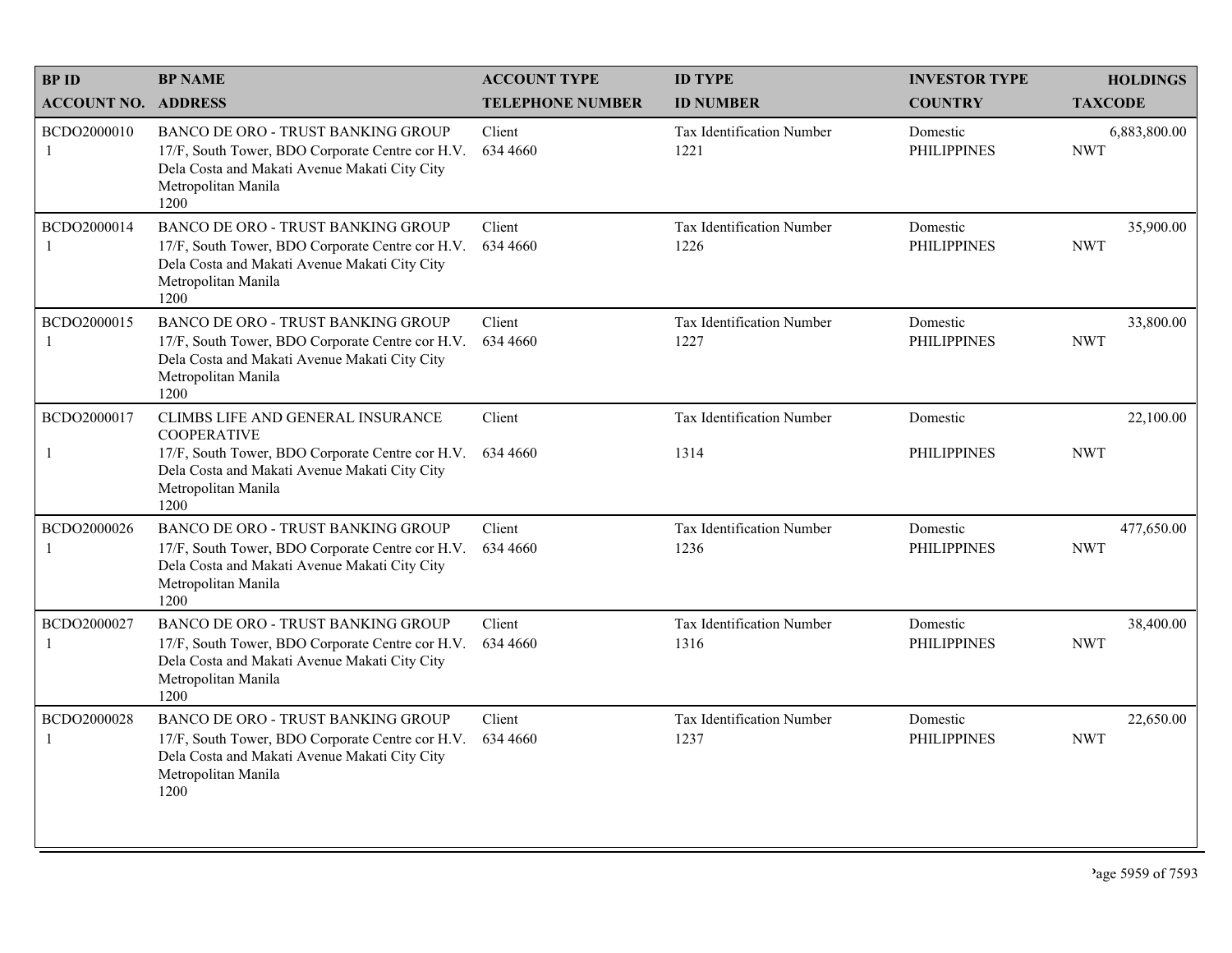| <b>BPID</b>                 | <b>BP NAME</b>                                                                                                                                                                | <b>ACCOUNT TYPE</b>     | <b>ID TYPE</b>                                        | <b>INVESTOR TYPE</b>           | <b>HOLDINGS</b>             |
|-----------------------------|-------------------------------------------------------------------------------------------------------------------------------------------------------------------------------|-------------------------|-------------------------------------------------------|--------------------------------|-----------------------------|
| <b>ACCOUNT NO. ADDRESS</b>  |                                                                                                                                                                               | <b>TELEPHONE NUMBER</b> | <b>ID NUMBER</b>                                      | <b>COUNTRY</b>                 | <b>TAXCODE</b>              |
| BCDO2000033<br>$\mathbf{1}$ | <b>BANCO DE ORO - TRUST BANKING GROUP</b><br>17/F, South Tower, BDO Corporate Centre cor H.V.<br>Dela Costa and Makati Avenue Makati City City<br>Metropolitan Manila<br>1200 | Client<br>634 4660      | <b>Tax Identification Number</b><br>1246              | Domestic<br><b>PHILIPPINES</b> | 14,277,000.00<br><b>NWT</b> |
| BCDO2000037<br>-1           | <b>BDO TRUST BANKING GROUP</b><br>16/F SOUTH TOWER, BDO CORPORATE CENTEI 8407000<br>7899 MAKATI AVE., MAKATI CITY<br>Metropolitan Manila                                      | Client                  | <b>Commercial Registration Number</b><br>1246         | Domestic<br><b>PHILIPPINES</b> | 25,900.00<br><b>NWT</b>     |
| BCDO2000051<br>-1           | <b>BDO TRUST BANKING GROUP</b><br>16F SOUTH TOWER, BDO CORPORATE CENTER 8407000<br>7899 MAKATI AVE., MAKATI CITY<br>Metropolitan Manila                                       | Client                  | Tax Identification Number<br>$1246***$                | Domestic<br><b>PHILIPPINES</b> | 204,070.00<br><b>NWT</b>    |
| BCDO2000052<br>1            | <b>BDO TRUST BANKING GROUP</b><br>16F SOUTH TOWER, BDO CORPORATE CENTER 8407000<br>7899 MAKATI AVE., MAKATI CITY<br>Metropolitan Manila                                       | Client                  | Tax Identification Number<br>$1246*****$              | Domestic<br><b>PHILIPPINES</b> | 20,100.00<br><b>NWT</b>     |
| BCDO2000053<br>1            | <b>BDO TRUST BANKING GROUP</b><br>16F SOUTH TOWER, BDO CORPORATE CENTER 8407000<br>7899 MAKATI AVE., MAKATI CITY<br>Metropolitan Manila                                       | Client                  | Tax Identification Number<br>1246******               | Domestic<br><b>PHILIPPINES</b> | 188,110.00<br><b>NWT</b>    |
| BCDO2000063<br>-1           | FEDERAL PHOENIX ASSURANCE CO., INC.<br>16F SOUTH TOWER, BDO CORPORATE CENTER 8407000<br>7899 MAKATI AVE., MAKATI CITY<br>Metropolitan Manila<br>0726                          | Client                  | Tax Identification Number<br>962!                     | Domestic<br><b>PHILIPPINES</b> | 297,640.00<br><b>NWT</b>    |
| BCDO2000064<br>-1           | <b>BDO TRUST BANKING GROUP</b><br>16F SOUTH TOWER, BDO CORPORATE CENTER 8407000<br>7899 MAKATI AVE., MAKATI CITY<br>Metropolitan Manila<br>0726                               | Client                  | Certificate Of Incorporation<br>962'                  | Domestic<br><b>PHILIPPINES</b> | 144,400.00<br><b>NWT</b>    |
| BCDO2000065<br>$\mathbf{1}$ | <b>BDO TRUST BANKING GROUP</b><br>16F SOUTH TOWER, BDO CORPORATE CENTER 8407000<br>7899 MAKATI AVE., MAKATI CITY<br>Metropolitan Manila<br>0726                               | Client                  | Certificate Of Incorporation<br>IMA#201-78059-0 NO ID | Domestic<br><b>PHILIPPINES</b> | 118,200.00<br><b>NWT</b>    |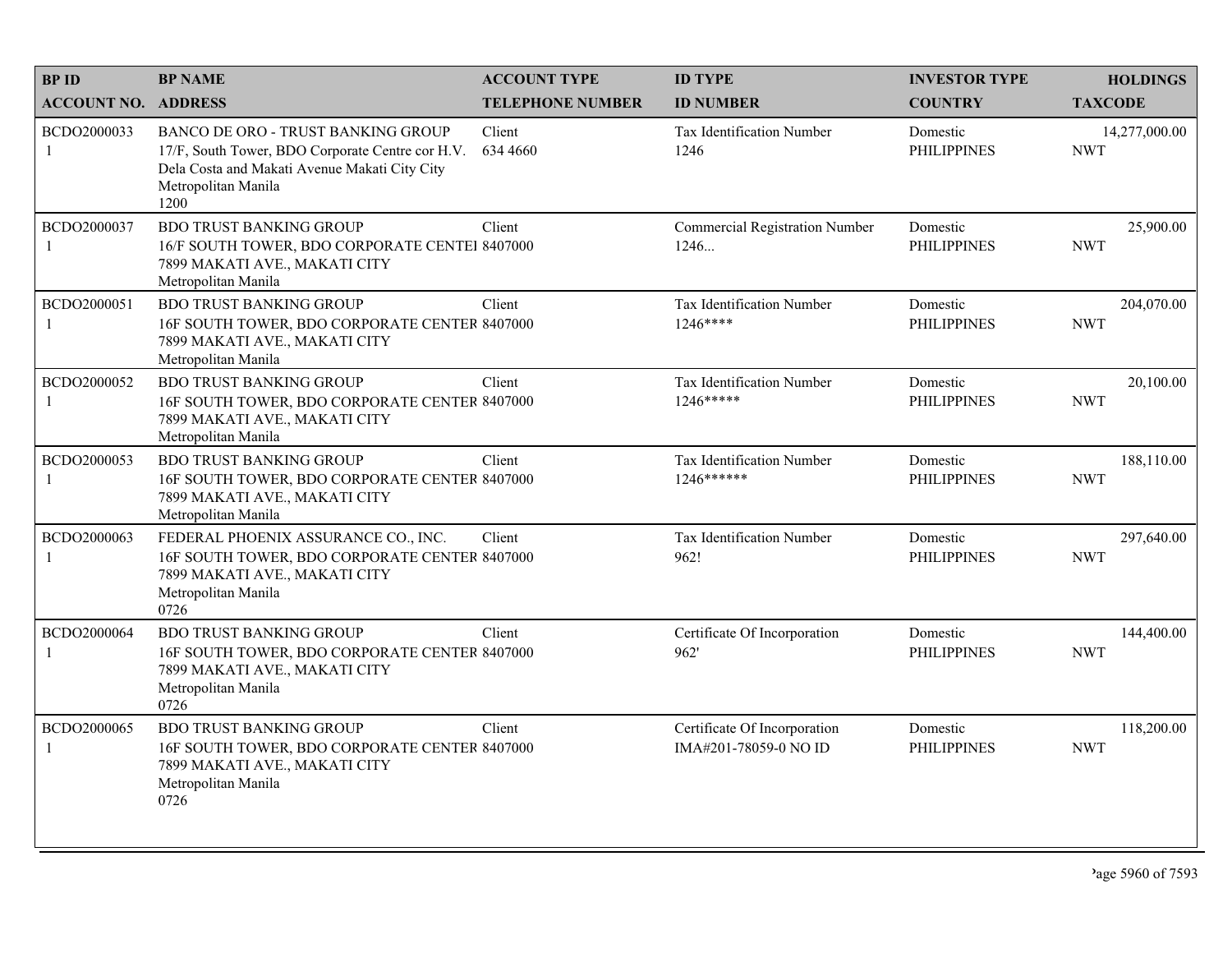| <b>BPID</b>                | <b>BP NAME</b>                                                                                                                                   | <b>ACCOUNT TYPE</b>     | <b>ID TYPE</b>                                          | <b>INVESTOR TYPE</b>           | <b>HOLDINGS</b>          |
|----------------------------|--------------------------------------------------------------------------------------------------------------------------------------------------|-------------------------|---------------------------------------------------------|--------------------------------|--------------------------|
| <b>ACCOUNT NO. ADDRESS</b> |                                                                                                                                                  | <b>TELEPHONE NUMBER</b> | <b>ID NUMBER</b>                                        | <b>COUNTRY</b>                 | <b>TAXCODE</b>           |
| BCDO2000066<br>1           | <b>BDO TRUST BANKING GROUP</b><br>16F SOUTH TOWER, BDO CORPORATE CENTER 840-7000<br>7899 MAKATI AVE., MAKATI CITY<br>Metropolitan Manila<br>0726 | Client                  | Certificate Of Incorporation<br>IMA#201-78064-0 - NO ID | Domestic<br><b>PHILIPPINES</b> | 131,400.00<br><b>NWT</b> |
| BCDO2000068                | IMA#208-78180-7<br>16F SOUTH TOWER, BDO CORPORATE CENTER 840-7000<br>7899 MAKATI AVE., MAKATI CITY<br>Metropolitan Manila<br>0726                | Client                  | Tax Identification Number<br>002-856-707-000*           | Domestic<br><b>PHILIPPINES</b> | 6,100.00<br><b>NWT</b>   |
| BCDO2000069<br>2           | IMA# 201-78068<br>16F SOUTH TOWER, BDO CORPORATE CENTER 840-7000<br>7899 MAKATI AVE., MAKATI CITY<br>Metropolitan Manila<br>0726                 | Client                  | Tax Identification Number<br>002-856-707-000***         | Domestic<br><b>PHILIPPINES</b> | 3,340.00<br><b>NWT</b>   |
| BCDO2000070                | IMA#201-78069<br>16F SOUTH TOWER, BDO CORPORATE CENTER 8407000<br>7899 MAKATI AVE., MAKATI CITY<br>Metropolitan Manila<br>0726                   | Client                  | Tax Identification Number<br>002-856-707-.000           | Domestic<br><b>PHILIPPINES</b> | 130.00<br><b>NWT</b>     |
| BCDO2000071                | IMA#201-78074<br>16/F SOUTH TOWER, BDO CORPORATE CENTRI 840-7000<br>7899 MAKATI AVENUE, MAKATI CITY<br>Metropolitan Manila<br>0726               | Client                  | Tax Identification Number<br>002-856-707-000?           | Domestic<br><b>PHILIPPINES</b> | 416,400.00<br><b>NWT</b> |
| BCDO2000072                | IMA#201-78037<br>16/FLR SOUTH TOWER, BDO CORPORATE<br>CENTRE, 7899 MAKATI AVENUE, MAKATI CITY<br>Metropolitan Manila<br>0726                     | Client<br>840-7000      | Tax Identification Number<br>002-856-707*-000           | Domestic<br><b>PHILIPPINES</b> | 32,400.00<br><b>NWT</b>  |
| BCDO2000078<br>-1          | IMA#201-78076<br>16F SOUTH TOWER, BDO CORPORATE CENTER 840-7000<br>7899 MAKATI AVE., MAKATI CITY<br>Metropolitan Manila                          | Client                  | Tax Identification Number<br>002-856-707-000TINNUMBER   | Domestic<br><b>PHILIPPINES</b> | 13,400.00<br><b>NWT</b>  |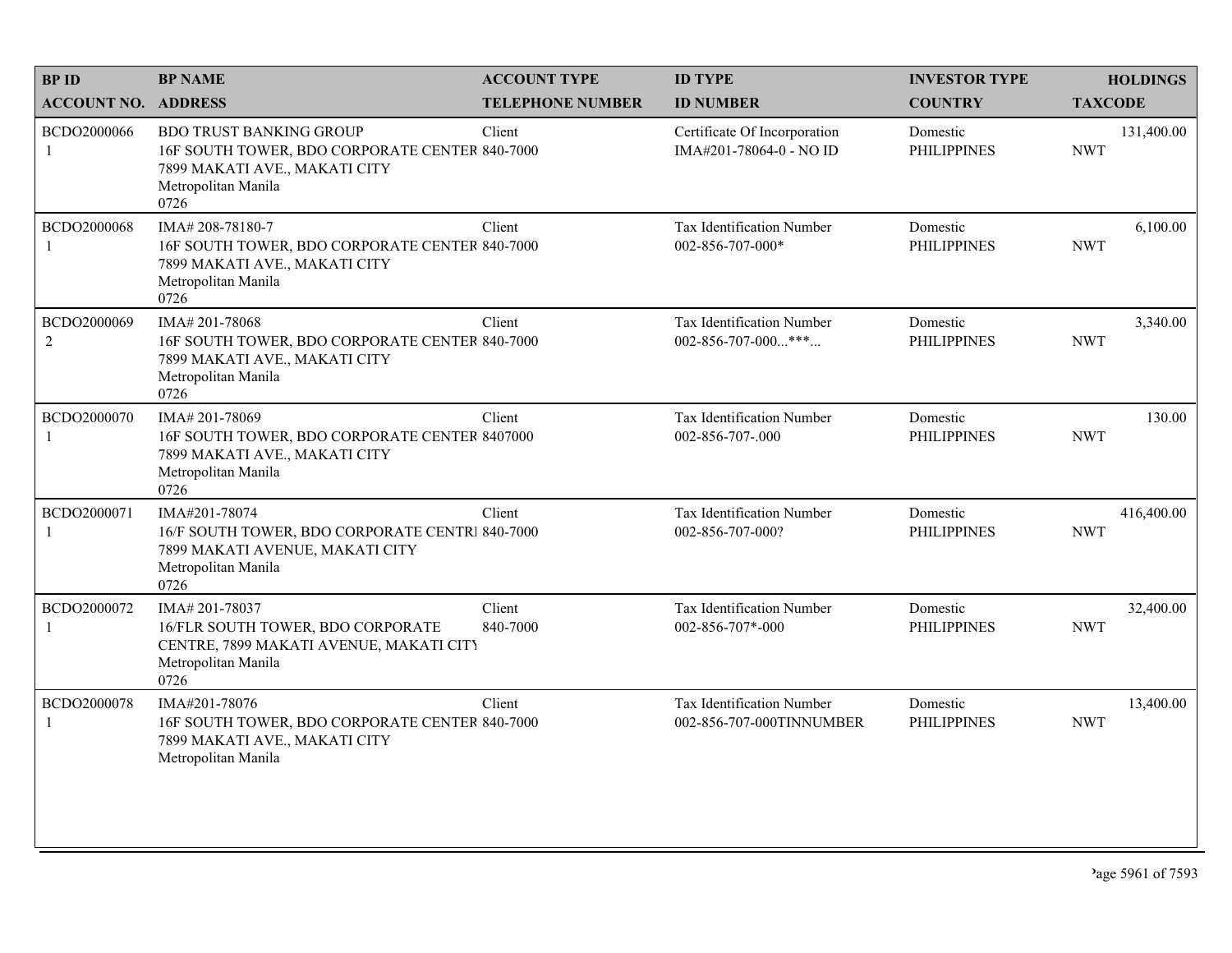| <b>BPID</b>                 | <b>BP NAME</b>                                                                                                                                | <b>ACCOUNT TYPE</b>     | <b>ID TYPE</b>                                     | <b>INVESTOR TYPE</b>           | <b>HOLDINGS</b>          |
|-----------------------------|-----------------------------------------------------------------------------------------------------------------------------------------------|-------------------------|----------------------------------------------------|--------------------------------|--------------------------|
| <b>ACCOUNT NO. ADDRESS</b>  |                                                                                                                                               | <b>TELEPHONE NUMBER</b> | <b>ID NUMBER</b>                                   | <b>COUNTRY</b>                 | <b>TAXCODE</b>           |
| BCDO2000085<br>1            | IMA# 208-50271<br>16/F SOUTH TOWER, BDO CORPORATE CENTEI 840-7000<br>7899 MAKATI AVE., MAKATI CITY<br>Metropolitan Manila<br>0726             | Client                  | Tax Identification Number<br>002-856-707-000tg     | Domestic<br><b>PHILIPPINES</b> | 18,800.00<br><b>NWT</b>  |
| BCDO2000086<br>1            | IMA#201-78082<br>16F SOUTH TOWER, BDO CORPORATE CENTER 840-7000<br>7899 MAKATI AVE., MAKATI CITY<br>Metropolitan Manila<br>0726               | Client                  | Tax Identification Number<br>002-856-707-000.fo    | Domestic<br><b>PHILIPPINES</b> | 262,100.00<br><b>NWT</b> |
| BCDO2000089<br>$\mathbf{1}$ | IMA#201-78086-3<br>16F SOUTH TOWER, BDO CORPORATE CENTER 840-7000<br>7899 MAKATI AVE., MAKATI CITY<br>Metropolitan Manila<br>STMT-E           | Client                  | Tax Identification Number<br>002-856-707-000.FR    | Domestic<br><b>PHILIPPINES</b> | 134,600.00<br><b>NWT</b> |
| BCDO2000090<br>1            | IMA#201-78090-5<br>16F SOUTH TOWER, BDO CORPORATE CENTER 840-7000<br>7899 MAKATI AVE., MAKATI CITY<br>Metropolitan Manila<br>STMT-E           | Client                  | Tax Identification Number<br>002-856-707-000.GB    | Domestic<br><b>PHILIPPINES</b> | 42,600.00<br><b>NWT</b>  |
| BCDO2000091                 | <b>BDO TRUST FAO GENERALI PILIPINAS LIFE</b><br>ASSURANCE COMPANY - BALANCED FUND                                                             | Client                  | Tax Identification Number                          | Domestic                       | 4,700.00                 |
| 1                           | 16F SOUTH TOWER, BDO CORPORATE CENTER 840-7000<br>7899 MAKATI AVE., MAKATI CITY<br>Metropolitan Manila<br>STMT-E                              |                         | 002-856-707-000.JN                                 | <b>PHILIPPINES</b>             | <b>NWT</b>               |
| BCDO2000092                 | BDO TRUST FAO GENERALI PILIPINAS LIFE<br>ASSURANCE COMPANY- EQUITY FUND                                                                       | Client                  | <b>Tax Identification Number</b>                   | Domestic                       | 8,100.00                 |
| $\mathbf{1}$                | 16F SOUTH TOWER, BDO CORPORATE CENTER 840-7000<br>7899 MAKATI AVE., MAKATI CITY<br>Metropolitan Manila<br>STMT-E                              |                         | 002-856-707-000.HB                                 | <b>PHILIPPINES</b>             | <b>NWT</b>               |
| BCDO2000093<br>$\mathbf{1}$ | BLUE CROSS INSURANCE INC.<br>16F SOUTH TOWER, BDO CORPORATE CENTER 840-7000<br>7899 MAKATI AVE., MAKATI CITY<br>Metropolitan Manila<br>STMT-E | Client                  | Certificate Of Incorporation<br>002-856-707-000.JM | Domestic<br><b>PHILIPPINES</b> | 1,500.00<br><b>NWT</b>   |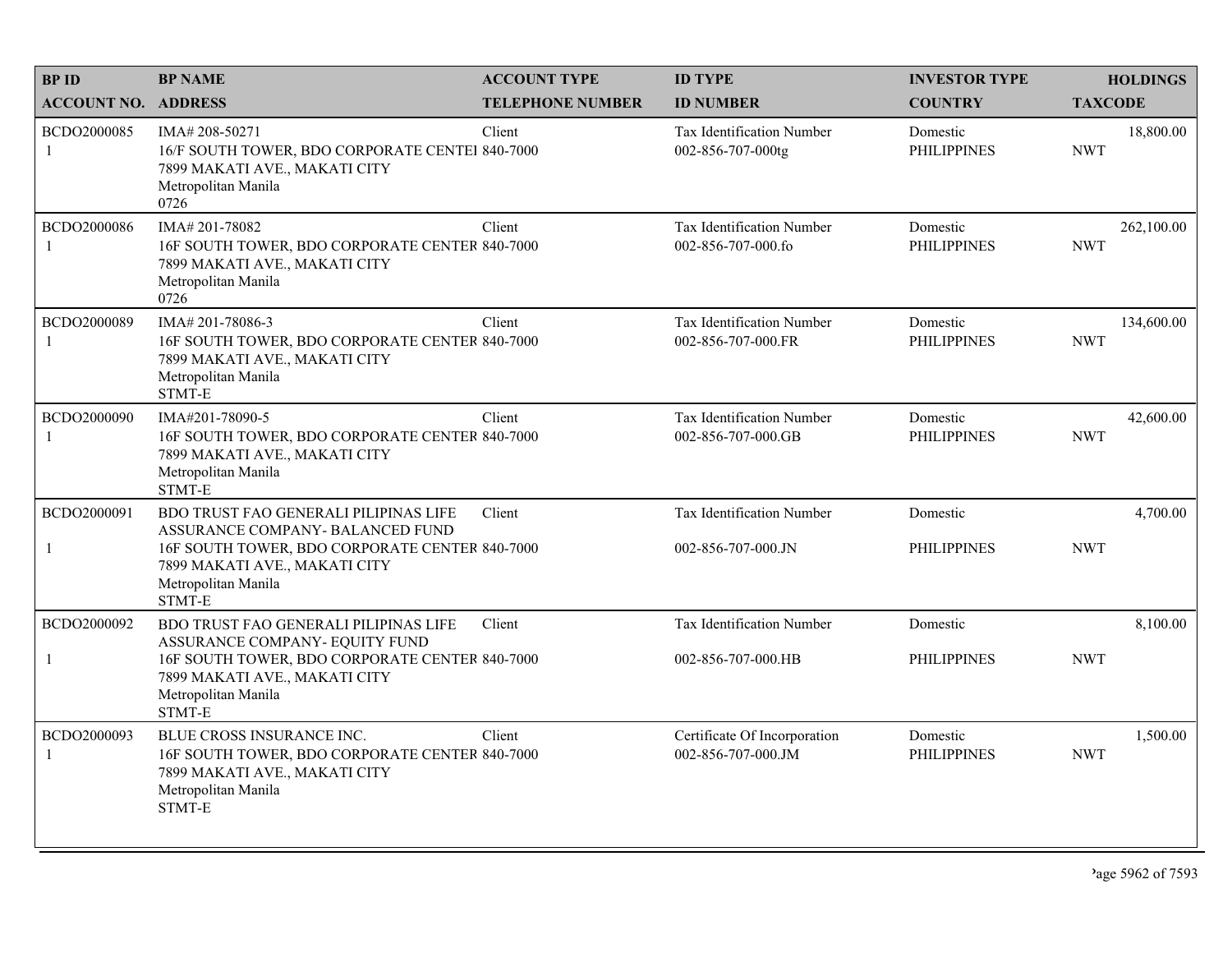| <b>BPID</b>                   | <b>BP NAME</b>                                                                                                                                              | <b>ACCOUNT TYPE</b>     | <b>ID TYPE</b>                                  | <b>INVESTOR TYPE</b>           | <b>HOLDINGS</b>             |
|-------------------------------|-------------------------------------------------------------------------------------------------------------------------------------------------------------|-------------------------|-------------------------------------------------|--------------------------------|-----------------------------|
| <b>ACCOUNT NO. ADDRESS</b>    |                                                                                                                                                             | <b>TELEPHONE NUMBER</b> | <b>ID NUMBER</b>                                | <b>COUNTRY</b>                 | <b>TAXCODE</b>              |
| BCDO2000094<br>1              | IMA#101-78104-5<br>16F SOUTH TOWER, BDO CORPORATE CENTER 840-7000<br>7899 MAKATI AVE., MAKATI CITY<br>Metropolitan Manila<br>STMT-E                         | Client                  | Tax Identification Number<br>002-856-707-000.HN | Domestic<br><b>PHILIPPINES</b> | 13,700.00<br><b>NWT</b>     |
| BCDO2000095<br>$\mathbf{1}$   | IMA#101-78105-1<br>16F SOUTH TOWER, BDO CORPORATE CENTER 840-7000<br>7899 MAKATI AVE., MAKATI CITY<br>Metropolitan Manila<br>STMT-E                         | Client                  | Tax Identification Number<br>002-856-707-000.AZ | Domestic<br><b>PHILIPPINES</b> | 1,700.00<br><b>NWT</b>      |
| CHBC1000004<br>$\overline{c}$ | CHINA BANKING CORPORATION TRUST GROU Client<br>8/F CBC BUILDING, 8745 PASEO DE ROXAS COI 817-7981<br>VILLAR STS. MAKATI CITY<br>Metropolitan Manila<br>1216 |                         | Certificate Of Incorporation<br>1216            | Domestic<br><b>PHILIPPINES</b> | 1,300.00<br><b>NWT</b>      |
| CHBC1000010<br>$\overline{c}$ | CHINA BANKING CORPORATION<br>8/F CBC BLDG., 8745 PASEO DE ROXAS COR.<br>VILLAR STS., MAKATI CITY<br>Metropolitan Manila                                     | Client<br>8855854       | Passport<br><b>BALANCED FUND NO ID</b>          | Domestic<br><b>PHILIPPINES</b> | 310,000.00<br><b>PH10</b>   |
| CHBC1000018<br>$\overline{c}$ | CHINA BANKING CORPORATION<br>8/F CBC BLDG., 8745 PASEO DE ROXAS COR.<br>VILLA ST., MAKATI CITY<br>Metropolitan Manila<br>1226                               | Client<br>885-5854      | Passport<br>CHBC1000018                         | Domestic<br><b>PHILIPPINES</b> | 100,000.00<br><b>PH10</b>   |
| CITI1000000<br>1              | CITIBANK N.A.<br>11/F Citibank Tower Villar corner Valero Sts. Makati 8947841<br>City, MM<br>Metropolitan Manila<br>1200                                    | Own                     | Tax Identification Number<br>946                | Foreign<br><b>PHILIPPINES</b>  | 158,715,739.00<br>FMX1      |
| CITI1000001<br>1              | CITIBANK N.A.<br>11/F Citibank Tower Villar corner Valero Sts. Makati 8947841<br>City, MM<br>Metropolitan Manila<br>1200                                    | Client                  | Tax Identification Number<br>1098               | Domestic<br><b>PHILIPPINES</b> | 25,313,197.00<br><b>NWT</b> |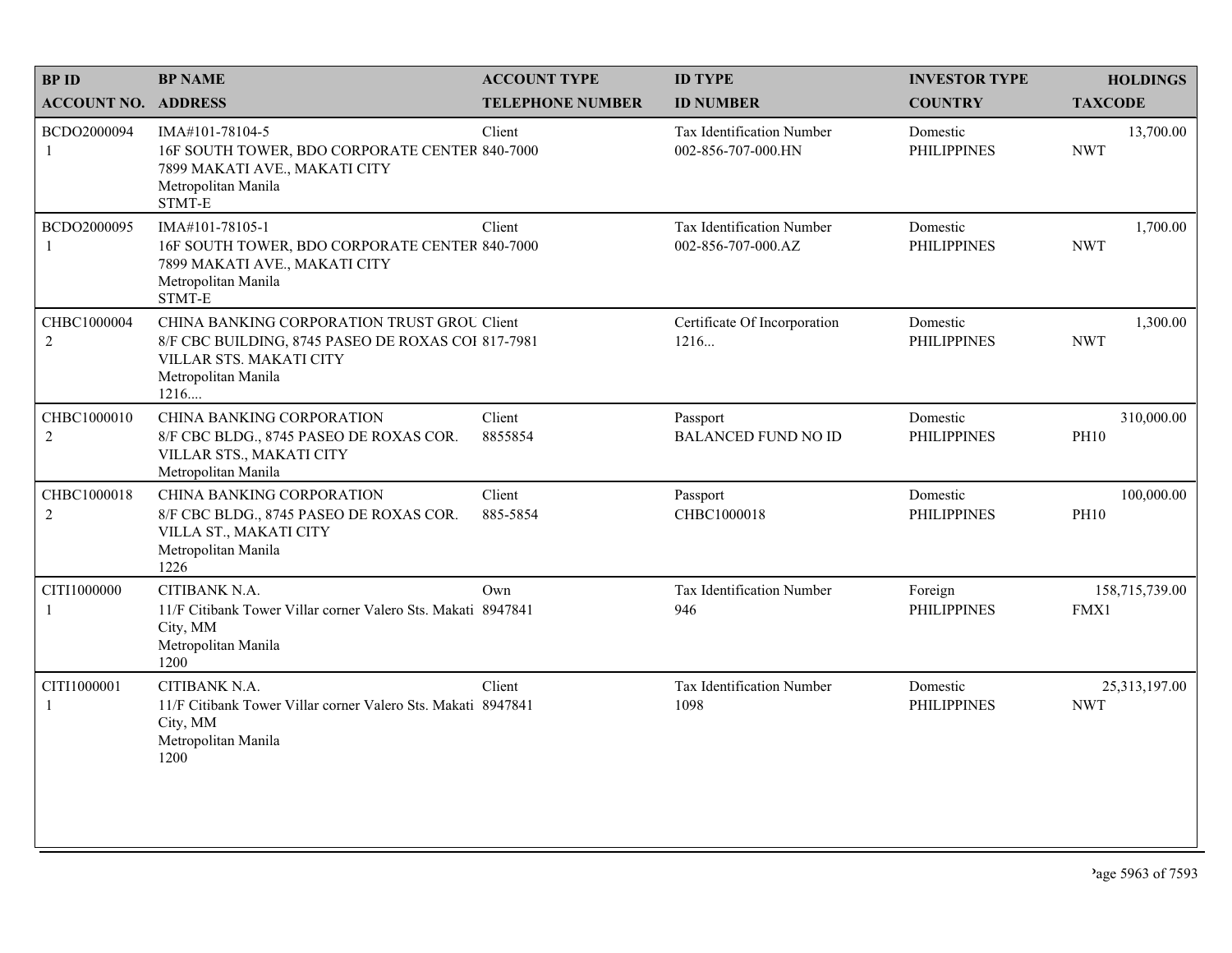| <b>BPID</b>                 | <b>BP NAME</b>                                                                                                                                  | <b>ACCOUNT TYPE</b>     | <b>ID TYPE</b>                     | <b>INVESTOR TYPE</b>           | <b>HOLDINGS</b>              |
|-----------------------------|-------------------------------------------------------------------------------------------------------------------------------------------------|-------------------------|------------------------------------|--------------------------------|------------------------------|
| <b>ACCOUNT NO. ADDRESS</b>  |                                                                                                                                                 | <b>TELEPHONE NUMBER</b> | <b>ID NUMBER</b>                   | <b>COUNTRY</b>                 | <b>TAXCODE</b>               |
| CITI1000003<br>1            | CITIBANK N.A.<br>11/F Citibank Tower Villar corner Valero Sts. Makati 8947841<br>City, MM<br>Metropolitan Manila<br>1200                        | Client                  | Tax Identification Number<br>1102  | Domestic<br><b>PHILIPPINES</b> | 1,270,200.00<br><b>NWT</b>   |
| CITI1000004<br>$\mathbf{1}$ | CITIBANK N.A.<br>11/F Citibank Tower Villar corner Valero Sts. Makati 8947841<br>City, MM<br>Metropolitan Manila<br>1200                        | Client                  | Tax Identification Number<br>1101  | Foreign<br><b>PHILIPPINES</b>  | 25,672,743.00<br><b>RA02</b> |
| CITI1000006                 | CITIBANK FAO PHILIPPINE AXA WEALTH<br><b>BALANCED</b>                                                                                           | Client                  | <b>Tax Identification Number</b>   | Domestic                       | 2,358,985.00                 |
| $\mathbf{1}$                | 11/F Citibank Tower Villar corner Valero Sts. Makati 8947841<br>City, MM<br>Metropolitan Manila<br>1200                                         |                         | 1295                               | <b>PHILIPPINES</b>             | <b>NWT</b>                   |
| CITI1000007                 | CITIBANK FAO PHILIPPINE AXA WEALTH<br><b>EOUITY</b>                                                                                             | Client                  | Tax Identification Number          | Domestic                       | 4,262,056.00                 |
| $\mathbf{1}$                | 11/F Citibank Tower Villar corner Valero Sts. Makati 8947841<br>City, MM<br>Metropolitan Manila<br>1200                                         |                         | 1103                               | <b>PHILIPPINES</b>             | <b>NWT</b>                   |
| CITI1000008                 | CITIBANK FAO PHILIPPINE AXA LOCKED AND Client<br><b>LOADED-EQUITIES</b>                                                                         |                         | Tax Identification Number          | Domestic                       | 151,018.00                   |
| $\mathbf{1}$                | 11/F Citibank Tower Villar corner Valero Sts. Makati 8947841<br>City, MM<br>Metropolitan Manila<br>1200                                         |                         | 1105                               | <b>PHILIPPINES</b>             | <b>NWT</b>                   |
| CITI1000010<br>$\mathbf{1}$ | CITIBANK N.A.<br>11/F Citibank Tower Villar corner Valero Sts. Makati 8947841<br>City, MM<br>Metropolitan Manila<br>1200                        | Client                  | Tax Identification Number<br>1100  | Domestic<br><b>PHILIPPINES</b> | 33,980,630.00<br><b>NWT</b>  |
| CITI1000011<br>-1           | CITIBANK FAO PHILIPPINE AXA OPPORTUNIT' Client<br>2/F CITI TOWER, PASEO DE ROXAS, MAKATI 894-7714<br><b>CITY</b><br>Metropolitan Manila<br>1226 |                         | Tax Identification Number<br>1100* | Domestic<br><b>PHILIPPINES</b> | 508,564.00<br><b>NWT</b>     |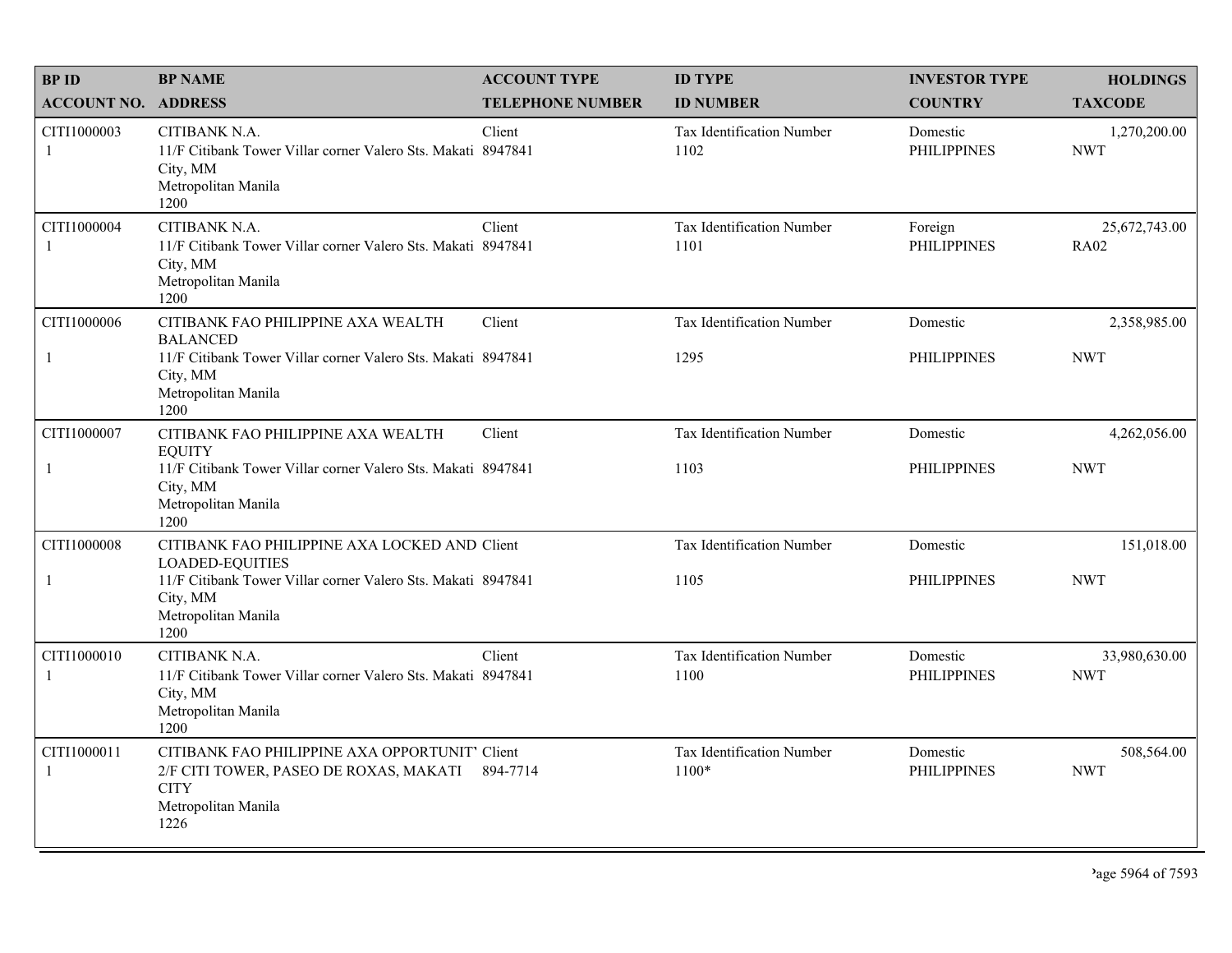| <b>BPID</b>                 | <b>BP NAME</b>                                                                                                       | <b>ACCOUNT TYPE</b>     | <b>ID TYPE</b>                    | <b>INVESTOR TYPE</b>           | <b>HOLDINGS</b>            |
|-----------------------------|----------------------------------------------------------------------------------------------------------------------|-------------------------|-----------------------------------|--------------------------------|----------------------------|
| <b>ACCOUNT NO. ADDRESS</b>  |                                                                                                                      | <b>TELEPHONE NUMBER</b> | <b>ID NUMBER</b>                  | <b>COUNTRY</b>                 | <b>TAXCODE</b>             |
| CITI1000012                 | CITIBANK FAO AIU INSURANCE PHILS<br><b>COMPANY</b>                                                                   | Client                  | Tax Identification Number         | Domestic                       | 103,700.00                 |
| -1                          | 2/F, CITI TOWER, PASEO DE ROXAS, MAKATI<br><b>CITY</b><br>Metropolitan Manila<br>1226                                | 894-7498                | $1100**$                          | <b>PHILIPPINES</b>             | <b>NWT</b>                 |
| CITI1000014                 | CITIBANK FAO PHILIPPINE AXA LIFE<br><b>INSURANCE CORP.</b>                                                           | Client                  | Certificate Of Incorporation      | Domestic                       | 446,941.00                 |
| -1                          | 2ND CITIBANK TOWER 8741 PASEO DE ROXAS 894-7200<br><b>MAKATI CITY</b><br>Metropolitan Manila                         |                         | CITI1000014                       | <b>PHILIPPINES</b>             | <b>NWT</b>                 |
| CITI1000015                 | CITIBANK FAO PHILIPPINE AXA CHINESE<br><b>TYCOON</b>                                                                 | Client                  | Certificate Of Incorporation      | Domestic                       | 616,000.00                 |
| -1                          | 2ND FLOOR CITIBANK TOWER SECURITIES AN 894-7200<br>FUNDS SERVICES MAKATI CITY<br>Metropolitan Manila<br>1226         |                         | ID2                               | <b>PHILIPPINES</b>             | <b>NWT</b>                 |
| DEUB1000000<br>$\mathbf{1}$ | DEUTSCHE BANK MANILA-CLIENTS A/C<br>26/F Ayala Tower One Ayala Triangle, Makati City<br>Metropolitan Manila<br>1226  | Own<br>8946970          | Tax Identification Number<br>948  | Foreign<br><b>PHILIPPINES</b>  | 86,314,503.00<br>FMX1      |
| DEUB2000000<br>$\mathbf{1}$ | DEUTSCHE BANK MANILA-CLIENTS A/C<br>26/F ayala Tower One, Ayala Triangle, Makati City<br>Metropolitan Manila<br>1226 | Own<br>894-6970         | Tax Identification Number<br>949  | Domestic<br><b>PHILIPPINES</b> | 1,939,838.00<br><b>NWT</b> |
| DEUB2000003<br>-1           | DEUTSCHE BANK MANILA-CLIENTS A/C<br>26/F ayala Tower One, Ayala Triangle, Makati City<br>Metropolitan Manila<br>1226 | Client<br>894-6970      | Tax Identification Number<br>1088 | Domestic<br><b>PHILIPPINES</b> | 1,555,595.00<br><b>NWT</b> |
| DEUB2000005<br>-1           | DEUTSCHE BANK MANILA-CLIENTS A/C<br>26/F ayala Tower One, Ayala Triangle, Makati City<br>Metropolitan Manila<br>1226 | Client<br>894-6970      | Tax Identification Number<br>1087 | Domestic<br><b>PHILIPPINES</b> | 9,336,976.00<br><b>NWT</b> |
| DEUB2000006<br>$\mathbf{1}$ | DEUTSCHE BANK MANILA-CLIENTS A/C<br>26/F ayala Tower One, Ayala Triangle, Makati City<br>Metropolitan Manila<br>1226 | Client<br>894-6970      | Tax Identification Number<br>1290 | Domestic<br><b>PHILIPPINES</b> | 22,325.00<br><b>PH10</b>   |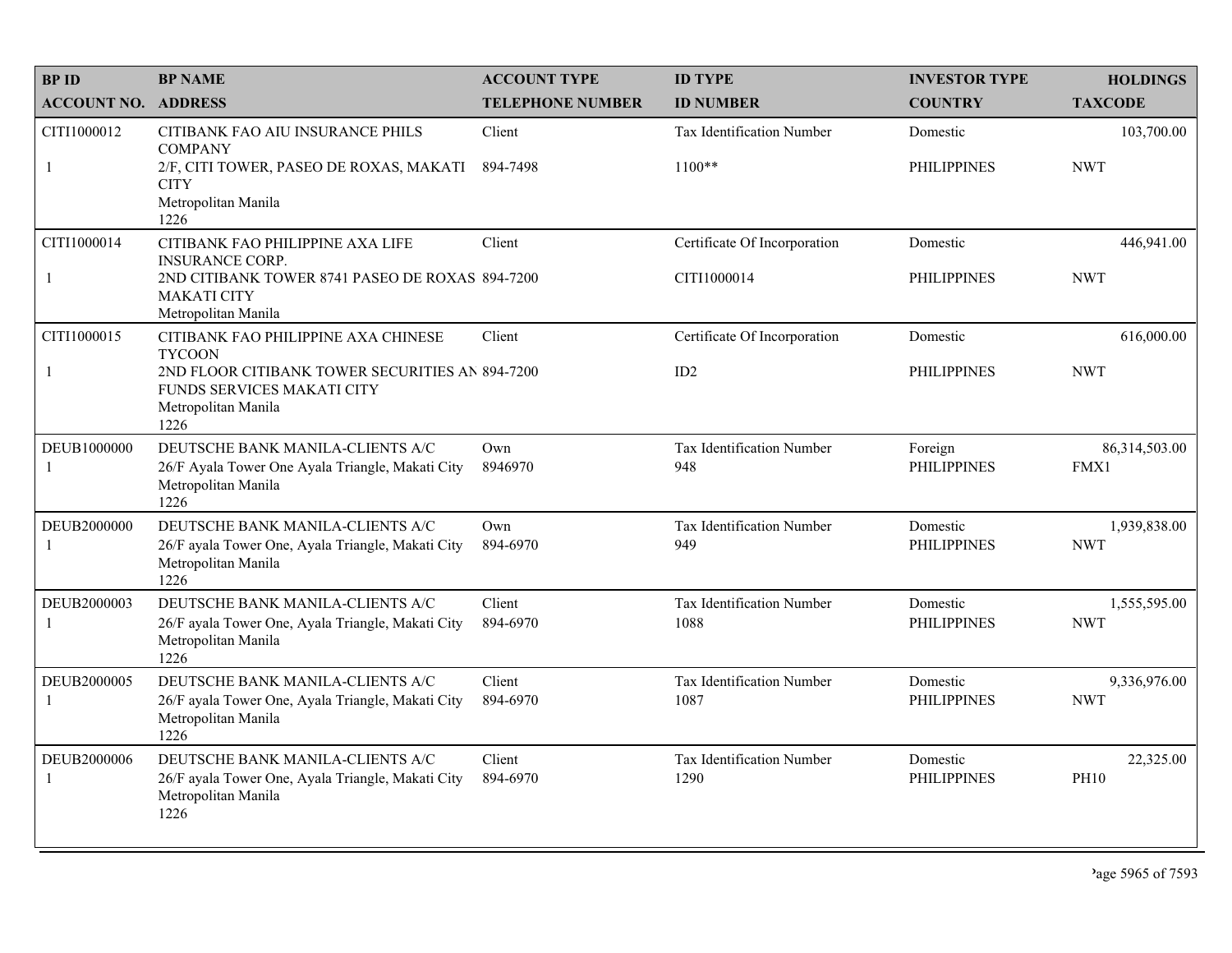| <b>BPID</b>                 | <b>BP NAME</b>                                                                                                                                                        | <b>ACCOUNT TYPE</b>     | <b>ID TYPE</b>                                  | <b>INVESTOR TYPE</b>           | <b>HOLDINGS</b>             |
|-----------------------------|-----------------------------------------------------------------------------------------------------------------------------------------------------------------------|-------------------------|-------------------------------------------------|--------------------------------|-----------------------------|
| <b>ACCOUNT NO. ADDRESS</b>  |                                                                                                                                                                       | <b>TELEPHONE NUMBER</b> | <b>ID NUMBER</b>                                | <b>COUNTRY</b>                 | <b>TAXCODE</b>              |
| DEUB2000007<br>-1           | DEUTSCHE BANK AG MANILA BRANCH A/C<br><b>CLIENTS DEUB20</b><br>23F AYALA TOWER ONE AYALA AVE. MAKAT. 8946989<br><b>CITY</b><br>Metropolitan Manila                    | Client                  | Certificate Of Incorporation<br>000-449-586-000 | Domestic<br><b>PHILIPPINES</b> | 136,000.00<br><b>PH10</b>   |
| GSIS1000000<br>$\mathbf{1}$ | GOVERNMENT SERVICE INSURANCE SYSTEM Own<br>GSIS Hqs., Financial Center Roxas Blvd., Pasay City 891-6346<br>Metropolitan Manila<br>$\theta$                            |                         | Tax Identification Number<br>974                | Domestic<br><b>PHILIPPINES</b> | 45,302,844.00<br><b>NWT</b> |
| HSBC1000000                 | THE HONGKONG AND SHANGHAI BANKING<br>CORP. LTD. - CLIENTS' ACCT.                                                                                                      | Own                     | Tax Identification Number                       | Foreign                        | 687,516,597.00              |
| -1                          | HSBC Securities Services 12th Floor, The Enterprise 8145200<br>Center, Tower I 6766 Ayala Avenue corner Paseo de<br>Roxas Makati City<br>Metropolitan Manila<br>1200  |                         | 951                                             | <b>PHILIPPINES</b>             | FMX1                        |
| HSBC1000025                 | THE HONGKONG AND SHANGHAI BANKING<br>CORP. LTD. - CLIENTS' ACCT.                                                                                                      | Client                  | Tax Identification Number                       | Foreign                        | 22,714,500.00               |
| -1                          | HSBC Securities Services 12th Floor, The Enterprise 8145200<br>Center, Tower I 6766 Ayala Avenue corner Paseo de<br>Roxas Makati City<br>Metropolitan Manila<br>1200  |                         | 1288                                            | <b>PHILIPPINES</b>             | <b>NO15</b>                 |
| HSBC2000000                 | THE HONGKONG AND SHANGHAI BANKING<br>CORP. LTD. - CLIENTS' ACCT.                                                                                                      | Own                     | Tax Identification Number                       | Domestic                       | 65,720,194.00               |
| -1                          | HSBC Securities Services 12th Floor, The Enterprise 814-5200<br>Center, Tower I 6766 Ayala Avenue corner Paseo de<br>Roxas Makati City<br>Metropolitan Manila<br>1200 |                         | 952                                             | <b>PHILIPPINES</b>             | <b>NWT</b>                  |
| HSBC2000002                 | THE HONGKONG AND SHANGHAI BANKING<br>CORP. LTD. - CLIENTS' ACCT.                                                                                                      | Client                  | Tax Identification Number                       | Domestic                       | 4,822,555.00                |
| -1                          | HSBC Securities Services 12th Floor, The Enterprise 814-5200<br>Center, Tower I 6766 Ayala Avenue corner Paseo de<br>Roxas Makati City<br>Metropolitan Manila<br>1200 |                         | 1055                                            | <b>PHILIPPINES</b>             | <b>PH10</b>                 |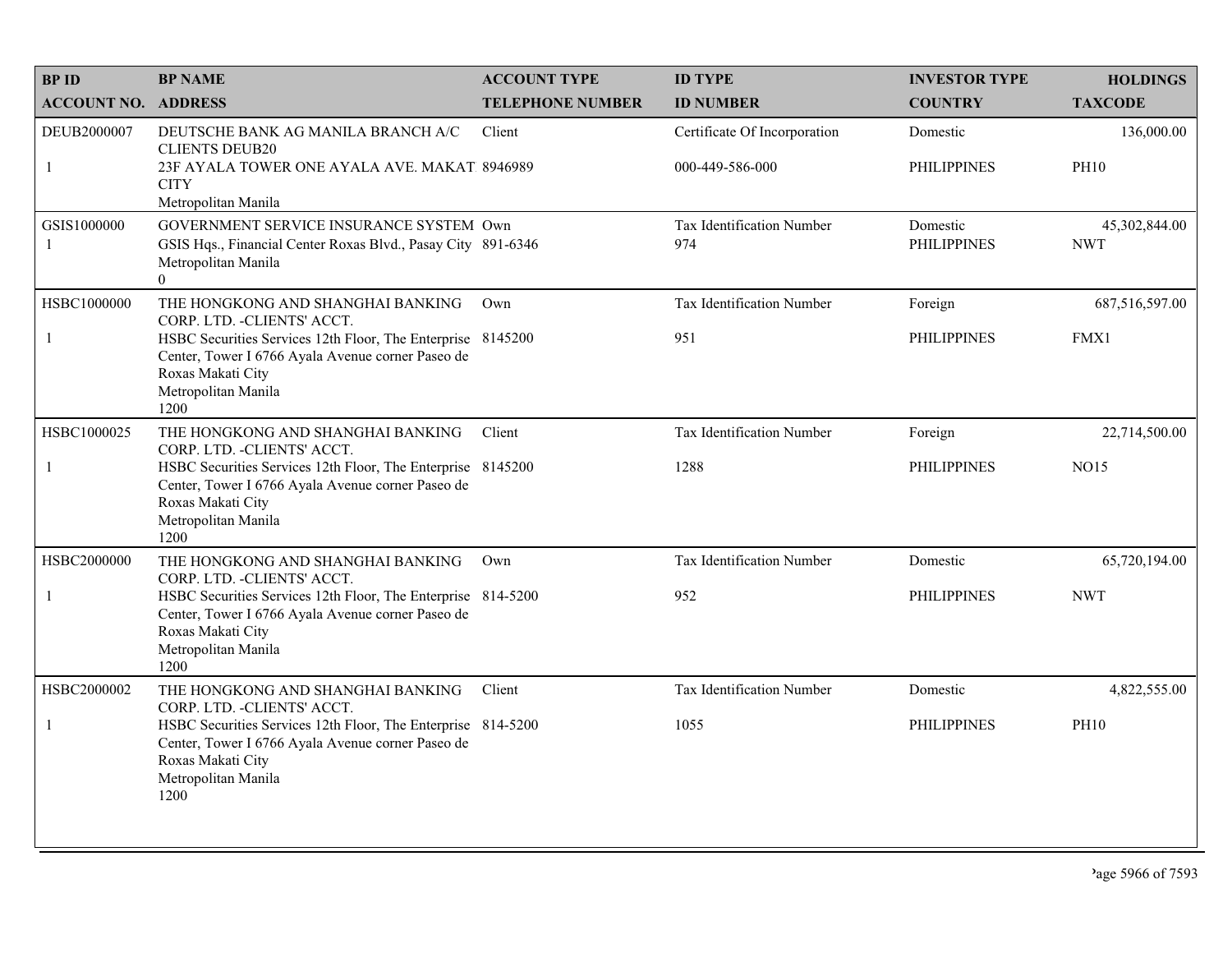| <b>BPID</b>                 | <b>BP NAME</b>                                                                                                                                                                              | <b>ACCOUNT TYPE</b>     | <b>ID TYPE</b>                        | <b>INVESTOR TYPE</b>           | <b>HOLDINGS</b>            |
|-----------------------------|---------------------------------------------------------------------------------------------------------------------------------------------------------------------------------------------|-------------------------|---------------------------------------|--------------------------------|----------------------------|
| <b>ACCOUNT NO. ADDRESS</b>  |                                                                                                                                                                                             | <b>TELEPHONE NUMBER</b> | <b>ID NUMBER</b>                      | <b>COUNTRY</b>                 | <b>TAXCODE</b>             |
| HSBC2000005<br>$\mathbf{1}$ | INSULAR LIFE ASSURANCE CO., LTD - VUL-EF Client<br>HSBC Securities Services 7th Floor, HSBC Centre,<br>3058 Fifth Avenue West, Bonifacio Global City,<br>Taguig City<br>Metropolitan Manila | 581-8203                | Tax Identification Number<br>$1054 -$ | Domestic<br><b>PHILIPPINES</b> | 3,451,000.00<br><b>NWT</b> |
| HSBC2000006<br>$\mathbf{1}$ | ING BANK, N.V. MNL (TRUST DEPT.) FOR THE Client<br>ACCT OF PNB LIFE INS, INC.<br>20/F TOWER ONE, AYALA TRIANGLE AYALA 902-7000<br>AVENUE, MAKATI CITY<br>Metropolitan Manila<br>1226        |                         | Tax Identification Number<br>$1054*$  | Domestic<br><b>PHILIPPINES</b> | 795,301.00<br><b>NWT</b>   |
| HSBC2000007<br>$\mathbf{1}$ | THE INSULAR LIFE ASSURANCE COMPANY, L1 Client<br>IL COPORATE CENTRE, INSULAR LIFE DRIVE, 582-1875<br>FILINVEST CORPORATE CITY, ALABANG<br>MUNTINLUPA CITY<br>Metropolitan Manila<br>1226    |                         | Certificate Of Incorporation<br>1054. | Domestic<br><b>PHILIPPINES</b> | 3,003,700.00<br><b>NWT</b> |
| HSBC2000008<br>1            | THE INSULAR LIFE ASSURANCE COMPANY, L1 Client<br>IL CORPORATE CENTRE, INSULAR LIFE DRIVE 7711915<br>FILINVEST CORPORATE CITY, ALABANG<br>MUNTINLUPA CITY<br>Metropolitan Manila<br>STMT-D   |                         | Certificate Of Incorporation<br>1054  | Domestic<br><b>PHILIPPINES</b> | 3,334,400.00<br><b>NWT</b> |
| HSBC2000009                 | THE MANUFACTURERS LIFE INSURANCE CO. Client<br>(PHILS.), INC.                                                                                                                               |                         | Certificate Of Incorporation          | Domestic                       | 3,202,000.00               |
| $\mathbf{1}$                | 16/F LKG TOWER, 6801 AYALA AVENUE, MAK/ 884-5409<br><b>CITY</b><br>Metropolitan Manila<br>STMT-D                                                                                            |                         | $NOID*$                               | <b>PHILIPPINES</b>             | <b>NWT</b>                 |
| HSBC2000010<br>$\mathbf{1}$ | MANULIFE CHINABANK LIFE ASSURANCE CO. Client<br>24/F LKG TOWER, 6801 AYALA AVENUE, MAK/ 884-5409<br><b>CITY</b><br>Metropolitan Manila<br>STMT-D                                            |                         | Certificate Of Incorporation<br>NO ID | Domestic<br><b>PHILIPPINES</b> | 2,700,250.00<br><b>NWT</b> |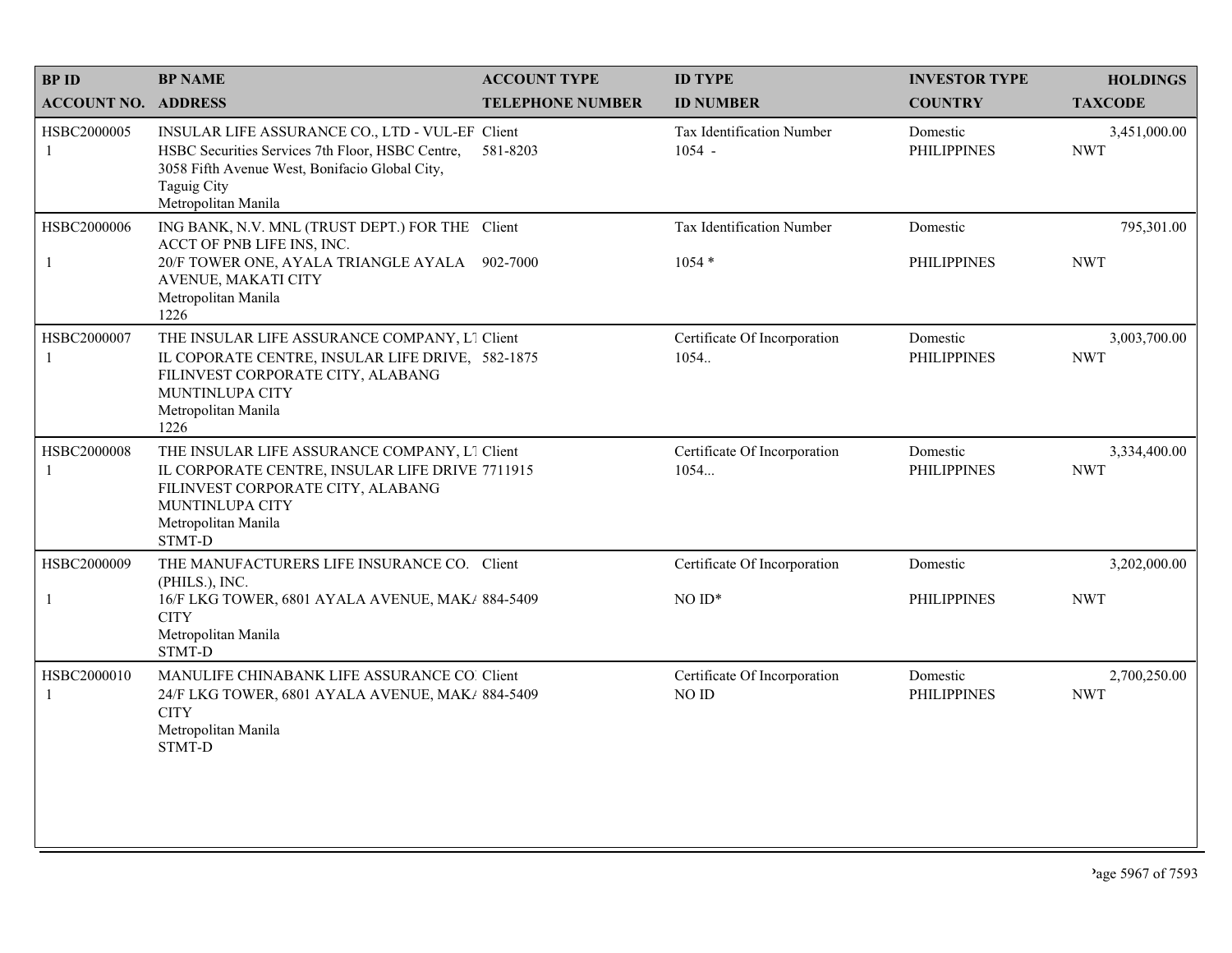| <b>BPID</b>                 | <b>BP NAME</b>                                                                                                                                                                                                                         | <b>ACCOUNT TYPE</b>     | <b>ID TYPE</b>                                      | <b>INVESTOR TYPE</b>           | <b>HOLDINGS</b>            |
|-----------------------------|----------------------------------------------------------------------------------------------------------------------------------------------------------------------------------------------------------------------------------------|-------------------------|-----------------------------------------------------|--------------------------------|----------------------------|
| <b>ACCOUNT NO. ADDRESS</b>  |                                                                                                                                                                                                                                        | <b>TELEPHONE NUMBER</b> | <b>ID NUMBER</b>                                    | <b>COUNTRY</b>                 | <b>TAXCODE</b>             |
| HSBC2000011<br>1            | SUN LIFE GREPA FINANCIAL, INC.<br>5/FLR SUNLIFE CENTRE 5TH AVENUE COR RIZ 555-8888<br>DRIVE, BONIFACIO GLOBAL CITY, TAGUIG CIT<br>Metropolitan Manila<br>1634                                                                          | Client                  | <b>Tax Identification Number</b><br>000-460-716-000 | Domestic<br><b>PHILIPPINES</b> | 5,969,100.00<br><b>NWT</b> |
| HSBC3000000<br>$\mathbf{1}$ | THE HONGKONG & SHANGHAI BANKING COR Own<br>LTD. - OWN ACCOUNT<br>HSBC Securities Services 12th Floor, The Enterprise 636-7370<br>Center, Tower I 6766 Ayala Avenue corner Paseo de<br>Roxas Makati City<br>Metropolitan Manila<br>1200 |                         | <b>Tax Identification Number</b><br>953             | Foreign<br><b>PHILIPPINES</b>  | 2.00<br><b>RA02</b>        |
| LBPT1000000<br>$\mathbf{1}$ | LAND BANK OF THE PHILIPPINES-TRUST<br><b>BANKING GROUP</b><br>LBP PLAZA 1598 M.H. DEL PILAR COR DR. J.<br>QUINTOS STS., MALATE MANILA<br>Metropolitan Manila<br>1004                                                                   | Own<br>405-7550         | Tax Identification Number<br>000-470-394-000        | Domestic<br><b>PHILIPPINES</b> | 24,550.00<br><b>NWT</b>    |
| LBPT1000009<br>$\mathbf{1}$ | LBP-TBG AS AGENT FOR 28568 TA 01<br>LAND BANK OF THE PHILIPPINES COR. DR. J.<br>QUINTOS STS., MALATE, MANILA<br>Metropolitan Manila                                                                                                    | Client<br>405-7554      | Tax Identification Number<br>004-628-891-000*       | Domestic<br><b>PHILIPPINES</b> | 9,400.00<br><b>NWT</b>     |
| LBPT1000013<br>1            | LBP-TBG AS AGENT FOR 22594 TA 01<br>LANDBANK PLAZA M.H. DEL PILAR COR DR. J. 405-7554<br>QUINTOS STS. MALATE MANILA<br>Metropolitan Manila<br>1004                                                                                     | Client                  | Tax Identification Number<br>000-839-862-000        | Domestic<br><b>PHILIPPINES</b> | 82,950.00<br><b>NWT</b>    |
| LBPT1000015<br>1            | LBP-TBG AS AGENT FOR 49107 TA01<br>LANDBANK PLAZA M.H. DEL PILAR COR. DR. J 405-7554<br>QUINTOS STS., MALATE MANILA<br>Metropolitan Manila<br>STMT-E                                                                                   | Client                  | Certificate Of Incorporation<br>LBPT1000015         | Domestic<br><b>PHILIPPINES</b> | 52,500.00<br><b>NWT</b>    |
| OOVV1000000<br>1            | UCPB GENERAL INSURANCE CO., INC.<br>25th Floor, LKG Tower Ayala Avenue, Makati City<br>Metropolitan Manila<br>1226                                                                                                                     | Own<br>884-1225         | Tax Identification Number<br>1007                   | Domestic<br><b>PHILIPPINES</b> | 50,000.00<br><b>NWT</b>    |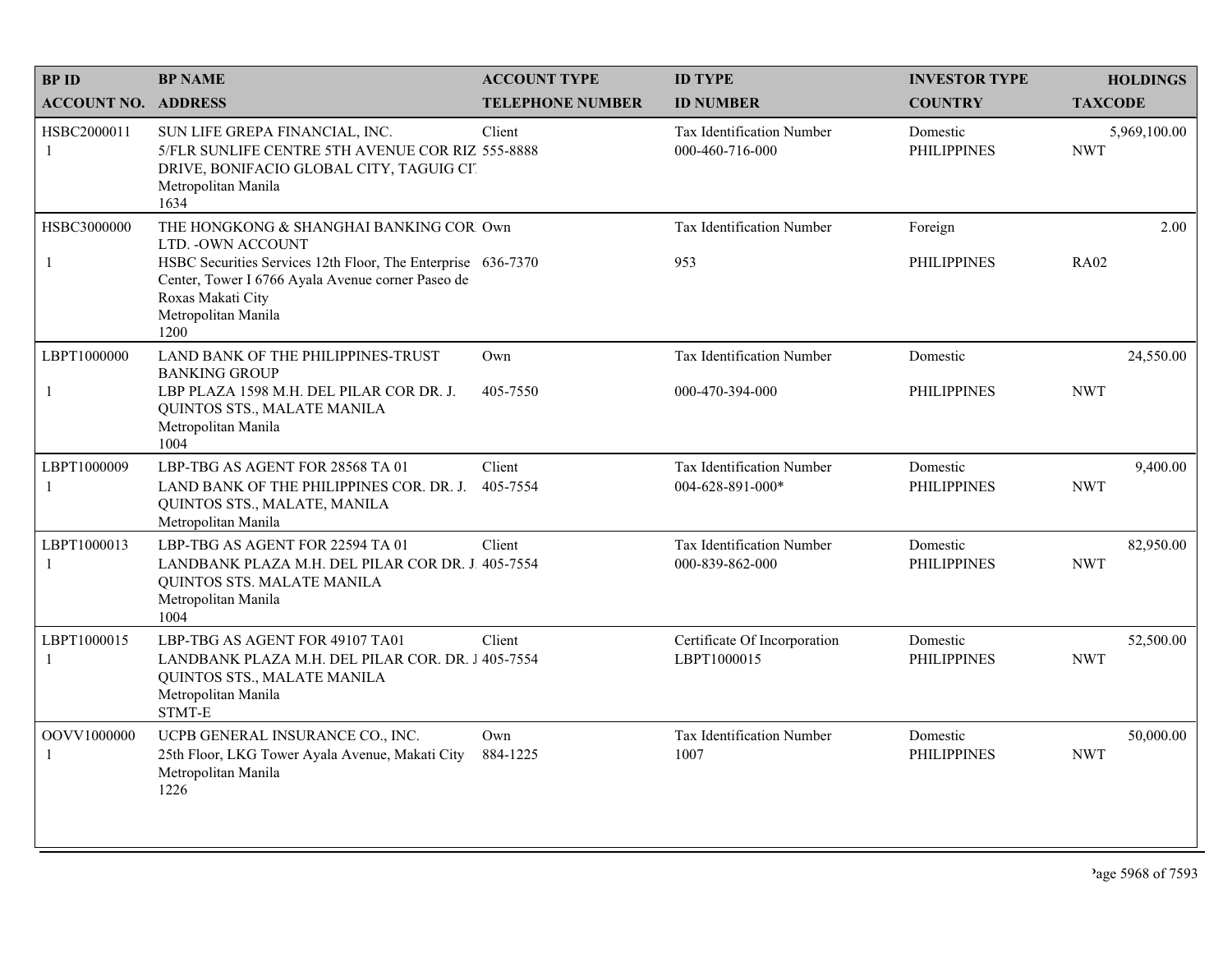| <b>BPID</b>                 | <b>BP NAME</b>                                                                                                                                                                                                               | <b>ACCOUNT TYPE</b>     | <b>ID TYPE</b>                              | <b>INVESTOR TYPE</b>           | <b>HOLDINGS</b>            |
|-----------------------------|------------------------------------------------------------------------------------------------------------------------------------------------------------------------------------------------------------------------------|-------------------------|---------------------------------------------|--------------------------------|----------------------------|
| <b>ACCOUNT NO. ADDRESS</b>  |                                                                                                                                                                                                                              | <b>TELEPHONE NUMBER</b> | <b>ID NUMBER</b>                            | <b>COUNTRY</b>                 | <b>TAXCODE</b>             |
| PABC1000000<br>-1           | AB CAPITAL & INVESTMENT CORP. - TRUST & Own<br>INVESTMENT DIV.<br>G/F, Asianbank Centre Bldg., Sen. Gil Puyat Extensio 8930373<br>cor. Tordesillas St., Salcedo Village Makati City<br>Metropolitan Manila<br>$\overline{0}$ |                         | Tax Identification Number<br>899            | Domestic<br><b>PHILIPPINES</b> | 140,962.00<br><b>NWT</b>   |
| PAUBEIF0000<br>2            | PAUB1000000<br>33/F JOY-NOLSTALG CENTER, ADB AVE.<br>ORTIGAS, PASIG CITY<br>Metropolitan Manila                                                                                                                              | Client<br>470-9704      | Certificate Of Incorporation<br>PAUBEIF0000 | Domestic<br><b>PHILIPPINES</b> | 40,000.00<br><b>NWT</b>    |
| PCPL1000002<br>$\mathbf{1}$ | UNITED COCONUT PLANTERS LIFE ASSURAN( Client<br><b>CORPORATION</b><br>6774 Cocolife Building, Ayala Avenue, Makati City<br>Metropolitan Manila<br>1200                                                                       | 812-9070                | Tax Identification Number<br>1128           | Domestic<br><b>PHILIPPINES</b> | 20,000.00<br><b>NWT</b>    |
| PNBC2000000<br>-1           | PNB-TBG T-10820<br>3/F PNB Financial Center Roxas Blvd., Pasay City<br>Metropolitan Manila<br>1300                                                                                                                           | Own<br>5263059          | Tax Identification Number<br>986            | Domestic<br><b>PHILIPPINES</b> | 3,566,900.00<br><b>NWT</b> |
| PPSB1000000                 | EASTWEST BANKING CORPORATION - TRUST Own<br><b>DIVISION</b>                                                                                                                                                                  |                         | Tax Identification Number                   | Domestic                       | 60,600.00                  |
| $\mathbf{1}$                | 20/F PBCOM TOWER, AYALA AVE., MAKATI<br><b>CITY</b><br>Metropolitan Manila<br>1229                                                                                                                                           | 885-0695 L8582          | 919                                         | <b>PHILIPPINES</b>             | <b>NWT</b>                 |
| PPSB1000008                 | EAST WEST BANKING CORP.-TRUST DIVISION Client<br>FAO 387-311-008354                                                                                                                                                          |                         | Passport                                    | Domestic                       | 2,200.00                   |
| $\mathbf{1}$                | (DANIEL ISIDORE BRIAN CRUZ BONZO OR<br><b>GLORIA DELA CRUZ BONZO)</b><br>5TH AVE. COR. 23RD ST. BONIFACIO GLOBAL<br><b>CITY TAGUIG CITY</b><br>Metropolitan Manila<br>STMT-E                                                 | 575-3838                | PPSB1000008                                 | <b>PHILIPPINES</b>             | <b>PH10</b>                |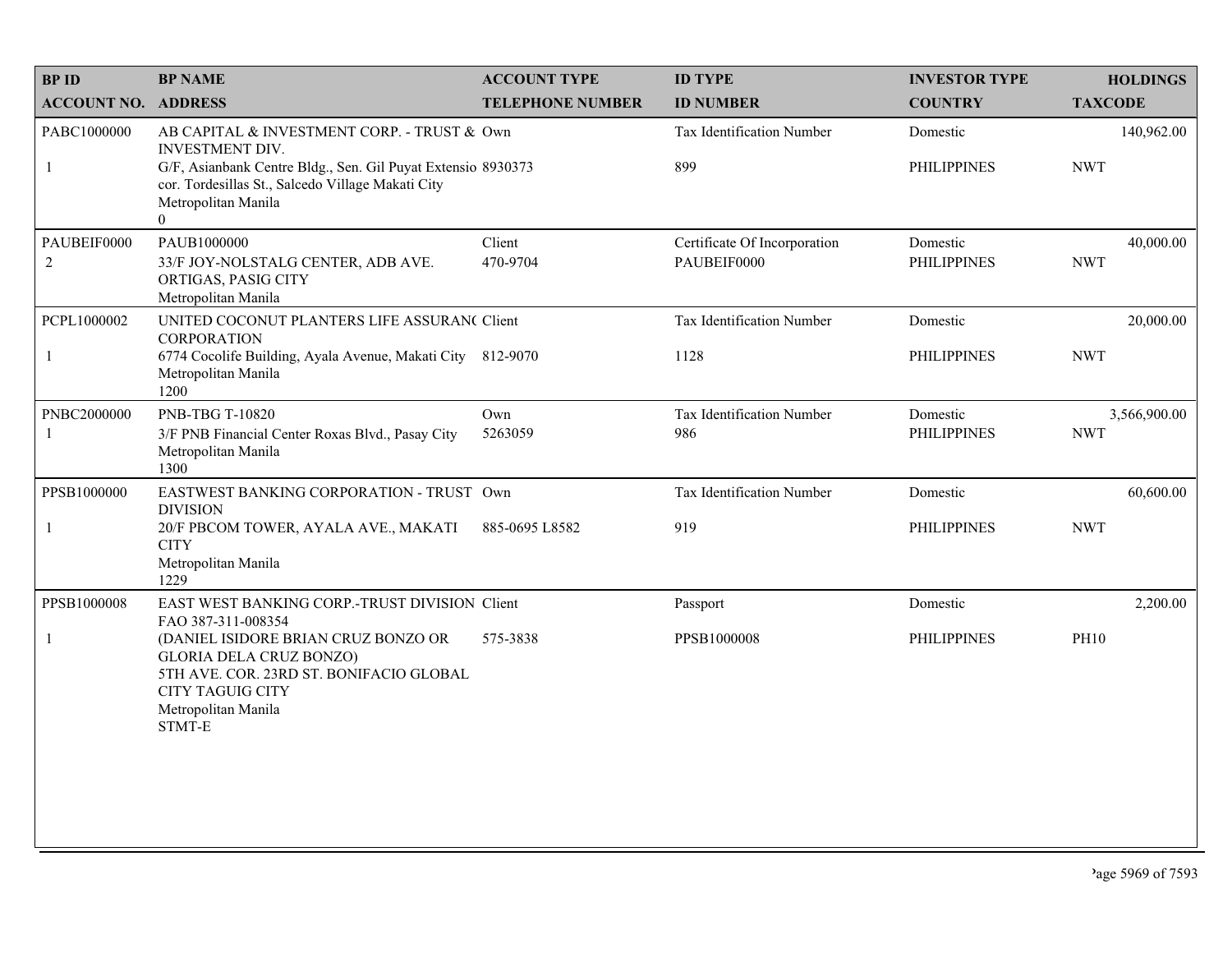| <b>BPID</b>                 | <b>BP NAME</b>                                                                                            | <b>ACCOUNT TYPE</b>     | <b>ID TYPE</b>                          | <b>INVESTOR TYPE</b>           | <b>HOLDINGS</b>               |
|-----------------------------|-----------------------------------------------------------------------------------------------------------|-------------------------|-----------------------------------------|--------------------------------|-------------------------------|
| <b>ACCOUNT NO. ADDRESS</b>  |                                                                                                           | <b>TELEPHONE NUMBER</b> | <b>ID NUMBER</b>                        | <b>COUNTRY</b>                 | <b>TAXCODE</b>                |
| PSMC2000000<br>$\mathbf{1}$ | SAN MIGUEL CORPORATION RETIREMENT<br><b>PLAN-STP</b><br>San Miguel Corporation Retirement Plan 40 San     | Own<br>632-3000         | <b>Tax Identification Number</b><br>929 | Domestic<br><b>PHILIPPINES</b> | 1,407,000.00<br><b>NWT</b>    |
|                             | Miguel Avenue, Ortigas Center Mandaluyong City<br>Metropolitan Manila<br>1550                             |                         |                                         |                                |                               |
| RCBC1000000<br>1            | RCBC TRUST & INVESTMENT DIVISION<br>333 Sen. Gil J. Puyat Ave. Makati City<br>Metropolitan Manila<br>1200 | Own<br>894-9017/18      | Tax Identification Number<br>987        | Domestic<br><b>PHILIPPINES</b> | 1,129,450.00<br><b>NWT</b>    |
| RCBC1000049<br>-1           | RCBC TRUST & INVESTMENT DIVISION<br>333 Sen. Gil J. Puyat Ave. Makati City<br>Metropolitan Manila<br>1200 | Client<br>894-9017      | Certificate Of Incorporation<br>987     | Domestic<br><b>PHILIPPINES</b> | 165,000.00<br><b>NWT</b>      |
| RCBC1000050<br>1            | RCBC TRUST & INVESTMENT DIVISION<br>333 Sen. Gil J. Puyat Ave. Makati City<br>Metropolitan Manila<br>1200 | Client<br>894-9017      | Certificate Of Incorporation<br>987``   | Domestic<br><b>PHILIPPINES</b> | 291,000.00<br><b>NWT</b>      |
| RCBC3000000                 | RCBC TRUST & INVESTMENT DIVISION -<br><b>VARIOUS TAXABLE ACCTS</b>                                        | Own                     | Tax Identification Number               | Domestic                       | 149,850.00                    |
| $\mathbf{1}$                | 333 SEN. GIL J. PUYAT AVE., MAKATI CITY<br>Metropolitan Manila                                            | 8783326                 | 987.                                    | <b>PHILIPPINES</b>             | <b>PH10</b>                   |
| SCBK1000000<br>1            | STANDARD CHARTERED BANK<br>6756 Ayala Avenue Makati City<br>Metropolitan Manila<br>1200                   | Own<br>878-2879         | Tax Identification Number<br>957        | Foreign<br><b>PHILIPPINES</b>  | 33,807,643.00<br>FMX1         |
| SCBK1000048<br>1            | STANDARD CHARTERED BANK<br>6756 Ayala Avenue Makati City<br>Metropolitan Manila<br>1200                   | Client<br>878-2879      | Tax Identification Number<br>1015       | Foreign<br><b>PHILIPPINES</b>  | 30,000.00<br>NTT <sub>2</sub> |
| SCBK1000050                 | PRU LIFE INSURANCE CORP. OF UK - LINKED Client<br><b>FUND</b>                                             |                         | <b>Commercial Registration Number</b>   | Domestic                       | 7,925,950.00                  |
| $\mathbf{1}$                | 5TH FLOOR 6788 AYALA AVENUE MAKATI CIT 878-2124<br>Metropolitan Manila<br>1200                            |                         | AS096-0511                              | <b>PHILIPPINES</b>             | <b>NWT</b>                    |
|                             |                                                                                                           |                         |                                         |                                |                               |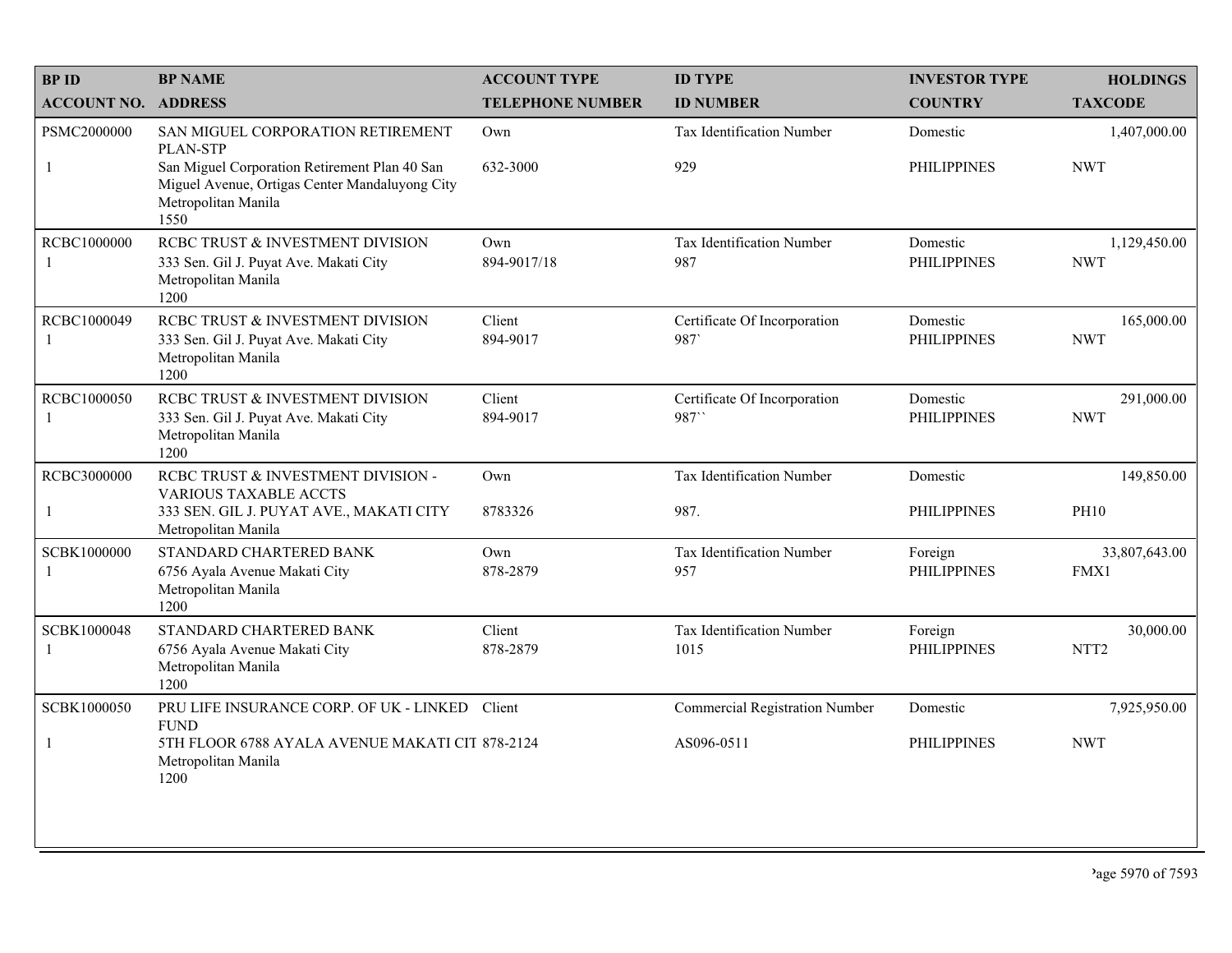| <b>BPID</b>                 | <b>BP NAME</b>                                                                                                                           | <b>ACCOUNT TYPE</b>     | <b>ID TYPE</b>                                 | <b>INVESTOR TYPE</b>           | <b>HOLDINGS</b>             |
|-----------------------------|------------------------------------------------------------------------------------------------------------------------------------------|-------------------------|------------------------------------------------|--------------------------------|-----------------------------|
| <b>ACCOUNT NO. ADDRESS</b>  |                                                                                                                                          | <b>TELEPHONE NUMBER</b> | <b>ID NUMBER</b>                               | <b>COUNTRY</b>                 | <b>TAXCODE</b>              |
| SCTD1000000<br>1            | MBTC - TRUST BANKING GROUP<br>5/F Metrobank Plaza Sen. Gil J. Puyat Ave. Makati<br>City<br>Metropolitan Manila<br>1200                   | Own<br>894-8888         | Tax Identification Number<br>990               | Domestic<br><b>PHILIPPINES</b> | 17,315,480.00<br><b>NWT</b> |
| SCTD1000004<br>-1           | MBTC TBG AS IM FOR 3012-00022-07<br>17TH FLR. GT TOWER INTL AYALA AVE.,<br><b>MAKATI CITY</b><br>Metropolitan Manila                     | Client<br>857-5299      | <b>Tax Identification Number</b><br>990.*.**** | Domestic<br><b>PHILIPPINES</b> | 53,000.00<br><b>PH10</b>    |
| SCTD1000011<br>-1           | MBTC TBG AS IM FOR MFI FOUNDATION, INC. Client<br>17TH FLR. GT TOWER INTL AYALA AVE.,<br><b>MAKATI CITY</b><br>Metropolitan Manila       | 857-5299                | Certificate Of Incorporation<br>990 *****      | Domestic<br><b>PHILIPPINES</b> | 8,050.00<br><b>NWT</b>      |
| SCTD1000012                 | MBTC TBG AS IM FOR TAKING CARE OF<br><b>BUSINESS CORP.</b>                                                                               | Client                  | Certificate Of Incorporation                   | Domestic                       | 50,000.00                   |
| $\mathbf{1}$                | 17TH FLR. GT TOWER INTL AYALA AVE.,<br><b>MAKATI CITY</b><br>Metropolitan Manila                                                         | 857-5299                | 990 ****                                       | <b>PHILIPPINES</b>             | <b>NWT</b>                  |
| SCTD1000014                 | MBTC TBG AS IM FOR BOARD OF TRUSTEES O Client<br>PERAA RET FUND                                                                          |                         | Certificate Of Incorporation                   | Domestic                       | 583,450.00                  |
| -1                          | 17TH FLR. GT TOWER INTL AYALA AVE.,<br><b>MAKATI CITY</b><br>Metropolitan Manila                                                         | 857-5299                | 990**                                          | <b>PHILIPPINES</b>             | <b>NWT</b>                  |
| SCTD1000015                 | MBTC TBG AS IM FOR BOARD OF TRUSTEES - Client<br>STANDARD CHARTERED RET PLAN                                                             |                         | Certificate Of Incorporation                   | Domestic                       | 30,000.00                   |
| $\mathbf{1}$                | 17TH FLR. GT TOWER INTL AYALA AVE.,<br><b>MAKATI CITY</b><br>Metropolitan Manila                                                         | 857-5299                | 990                                            | <b>PHILIPPINES</b>             | <b>NWT</b>                  |
| SCTD1000016                 | MBTC TBG AS IM FOR GOVT SERVICE<br><b>INSURANCE SYSTEM</b>                                                                               | Client                  | Certificate Of Incorporation                   | Domestic                       | 4,118,400.00                |
| $\mathbf{1}$                | 17TH FLR. GT TOWER INTL AYALA AVE.,<br><b>MAKATI CITY</b><br>Metropolitan Manila                                                         | 857-5299                | 990*                                           | <b>PHILIPPINES</b>             | <b>NWT</b>                  |
| SCTD1000017<br>$\mathbf{1}$ | MBTC TBG AS INV MGR FOR MERCURY GROU. Client<br>17TH FLR. GT TOWER INTL AYALA AVE.,<br><b>MAKATI CITY</b><br>Metropolitan Manila<br>1200 | 857-5299                | Tax Identification Number<br>990*              | Domestic<br><b>PHILIPPINES</b> | 60,000.00<br><b>NWT</b>     |